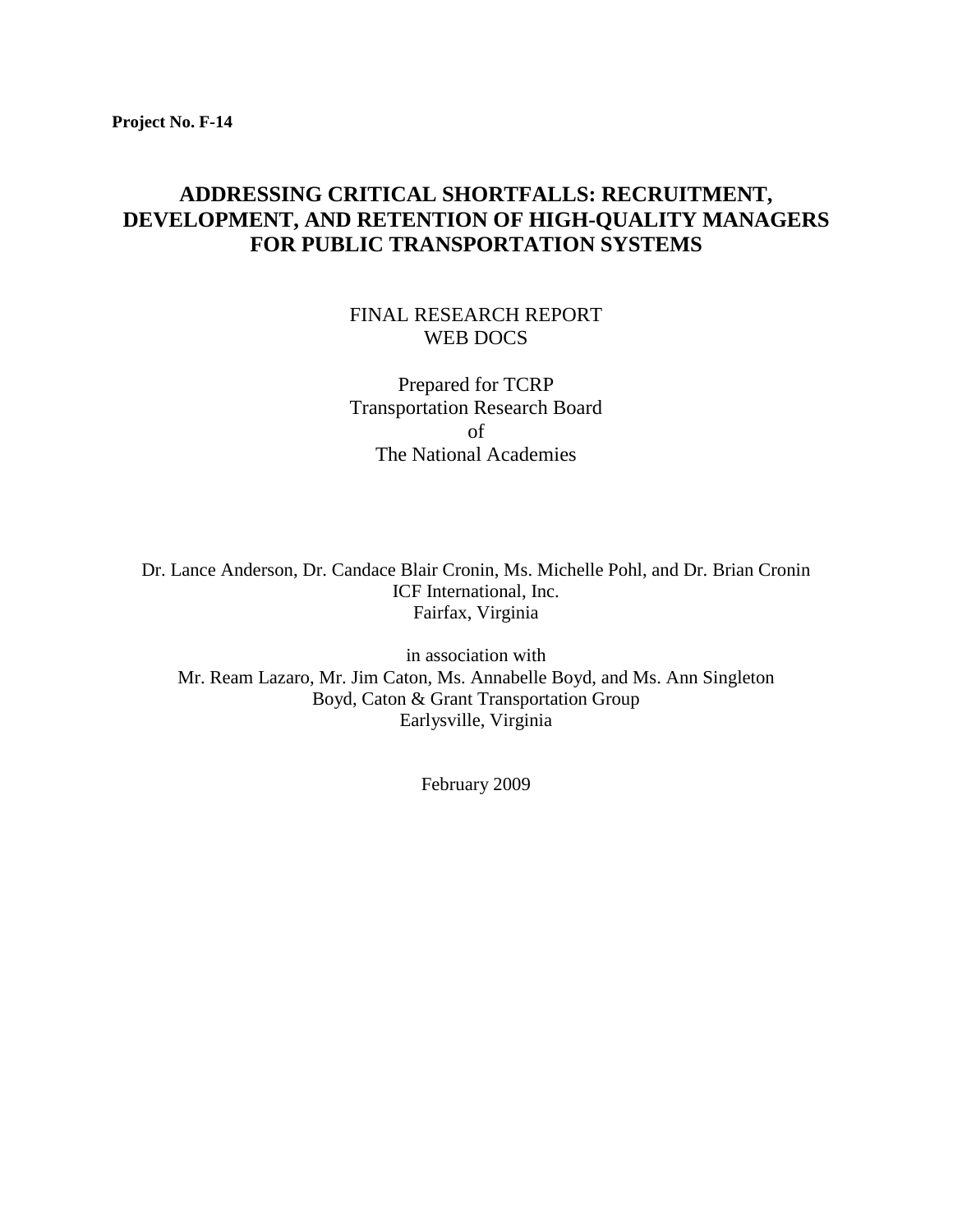# **Table of Contents**

|                                                              | Phase I of TCRP Project F-14                                              |    |  |  |
|--------------------------------------------------------------|---------------------------------------------------------------------------|----|--|--|
| L                                                            |                                                                           |    |  |  |
|                                                              |                                                                           |    |  |  |
|                                                              |                                                                           |    |  |  |
|                                                              |                                                                           |    |  |  |
|                                                              |                                                                           |    |  |  |
| Π.                                                           |                                                                           |    |  |  |
|                                                              |                                                                           |    |  |  |
|                                                              |                                                                           |    |  |  |
|                                                              |                                                                           |    |  |  |
|                                                              |                                                                           |    |  |  |
|                                                              |                                                                           |    |  |  |
|                                                              |                                                                           |    |  |  |
| Ш.                                                           |                                                                           |    |  |  |
|                                                              |                                                                           |    |  |  |
|                                                              |                                                                           |    |  |  |
| IV.                                                          |                                                                           |    |  |  |
|                                                              |                                                                           |    |  |  |
|                                                              | 2. Conduct a Benchmarking Study of Public and Private Sector Agencies  16 |    |  |  |
|                                                              |                                                                           |    |  |  |
|                                                              |                                                                           |    |  |  |
|                                                              |                                                                           |    |  |  |
|                                                              |                                                                           |    |  |  |
|                                                              |                                                                           |    |  |  |
|                                                              |                                                                           |    |  |  |
|                                                              |                                                                           |    |  |  |
|                                                              |                                                                           |    |  |  |
|                                                              |                                                                           |    |  |  |
|                                                              |                                                                           |    |  |  |
| IV.                                                          |                                                                           |    |  |  |
|                                                              | Phase II of TCRP Project F-14                                             |    |  |  |
| VI.                                                          | Task 6: Assess Opportunities and Barriers to Implementation               | 32 |  |  |
|                                                              |                                                                           |    |  |  |
|                                                              |                                                                           |    |  |  |
|                                                              |                                                                           |    |  |  |
| Appendix A:                                                  | <b>Literature Review Report</b>                                           |    |  |  |
| Appendix B:                                                  | Members of Each Job Title Cluster                                         |    |  |  |
| Appendix C:<br>Method Used to Develop Job Description Guides |                                                                           |    |  |  |
| Appendix D:<br>Sample Job Descriptions                       |                                                                           |    |  |  |
| Appendix E:<br>How to Use Job Description Guides             |                                                                           |    |  |  |
| Appendix F:<br>Case Study Protocol                           |                                                                           |    |  |  |
| Appendix G:<br><b>Focus Group Study Description</b>          |                                                                           |    |  |  |
| Appendix H:                                                  | Focus Group Confirmation Email                                            |    |  |  |
| Benchmarking Case Study Focus Group Protocol<br>Appendix I:  |                                                                           |    |  |  |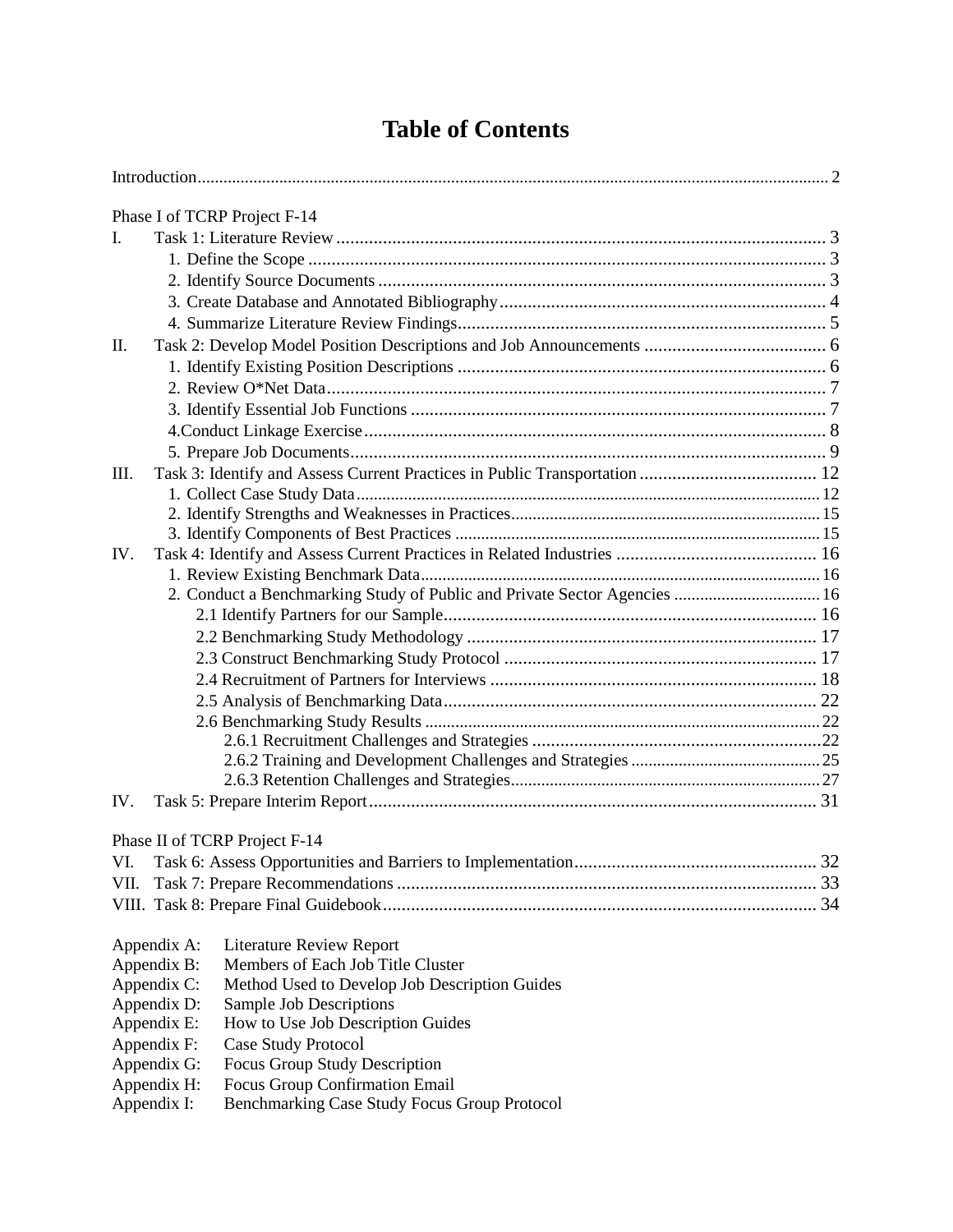# **Introduction**

TCRP F-14 was initiated to provide resources to transit systems bus fixed-route, demand response, and ADA paratransit systems throughout the United States to improve the recruitment, development, and retention of managers. Because the challenges of public transportation systems are changing and evolving and because many upper-managers in transit systems who are "Baby Boomers" will retire during the next ten years, new managers and new management capabilities are needed by many transit agencies. Further, there is a general shortage of qualified fixed-route and paratransit managers in transit systems, which makes the need to identify highquality transit managers even more pressing.

This project was conducted by ICF International in collaboration with Boyd, Caton & Grant Transportation Group. The objective of the project was to draw on the experience of innovative transit systems and other industries to identify effective strategies for recruiting, developing, and retaining high-quality managers that can be adopted by or adapted to fixed-route bus, demand response, and ADA paratransit systems. Although this project was specific to bus systems, other transit systems may find valuable information by adapting the content to fit their unique structure, services, and challenges. For example, the Model Job Description Guides provided in the Web Docs for this project are specific to bus transit manager jobs but some of the content may be applicable to rail and other modes of transit. The results are intended to serve large, medium, and small urban and rural public, private-for-profit, and private-nonprofit bus transit systems. This research project was divided into eight tasks; the work performed for each task to date is presented in the following sections.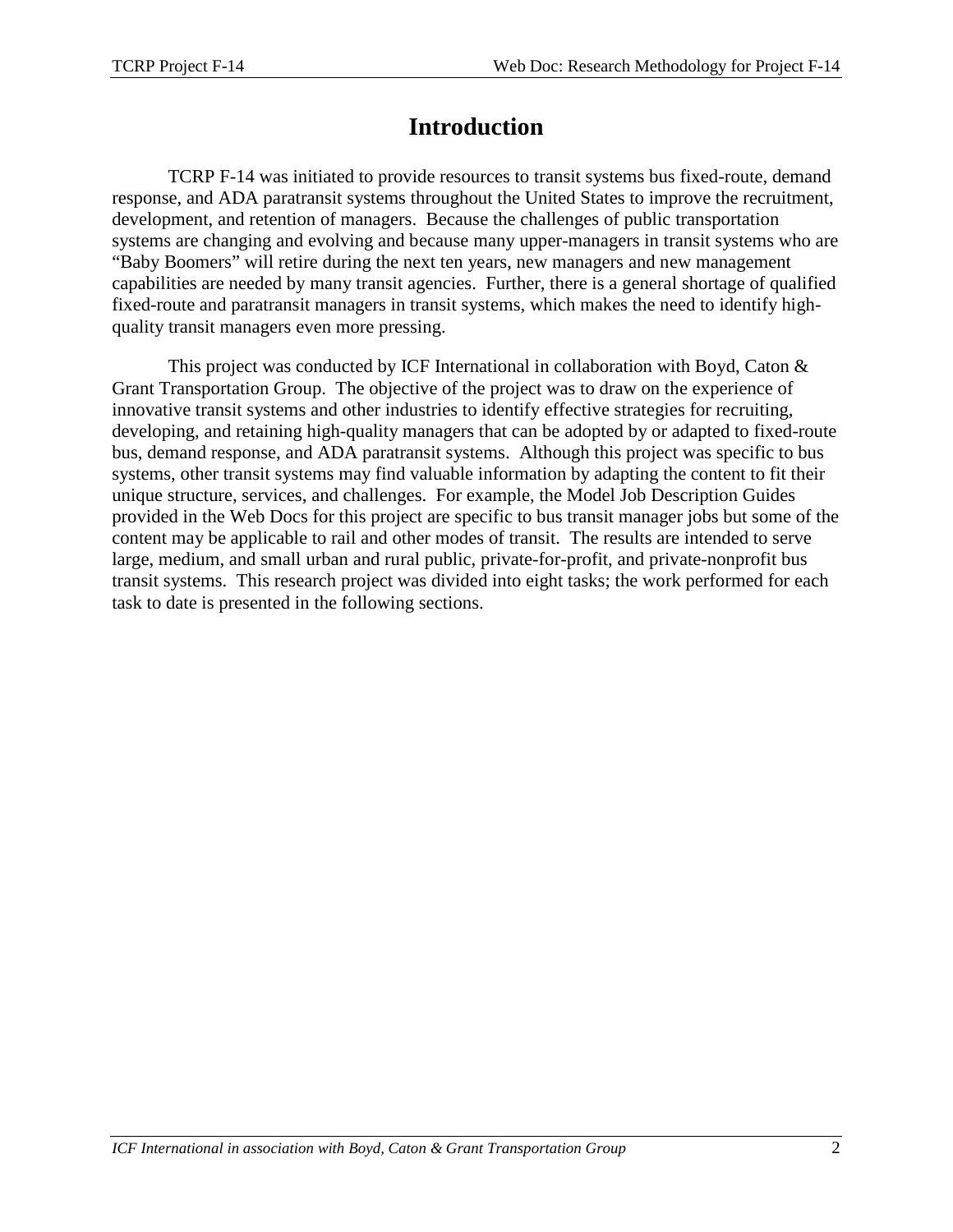<span id="page-3-0"></span>**Phase I of TCRP Project F-14**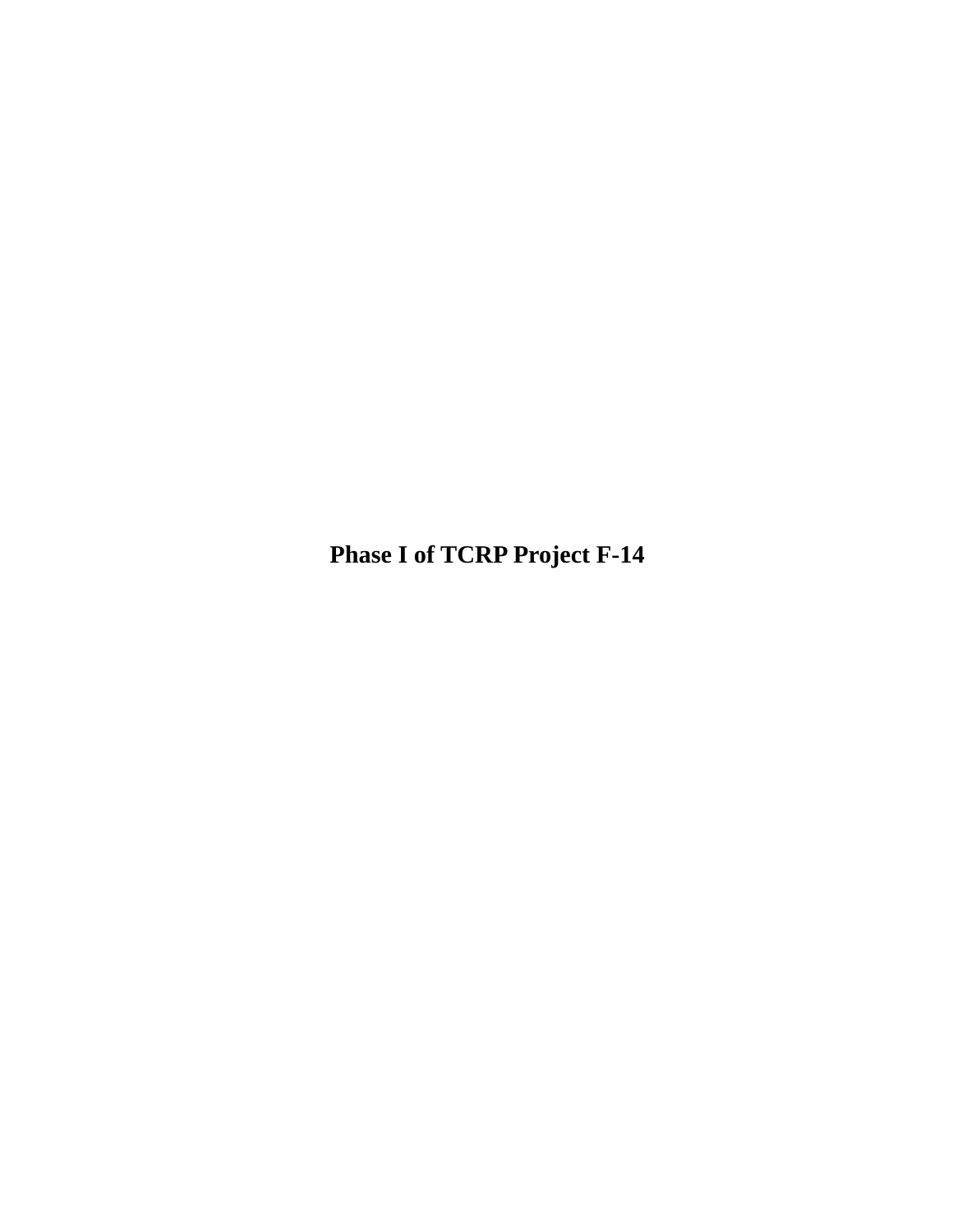# **I. Task 1: Literature Review**

In this task, the research team conducted a literature review to identify and assemble information from published research, technical reports, conference presentations, and case studies on ways workforce challenges with management jobs have been addressed successfully. We reviewed 37 independent articles, including six meta-analytic studies that together covered over 100 primary research studies.

### <span id="page-4-0"></span>**1. Define the Scope**

The goal of the literature review was to develop a deeper and broader understanding of the issues and proven solutions to hiring, developing and retaining highly competent managers. The research team structured the literature review to identify and assemble information from published and unpublished research, technical reports, conference presentations, and case studies on the methods through which workforce challenges with management jobs have been successfully addressed. The research took into account several factors including:

- Antecedents/factors that impact recruitment and retention efforts for managers
- The various ways recruitment is defined. For example, recruitment may refer to the development and promotion of staff internal to the organization (high potential employees) as well as identifying talent in the external labor market
- How recruitment activities should be categorized. For example, recruitment may include active (cold calls) and passive (branding) approaches
- Components of development:
	- Types of programs (e.g., on-the-job v. course-based)
	- Relationship to performance management (e.g., annual reviews; IDPs)
	- Frequency of programs (i.e., periodic v. continuous)
	- Degree of intentionality (e.g., structured career paths v. happenstance)
	- Other related initiatives (e.g., succession planning)
- Applicability of concepts and programs to management jobs

Accounting for these factors, the research team conducted a literature review that was intentionally broad in scope to identify and analyze the issues from multiple angles. The broad scope of the literature review also allowed our team to capture information that is relevant to transit systems of all sizes and types of service.

## <span id="page-4-1"></span>**2. Identify Source Documents**

The research team delineated the literature search into specific topic areas within the three major areas of interest: recruitment, development, and retention practices. Team members were then assigned a topic area to cover in the review. These team members used research based search engines (e.g., Elton B. Stevens Company (EBSCO) Host) to locate articles in their topic area. To identify practical, effective practices, our review included industry publications and TRB reports, specific project reports and agency releases, and organizational models. We evaluated materials specifically created by and for transit services as well as materials derived from other similar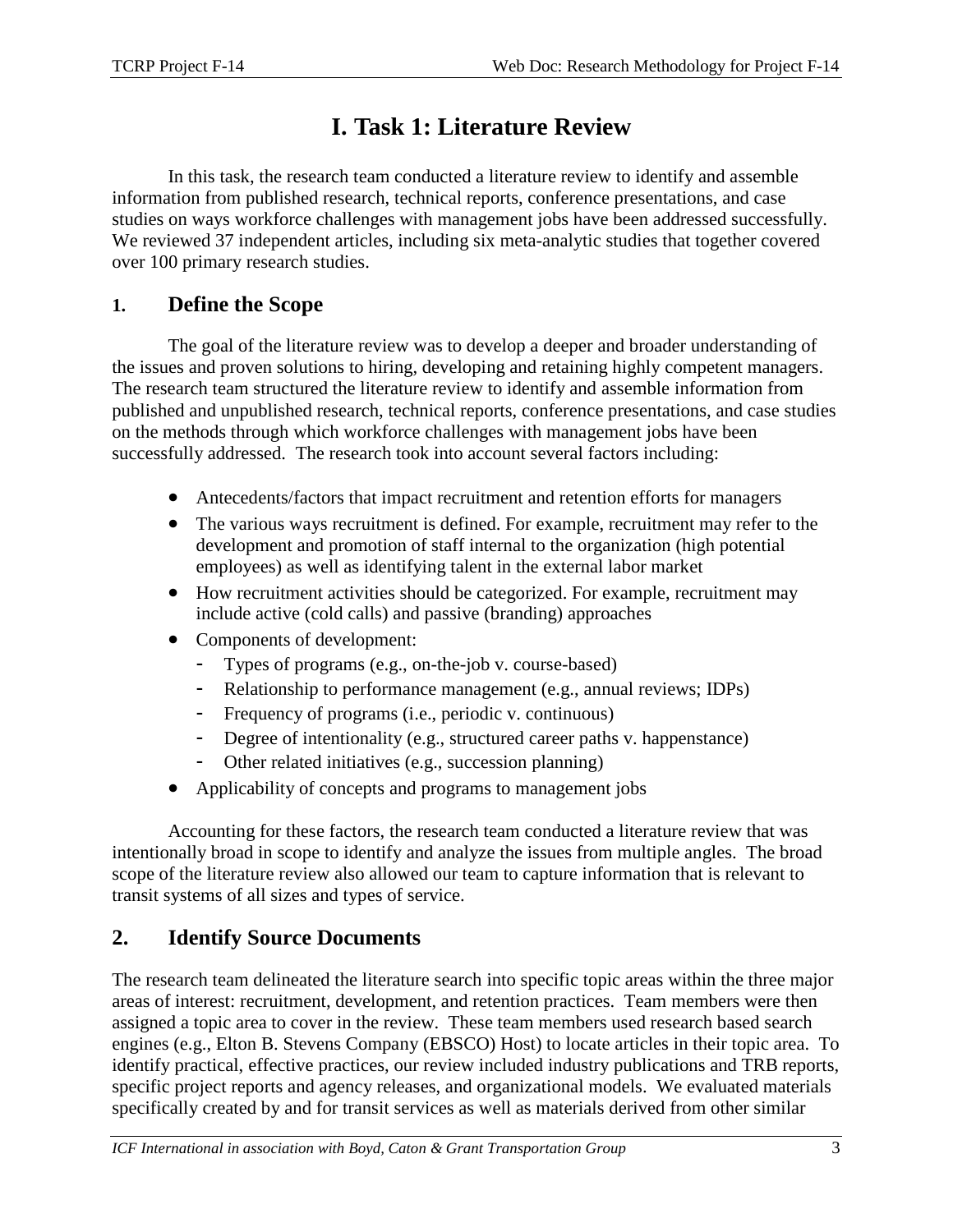agencies. Additionally, we used databases such as the Department of Labor's Occupational Information Network (O\*NET) to identify comparable industries and determine whether they are facing similar workforce issues (Anderson, 1999).

Although search engines such as EBSCO Host were utilized to locate articles, the literature search was heavily grounded in research identified as applicable to applied transportation settings by expert practitioners. The literature review was used as an organizing framework to guide the search of innovative workforce practices implemented by public transportation agencies as well as military, local governments and other organizations with a similar profile to bus paratransit and fixed-route agencies.

### <span id="page-5-0"></span>**3. Create Database and Annotated Bibliography**

The research team developed an easily searchable database of our materials using Zotero. Zotero is a user-friendly Firefox extension that allows users to collect, manage, and cite research sources right in the Firefox web browser. We used this database not only to store materials, but also to create the annotated bibliography for each source. The following characteristics were captured from our literature review sources to describe the studies and reports:

- Title
- $\bullet$  Author(s)
- Document type (e.g., journal article, press release)
- Reference
- Key words
- Abstract

Each literature review team member reviewed the articles obtained with his/her search fields and summarized the content of the article that is relevant to the goal of this project. This allowed team members to identify effective practices in the recruitment, development and retention of managers. Each reviewer was also asked to write an annotated bibliography for each article reviewed. The bibliography included a summary of the article and components such as the following:

- Content of the article
- Type of study (e.g., empirical, case study)
- Description of the type of practices reviewed in the article
- Factors that facilitated or inhibited implementation
- Research sample used (e.g., employees, students)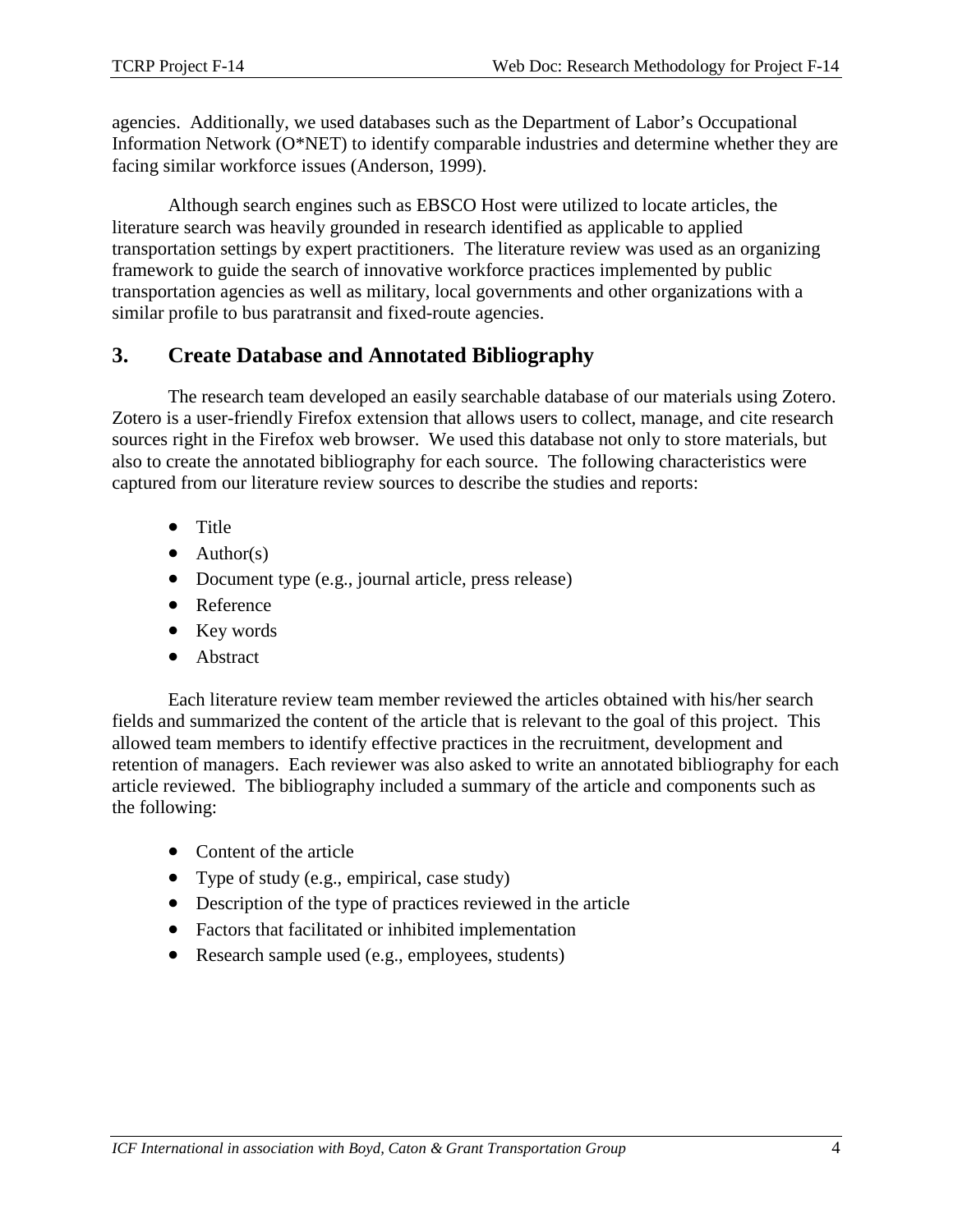### <span id="page-6-0"></span>**4. Summarize Literature Review Findings**

The research team reviewed and identified trends in the literature with public transportation and across industries in the areas of recruitment, development, and retention. Our review identified practical managerial tools across a range of topics and specifically addressed the following eight workforce challenges:

- Recruiting diverse management staff
- Selection and placement
- Restructuring of benefits and policies
- Job classification and job design
- Retaining staff
- Succession planning
- Educating, training and developing staff
- Developing knowledge management systems

The literature review results are reported by each of these eight workforce challenges in the Literature Review Report located in Appendix A. We also incorporated Panel feedback from the Draft Literature Report Review that was provided in the first Quarterly Progress Report. Our findings indicate that all eight topics are highly interrelated—success in one area impacts the others—which is reflected in our summary. For each workforce challenge, we provide potential challenges, best practices, and solutions supported by research and strategies for continued success.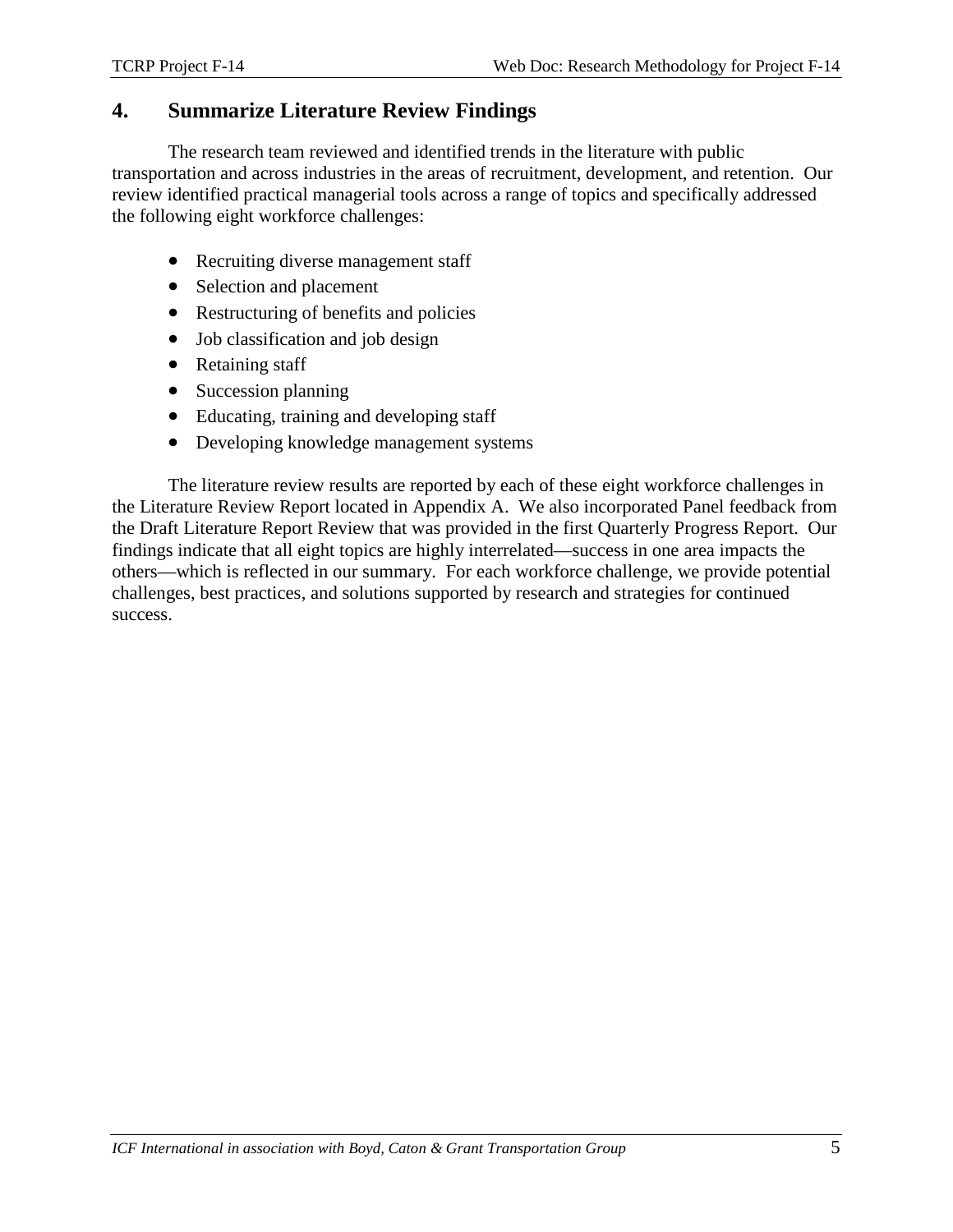## <span id="page-7-0"></span>**II. Task 2: Develop Model Position Descriptions and Job Announcements**

### <span id="page-7-1"></span>**1. Identify Existing Position Descriptions**

As a starting point for Task 2, the research team reviewed the results of TCRP Synthesis 71 and TCRP Report 127 in which the requirements for transit managers were identified through a review of position descriptions. Furthermore, we identified existing position descriptions (PDs) currently used by a selection of fixed-route and other paratransit agencies. This list included job titles that, based on our experience with transit agencies, covered the gamut of management jobs. We also included nine positions identified by TCRP Panel members in their comments regarding our Amplified Work Plan. A representative sample of PDs across small, medium, and large urban and rural transportation agencies was identified. The PDs identified were for middle and upper transportation management jobs with exempt FLSA status and included variations of the job titles. All PD titles are provided in Exhibit II-1.

| <b>Exhibit II-1</b><br><b>Initial List of Management Job Titles for Transit Agencies</b> |                                               |  |  |  |
|------------------------------------------------------------------------------------------|-----------------------------------------------|--|--|--|
| General Manager/CEO                                                                      | <b>Contract Services Manager</b>              |  |  |  |
| <b>Transportation/Operations Manager</b>                                                 | <b>Information Technology Manager</b>         |  |  |  |
| Maintenance Manager                                                                      | Scheduling and Dispatching Manager/Supervisor |  |  |  |
| Human Resource Manager                                                                   | <b>Transportation/Operations Supervisor</b>   |  |  |  |
| <b>Financial Manager</b>                                                                 | Maintenance Foreman                           |  |  |  |
| <b>Administrative Manager</b>                                                            | Director of Scheduling & Service              |  |  |  |
| Risk Manager/Safety Manager                                                              | Director of Accessible Services and Contract  |  |  |  |
| Procurement Manager                                                                      | Compliance                                    |  |  |  |
| <b>Planning Manager</b>                                                                  | Paratransit Administrator                     |  |  |  |
| <b>Marketing Manager</b>                                                                 | Director of Paratransit Service               |  |  |  |
| Security Manager/Emergency Preparedness                                                  | Regional Manager - Paratransit                |  |  |  |
| Manager                                                                                  | <b>Special Services Manager</b>               |  |  |  |
| <b>Training Manager</b>                                                                  | Paratransit & Rideshare Director              |  |  |  |
| <b>Public Information Officer/Manager</b>                                                | Chief – Paratransit Operations                |  |  |  |
| Labor/Employee Relations Officer/Manager                                                 | <b>Mobility Manager</b>                       |  |  |  |

The research team categorized the transit agencies listed in National Transit Database according to number of vehicles in service: small (1-25 vehicles); medium (26-100 vehicles); and large (100+ vehicles). The purpose of these categories was to ensure that we obtained PDs across transit agencies of different sizes.

We then searched for nine PDs for each of the titles listed in Exhibit II-1; three PDs per each of the three different size categories. To locate the PDs, we conducted a comprehensive search of all transit agency websites for position descriptions, conducted exhaustive Internet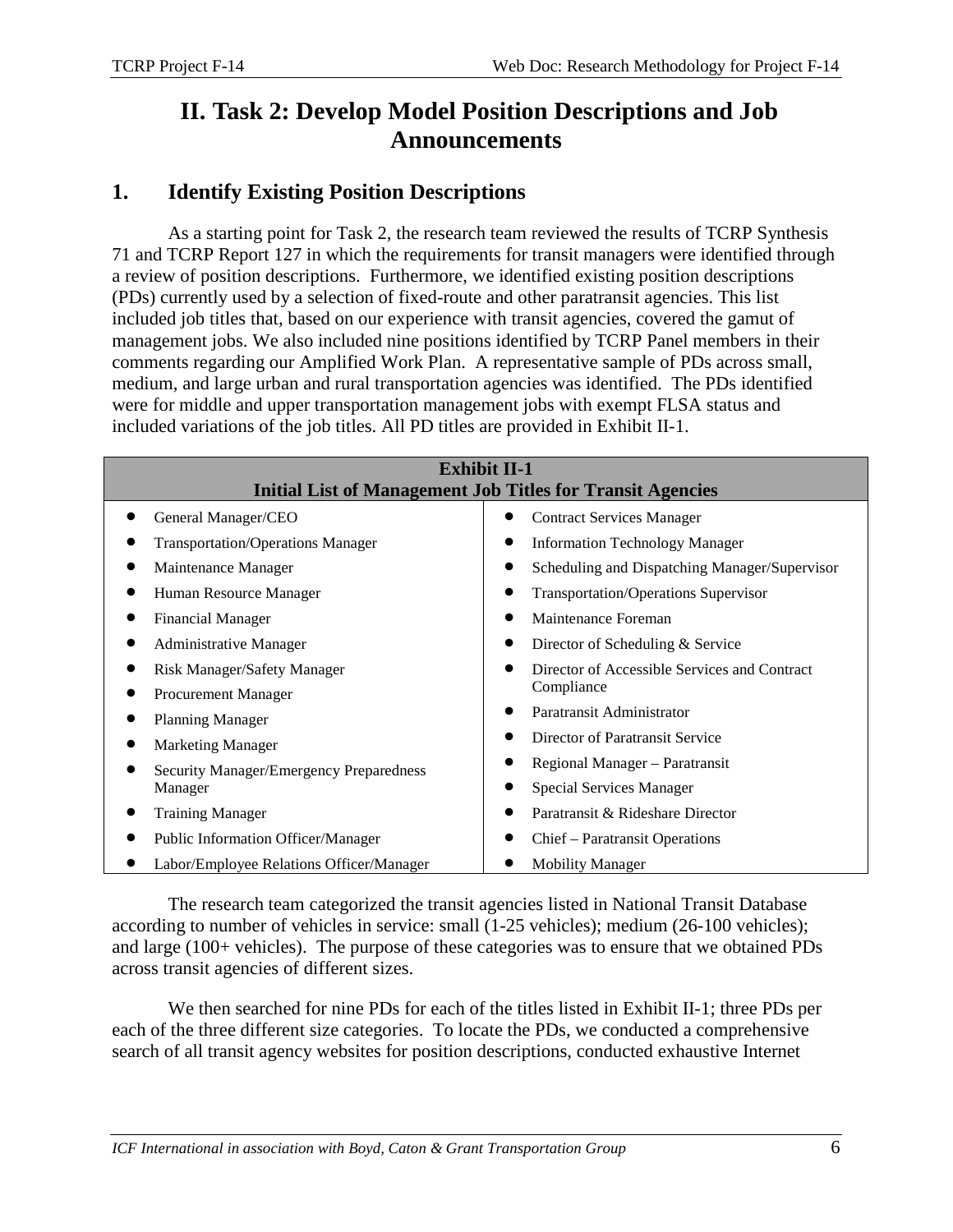searches for transit agency management position announcements, and searched our internal databases of job descriptions. We also contacted transit agencies, used a job description online search tool, and examined job description reference materials (JobDescriptionManager.com, 2009; Plachy & Plachy, 1998).

### <span id="page-8-0"></span>**2. Review Department of Labor Data**

After identifying existing PDs for managerial transit positions, the research team identified general duties, knowledges, skills, abilities (KSAs), and the work context for each job. We did this by aggregating the information provided by each PD assigned to each job cluster. We validated and supplemented this information with data from the Department of Labor's O\*NET [\(http://online.onetcenter.org/\)](http://online.onetcenter.org/) (2009) and the Office of Personnel Management's (2008) Handbook of Occupational Groups and Families.

### <span id="page-8-1"></span>**3. Identify Essential Job Functions**

Once the research team obtained the PDs, we looked for commonalities across the PDs to identify positions that naturally clustered together. Together, these clusters cover all management positions in public and private transit agencies. First-line supervisory positions were not included unless the position was an upper management position at the agency. Although many of the job titles remained similar to those identified in Exhibit II-1, after a comprehensive search for PDs, there were some changes. Some job titles were merged together (e.g., Transportation/Operations Manager and Maintenance Manager became Director/Manager Operations/Transportation & Maintenance), while other job titles were divided (e.g., Human Resources Manager became Director/Manager Human Resources, Manager/Supervisor Compensation & Benefits, and Manager/Supervisor Personnel) to accurately reflect the position descriptions we found. Our team took care to ensure that the PDs we found represented actual managerial positions in the transit industry. The resulting 32 job titles are listed in Appendix B along with the position titles they represent. Exhibit II-2 shows applicability of the titles across types of organizations.

|                                               | <b>Exhibit II-2</b>                                              |                          |               |       |                                            |                                |  |
|-----------------------------------------------|------------------------------------------------------------------|--------------------------|---------------|-------|--------------------------------------------|--------------------------------|--|
|                                               | <b>Applicability of Job Titles Across Types of Organizations</b> |                          |               |       |                                            |                                |  |
|                                               |                                                                  | <b>Organization Type</b> |               |       |                                            |                                |  |
| <b>Job Title</b>                              |                                                                  | <b>Small</b>             | <b>Medium</b> | Large | General<br><b>Public</b><br><b>Service</b> | <b>ADA</b><br>Para-<br>transit |  |
| 1.                                            | CEO/Executive Director/General Manager                           | X                        | X             | X     | X                                          | X                              |  |
| 2.                                            | Director/Manager-Administration-Finance                          |                          | X             | X     | X                                          |                                |  |
| 3.                                            | Director/Manager-Human Resources                                 |                          | X             | X     | X                                          |                                |  |
| 4.                                            | Director/Manager- Marketing/Public Relations                     |                          | X             | X     | X                                          |                                |  |
| 5.                                            | Director/Manager-Operations/Transportation &<br>Maintenance      | X                        | X             | X     | X                                          | X                              |  |
| 6.                                            | Director/Manager-Planning/Transit Development                    |                          | X             | X     | X                                          |                                |  |
| 7.<br>Director/Manager-Information Technology |                                                                  |                          | X             | X     | X                                          |                                |  |
| 8.                                            | Manager/Supervisor-Accounting/Payroll                            |                          | X             | X     | X                                          |                                |  |
| 9.                                            | Manager/Supervisor-Compliance                                    |                          | X             | X     | X                                          | X                              |  |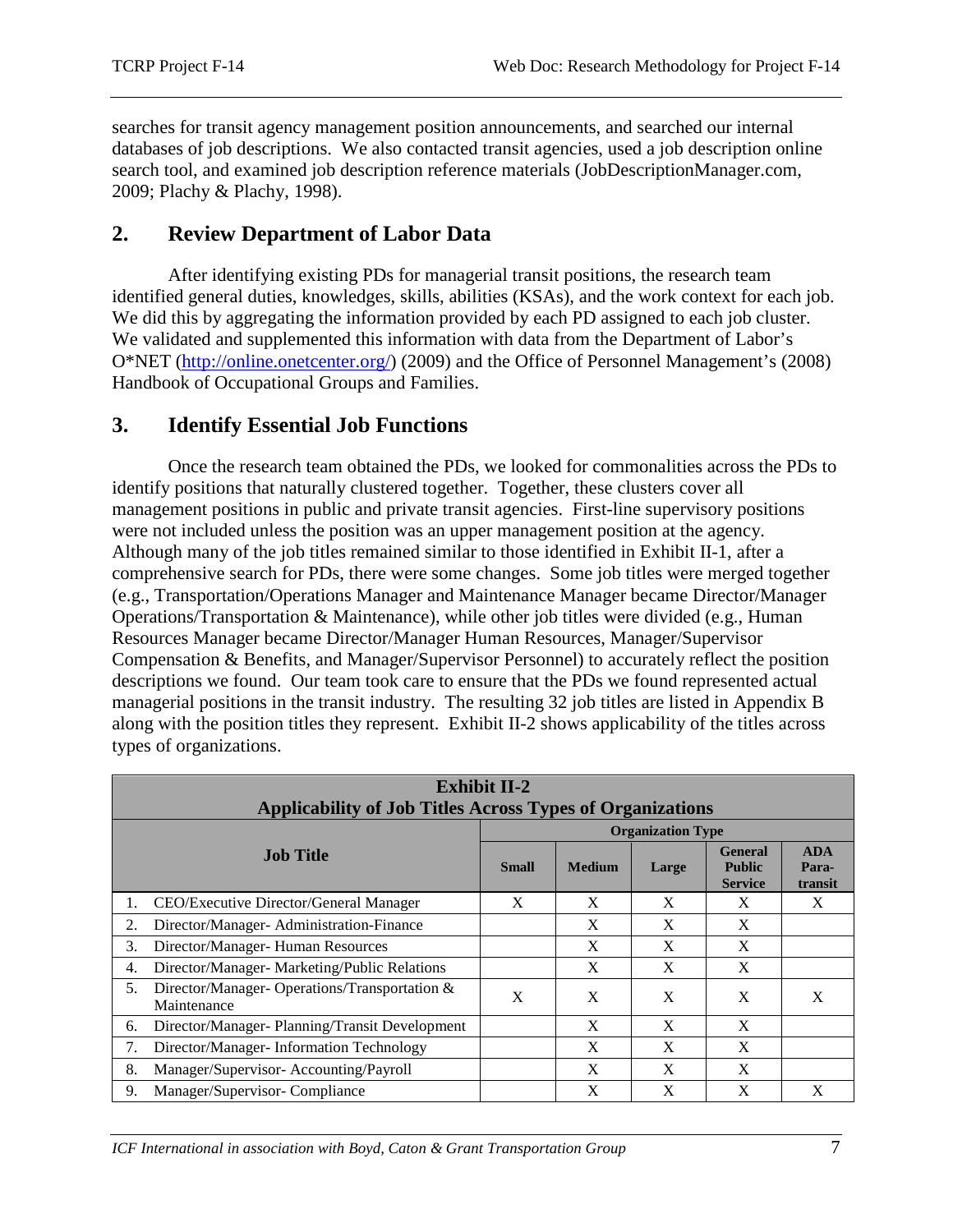| <b>Exhibit II-2</b><br><b>Applicability of Job Titles Across Types of Organizations</b> |                          |                           |                           |                                                   |                                |
|-----------------------------------------------------------------------------------------|--------------------------|---------------------------|---------------------------|---------------------------------------------------|--------------------------------|
|                                                                                         | <b>Organization Type</b> |                           |                           |                                                   |                                |
| <b>Job Title</b>                                                                        | Small                    | <b>Medium</b>             | Large                     | <b>General</b><br><b>Public</b><br><b>Service</b> | <b>ADA</b><br>Para-<br>transit |
| 10. Manager/Supervisor- Customer Service                                                | X                        | X                         | X                         | X                                                 | X                              |
| 11. Manager/Supervisor-Dispatching & Scheduling                                         | $\mathbf X$              | X                         | X                         | X                                                 | $\boldsymbol{\mathrm{X}}$      |
| 12. Manager/Supervisor- Engineering & Capital<br>Programs                               |                          |                           | X                         | $\mathbf X$                                       |                                |
| 13. Manager/Supervisor-Finance/Budget                                                   | X                        | X                         | X                         | $\boldsymbol{\mathrm{X}}$                         | X                              |
| 14. Manager/Supervisor- Grants/Contract                                                 |                          | X                         | X                         | $\boldsymbol{\mathrm{X}}$                         |                                |
| 15. Manager/Supervisor- Legislative Affairs                                             |                          |                           | X                         | X                                                 |                                |
| 16. Manager/Supervisor- Marketing                                                       | $\mathbf X$              | $\mathbf X$               | X                         | $\mathbf X$                                       |                                |
| 17. Manager/Supervisor- Media & Community<br>Relations                                  |                          |                           | X                         | X                                                 |                                |
| 18. Manager/Supervisor- Mobility Management                                             |                          | X                         | $\boldsymbol{\mathrm{X}}$ | $\boldsymbol{\mathrm{X}}$                         |                                |
| 19. Manager/Supervisor- Paratransit Services                                            |                          | $\mathbf X$               | $\boldsymbol{\mathrm{X}}$ |                                                   | X                              |
| 20. Manager/Supervisor- Personnel                                                       | X                        | $\mathbf X$               | $\boldsymbol{\mathrm{X}}$ | $\mathbf X$                                       | $\boldsymbol{\mathrm{X}}$      |
| 21. Manager/Supervisor-Planning                                                         |                          | $\boldsymbol{\mathrm{X}}$ | X                         | $\mathbf X$                                       |                                |
| 22. Manager/Supervisor-Procurement                                                      |                          | $\mathbf X$               | $\boldsymbol{\mathrm{X}}$ | X                                                 |                                |
| 23. Manager/Supervisor-Risk Management                                                  |                          | X                         | X                         | X                                                 |                                |
| 24. Manager/Supervisor- Service Design & Schedules                                      |                          |                           | X                         | $\mathbf X$                                       |                                |
| 25. Manager/Supervisor- Special Projects                                                |                          |                           | X                         | X                                                 |                                |
| 26. Manager/Supervisor-Training, Safety & Security                                      | X                        | X                         | X                         | $\mathbf X$                                       | X                              |
| 27. Manager/Supervisor- Vehicle Maintenance                                             | $\mathbf X$              | X                         | X                         | X                                                 | X                              |
| 28. Manager/Supervisor- Facility Management and<br>Maintenance                          |                          | X                         | X                         | X                                                 |                                |
| 29. Manager/Supervisor- Compensation & Benefits                                         |                          | X                         | X                         | X                                                 |                                |
| 30. Manager/Supervisor- Employee & Labor<br>Relations                                   |                          | X                         | X                         | X                                                 |                                |
| 31. Manager/Supervisor- Civil Rights                                                    |                          |                           | X                         | $\mathbf X$                                       |                                |
| 32. Manager/Supervisor-Transportation                                                   | $\mathbf X$              | X                         | X                         | X                                                 | X                              |

## <span id="page-9-0"></span>**4. Conduct Linkage Exercise**

The research team, consisting of doctorate level Industrial/Organizational Psychologists with specific expertise in job analytic processes, provided linkage ratings between the KSAs and job duties identified for each of the transit manager jobs. Our team also identified KSAs needed to perform each of the job duties listed.

Through analysis, the research team removed KSAs with no linkages to the core manager duties. The purpose of this linkage exercise was to identify critical KSAs and to ensure only relevant KSAs were included in the job information used for each job title. Furthermore, this process helps to reduce the likelihood that individuals will be selected into management positions based on extraneous, non-job relevant information. Identifying job-relevant KSAs is an important step in establishing the legal defensibility of position descriptions and any personnel decisions that will be based upon the contents of those descriptions.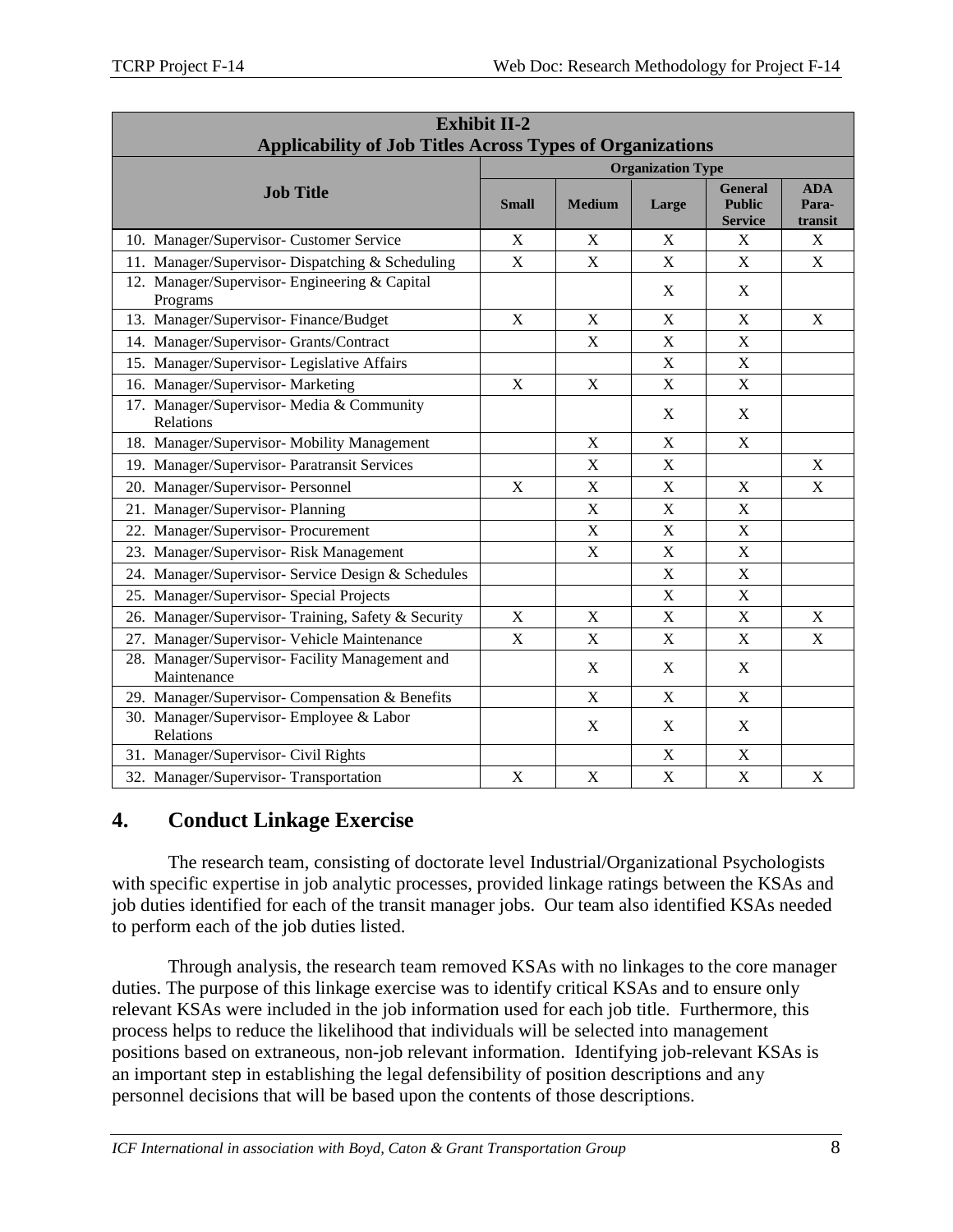All job information for each job title was placed into a logical structure and reviewed by team-members with transit agency and/or human resources experience.

## <span id="page-10-0"></span>**5. Prepare Job Documents**

For each of the 32 job titles, we developed a Job Description (JD) Guide that integrates the job specific information with the guidance organizations need to customize their job descriptions. The Job Description Guides provide a structure for job descriptions, guidance on each part of the job description, and examples of the title-specific content that would likely be found in each section of the job description. All 32 Model Job Description Guides and Sample Employer Information (to be inserted into a job description) are provided in subsequent TCRP Web Docs. Job descriptions based on these guides will be useful for a variety of human resources management functions including: recruiting, development, compensation, succession planning, clarifying worker roles, and structuring work among several workers.

While each guide provides a comprehensive set of information for the title of interest, we strongly recommend that the job information be tailored based on the findings of a job analysis (cf., Harvey, Anderson, Baranowski & Morath, 2007). The Model JD Guides should not be used "as is" without first conducting a job analysis to identify the job relevant duties and knowledge, skills and abilities needed to perform those duties for a specific job within a specific agency. Specifically, when utilized for assessment purposes, the information included in a JD must be demonstrated to have job relevance for that specific job in order to ensure legal defensibility of the assessment process.

Transit agencies should take particular care in developing Minimum Qualifications. Minimum Qualifications (MQs) should be tied to specific KSAs needed on the first day of the job. Employers should avoid using general degree requirements (e.g., college degree required) as these requirements do not necessarily relate to the minimum competence required and may inadvertently discriminate against groups protected by Title VII of the Civil Rights Act of 1964, the Age Discrimination in Employment Act (ADEA), the Rehabilitation Act of 1973 and the Americans with Disabilities Act (ADA) of 1990 and the ADA Amendments Act of 2008. MQs relating to education should cite specific types of coursework needed, and should state ways that experience can substitute for education.

To effectively use the Model Job Description Guides we suggest that users:

- Select the job description that best matches the content of the job for which the system is targeting to fill
- Review the Job Description Guide to identify the types of information that needs to be gathered on the job of interest
- Gather data on the job of interest by observing the job, reviewing past job descriptions, interviewing job incumbents or stakeholders, or conducting a variety of job analysis techniques. (For more guidance on job analysis, see Harvey, Anderson, Baranowski, & Morath, 2007.)
- Use the guidance provided in each section of the Model Job Description Guide to develop specific information relevant to the organization and the job of interest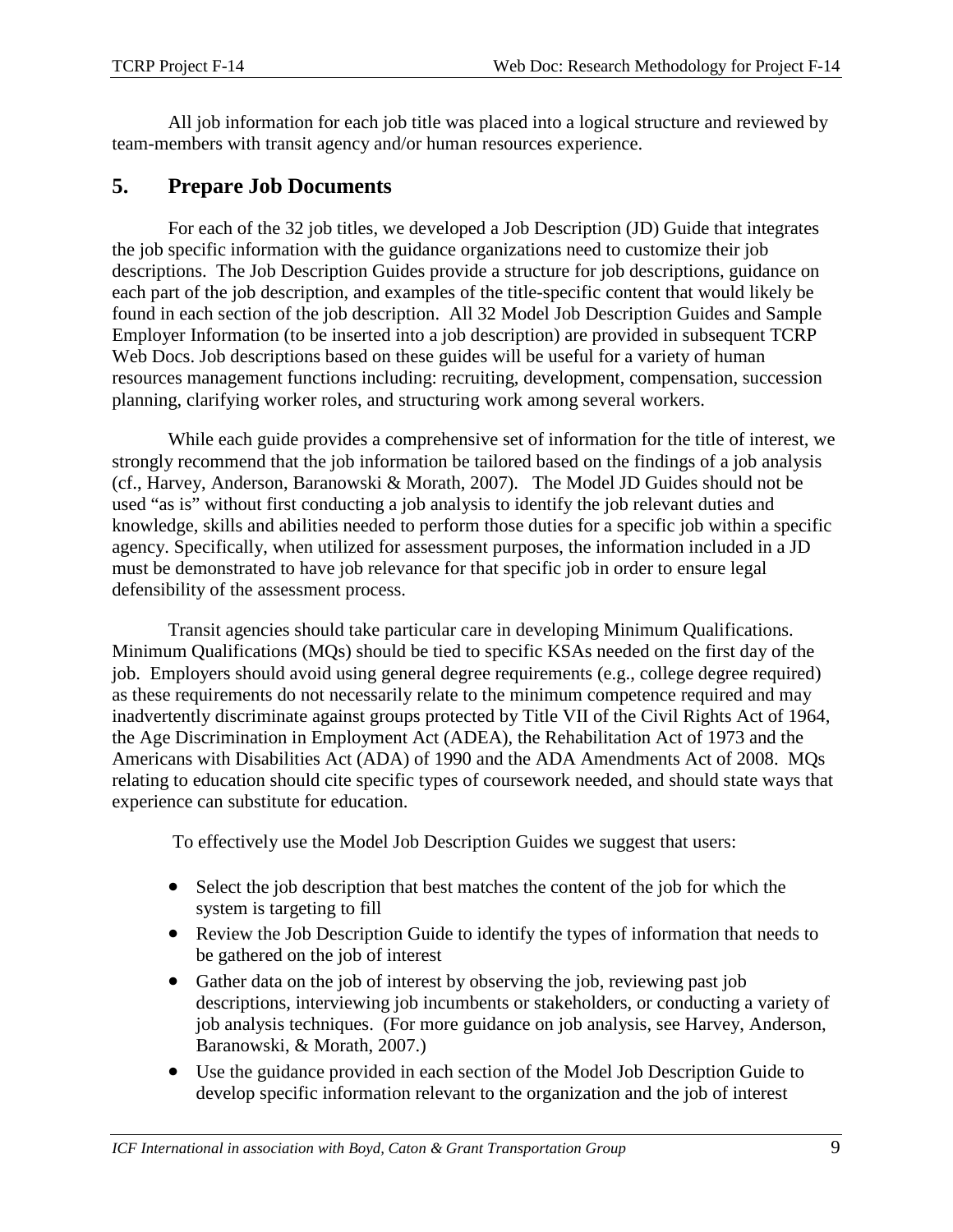The main source of content for the job description should be the content of the job as obtained through a job analysis. Extraneous information in a job description such as the type of person the company would like to hire can be distracting and worse yet, legally challenged by applicants if the information leads to discrimination. While two transit systems may have jobs with similar titles, the type of information provided in each of their job descriptions may vary based on the services of that system, the resources of the system (e.g., compensation offered) and number of staff, which in turn, impact the job duties and knowledge, skills and abilities required to perform the work. Exhibit II-3 provides a list of tips for developing job descriptions.

Three appendices were developed to provide more information on the job descriptions. Appendix C describes the method used to develop the Model Job Description Guides. Appendix D provides five Sample Job Descriptions that demonstrate what job descriptions should look like after the Employer Information (found as a Web Doc) and the relevant Model Job Description Guide (Web Doc) have been integrated. The five Sample Job Descriptions were developed for real jobs within actual transit systems with the company name changed to protect identity. Appendix E provides a detailed description of how to use the Model Job Description Guides.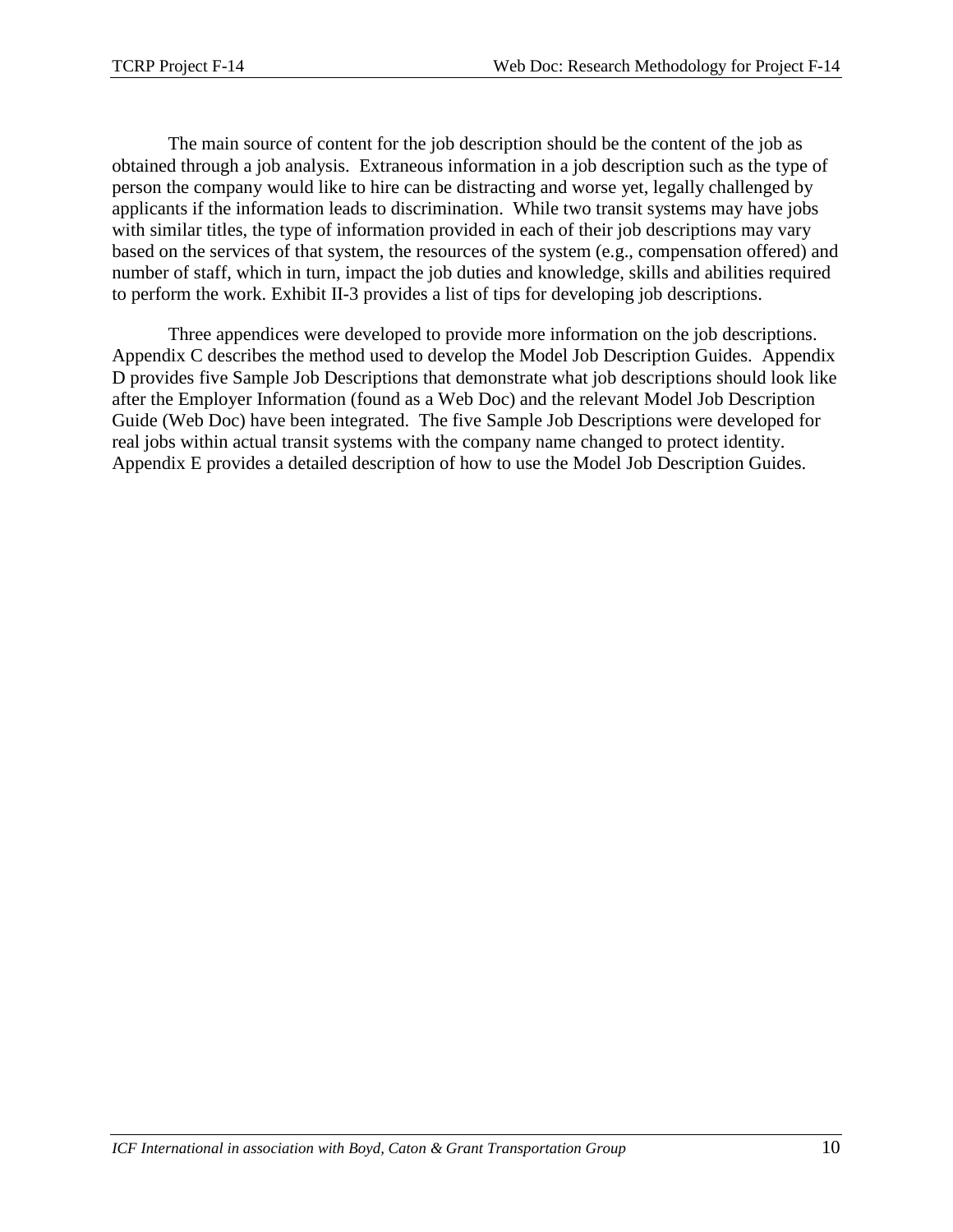#### **Exhibit II-3 Tips for Developing Job Descriptions**

- DO give specifics. For example, rather than stating that a maintenance worker "keeps up equipment," it is better to spell out the position's requirements, which might include performing routine maintenance on assembly machines, including adjusting settings; cleaning and lubricating shafts, gears, and bearings; and dismantling and replacing defective parts.
- DO use result oriented language. As an aid in communicating performance expectations, job descriptions should be results-oriented. Results-oriented job descriptions include: 1.) the outcome/results to be accomplished; and 2.) the tasks/duties that must be performed to accomplish those duties.
- DO use accurate adjectives. Include adjectives that describe the pace of work ("deadline-driven," "fastpaced") or the work environment ("enclosed area," "noisy setting"), but avoid flowery and overly long descriptions ("cozy but comfortable work environment that encourages creativity").
- DON'T use subjective terms. Avoid using words that are subject to differing interpretations. Instead of saying you seek a certain attitude, cooperation, or initiative, describe expected outputs, different constituencies with whom this position interacts, and the nature of those relationships (such as "reports to," "provides support to," "supervises").
- DON'T rely on abbreviations or jargon. A job description should be clear to applicants and employees. Abbreviations and jargon that are specific to your organization, and not to your industry, should be avoided or explained.
- DON'T use words that raise a question of discrimination. Avoid language that would be questionable in a job listing. For example, don't use words such as "youthful" or "able-bodied."
- DON'T list unreasonable expectations. Most managers hope their employees will exceed their expectations and take on tasks and responsibilities beyond what's required in the position, but avoid the temptation to include standards that don't currently apply to this job.
- DON'T list excessive qualifications or experience. If you include more than what is needed to competently perform the position, you will end up with bored, overqualified workers and you will limit your ability to place otherwise qualified candidates in the position.
- DON'T include anything derogatory or specific about a person who previously held the position. Job descriptions are not the place to air grievances or disappointments about individuals who previously held the position. You can use past experiences to help ensure all necessary information is included, but make sure you describe only the job.

Note: Adapted from HR Daily Newsletter (February 3, 2009).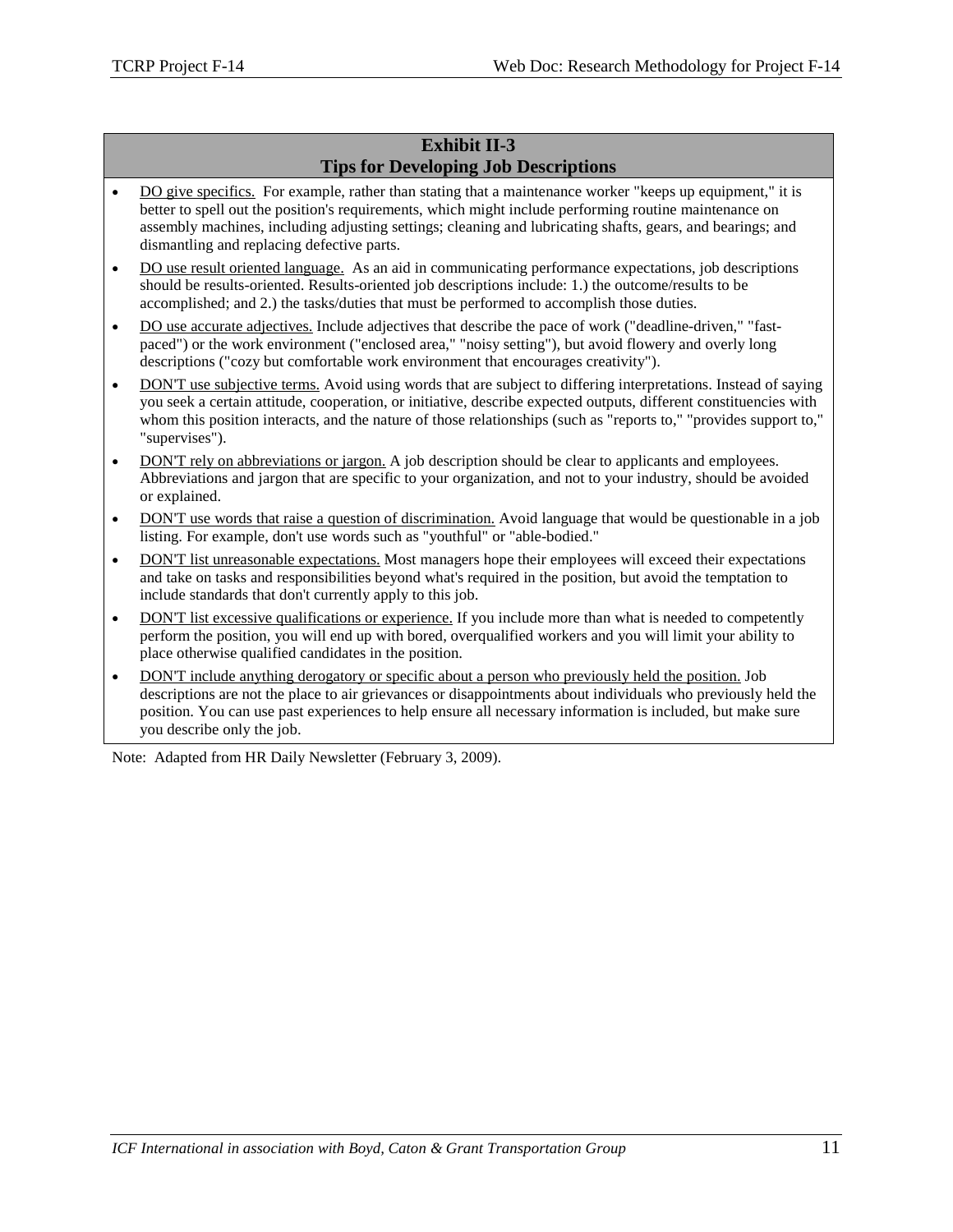# **III. Task 3: Identify and Assess Current Practices in Public Transportation**

The diversity of transit systems based on system size and service delivery models requires a stratified approach in order to categorize transit systems for case study research and best practice identification. This diversity presents a wide spectrum of human resource challenges and does not allow for a "one size fits all" approach. Research, presentation of findings, and recommendations in the areas of managerial recruitment, development, and retention are best served using the following transit system categories:

- Large and mid-sized urban transit systems
- Small urban and rural transit systems

Although we recognize that there are some commonality of elements in the recruitment, development and retention of transit managers shared across these categories, we knew there would also be critical elements that are unique to a single category based on the widely disparate requirements and skills essential to success from one category to another. Approaching the study in this manner allowed our team to better meet the needs of transit systems and determine the specific impact of workforce changes and new functional requirements on skill requirements, identify best practices in addressing imminent workforce issues, and evaluate the feasibility of potential responses.

## <span id="page-13-0"></span>**1. Collect Case Study Data**

We conducted an in-depth case study of current practices by transit agencies in the recruitment, development and retention of transit managers. The case study protocol, categorization of agency types, a list of potential case study participants, a survey instrument, and proposed Web survey methodology, as well as a proposed method for recruiting survey participants were provided in the Interim Report and discussed during the Interim Meeting. Revisions reflecting the Panel's feedback during the Interim Meeting were made. Per vote of the Panel, we excluded the web survey (Subtask 3.3) from the work plan. In place of the survey, we added an additional 8 agency case studies to the 12 case studies initially proposed in the work plan, to make a total of 20 agency case studies. In addition, the case study participant list was revised per the Panel's feedback. Transit systems in Los Angeles and Washington, D.C. were excluded as case study candidates in order to focus on more small and mid-sized urban and rural agencies.

In June 2009, the ICF/BCG team contacted each Panel member who agreed to provide agency contacts such as Las Vegas, Lynchburg, and UMass Transit, and Pee Dee Regional Transportation Authority. These Panel members also agreed to encourage the participation of these individuals. The research team also took care to distribute the case studies throughout the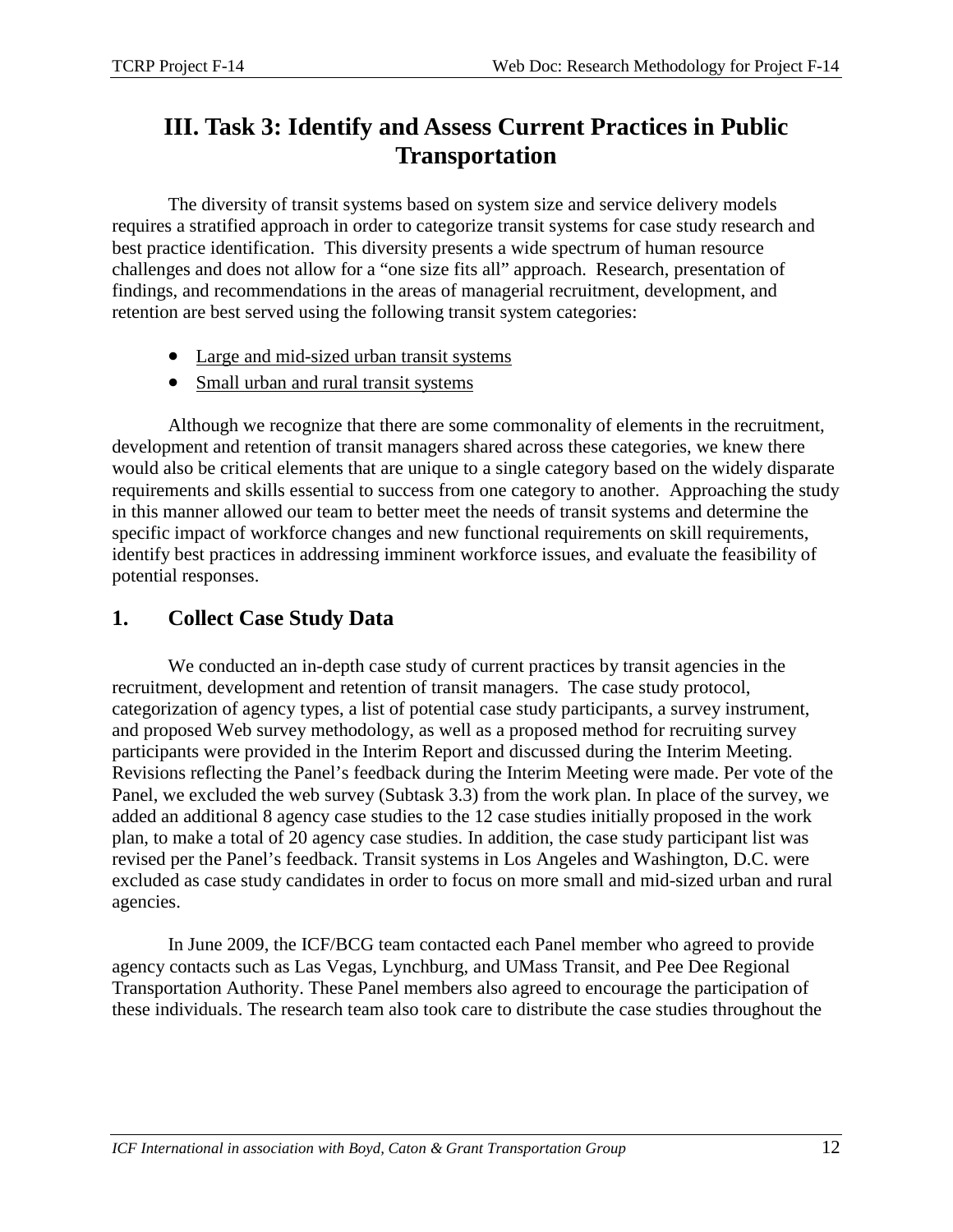U.S., including rural and urban systems and targeting agencies in communities that have seasonal hiring to quickly accommodate swells of riders, as well as transit systems run by university students where the university does not have a transportation system. In addition, the research team was careful to identify transit systems that have recently received awards for their managerial recruitment, development, and retention practices. With these contacts, the ICF/BCG team created the first revised participant list shown in Exhibit III-1.

| <b>Exhibit III-1</b>                                 |  |  |  |
|------------------------------------------------------|--|--|--|
| <b>Revised Case Study Participant List</b>           |  |  |  |
| <b>Large and Mid-sized Urban Transit Systems</b>     |  |  |  |
| Port Authority of Alleghany County, Pittsburgh, PA   |  |  |  |
| Capitol District Transportation Agency, Albany NY    |  |  |  |
| Mass Transportation Authority, Flint MI              |  |  |  |
| First Transit Paratransit Operation, Las Vegas, NV   |  |  |  |
| Golden Empire Transit District, Bakersfield, CA      |  |  |  |
| <b>Small Urban and Rural Transit Systems</b>         |  |  |  |
| Capital Transit, Juneau, AK                          |  |  |  |
| Roaring Fork Transit, Aspen, CO                      |  |  |  |
| Virginia Regional Transit, Purcellville, VA          |  |  |  |
| OCCK, Salina, KS                                     |  |  |  |
| OATS, Columbia, MO                                   |  |  |  |
| First Transit Operation, Lynchburg, VA               |  |  |  |
| First Transit Operation, University of Massachusetts |  |  |  |
| Delmarva Community Services, Cambridge, MD           |  |  |  |
| Fairmont County Transit Authority, Fairmont, WV      |  |  |  |
| South Lane Wheels, Cottage Grove, OR                 |  |  |  |
| Souris Basin Transportation, Minot, ND               |  |  |  |
| Kibois Area Transit, Stigler, OK                     |  |  |  |
| Palace Transit, Mitchell, SD                         |  |  |  |
| Coast Transit Authority, Gulfport, MS                |  |  |  |
| Atomic City Transit, Los Alamos, NM                  |  |  |  |

In addition to the Revised Case Study Participant List, the ICF/BCG team developed a list of backup case study interviewees. Exhibit III-2 provides our second revised list with 2 additional back-up contacts noted.

| <b>Exhibit III-2</b>                                                 |  |  |  |
|----------------------------------------------------------------------|--|--|--|
| <b>Revision 2 Case Study Participant List (with backup contacts)</b> |  |  |  |
| <b>Large and Mid-sized Urban Transit Systems</b>                     |  |  |  |
| Port Authority of Alleghany County, Pittsburgh, PA                   |  |  |  |
| Mass Transportation Authority, Flint MI                              |  |  |  |
| Transfort, Fort Collins, CO                                          |  |  |  |
| Golden Empire Transit District, Bakersfield, CA                      |  |  |  |
| <b>Small Urban and Rural Transit Systems</b>                         |  |  |  |
| Virginia Regional Transit, Purcellville, VA                          |  |  |  |
| OCCK, Salina, KS                                                     |  |  |  |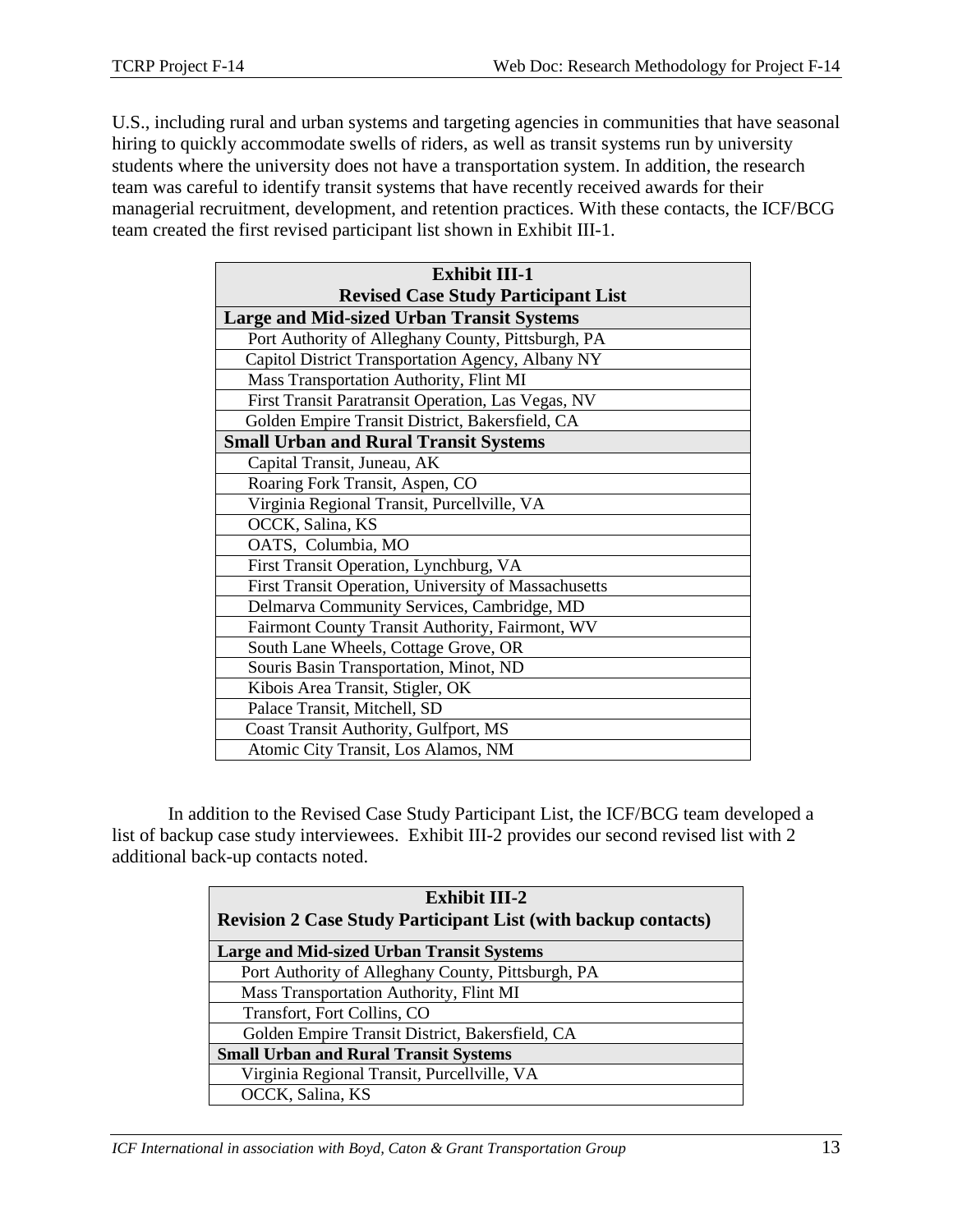| OATS, Columbia, MO                                                |
|-------------------------------------------------------------------|
| First Transit Operation, University of Massachusetts, Amherst, MA |
| Delmarva Community Services, Cambridge, MD                        |
| Souris Basin Transportation, Minot, ND                            |
| Palace Transit, Mitchell, SD                                      |
| Coast Transit Authority, Gulfport, MS                             |
| Atomic City Transit, Los Alamos, NM                               |
| Havasu Area Transit, Lake Havasu City, AZ                         |
| Cache Valley Transit District, Logan UT                           |
| Jefferson Transit, Port Townsend, WA                              |
| South Lane Wheels, Cottage Grove, OR                              |
| Pee Dee Regional Transportation Authority, Florence, SC           |
| AMTRAN, Altoona, PA                                               |
| Capital Area Rural Transportation System, Austin, TX              |
| Capital Transit, Juneau, AK                                       |
| Cooperative Alliance for Seacoast Transportation, Dover, NH       |

The ICF/BCG team took take care to lay the groundwork for the case studies. We prepared appropriate questions for the case study protocol, and per the Panel's feedback we integrated some questions from the excluded web survey into the case study protocol.

The team conducted all 20 case study interviews with transit system leaders as of 09/30/09. Exhibit III-3 provides the final list of all case study participants.

| <b>Exhibit III-3</b>                                    |  |  |  |
|---------------------------------------------------------|--|--|--|
| <b>Final List of Case Study Participants</b>            |  |  |  |
| <b>Large and Mid-sized Urban Transit Systems</b>        |  |  |  |
| Port Authority of Alleghany County, Pittsburgh, PA      |  |  |  |
| Mass Transportation Authority, Flint MI                 |  |  |  |
| Transfort, Fort Collins, CO                             |  |  |  |
| Golden Empire Transit District, Bakersfield, CA         |  |  |  |
| <b>Small Urban and Rural Transit Systems</b>            |  |  |  |
| Virginia Regional Transit, Purcellville, VA             |  |  |  |
| OCCK, Salina, KS                                        |  |  |  |
| OATS, Columbia, MO                                      |  |  |  |
| <b>UMass Transit, Amherst, MA</b>                       |  |  |  |
| Delmarva Community Services, Cambridge, MD              |  |  |  |
| Souris Basin Transportation, Minot, ND                  |  |  |  |
| Palace Transit, Mitchell, SD                            |  |  |  |
| Coast Transit Authority, Gulfport, MS                   |  |  |  |
| Atomic City Transit, Los Alamos, NM                     |  |  |  |
| Havasu Area Transit, Lake Havasu City, AZ               |  |  |  |
| Cache Valley Transit District, Logan UT                 |  |  |  |
| Jefferson Transit, Port Townsend, WA                    |  |  |  |
| South Lane Wheels, Cottage Grove, OR                    |  |  |  |
| Pee Dee Regional Transportation Authority, Florence, SC |  |  |  |
| AMTRAN, Altoona, PA                                     |  |  |  |
| Capital Transit, Juneau, AK                             |  |  |  |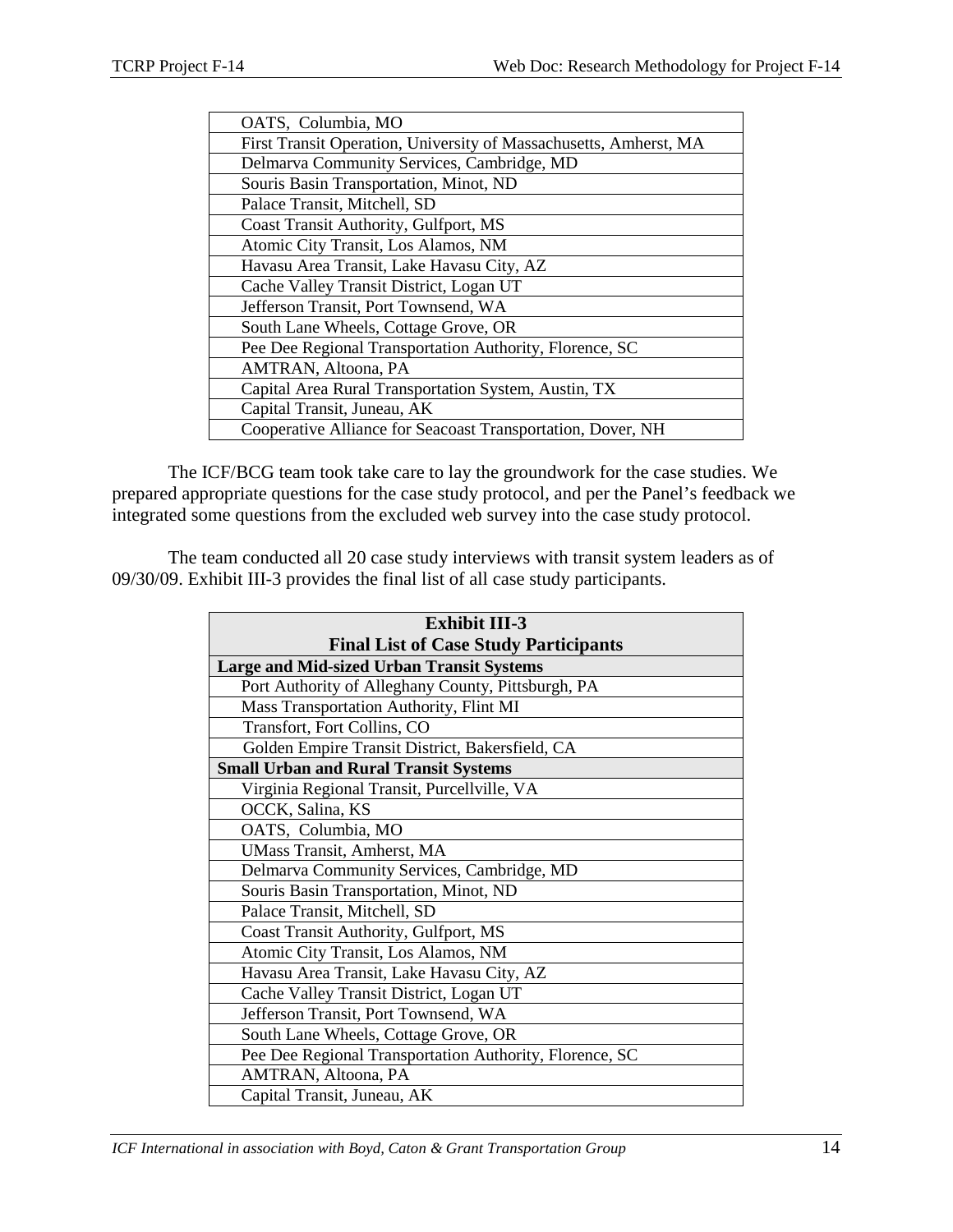Case studies were conducted with large, mid-sized, and small, urban and rural, private and public transit agencies located throughout the U.S. As the research team conducted the 20 case studies, we ferreted out information about agency innovations and success stories. For the convenience of the case study participants, case studies were conducted over the phone. Each interview lasted approximately 60 minutes. A typist recorded notes during the interviews and we digitally recorded the interviews to ensure that pertinent details of the agencies' practices were not missed. Participants discussed their transit agency's recruitment, development, and retention challenges as well as strategies they have used to address their challenges. We also discussed the strengths and weaknesses of the strategies they use in their agencies to improve their management team. Each case study is presented in a brief summary report that is included in the appendices of the project F-14 Human Resource Management Guidebook. The case study summary reports include brief profiles of the system, the person(s) interviewed, and an overview of the effective strategies and practices in the areas of recruitment, development, and retention.

### <span id="page-16-0"></span>**2. Identify Strengths and Weaknesses in Practices**

During the interviews, we requested that participants describe the pros and cons of the techniques they have used in improving their management team along with the criteria they use to evaluate the strengths and weaknesses of a particular approach. We also asked them to identify programs or techniques that have worked well in addition to those which have not worked well. In the interviews, we discussed the factors specific to transit (and unique to fixedroute and paratransit services) which create additional challenges as well as opportunities to the implementation of specific recruitment, development, and retention initiatives.

## <span id="page-16-1"></span>**3. Identify Components of Best Practices**

Selecting the appropriate workforce management tool is a vital component of successfully responding to workforce shortages with management personnel. Departments loose vital resources, time, and money when administrators implement an approach that does not appropriately address the needs of their workforce. Tools that are effective for one organization may indeed be detrimental for another. This can lead to frustration at all levels of the organization; therefore, we identified the components (i.e., steps of implementation) of the program or initiative that allow it to be effective so that applicability across agencies of different size and service setting can easily be determined.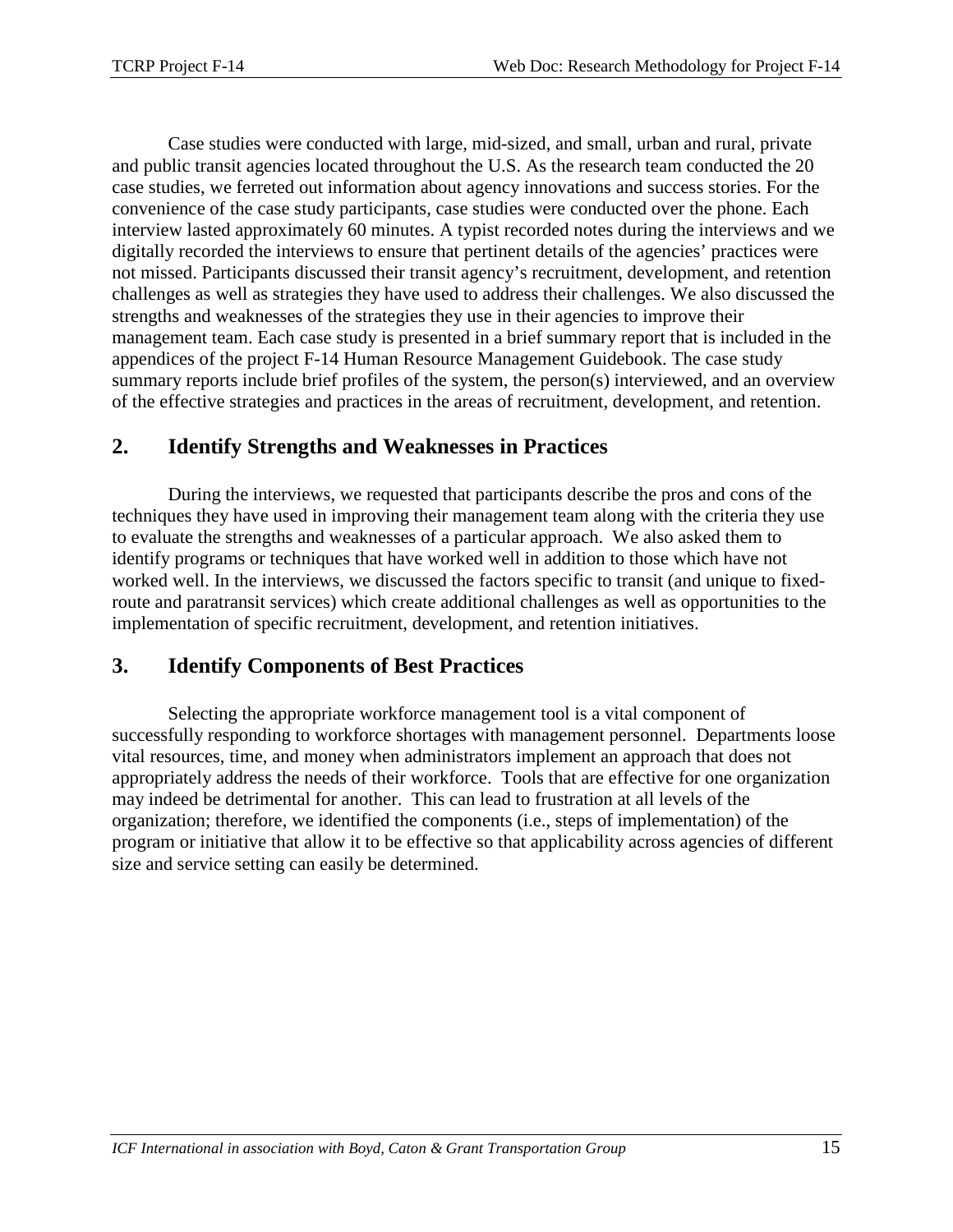# <span id="page-17-0"></span>**III. Task 4: Identify and Assess Current Practices in Related Industries**

The related industry benchmarking portion of our study was a vital component of the research process. To identify effective practices in the recruitment, development and retention of managers across other industries, we reviewed existing benchmark data and conducted a benchmarking study of public and private sector organizations. A total of 63 organizations were represented based on existing data and data collected during these focus groups. This task identified and incorporated effective recruitment and management techniques, helped to better understand decision-making approaches used in other industries, and identified practice tools that may be applied by public transportation agencies to address the critical shortage of managers.

## <span id="page-17-1"></span>**1. Review Existing Benchmark Data**

The team reviewed data we hold from similar benchmarking studies (e.g., Fortune 500 companies; local and national member associations) on the recruitment, development and retention practices of management personnel. For example, ICF recently conducted a study for the American Society for Training & Development (ASTD), the world's largest association dedicated to workplace learning and performance professionals, to identify definitions and practices in executive development across a range of member organizations. ICF also recently collected benchmark data related to recruitment, development and retention to address workforce shortages for transportation construction jobs. Results from both studies were reviewed in the current effort.

## <span id="page-17-2"></span>**2. Conduct a Benchmarking Study of Public and Private Sector Agencies**

### <span id="page-17-3"></span>**2.1 Identify Partners for our Sample**

Selecting the appropriate benchmarking partners for the study was critical to ensure the applicability of the findings and relevance of our recommendations to fixed-route and paratransit agencies. To identify the partners for our sample, we identified public and private organizations with similar profiles to fixed-route and paratransit agencies in terms of their workforce challenges, demographics, organizational size and geographic location, since managerial skill development practices and recruitment and selection difficulties likely differ based these factors. We looked at agencies considered to be competitor organizations to many of the fixed-route and paratransit agencies. We also took into account that some of the fixed-route and paratransit agencies may face additional regulations, security considerations, emergency preparedness or labor market challenges. For example, agencies in a rural setting, operating near the border of another country may be faced with specific regulations with respect to border control matters.

Our sample had a representation of companies within each of the following categories:

- Urban setting
- Small (under 100 employees)
- Medium (100-1,000 employees)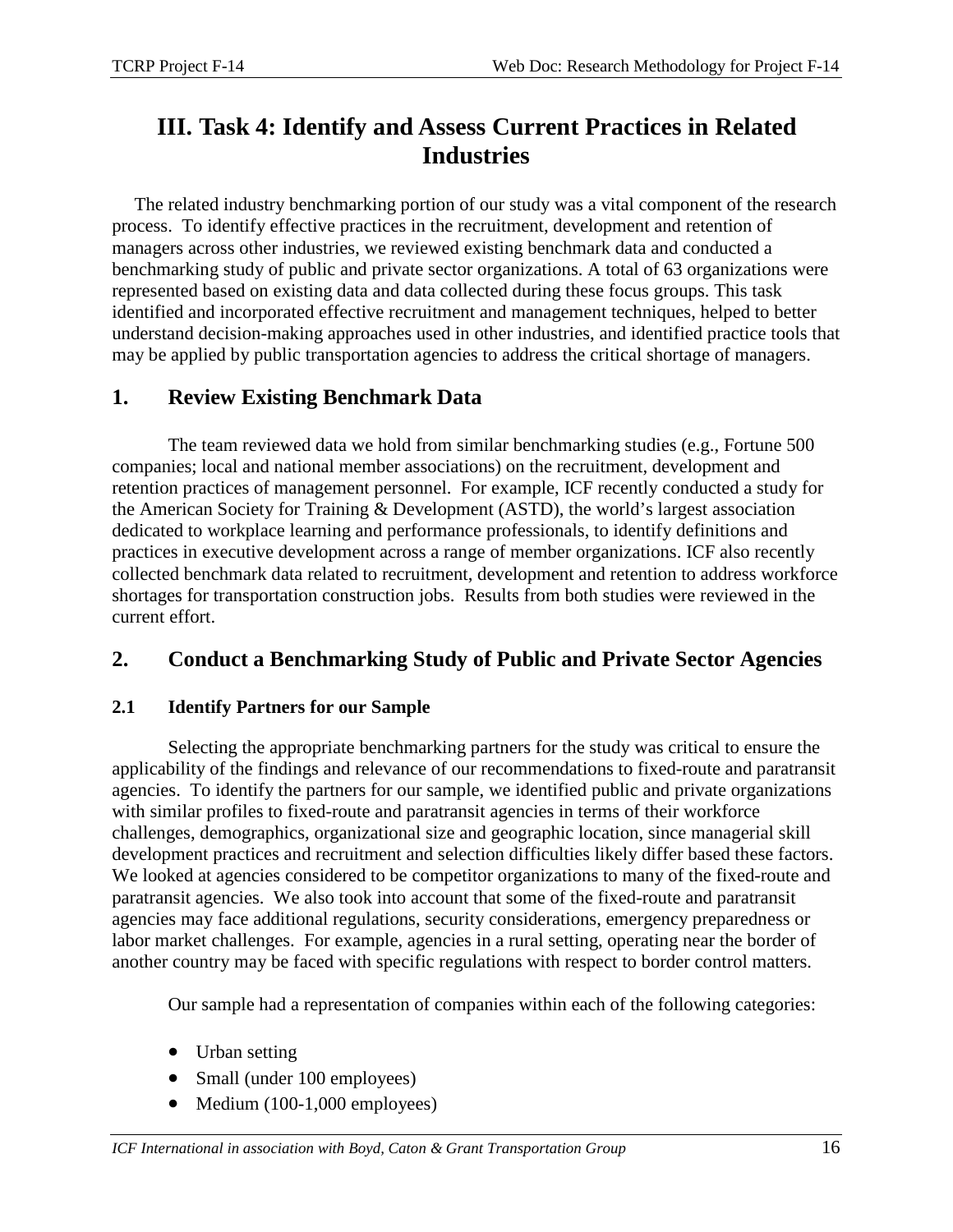- Large (over 1,000 employees)
- Public sector
- Private sector
- On each of the major coasts in the U.S.
- <span id="page-18-0"></span>• Northern U.S. (East, Central, West)

#### **2.2 Benchmarking Study Methodology**

The research team used a telephone focus group format to collect the recruitment, development, and retention data from our benchmarking partners. We chose the focus group interview for several reasons. First, the focus group itself served as an incentive for participation in the study. Conducting a focus group style study, rather than a one-on-one benchmarking interview, allowed participants to learn about the challenges and best practices of the other organizations in their group. The group nature of the study also stimulated dialogue about recruitment, development, and retention best practices among the participants. Further, the focus group format allowed the research team to collect information from several organizations within an hour, whereas using traditional interview formats would not allow for this.

In addition to the telephone conference call, participants were provided with access to Live Meeting for the duration of the call. Live Meeting is an online meeting space that allows users to meet and collaborate through the internet. Using Live Meeting allowed the participants to see the notes from their discussion as the facilitator recorded them and helped to facilitate dialogue among the participants. Live Meeting was an optional tool for participants who had access to a computer during the call.

The research team took care to ensure that all discussion points were captured. While the facilitator took broad notes about the topics that emerged from the interviews, another team member took more detailed notes to capture the context and specific points from each participant. The team was further assisted by recording each interview. The recordings would be useful for capturing all important points made by participants that may have been missed by the note taker and facilitator. All participants were made aware of the recording and agreed to its use by the research team for purposes of the benchmarking study. In addition, participant biographies were collected in advance of the call and disseminated among participants to assist in introducing the group members to one another.

Our goal was to recruit four to six participants in each focus group, and to conduct a total of four focus group interviews. The number of participants and diversity of characteristics in participants ensured that we had a representative mix of organizational types and geographical locations. Each interview lasted one hour. This timeframe allowed us to collect the relevant benchmarking data from our partners, while at the same time respecting our partners' demanding schedules and limited availability.

#### <span id="page-18-1"></span>**2.3 Construct Benchmarking Study Protocol**

We used the existing benchmark data and the findings from the literature review to construct an interview protocol for the benchmarking study. The protocol consisted of 16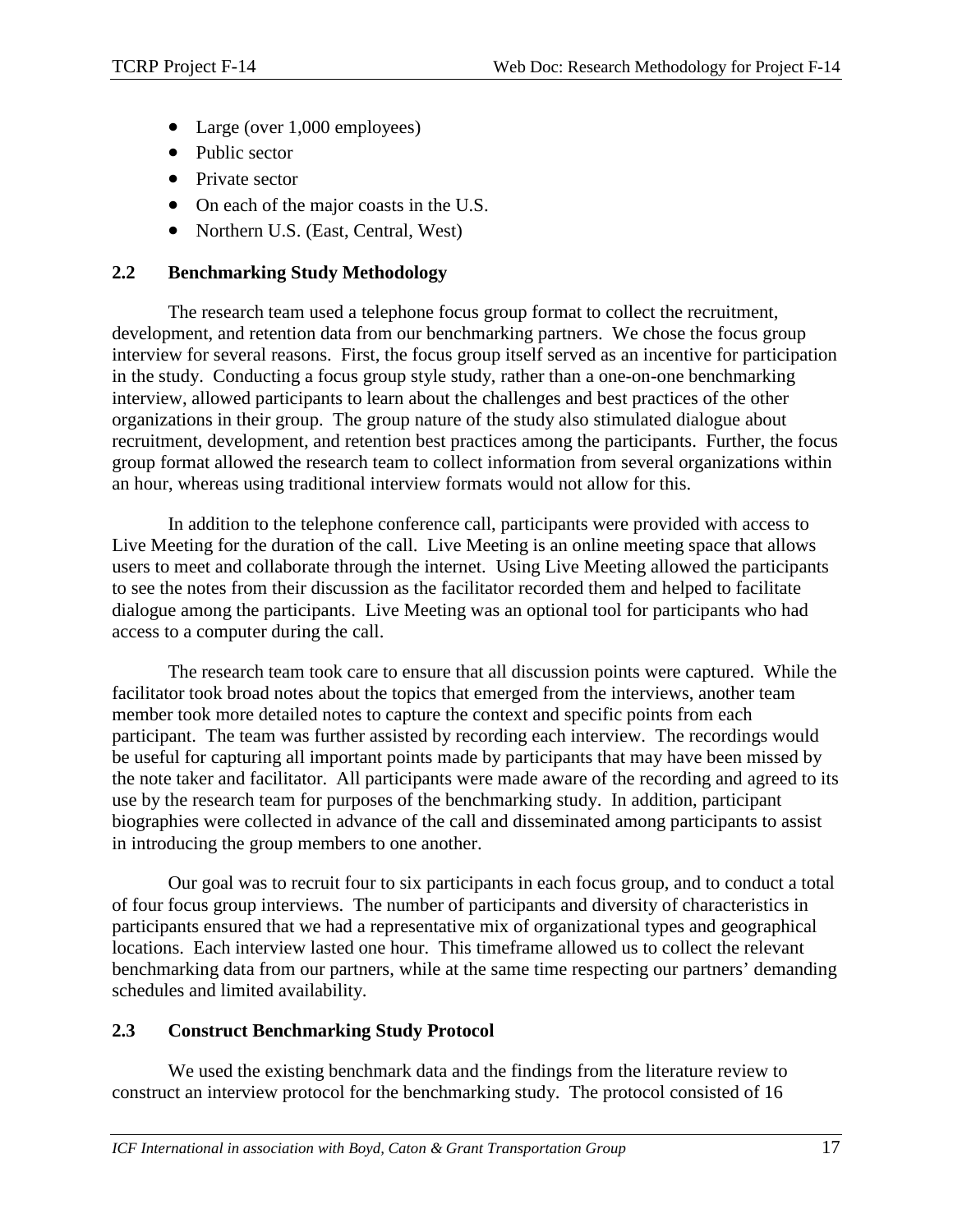questions, including two introductory questions to familiarize participants with one another. Six questions concentrated on the recruitment, development, and retention challenges of organizations and the strategies organizations use to address those challenges. If time permitted, we included several follow-up questions to clarify answers and provide more detail about our partners' most effective practices. Appendix I contains the focus group interview protocol.

#### <span id="page-19-0"></span>**2.4 Recruitment of Partners for Interviews**

Once our team had identified partners for our sample, determined the benchmarking study methodology, and constructed the benchmarking protocol, we turned our attention to recruiting partners to participate in the focus group interviews. One challenge to obtaining participation was to address confidentiality of participants. Another challenge was providing an adequate incentive for focus group participants to encourage participation. To address both of these challenges, focus group participants were offered a copy of a summary report that lists participant names, company affiliation, and presents the effective practices in aggregate form (without attributions of data to specific persons or organizations for the purpose of confidentiality).

Our recruitment strategy primarily consisted of calling our partners, explaining the purpose of the benchmarking study, explaining what was involved in participating, and describing the benefits of participating. However, the research team was unable to contact several potential participants via telephone after numerous attempts, so an email describing the study was sent to these partners. This study description can be found in Appendix G. If the partner was interested and able to participate we scheduled him or her for one of the focus groups and sent the individual a confirmation email. If the partner requested more time to consider the opportunity, we emailed him or her a more detailed description of the study and, if requested, we also emailed potential participants the study protocol.

The research team conducted a total of five focus groups interviews with participants from 15 organizations. Each focus group included employees from three to five organizations, and each interview lasted from one hour to one and a half hours. Our focus group participants included employees from the sectors and organizations indicated in Exhibit IV-1.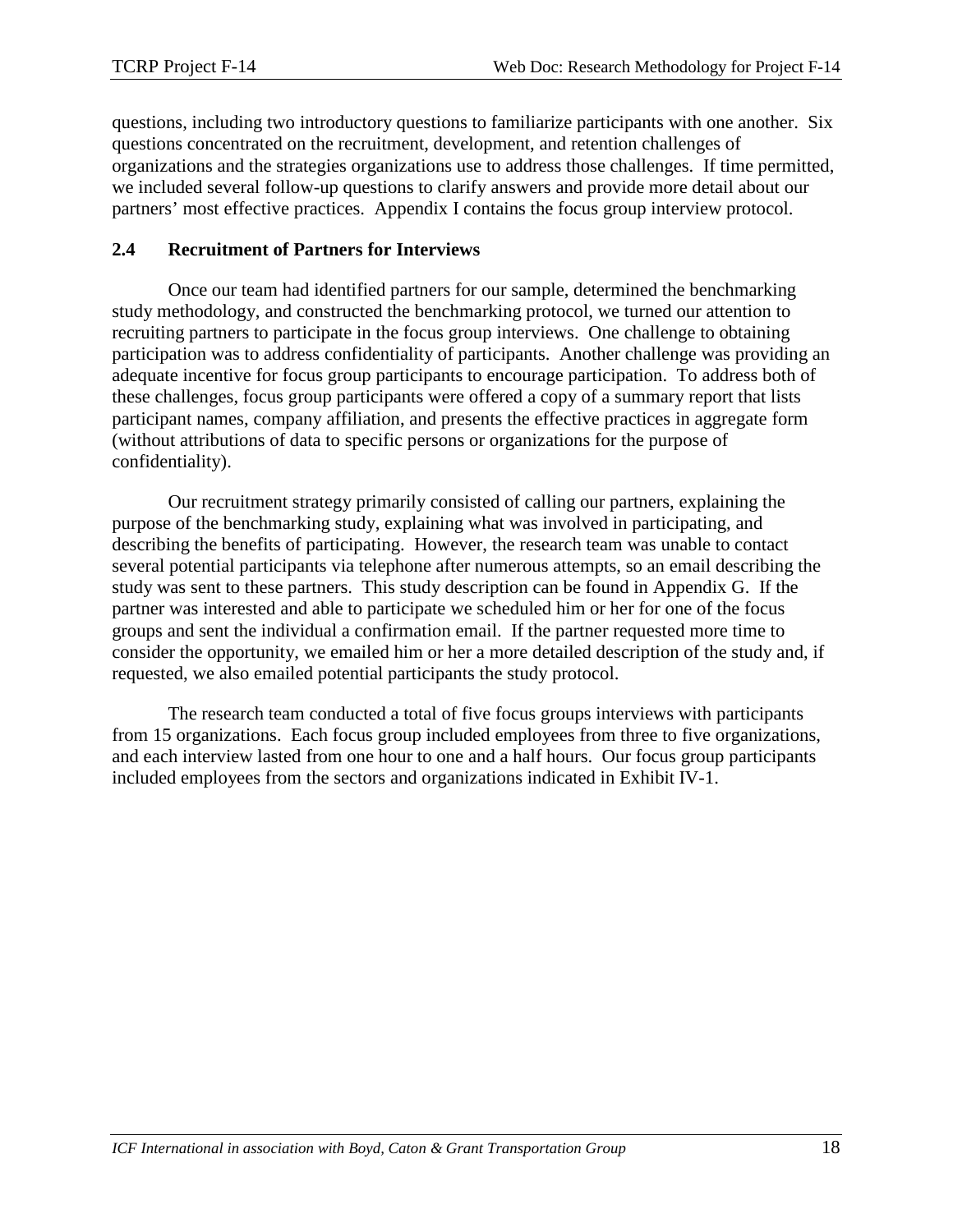| <b>Exhibit IV-1</b>                                                  |                                                     |                                                                                                                                                                                                                                                                                                                                                                                                                                                                                                                                                                                                                                                                                                                                                                                         |  |  |
|----------------------------------------------------------------------|-----------------------------------------------------|-----------------------------------------------------------------------------------------------------------------------------------------------------------------------------------------------------------------------------------------------------------------------------------------------------------------------------------------------------------------------------------------------------------------------------------------------------------------------------------------------------------------------------------------------------------------------------------------------------------------------------------------------------------------------------------------------------------------------------------------------------------------------------------------|--|--|
| <b>Benchmarking Partner Information</b>                              |                                                     |                                                                                                                                                                                                                                                                                                                                                                                                                                                                                                                                                                                                                                                                                                                                                                                         |  |  |
| <b>Transportation Related</b>                                        |                                                     |                                                                                                                                                                                                                                                                                                                                                                                                                                                                                                                                                                                                                                                                                                                                                                                         |  |  |
| Organization                                                         | <b>Participant's Title</b>                          | <b>Organization Description</b>                                                                                                                                                                                                                                                                                                                                                                                                                                                                                                                                                                                                                                                                                                                                                         |  |  |
| Alabama State<br>Personnel Department,<br><b>Transportation Team</b> | Chief Industrial-<br>Organizational<br>Psychologist | The State Personnel Department was created by the State Merit<br>System Act of 1939. The Department, under the State Director of<br>Personnel, is charged with such responsibilities as: Preparing and<br>recommending rules and regulations to administer the Merit<br>System Law; Administering and executing classification and pay<br>plans for the State service; Conducting tests, creating employment<br>registers and certifying qualified persons for appointment;<br>Devising and administering an employee performance evaluation<br>program; and Approving all payrolls or other compensations for<br>personal services.                                                                                                                                                    |  |  |
| Metro-North<br><b>Commuter Railroad</b>                              | Senior Manager of<br>Employment                     | A subsidiary of New York State's Metropolitan Transportation<br>Authority, Metro-North is recognized as one of the nation's<br>preeminent railroads, winning the coveted American Public<br>Transportation Association's Outstanding Achievement Award in<br>1993, 1998, and 1999. In 2008, MTA Metro-North Railroad had a<br>system-wide on-time performance of 97.5%, attained a record<br>ridership of over 84.2 million, and scored a record 94% customer<br>satisfaction rating. The railroad also manages The Hudson Rail<br>Link feeder bus service in the Bronx, and The Haverstraw-<br>Ossining and Newburgh-Beacon ferries.                                                                                                                                                   |  |  |
| <b>Public Sector</b>                                                 |                                                     |                                                                                                                                                                                                                                                                                                                                                                                                                                                                                                                                                                                                                                                                                                                                                                                         |  |  |
| Organization                                                         | <b>Participant's Title</b>                          | <b>Organization Description</b>                                                                                                                                                                                                                                                                                                                                                                                                                                                                                                                                                                                                                                                                                                                                                         |  |  |
| <b>Charleston County</b><br>Government                               | Director of<br>Organizational<br>Development        | Charleston County government's mission is, "We will promote<br>and protect the quality of life in Charleston County by delivering<br>services of value to the community. "The Human Resources<br>Department recruits, trains and supports the staff necessary for the<br>basic operation of County government. The Department also<br>supports the management staff of Charleston County toward its<br>goal of effectively utilizing its most valuable resource, its<br>employees. This effort includes organizing employment activities,<br>developing policies and procedures, administering the County's<br>benefits and compensation programs, providing training,<br>coordinating award and recognition programs, as well as<br>facilitating employee relations and interventions. |  |  |
| Pentagon,<br>Headquarters Air<br>Force                               | Special<br>Appointment                              | The mission of the United States Air Force is to deliver sovereign<br>options for the defense of the United States of America and its<br>global interests- to fly and fight in air, space and cyberspace. The<br>Department of the Air Force incorporates all elements of the U.S.<br>Air Force. It is administered by a civilian secretary appointed by<br>the president and is supervised by a military chief of staff. The<br>Secretariat and Air Staff help the secretary and the chief of staff<br>direct the Air Force mission.                                                                                                                                                                                                                                                   |  |  |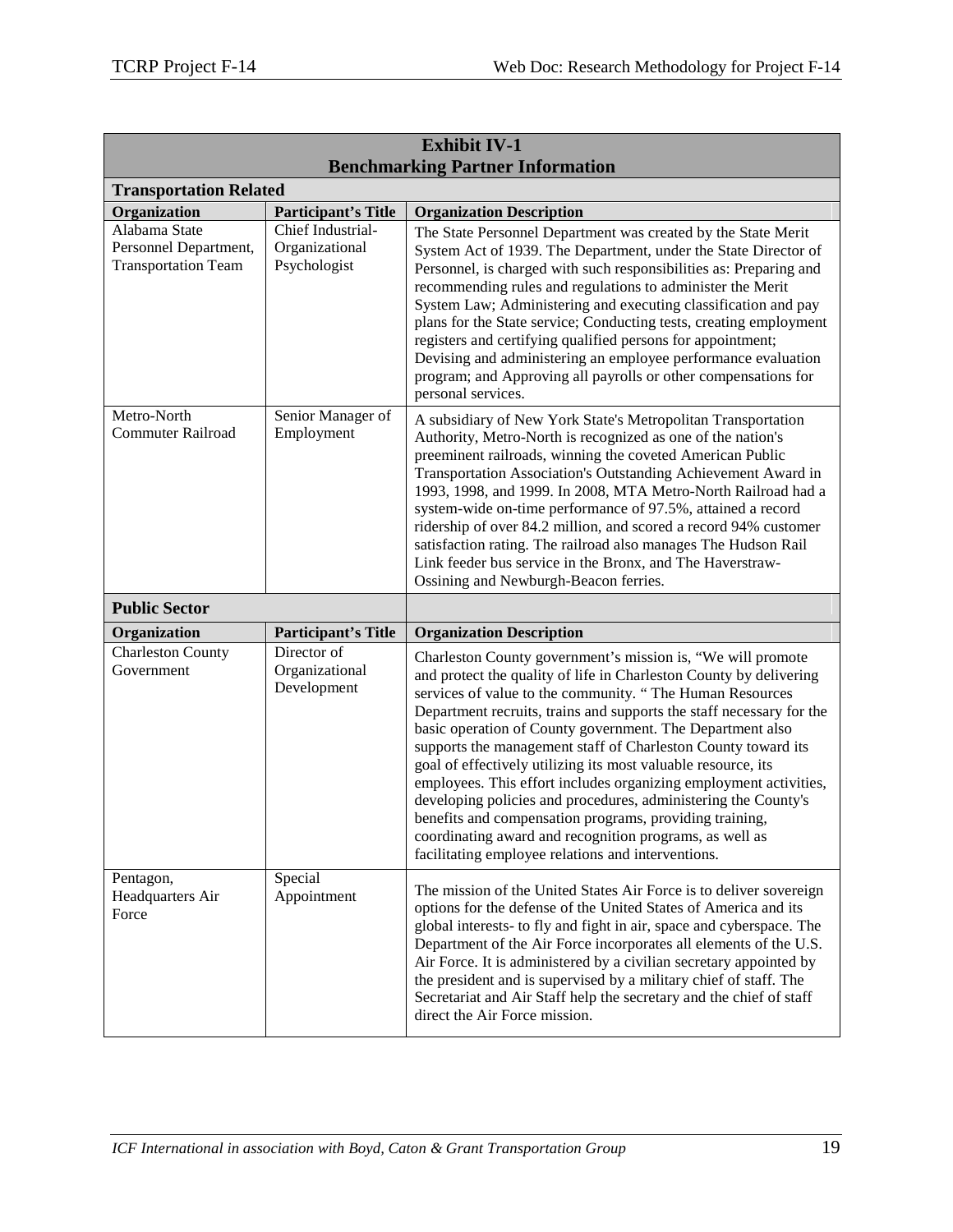| <b>Exhibit IV-1</b><br><b>Benchmarking Partner Information</b> |                                                                                                 |                                                                                                                                                                                                                                                                                                                                                                                                                                                                                                                                                                                                                                                                                                                                       |  |
|----------------------------------------------------------------|-------------------------------------------------------------------------------------------------|---------------------------------------------------------------------------------------------------------------------------------------------------------------------------------------------------------------------------------------------------------------------------------------------------------------------------------------------------------------------------------------------------------------------------------------------------------------------------------------------------------------------------------------------------------------------------------------------------------------------------------------------------------------------------------------------------------------------------------------|--|
| <b>Private Sector</b>                                          |                                                                                                 |                                                                                                                                                                                                                                                                                                                                                                                                                                                                                                                                                                                                                                                                                                                                       |  |
|                                                                |                                                                                                 |                                                                                                                                                                                                                                                                                                                                                                                                                                                                                                                                                                                                                                                                                                                                       |  |
| Organization                                                   | <b>Participant's Title</b>                                                                      | <b>Organization Description</b>                                                                                                                                                                                                                                                                                                                                                                                                                                                                                                                                                                                                                                                                                                       |  |
| Hilton                                                         | General Manager                                                                                 | Hilton is the proud flagship brand of Hilton Hotels Corporation<br>and the most recognized name in the global lodging industry.<br>Conrad Hilton purchased his first hotel in Cisco, Texas back in<br>1919. Since that time we have grown to over 500 hotels in cities<br>all over the world. "Be My Guest" is still the gracious and warm<br>way we want our guests to feel at Hilton hotels and resorts<br>whether it's at the grand Waldorf-Astoria, the Cavalieri Hilton in<br>Rome, the Hilton Waikoloa Village or our brand new Hilton<br>Omaha.                                                                                                                                                                                |  |
| <b>FedEx Express</b>                                           | Industrial<br>Psychologist<br>Advisor                                                           | FedEx provides customers and businesses worldwide with a broad<br>portfolio of transportation, e-commerce and business services. We<br>offer integrated business applications through operating<br>companies competing collectively and managed collaboratively,<br>under the respected FedEx brand. Consistently ranked among the<br>world's most admired and trusted employers, FedEx inspires its<br>more than 290,000 employees and contractors to remain<br>absolutely, positively focused on safety, the highest ethical and<br>professional standards and the needs of their customers and<br>communities.                                                                                                                     |  |
| <b>UPS</b> Freight                                             | Director of<br>Workforce<br>Planning                                                            | Founded in 1907 as a messenger company in the United States,<br>UPS has grown into a \$49.7 billion corporation by clearly<br>focusing on the goal of enabling commerce around the globe.<br>Today UPS is a global company with one of the most recognized<br>and admired brands in the world. We have become the world's<br>largest package delivery company and a leading global provider of<br>specialized transportation and logistics services. Every day, we<br>manage the flow of goods, funds, and information in more than<br>200 countries and territories worldwide.                                                                                                                                                       |  |
| Raytheon                                                       | Vice President of<br>Executive<br>Leadership,<br>Learning, and<br>Organization<br>Effectiveness | Throughout its more than 80-year history, Raytheon Company has<br>been a leader in developing defense technologies and converting<br>those technologies for use in commercial markets. From its early<br>days as a maker of radio tubes, its adaptation of World War II<br>radar technology to invent microwave cooking, and its<br>development of the first guided missile, Raytheon has successfully<br>built upon its pioneering tradition to become a global technology<br>leader.                                                                                                                                                                                                                                                |  |
| General Dynamics<br>Information<br>Technology                  | Senior Human<br>Performance<br>Analyst                                                          | At General Dynamics Information Technology, we are dedicated<br>to providing the latest, highest-quality information technology (IT)<br>services and resources our customers have come to expect.<br>General Dynamics, a Fortune 100 company, has been serving the<br>U.S. government for more than 50 years. IT has transformed the<br>way the U.S. military fights and wins wars, so too has IT<br>transformed General Dynamics. Once primarily known for<br>providing tanks, ships and submarines to the Department of<br>Defense, today General Dynamics has become a market leader in<br>mission-critical information systems and technologies to agencies<br>across the U.S. government and to allied nations around the world. |  |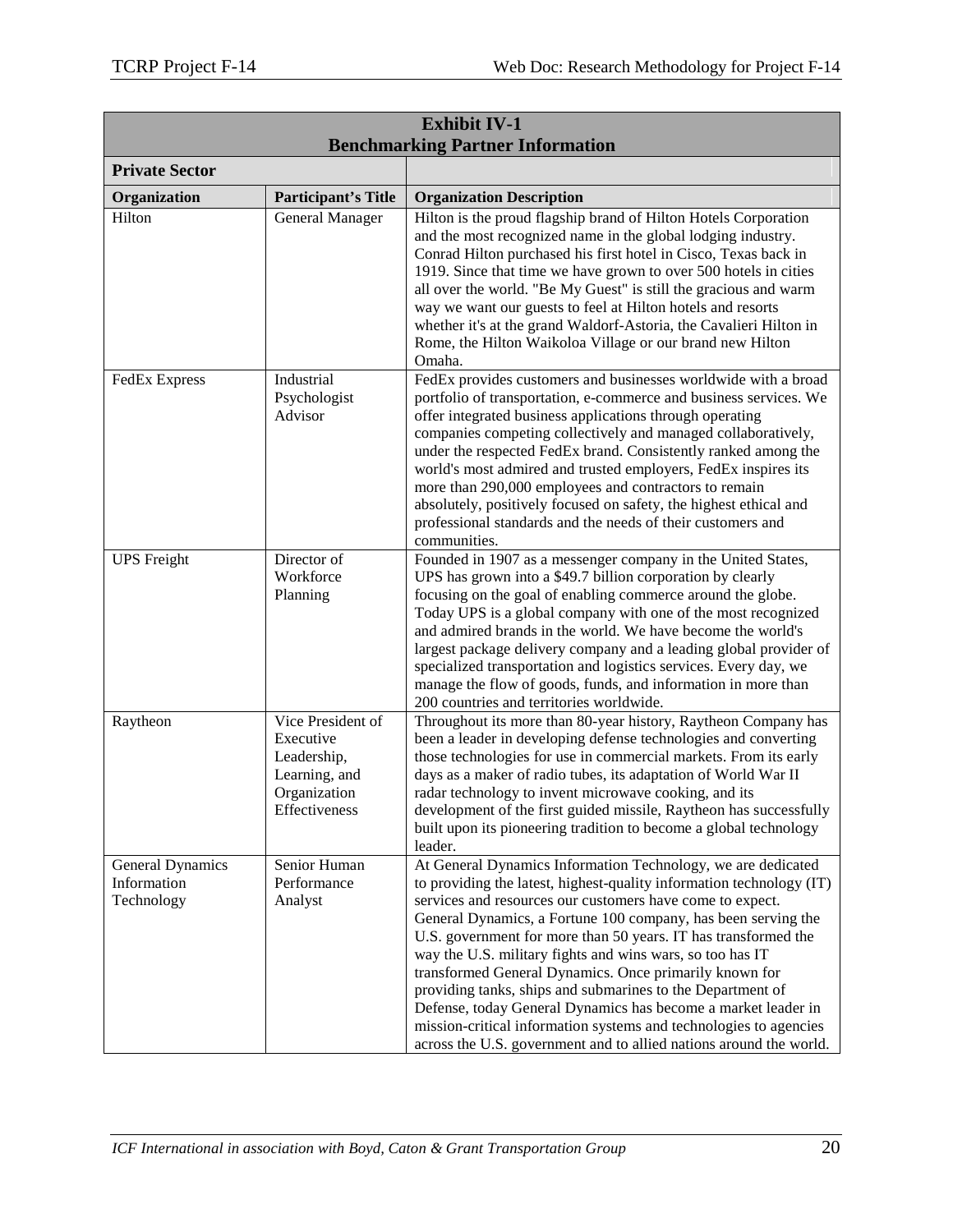| <b>Exhibit IV-1</b>                                 |                                                         |                                                                                                                                                                                                                                                                                                                                                                                                                                                                                                                                                                                                                                                                                                                                                                                                                          |  |
|-----------------------------------------------------|---------------------------------------------------------|--------------------------------------------------------------------------------------------------------------------------------------------------------------------------------------------------------------------------------------------------------------------------------------------------------------------------------------------------------------------------------------------------------------------------------------------------------------------------------------------------------------------------------------------------------------------------------------------------------------------------------------------------------------------------------------------------------------------------------------------------------------------------------------------------------------------------|--|
|                                                     |                                                         | <b>Benchmarking Partner Information</b>                                                                                                                                                                                                                                                                                                                                                                                                                                                                                                                                                                                                                                                                                                                                                                                  |  |
| Time Warner                                         | Director of People<br>Development                       | Time Warner Inc. is a leading media and entertainment company,<br>whose businesses include interactive services, filmed<br>entertainment, television networks and publishing. Whether<br>measured by quality, popularity or financial results, our divisions<br>are at the top of their categories. Time Warner's businesses strive<br>to gain competitive advantage from opportunities for constructive<br>collaboration. We are innovators in technology, products and<br>services. Our digital products and services reinforce the<br>company's industry-leading brands on all platforms with a focus<br>on growth, engagement and monetization.                                                                                                                                                                      |  |
| Embarq                                              | Manager,<br>Recruitment,<br>Selection and<br>Assessment | Embarq Corporation offers a complete suite of communications<br>services. EMBARQ has operations in 18 states and is in the<br>Fortune 500 list of America's largest corporations. For consumers,<br>EMBARQ offers an innovative portfolio of services that includes<br>reliable local and long distance home phone service, high-speed<br>Internet, wireless, and satellite TV. For businesses, EMBARQ has<br>a comprehensive range of flexible and integrated services designed<br>to help businesses of all sizes be more productive and<br>communicate with their customers. This service portfolio includes<br>local voice and data services, long distance, High Speed Internet,<br>wireless, satellite TV, enhanced data network services, voice and<br>data communication equipment and managed network services. |  |
| <b>Utilities</b>                                    |                                                         |                                                                                                                                                                                                                                                                                                                                                                                                                                                                                                                                                                                                                                                                                                                                                                                                                          |  |
| Organization                                        | <b>Participant's Title</b>                              | <b>Organization Description</b>                                                                                                                                                                                                                                                                                                                                                                                                                                                                                                                                                                                                                                                                                                                                                                                          |  |
| Metro Water District<br>of Southern California      | Strategic Program<br>Manager, Human<br>Resources        | The Metropolitan Water District of Southern California is a<br>consortium of 26 cities and water districts that provides 1.7 billion<br>gallons of drinking water per day to nearly 19 million people in<br>parts of Los Angeles, Orange, San Diego, Riverside, Ventura, and<br>San Bernardino counties. The mission of the Metropolitan Water<br>District of Southern California is to provide its service area with<br>adequate and reliable supplies of high-quality water to meet<br>present and future needs in an environmentally and responsible<br>way.                                                                                                                                                                                                                                                          |  |
| Sempra Energy                                       | <b>Staffing Advisor</b>                                 | Sempra Energy was created in 1998 by a merger of parent<br>companies of two long-established, and highly respected, investor-<br>owned utilities with rich histories dating back more than 100<br>years. We were founded to capitalize on new opportunities in<br>competitive energy markets. Our ongoing focus is to enhance<br>shareholder value and meet customer needs by sustaining the<br>financial strength, operational flexibility and skilled workforce<br>needed to succeed in rapidly changing market conditions. We're a<br>Fortune 500 energy services company, based in San Diego,<br>California, that combines deep industry expertise with rigorous<br>risk management when we evaluate market opportunities.                                                                                           |  |
| San Francisco Public<br><b>Utilities Commission</b> | <b>Assistant Human</b><br><b>Resources Director</b>     | The San Francisco Public Utilities Commission (SFPUC) is a<br>department of the City and County of San Francisco that provides<br>water, wastewater, and municipal power services to San Francisco.<br>Under contractual agreement with 28 wholesale water agencies,<br>the SFPUC also supplies water to 1.6 million additional customers<br>within three Bay Area counties. The SFPUC system provides four<br>distinct services: Regional Water, Local Water, Wastewater<br>(collection, treatment, and disposal), and Power.                                                                                                                                                                                                                                                                                           |  |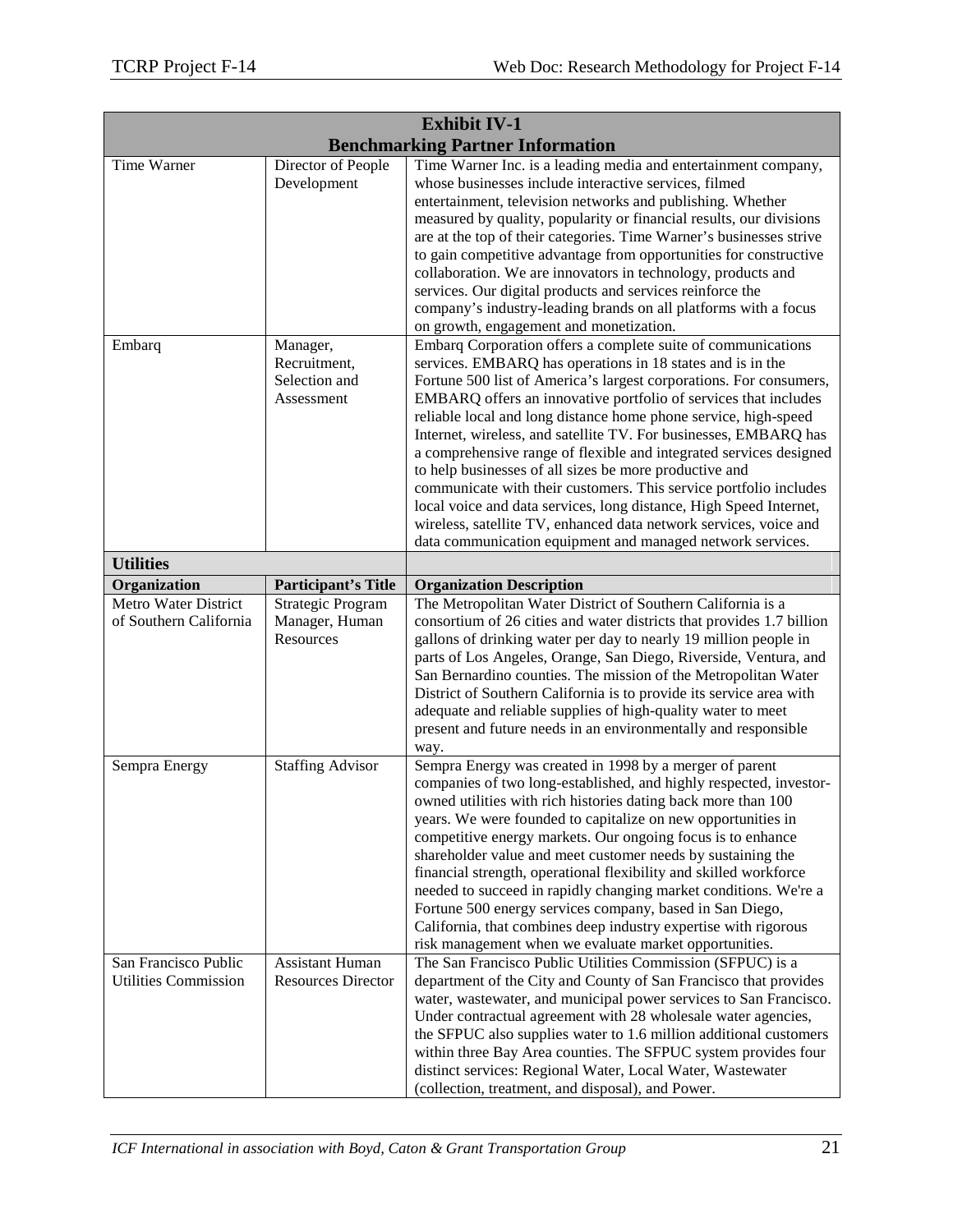| <b>Exhibit IV-1</b>   |                                                                  |                                                                                                                                                                                                                                                                                                                                                                                                                                                                                                                                                                                                                   |  |
|-----------------------|------------------------------------------------------------------|-------------------------------------------------------------------------------------------------------------------------------------------------------------------------------------------------------------------------------------------------------------------------------------------------------------------------------------------------------------------------------------------------------------------------------------------------------------------------------------------------------------------------------------------------------------------------------------------------------------------|--|
|                       |                                                                  | <b>Benchmarking Partner Information</b>                                                                                                                                                                                                                                                                                                                                                                                                                                                                                                                                                                           |  |
| Northwest Natural Gas | Manager,<br>Employment $&$<br>Employee/Labor<br><b>Relations</b> | We've been proud to serve the energy needs of our Northwest<br>customers with clean, reliable, and efficient natural gas since<br>1859. We build, maintain and operate the local natural gas<br>distribution system—that is, the pipes and related equipment that<br>transport natural gas to homes and businesses. In recent years, NW<br>Natural's growth rate has exceeded the national average for local<br>distribution companies. This growth is due to strong customer<br>preference for natural gas for space heating and water heating and<br>the relative cost-efficiency of natural gas. NW Natural is |  |
|                       |                                                                  | committed to enhancing the quality of life in its service area<br>through environmental protection.                                                                                                                                                                                                                                                                                                                                                                                                                                                                                                               |  |

#### <span id="page-23-0"></span>**2.5 Analysis of Benchmarking Data**

Once the focus group interviews were complete, the research team made sure that the notes for each focus group interview were accurate, and then analyzed the data. The team listened to each interview recording and compared the recording to the notes taken during the interview. Any gaps or misunderstandings in the notes were rectified. We carefully reviewed the notes from each interview to identify the themes that emerged from participants' responses. Two members of the research team identified themes from the interviews, and noted overlap in themes. Where gaps did exist between researcher themes, the findings were discussed and consensus was reached for inclusion in this report.

#### **2.6 Benchmarking Study Results**

The participants in the five focus groups provided ample information about the challenges their organizations face and the approaches they use to manage those challenges. Results revealed that many of the related industry organizations tend to have the same challenges as those faced by transit agencies. Participants also provided our research team with a number of strategies that could be useful for recruiting, developing, and retaining managers in the transit industry.

#### **2.6.1 Recruitment Challenges and Strategies**

The following are two challenges that almost all organizations faced when recruiting managers.

- Cost of Recruitment. A majority of organizations cannot afford to pay for recruitment- this is especially true for participants working in government.
- Attracting Diverse Talent. Nearly all focus group participants agreed that they were having difficultly attracting and retaining diverse talent.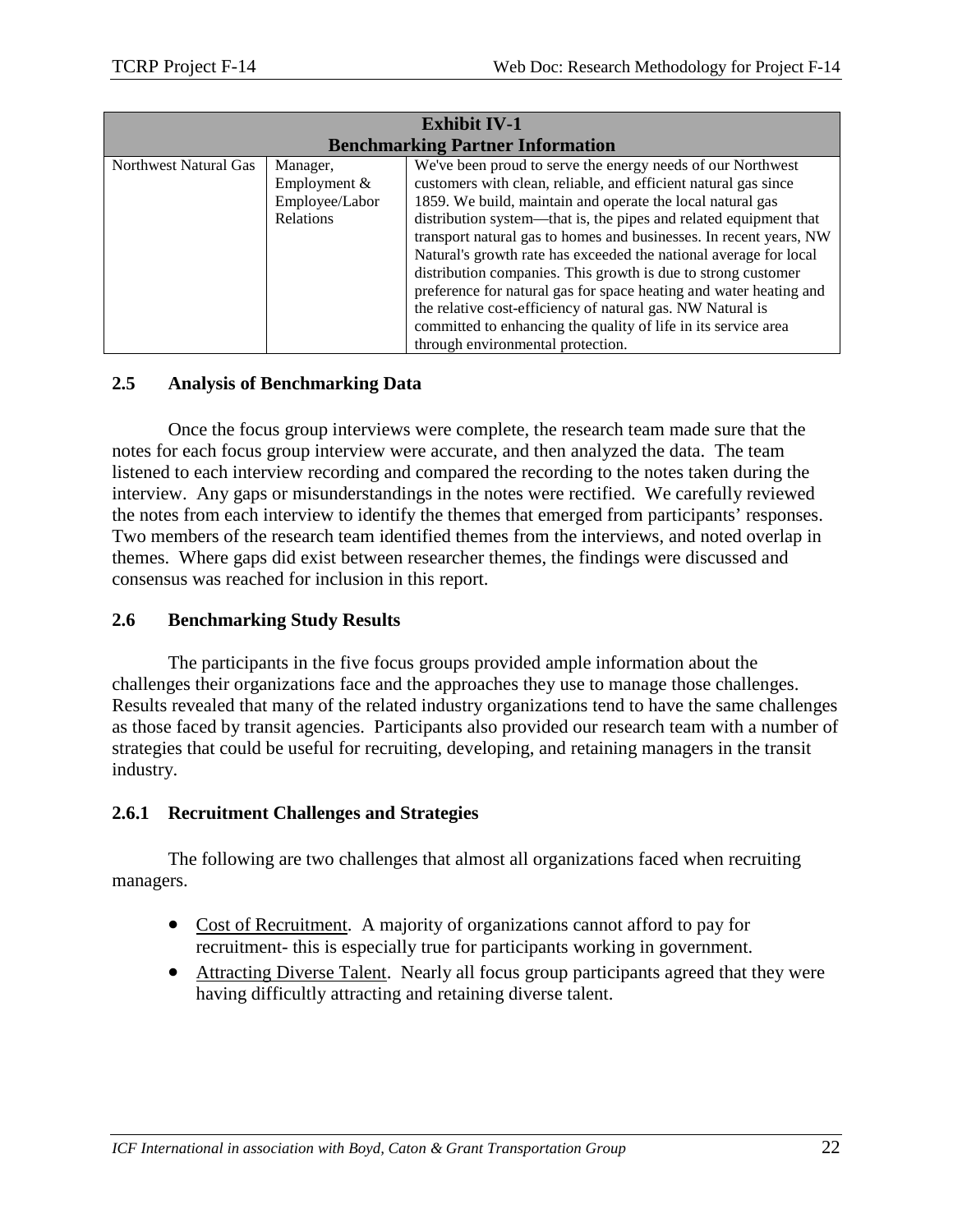The following are several other challenges that organizations confront in recruiting for managerial positions:

- Geographic Location. The geographic location of the workplace poses a recruitment problem many organizations. Participants stated that their geographic location does not attract the strongest workers.
- Managerial Skill Gaps. Participants also noted that there is often a gap in technical and people skills appropriate for manager positions. For instance, one participant said, "The challenge is finding cross-functionally trained leaders with credible understanding of different functions... managers were put in place because of their technical skills, not managerial people skills." Similarly, another participant stated how the lack of managerial skills hampers internal hiring, "We feel that internal talent is not creating a management development program that would allow us to bring a person in to get that entry level experience to develop from within."
- Balancing Internal and External Talent. This challenge deals with balancing the need for internal technical knowledge of the organization with the need for leadership and managerial skills. There was a bit of controversy among participants about whether this is a challenge, which skills are most important to have, what skills can be most easily trained, and in what order the training should occur.
- Moving People in the Organization. Participants stated that one challenge of maintaining a succession planning program is moving people around in the organization, specifically at the senior levels. For example, there may be a skill loss in a department when the manager moves to another department and is replaced with a less experienced manager.
- Identifying Senior Managers. This is a challenge for many organizations, but it is particularly relevant for organizations that do not often promote from within. Participants stated that it was difficult to identify individuals for senior level positions from both internal and external applicant pools. There is also concern with developing the individuals in senior roles into the future leaders of an organization.

Despite these numerous recruitment challenges, organizations have found many creative strategies in the form of both internal and external approaches. Internal strategies including the following:

- Hire from Within. The idea behind hiring and promoting from within an organization is that managers will have risen through the ranks and, as a result, they understand many facets of their organization and their new position. Some participants noted that as many as 85-95% of their senior management/directors are internal promotions. One organization in particular sets hiring targets (e.g., 50% internal hires, 50% external hires) in order to have a mix of new talent with strong leadership skills and internal hires with strong technical skills.
- Change Traditional Management Development Model. Some participants suggested changing the traditional management development model (that of selecting managers based on technical skills and training the people skills) to a different model where managers are selected based on people skills and then trained on technical skills.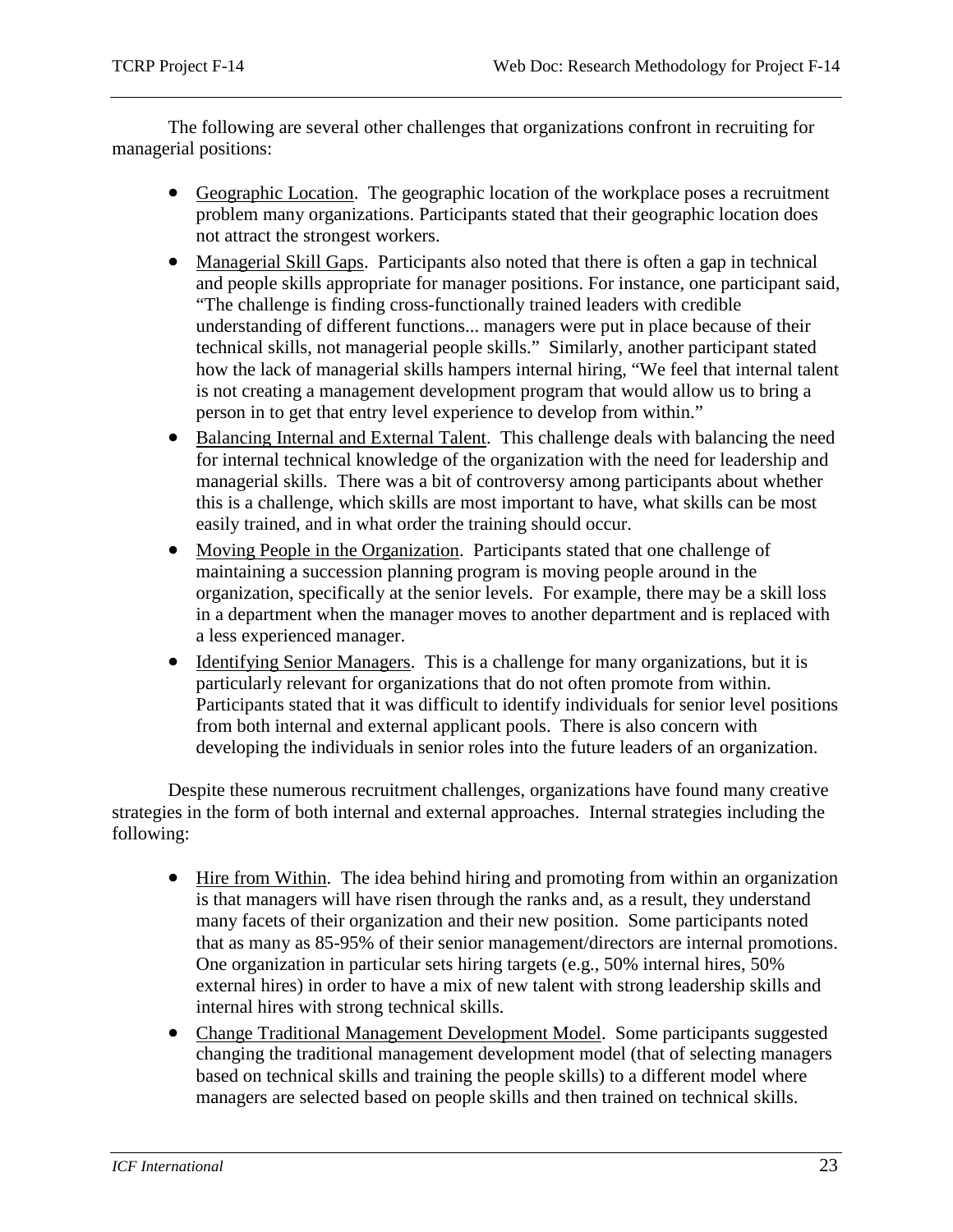This change would require restructuring training and development programs to focus on the skills necessary for success as various levels in an organization.

• Coordinate Hiring Managers with Recruitment Team. One organization has begun to emphasize having hiring managers and the recruiting team work closely together to recruit potential managers. The idea is that this collaboration ensures that the organization is sourcing, identifying, and hiring qualified and diverse talent. Another organization uses a managerial assessment process for entry level positions. This allows hiring managers to identify high potential applicants who could be future candidates for managerial positions.

Although the last two strategies deal with recruitment challenges were discussed as internal approaches in the focus groups, it is possible that they may also be used when organizations hire externally. Participants also identified other approaches for hiring external management talent:

- Recruit retired military. One transit-related organization recruited from the military for managerial positions. The organization partnered with a selection firm to select high potential candidates coming out of the military. In addition, this organization works with West Point to attract its graduates. The organization participates in employer panel discussions, conducts mock interviews, and explains how the graduates' military experience relates to positions within the organization.
- Use Trade Journals and the Internet. This strategy involves recruiting the readers of trade journals and individuals job seeking over the Internet using common job search websites such as Monster.com. Many participants stated that their organizations have sophisticated online application systems for applicants. However, most participants believed these systems were mainly used for hourly employees, not managers.
- Post jobs on Job Aggregator Websites. Some organizations have begun to use job aggregator websites instead of simpler job search websites to upload their job postings. Job aggregator websites collect job postings from other websites and aggregate them into one database. Job aggregators often include jobs from big-name job search websites (e.g., Monster.com, CareerBuilder.com) as well as other large and smaller job sites, and may even include jobs from employer websites. Examples of job aggregators include: Indeed.com, SimplyHired.com, and TheLadders.com which is specifically geared toward upper level managers and executives.
- Use Social Networking. A growing trend in recruiting is using social networking to recruit employees.
	- Relationships with Boards and Colleges. Virtually all of the participants mentioned establishing relationships with subject-diverse professional groups and colleges and universities in order to learn where talent is available. One participant indicated that her organization used aggressive mail- and web-based recruitment strategies that target professional organizations and colleagues in the industry.
	- Attend Professional Conferences. Participants stated that they sometimes partner with others in the same industry to market their industry and organizations at professional conferences. This could be an especially useful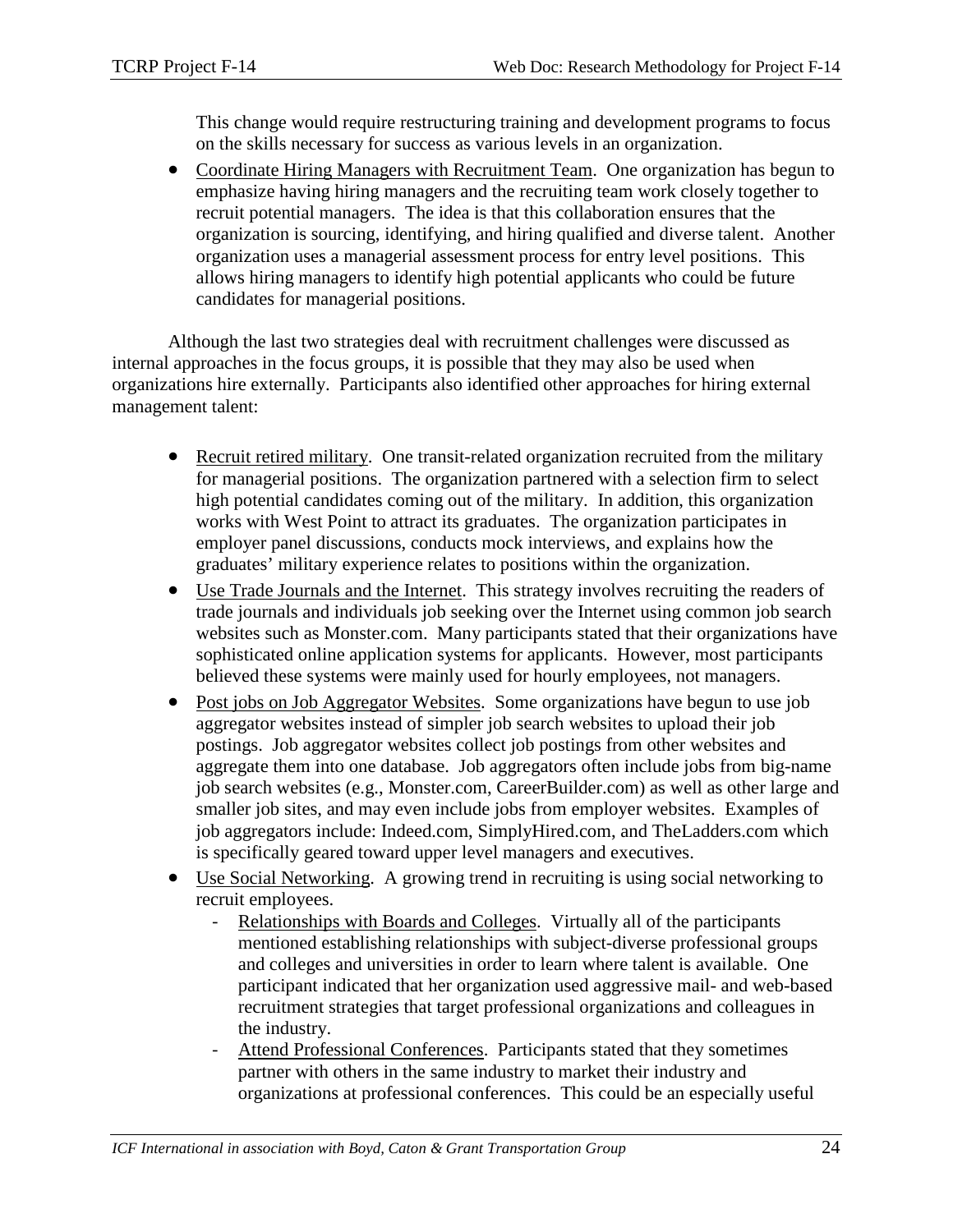way to attract applicants if an organization is recruiting from a specific field (e.g., engineering, accounting). One participant pointed out that his organization has partnered with the National Black MBA Association to recruit its members. Others noted the usefulness of partnering with minority associations to increase the diversity of applicants.

- Online Social Networks. Several participants stated that their organizations have begun to use, or are considering using, online social networks to recruit talent externally. Participants specifically mentioned LinkedIn, Facebook, MySpace, and Twitter as websites they use, or that they would like to use. They believe that establishing a presence on the Internet is important, and that online social networks are one answer, since communications on these websites now exceed the number of email communications in the past two years. One participant explained that she had uploaded a job posting for a director position on LinkedIn the day before our focus group, and she already had 23 candidates. Similar social networks could also be used internally, as in one organization that was part of a focus group. The participant stated that his organization established an internal social network to increase the visibility of opportunities to move within the organization. Employees voluntarily describe their career interests, geographical interests, and other factors, and the forum facilitates communication between employees and the organization about internal opportunities.

#### <span id="page-26-0"></span>**2.6.2 Training and Development Challenges and Strategies**

The focus group participants reported the following training and development challenges:

- Cost of Training and Development. Participants said that the cost of training and development had been a major challenge for their organizations. Typically, organizations are faced with providing first-rate training and development on an extremely limited budget. Participants indicated that this is particularly difficult for developing individuals in executive and management roles who are expected to hit the ground running once they are hired.
- Process for Identifying/Preparing High Potentials. Some participants were looking for ways to identify and prepare their high potential employees for training and development processes.
- Applying Learned Knowledge and Skills. Participants also mentioned that getting managers to apply what they have learned in leadership training and development courses in their day-to-day activities is a challenge. There appears to be a disconnect between leadership courses and applicability to the job.

The study participants cited numerous strategies to train and develop their organizations' managers. These strategies are discussed below:

• Management and leadership training. Nearly all participants mentioned using some type of management or leadership training, although some participants stated that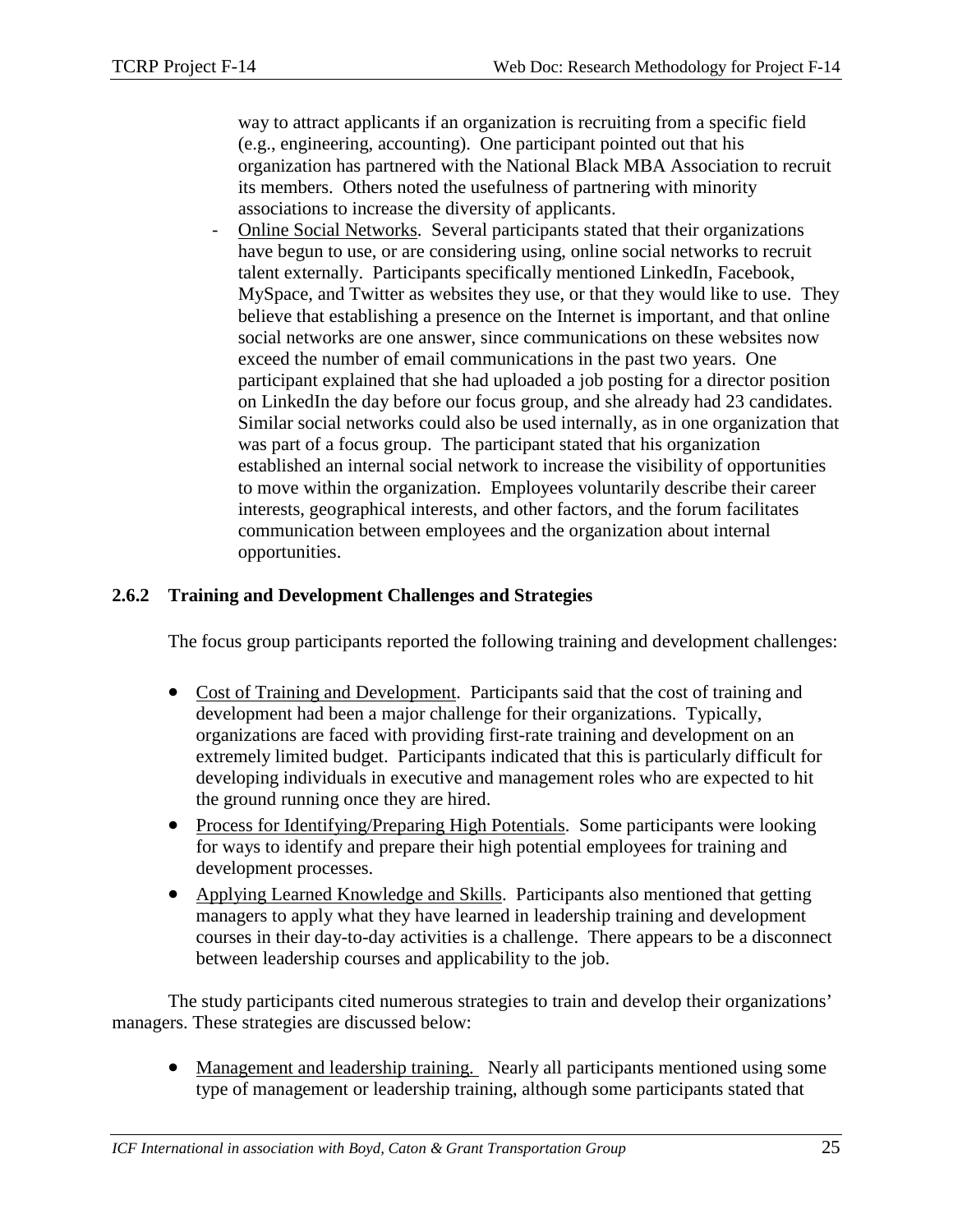their organizations offer little in terms of management training, as they tend to allocate most training money toward technical training (e.g., in one case, about 95% of their training is based on technical skills). Two participants mentioned formalized training programs for managers. One such program focuses on practices, leadership skills, coaching and mentoring, procedures and policies, in addition to a course specifically designed for incoming executives. Another organization offers four structured programs geared toward a manager's specific level of management (i.e., front line supervisors, managers, directors, and senior staff). One participant described how his organization integrated training and management selection/ recruiting by offering employees a course that "helps them understand the role of a manager and provides them with feedback for whether or not they have the necessary skill sets to be a manager." For most of the leadership courses, a nomination from a manager or supervisor is required in order to enroll.

- Offsite Training. A couple of participants stated that the majority of their organization's training was conducted onsite. However, most participants believed their organizations were moving toward a more blended learning model. The blended learning model includes traditional face-to-face onsite and classroom training, along with offsite training, distance training, and e-training which occurs virtually.
- E-training. About half of the focus group participants specifically mentioned using etraining in their organizations. Organizations have created databases of tools and training opportunities for employees that make it convenient to find the tools and courses they need. The most common reason for using e-training was that it saves classroom expenses and that geographically dispersed employees can take the course more easily. Since it would be costly to get dispersed managers into a centralized location, organizations are budgeting for e-training and technology that allows them to interact with remote locations virtually. In addition, the training is available at all times of the day for employees with odd schedules, or if the training must be completed outside of work. Organizations often partner with educational institutions such as the Harvard Business Review in order to offer a wide range of managerial tutorials and training to managers.
- Succession Planning. Among the participating organizations, there was variation in whether and how they used succession planning. Often organizations use succession planning to create career paths and promote from within to fill vacant positions. Some organizations have formalized succession planning for more senior level positions, but more individualized development without an emphasis on career paths for lower level employees. Public sector organizations tended to operate within a merit system rather than using succession planning. In this case, the organization works to identify high potential individuals early on through Continuity of Operations Plans.
- Job Rotation. Almost all of the focus group participants, both public and private sector organizations, cited the use of job rotational programs within their organizations. Job rotation is a development approach where an individual is moved through a series of assignments or positions in order to give him or her learning experiences as well as broad exposure to the organization. Rotational assignments are often given to help prepare employees and managers for the responsibility of a higher level position. Many employees find these new challenges attractive because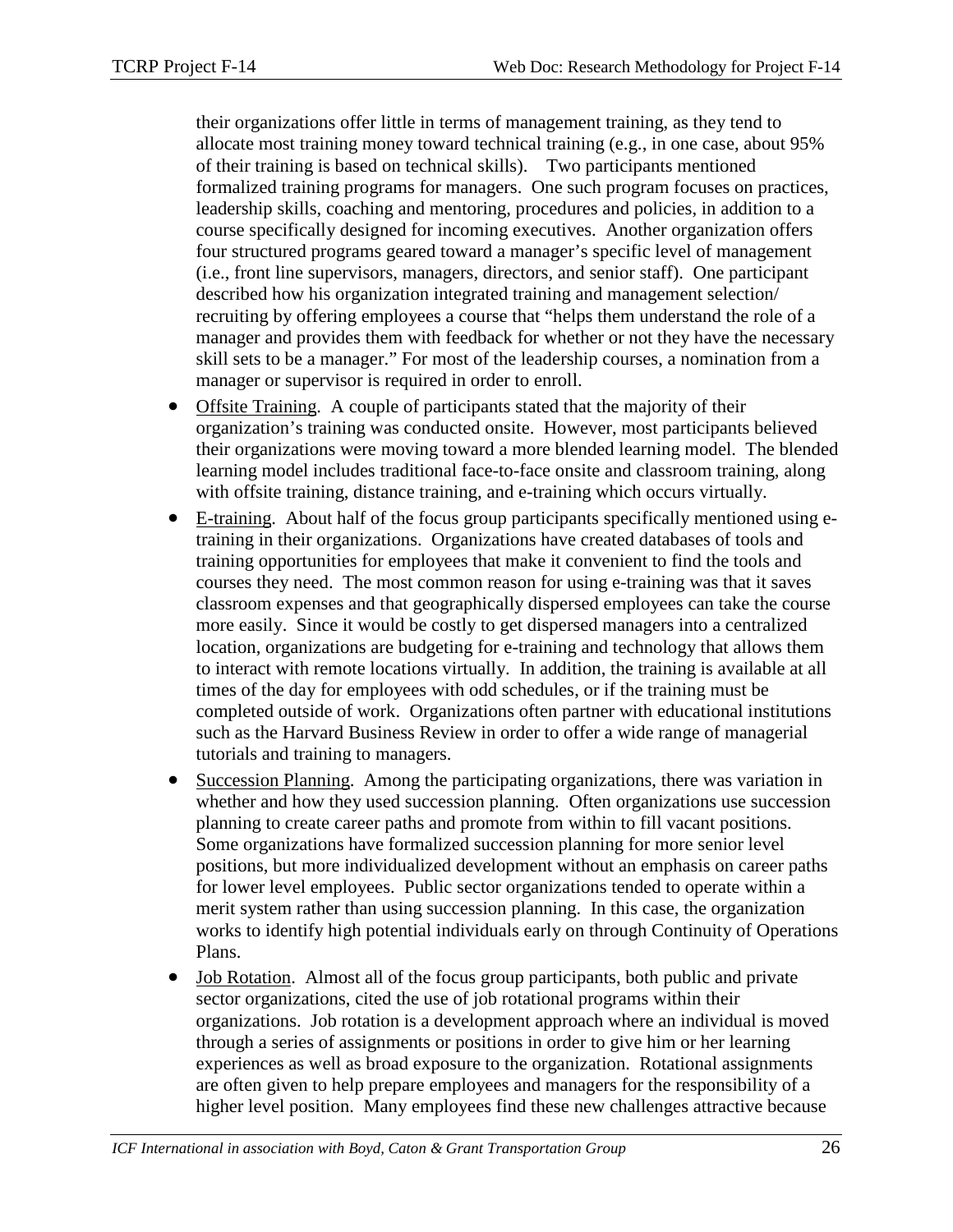it means their job responsibilities are constantly changing and they are gaining experience from different positions.

- Mentoring/Coaching Programs. Mentoring and coaching programs are another way organizations develop their high potential employees. The mentoring programs discussed in the focus groups varied from formal to informal. The formal mentoring programs are most often for the more junior level employees, but some organizations use formal mentoring programs for any level of employee who chooses to participate. Informal mentoring programs tend to focus on managerial staff. One participant described an informal program as one where the corporate leadership team is encouraged to mentor more junior managers. Although the process is informal, there is a commitment to teach the mentees. Another, more formal approach described by another participant is one where new executives are given a mentor/coach who works with the executive during the on-boarding process. Organizations that use both formal and informal mentoring practices either have different practices depending upon the level of the employees (e.g., managers have an informal mentoring program), or a formal mentoring relationship exists between a manager and a subordinate, and informal mentoring opportunities are also available with other upper level managers. In some cases, the mentee selects their mentor, while in other cases the supervisor of the mentee serves as the mentor.
- Self-Coaching. One organization reported using self-coaching. This organization has developed a self-coaching training course that allows participants to create their own career path, and ensures that they have the right tools and guidance to develop as they choose.

#### <span id="page-28-0"></span>**2.6.3 Retention Challenges and Strategies**

Although most of the focus group participants described a reduction in turnover due to the weak economy, some reported retention challenges. Specifically, participants working in the public sector found that private sector attraction was a major retention challenge. Participants also cited different retention issues with employees depending upon their tenure, and the number of potential Baby Boomer retirements in the coming years. These challenges are discussed below:

- Loss of Employees to the Private Sector. Participants from public sector and public utilities tended to believe that the private sector was very attractive to their employees. They thought that the private sector promised better pay and more responsibility for similar experience in the public sector. These participants also stated that public sector organizations often lack the good branding often ascribed to private sector companies. As one participant noted, "We are working on employee branding opportunities to outreach, which will be great since most people do not know that [this] industry could be a career."
- Loss of Employees with Low Tenure. In general, the participants believed that retention is not a problem among upper level managers with many years of service. Participants cited investment in retirement programs and incentives such as development programs as reasons managers tend to stay with an organization. On the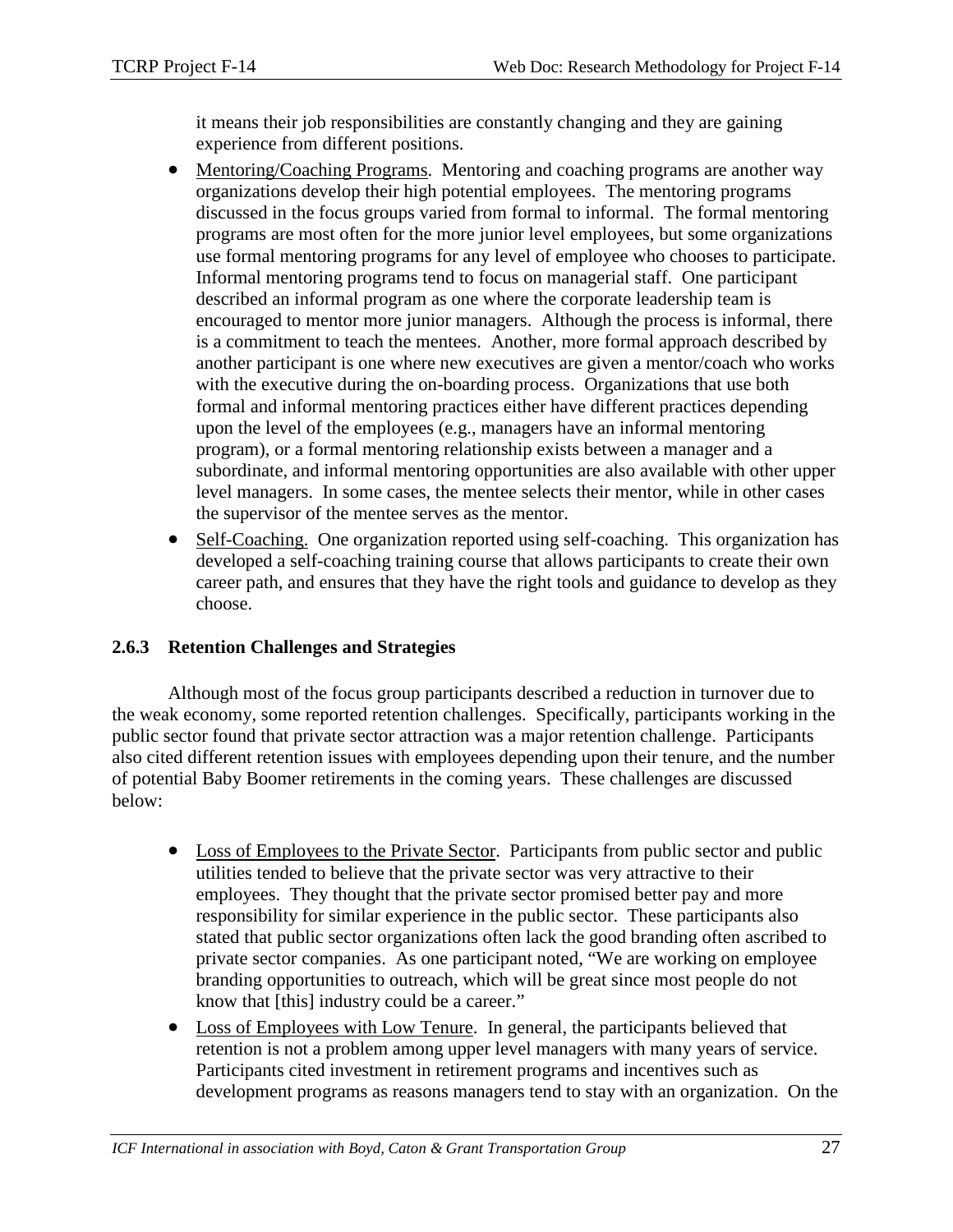other hand, prior to the souring economy, employee turnover was high among younger and less tenured workers.

• Loss of Individuals to Retirement. Despite the poor economy, and often dwindling retirement packages and pension plans, some of the participants still see the potential number of Baby Boomer retirees as a challenge for their organizations. Because there is such a large number of potential retirees, organizations are concerned with the amount of institutional knowledge that will leave the company as individuals retire.

Participants reported various strategies to increase retention, or to deal with potential turnover. Most retention strategies centered on the following:

- Employee Engagement. Below are three employee engagement techniques organizations in our study used to increase retention:
	- Exit Surveys. One approach participants use to learn about why individuals leave an organization is to use an exit survey. An exit survey is a survey used by an employer to get feedback about why employees voluntarily leave an organization. This allows organizations to identify problems or trends in turnover and take action to resolve those problems.
	- Engagement Surveys. Unlike exit surveys that that only assess employees when they leave an organization, engagement surveys are used by a few participants to determine how engaged current employees are in their jobs. Employee engagement surveys often measure organizational commitment, job satisfaction, and organizational citizenship behaviors to determine engagement. The results of this type of survey can identify areas in which the organization can improve and leaders can use this information to implement and action plan. One participant suggested that it may be useful to link engagement survey with an exit survey to establish whether actions have helped to decrease turnover. Similar to engagement surveys, one participant stated that her organization used a retention survey which was linked to a retention model to predict turnover. Her organization used this model to identify hotspots where people were thinking about leaving. This was a practice that executives loved because the organization could clearly see where improvements needed to be made to reduce turnover.
	- Create High Potential Workplace. As one participant stated, organizations should create a high potential workplace because the "end result is that people go home feeling better about contributing to the organization, and want to stay with the organization." Establishing a work environment where people feel that they can contribute, that their voice is heard, and that they are working with other high potential employees, they will likely feel engaged with the organization which could decrease their likelihood of leaving. Creating a high potential workplace involves improving the organization as a whole through improvement of a variety of organizational systems including recruitment, selection, training, communication, decision-making, compensation, and performance appraisal.
- Compensation. Several participants mentioned that salary was an important factor in retaining managers. As mentioned above, some public sector organizations have a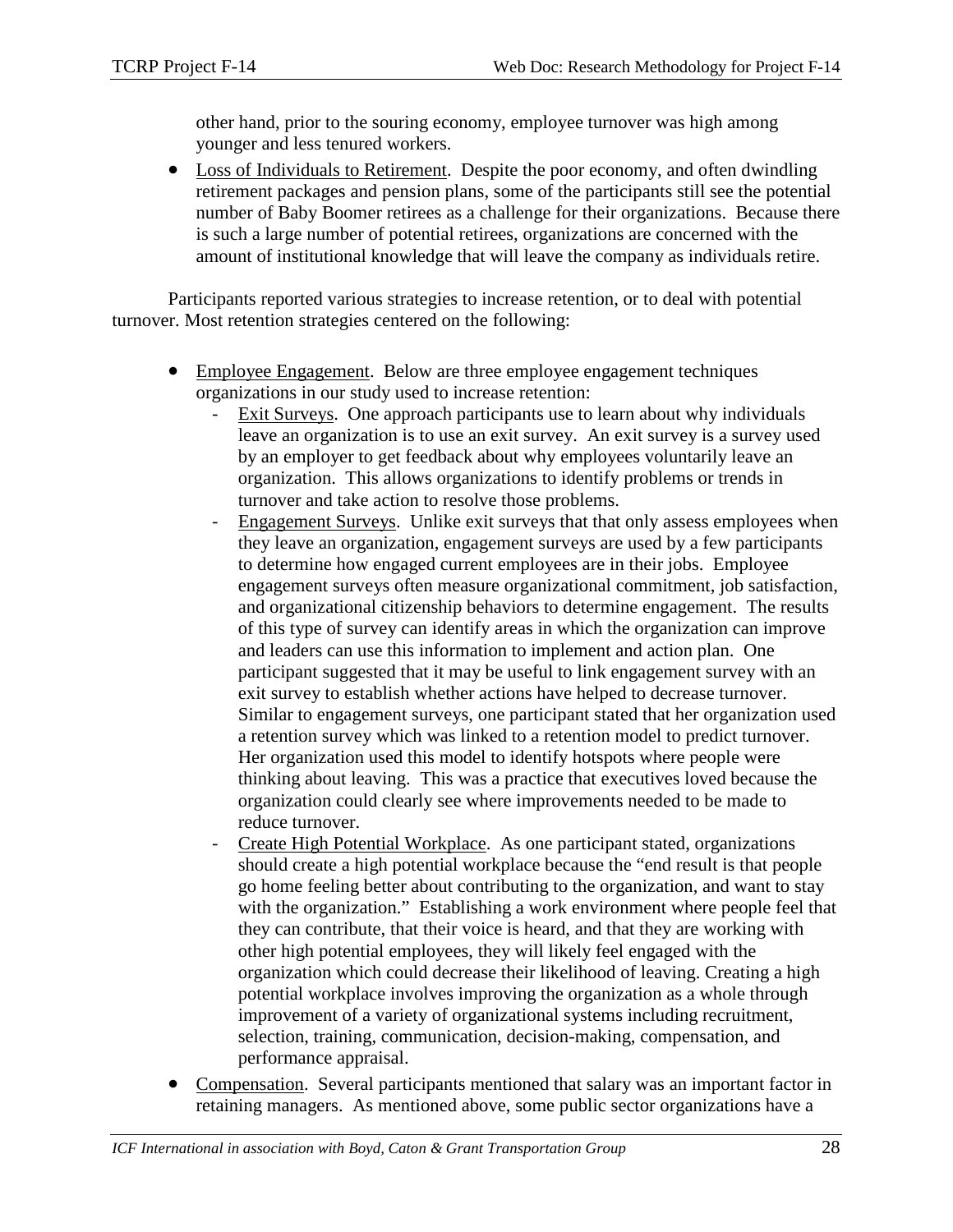challenge retaining their employees because they move to the private sector which often offers higher salaries. In our study, both public and private organizations used salary surveys to determine how much employees in a particular job are typically paid. Salary surveys determine the median or average compensation paid to employees in a job using compensation data from several organizations. The data is analyzed to develop an understanding of the compensation paid to employees in one or more jobs, or in specific regions, industries, or employer sizes. One participant stated that her organization uses salary surveys to stay competitive.

- Benefits. The following are benefits were discussed as strategies to retain managers:
	- Retirement Benefits. A few of the study participants noted that upper managers tend to stay with an organization because they are invested in the organization, as they have typically been there for a number of years, and they are invested in the retirement system. In addition, having a defined retirement benefits plan was seen as desirable to managers and a way to recruit and retain them.
	- Developmental Programs. Several participants stated that their organization has trouble retaining younger workers and senior employees who have been passed up for promotion into managerial roles. The participants identified development programs and more transparent promote-from-within strategies to retaining these individuals. One development program emphasized the organization's promote from within culture. Employees bought into this culture as the organization showed them what their career trajectory could be and how they were capable of moving up over the course of eight to ten years. Another such program defined the type of leadership the organization wanted in top roles and then identified high potential junior level employees. These junior employees were then involved in a development program that involved a succession plan to clearly lay out their career paths. Again using junior employees, recent college graduates were used in another organization. The graduates were brought on board for a twelve-month rotational program through many of the organization's departments. At the end of the year, the graduates are promoted. Some individuals from the 2005 graduate class are now in managerial roles within the company. Other organizations focus less on succession plans, and more on an individual's current development needs. These informal development programs focus on addressing an individual's current strengths and weaknesses, and typically do not cover career goals or deal with a five- or tenyear career path.
- Knowledge Management. With Baby Boomer retirements already happening or about to happen, organizations are attempting to capture the knowledge of these long tenured and high level managers before they retire. One participant said their organization used a variety of tools and systems to capture retiring managers' institutional knowledge. However, she said that each department was capturing this knowledge in a different way, so there was not comprehensive approach throughout the organization, which could later pose a problem if the departments attempt to consolidate this information. Another organization brought its senior level executives together for training and development exercises in order to share their knowledge with one another.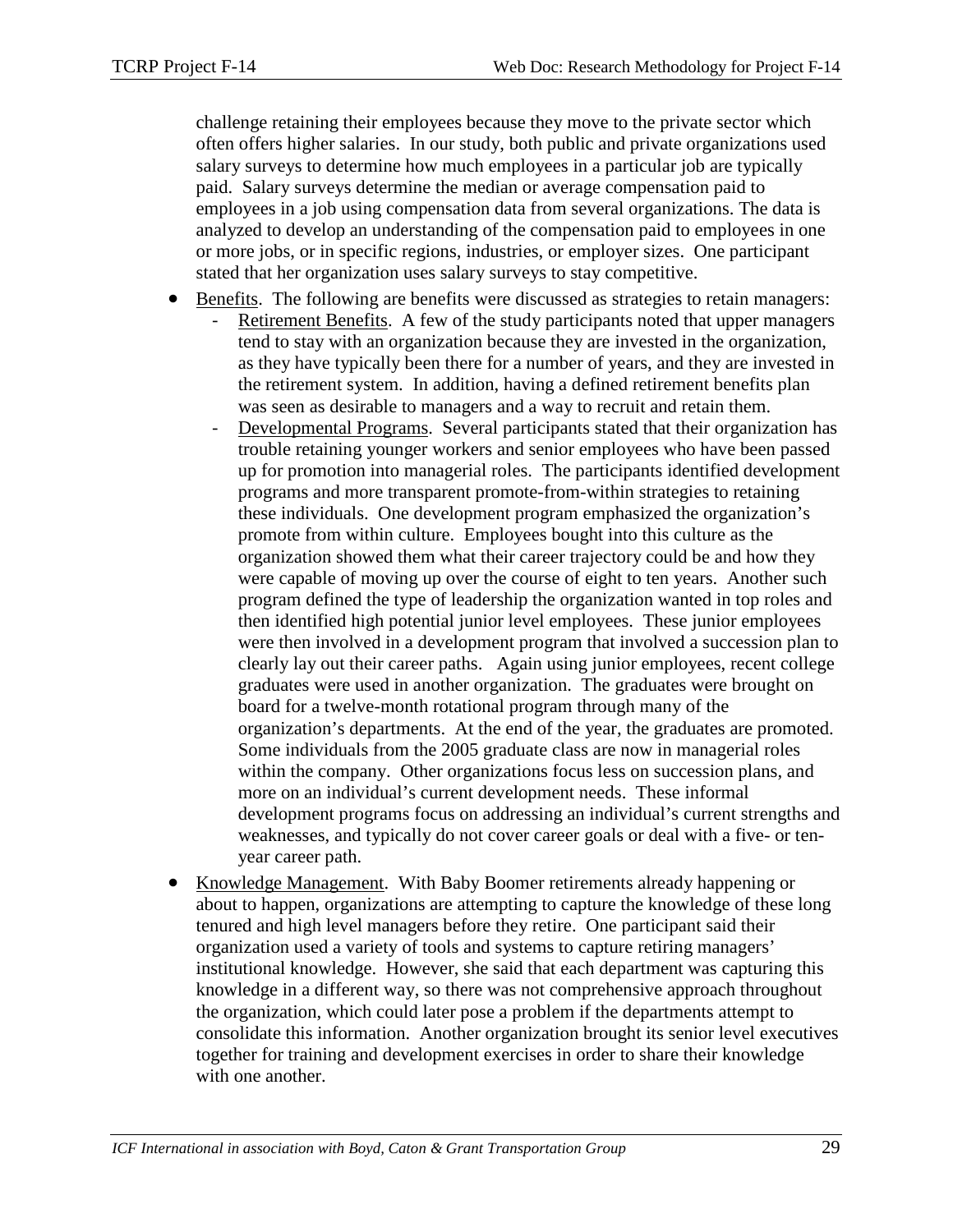# **V. Task 5: Prepare Interim Report**

The research team provided the SPO with the Interim Report, delivered in hard copy form, on May 8, 2009. The Interim Meeting was held on June 26, 2009 from 9:00am - 2:30pm in Washington, D.C. Interim Meeting notes with feedback from the Panel were provided on July 8, 2009.

Changes to the work plan that were agreed upon by the Panel in the Interim meeting have been incorporated into this Final Guidebook as well as the notes outlined by the SPO.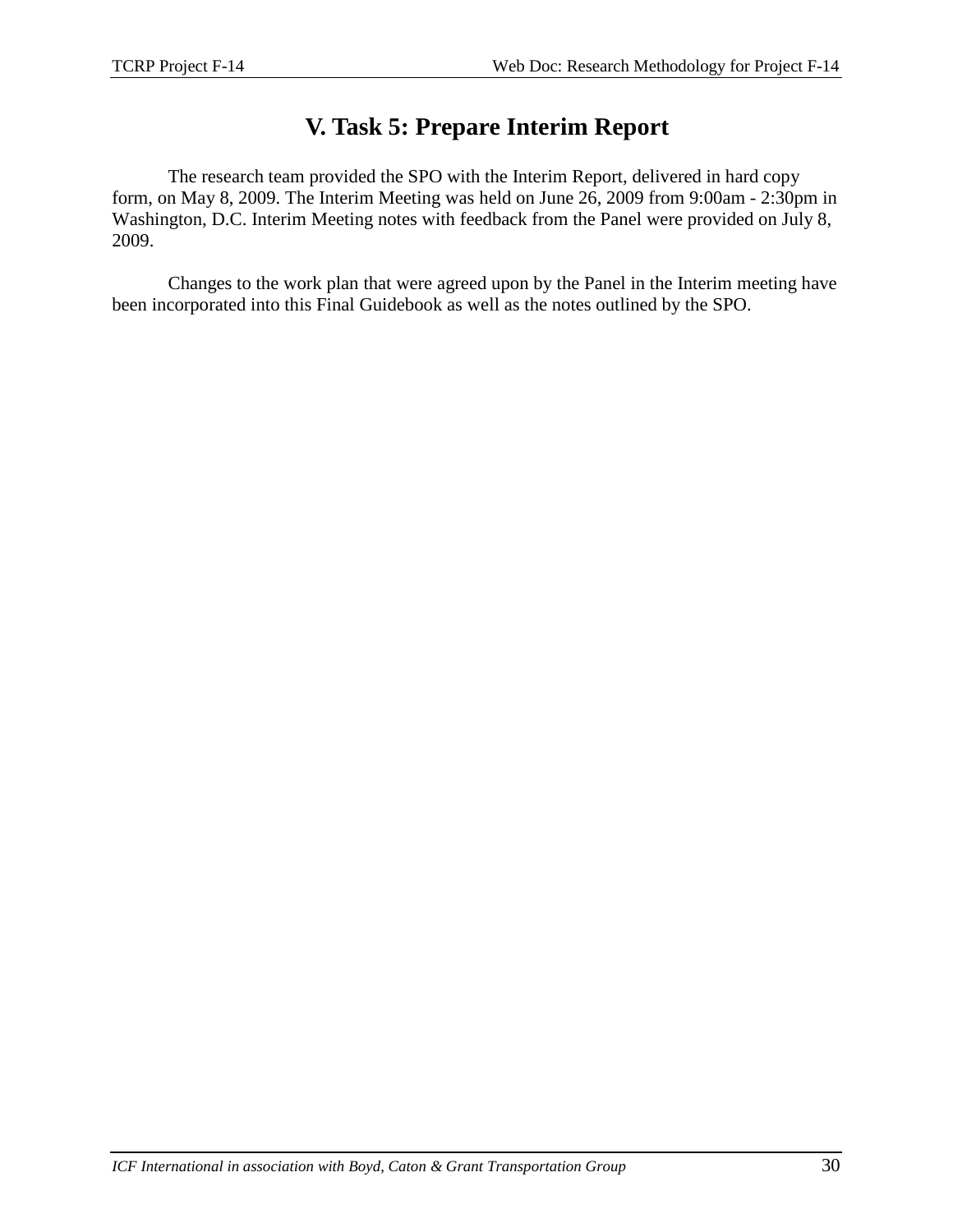**Phase II of TCRP Project F-14**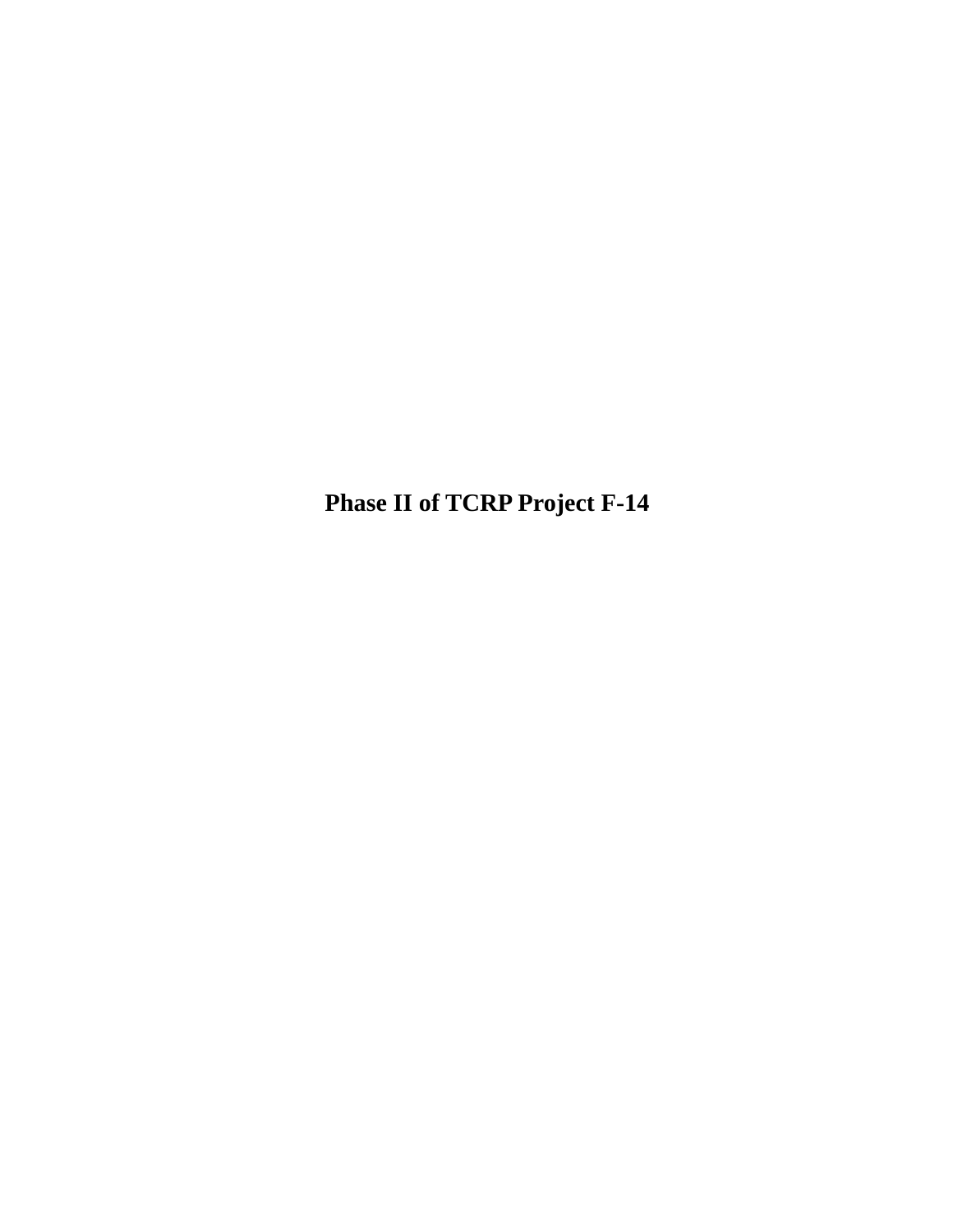# **VI. Task 6: Assess Opportunities and Barriers to Implementation**

In completing this task, the research team considered the practical solutions and strategies developed from the literature review, other-industry focus groups and transit case studies and assessed the organizational factors which may facilitate or provide opportunities to implement these solutions for transit systems throughout the U.S. In addition to providing details about the types of strategies that could be implemented by agencies, the team outlined example reasons the strategy may be feasible or difficult for some agencies to implement (i.e., the barriers). Finally, to help transit systems recognize the benefits of the recommendation even under constraints, we provided alternative solutions that allow a system which faces many barriers and resource limitations to still implement some component of the strategic recommendation suggested. In each strategic recommendation, examples of facilitators to implementation were also identified by the case study participants were provided. The opportunities and barriers are included with each recommendation in the Guidebook.

The intent in identifying opportunities (i.e., facilitators) and barriers is to help systems consider these factors within their own organization and help to ensure the success of recruitment, development or retention initiatives (e.g., sound communication strategy) as well as those factors that can impede the success of a program.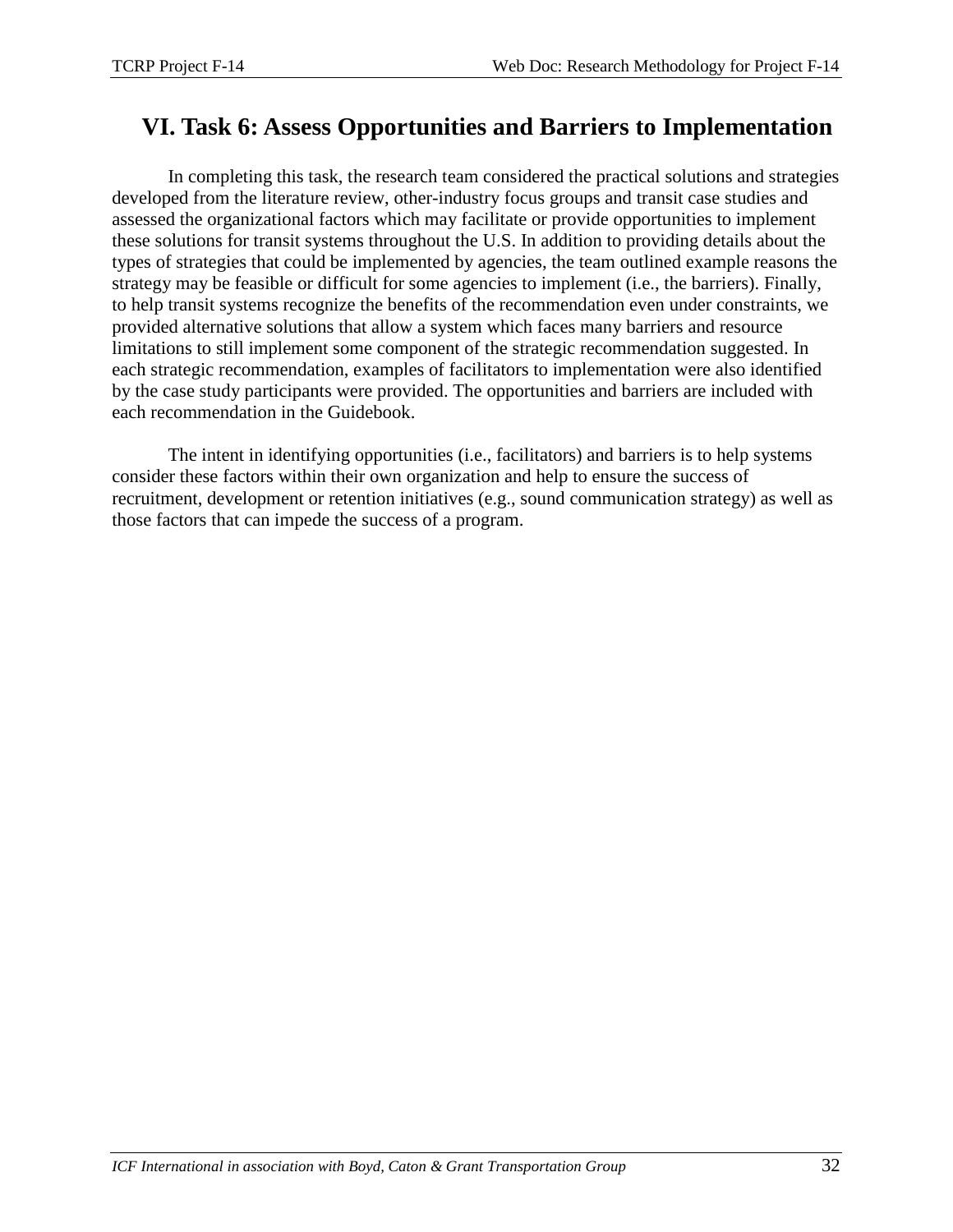## **VII. Task 7: Prepare Recommendations**

The team prepared practical solutions and guidance for the recruitment, development, and retention of managers in the transit industry. Guidance was based on our analyses of data gathered in Tasks 1, 2, 3, and 4 of the study, the comments from the panel members at the interim meeting (Task 5), and the opportunities and barriers to implementation indicated in Task 6. For instance, if one of the recruitment recommendations was to attend professional training conferences, we briefly described the premise of the best practice, examples of these training conferences, and related organizational factors that may influence the ease of implementation of this recommendation. The impact of this practice on the recruitment, development and retention of managers was also discussed. Based on panel feedback from the Interim meeting, we provided tables approximately 1-2 pages in length for each strategy recommended and these overviews include a description of the strategy and outline some of the major steps agencies need to consider in implementing the recommendation. All recommendations are provided in the project F-14 Human Resource Management Guidebook for Transit System Managers.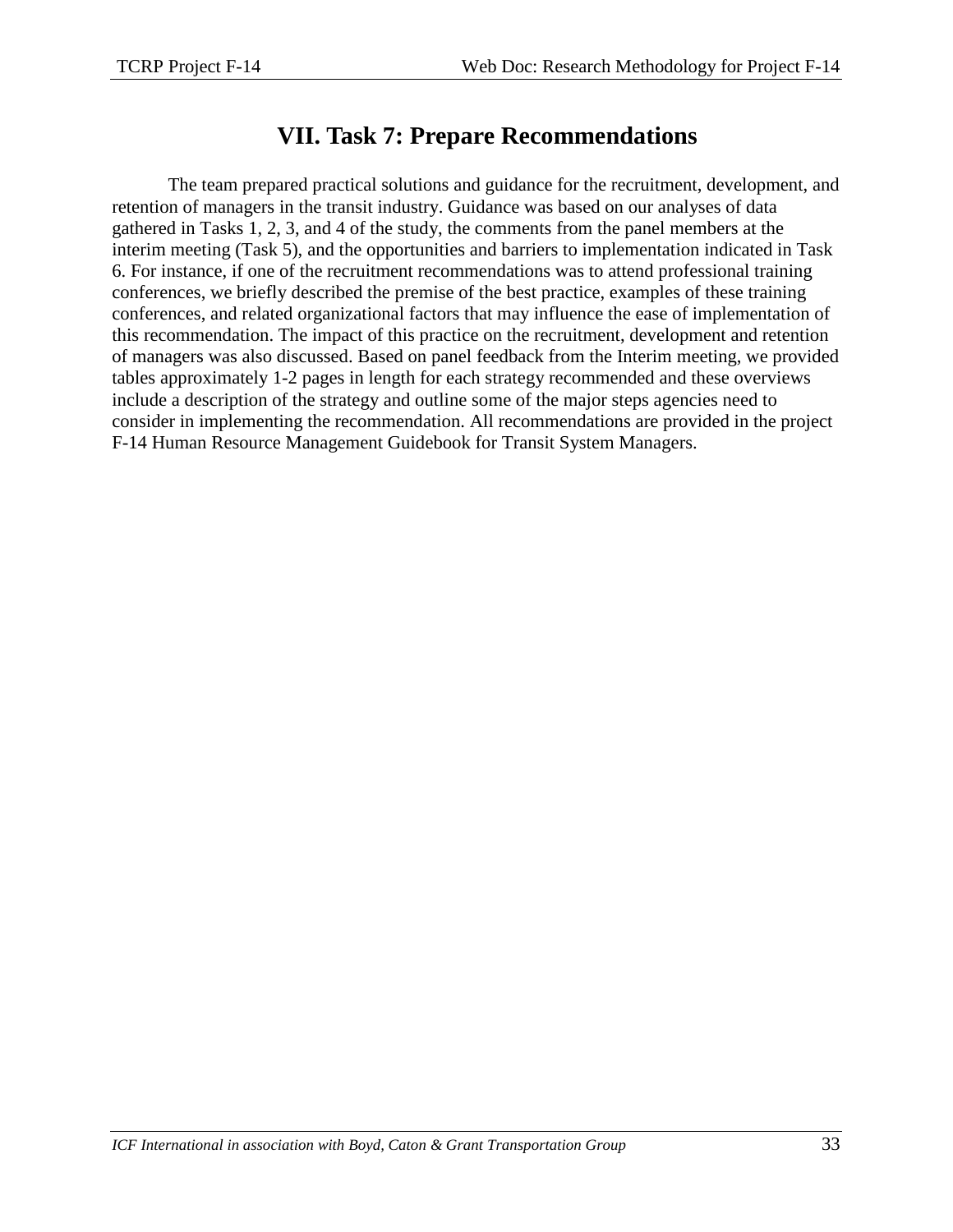## **VIII. Task 8: Prepare Final Report**

In lieu of a final report, the final product from this research is a practical Guidebook, per the Panel's feedback in the Interim Meeting. This Guidebook recommends practices and strategies for recruiting, developing and retaining high-quality managers for bus fixed-route and paratransit systems. The Guidebook provides sufficient information to be informative and useful, but not so much detail that it is overwhelming and cumbersome. The Guidebook is provided in a simple user-friendly format that includes practical recommendations that managers can easily use to come up with solutions for their agencies. We incorporated a Table of Content and figures that help guide the reader through the Guidebook.

Although the research addressed factors that affect recruitment, development, and retention of transit managers (e.g., location, population density, economic conditions), the Guidebook is not restricted to only discussing solutions in the context of the current economy. We understand that, regardless of economic conditions, it remains important for transit systems to have effective practices and strategies for recruiting, developing, and retaining transit mangers.

Project manager, Dr. Lance Anderson of ICF International may be contacted regarding additional questions about the research methodology. His contact information is: (703) 934- 3674 or [LAnderson@icfi.com](mailto:LAnderson@icfi.com)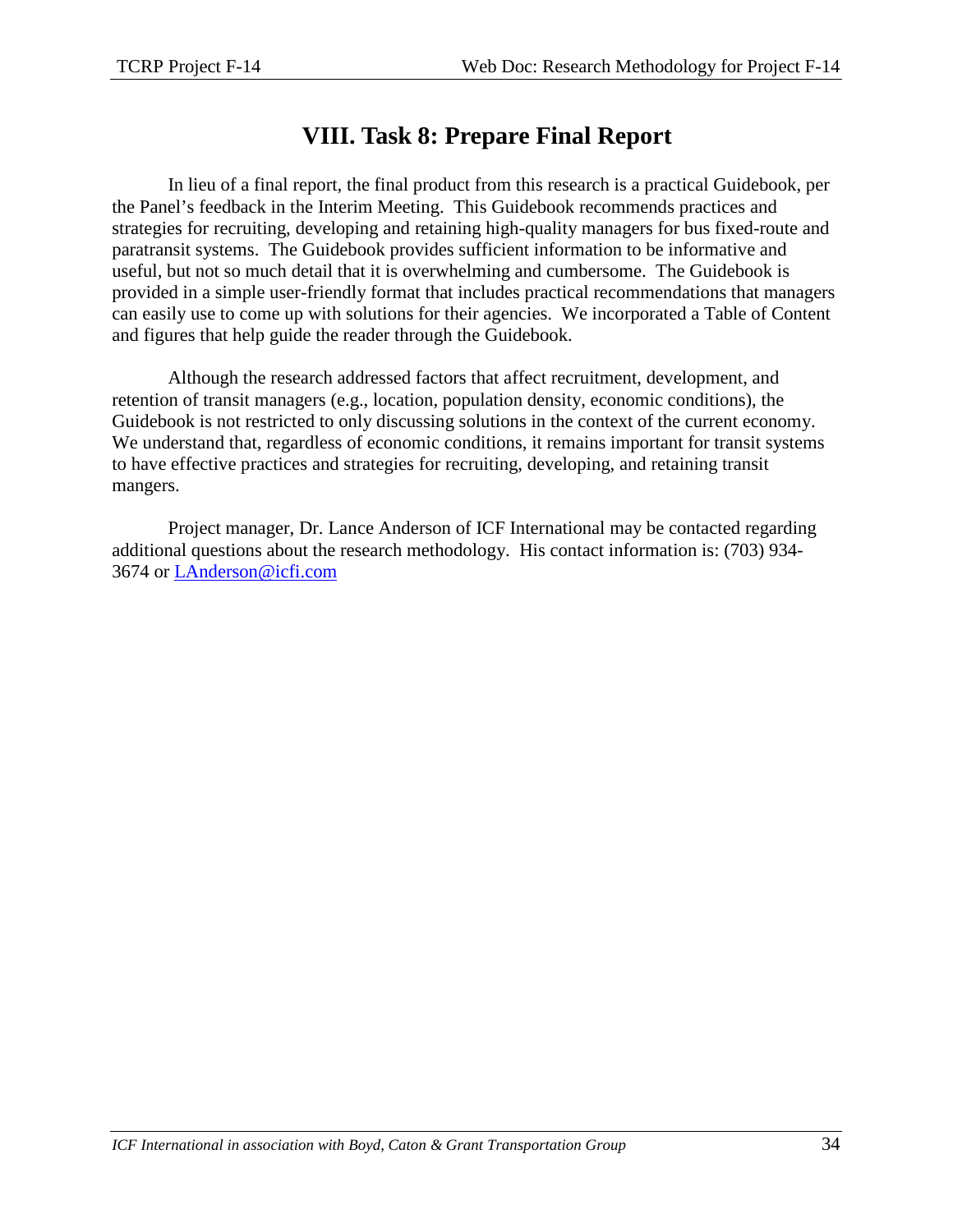# **Appendix A**

# **Literature Review Report**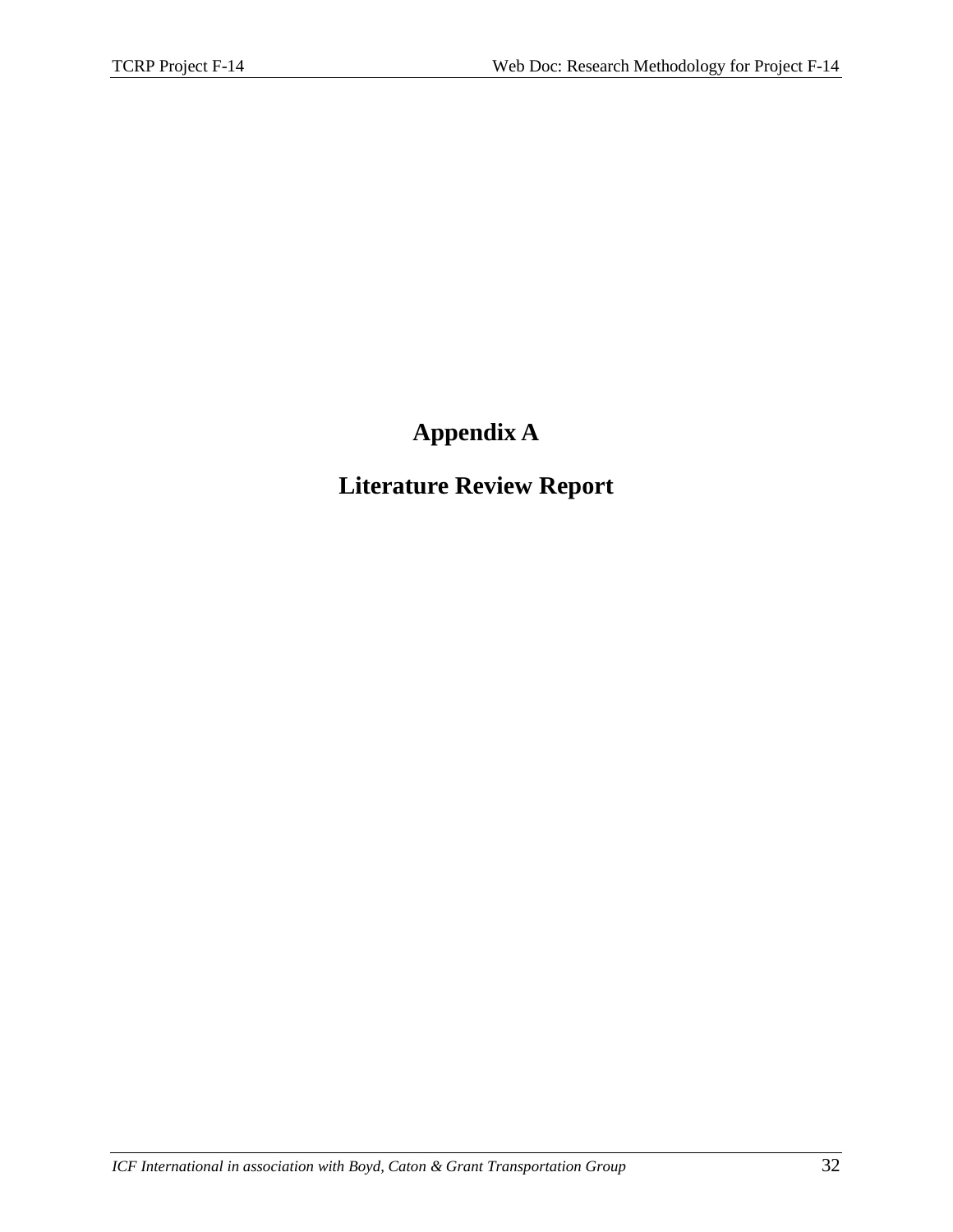# **Literature Review Report**

# **TCRP Project F-14**

# **"Addressing Critical Shortfalls: Recruitment, Development, and Retention of High-Quality Managers for Public Transportation Systems"**

# **1. Overview of Approach**

The goal of the literature review was to develop a deeper understanding of the issues and proven solutions to hiring, developing and retaining highly competent managers. To achieve this goal, we conducted a comprehensive analysis of available literature, practices, methods and strategies employed by public transportation systems and non-transportation organizations in the areas of recruitment, development, and retention of middle and upper level managers.

We structured the literature review to identify and assemble information from published research, technical reports, conference presentations, and case studies on ways workforce challenges with management jobs have been addressed successfully. During our review, our team specifically addressed the following eight workforce issues:

- **Recruiting diverse management staff:** Describing new strategies for attracting new talent
- **Selection and placement:** Implementing efficient and job relevant hiring procedures; identify existing talent for promotional opportunities
- **Restructuring of benefits and policies:** Phased retirement and flexible arrangements for existing talent or policies that will attract new talent
- **Job classification and job design:** Restructuring and/or consolidating functions, allowing for job sharing or other new job structures
- **Retaining staff:** Determining productivity levels based on staff retention
- **Succession planning:** Identifying high potentials for key management and leadership roles
- **Educating, training and developing staff:** Formal internal and external management training and development (e.g., classroom instruction) and informal on-the-job development and training including coaching, mentoring, job assignments, job rotations, stretch assignments and performance appraisal.
- **Developing knowledge management systems:** Capturing critical institutional data; strategies to address need for new knowledges to respond to emerging innovations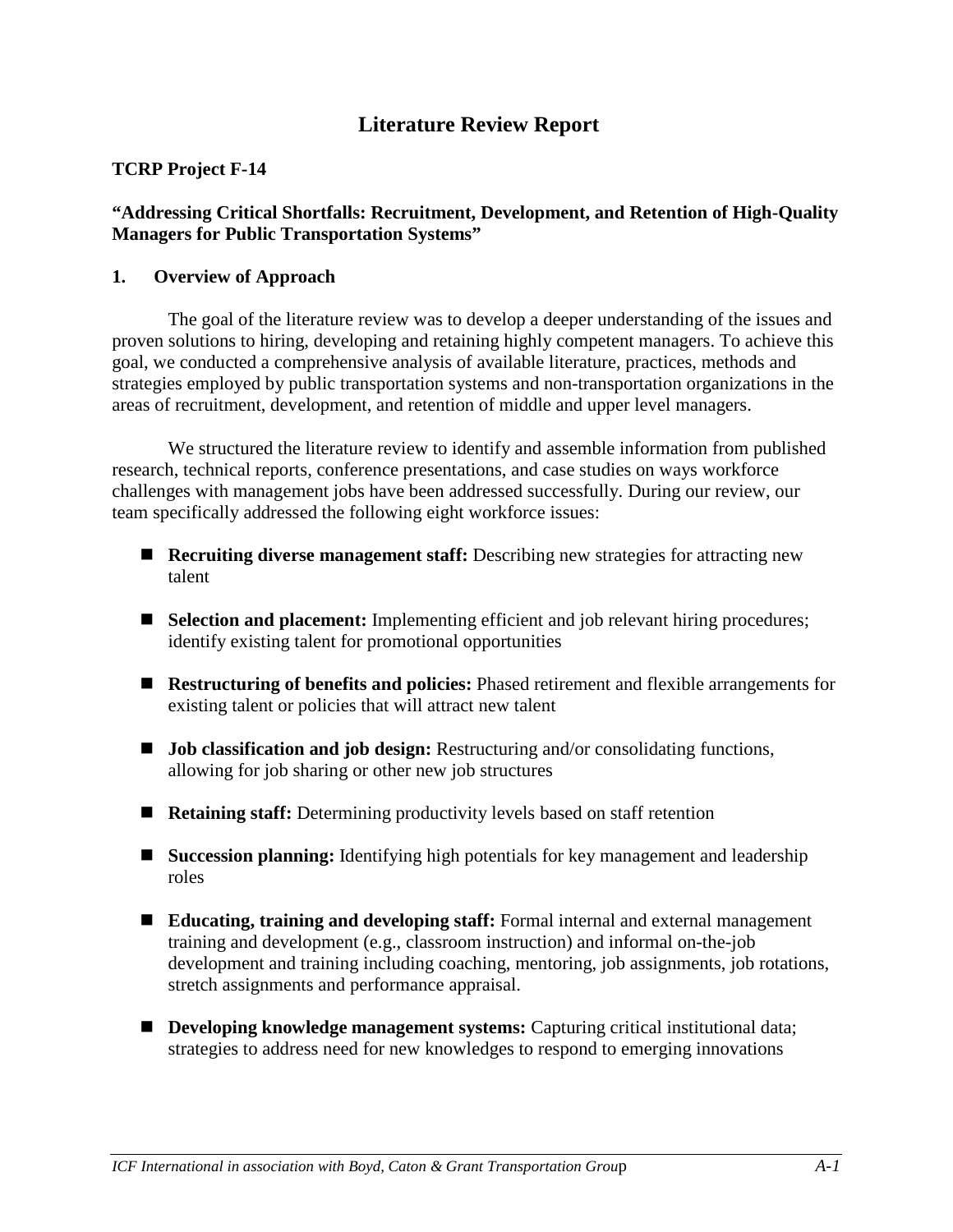# **2. Summary of Findings**

We report our literature review results by each issue below. Our findings indicate that all eights topics are highly interrelated—success in one area impacts the others—which is reflected in our summary. For each issue, we provide potential challenges, best practices, and solutions supported by research and strategies for continued success.

- **2.1 Recruiting diverse management staff:** The recruitment process is an essential aspect of human resource management as it starts the relationship that all staff have with an organization. It also plays a major role in determining the composition of an organization's staff. To bolster recruitment practices, organizations should:
	- **Diversify recruiting techniques.** Utilizing a wide variety of recruiting techniques is an important element in building a deep and diverse applicant pool.
		- Broad reach advertising through radio or television spots can be used. There may also be an opportunity to use public service announcements which are often free (KFH Group, Inc., 2008).
		- When recruiting, many agencies make use of local community colleges or trade schools that offer related programs (KFH Group, Inc., 2008).
		- On-vehicle advertising, such as a sign on a transit agency's bus, is used by many agencies; it is also helpful to give drivers information about the positions and to have applications on the vehicle (KFH Group, Inc., 2008).
		- The U.S. Class I railroad industry has found recent success partnering with or hiring from the U.S. Military and NARS. This is likely because the railroad industry and the military share similar job attributes such as 24/7 operations and operation of heavy equipment (Reinach, Stephen, Viale, Alex, 2007).
		- Job fairs, employment centers and workforce development programs, community bulletin boards and local newspapers geared toward special populations (e.g., seniors or retirees) have also been successful in transit organizations (TRB, 2008, KFH Group, Inc., 2008).
		- Companies such as Wal-Mart have begun targeting seniors and retirees as potential applicants by connecting with the American Association for Retired Persons (AARP) (Breaugh, 2008).
		- In looking for software engineers and marketing representatives, RightNow Technologies, a Montana-based company, discovered that job advertisements in major cities were ineffective so they began searching for individuals who had a local tie and found directly targeting of alumni from Montana State University was effective (Breaugh, 2008).
		- Johnson & Johnson and Booz Allen Hamilton have established alumni programs and put a lot of effort into rehiring former employees (Breaugh, 2008).
		- For higher management and executive level jobs, HR managers report using personal contacts and search firms which are not typically used for lowerlevel positions (Chapman and Webster, 2003).
		- Research also suggests making recruitment more than just HR's responsibility. It should be an organization wide effort. For example, at the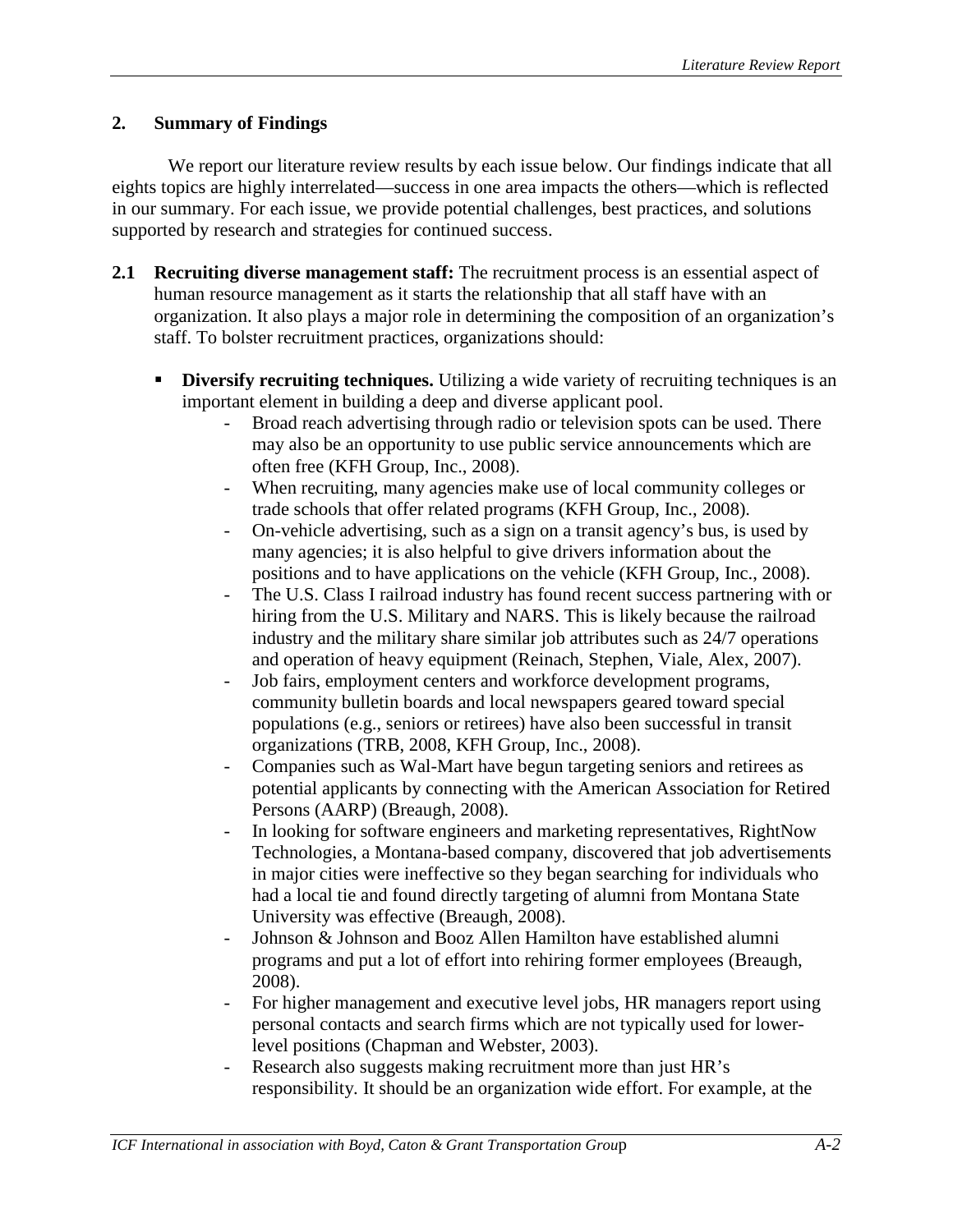Santa Clara VTA, their HR leveraged the skills of the marketing division to create job advertisements for an upcoming job fair. Printed materials included: newspaper ads, exterior bus-boards, interior car-cards, on-board flyers, passenger newsletter, rail station posters, job fair event programs and promotional items (TRB, 2002).

- **Implement employee referral programs.** Employee referrals are one of the most reliable means of recruitment.
	- Systems that are having difficulty recruiting employees can investigate the feasibility of developing a formal employee referral program for recruitment including cash bonuses for successful referrals (Reinach, Stephen, Viale, Alex, 2007; Cook and Lawrie, 2004).
	- For example, Citibus in Lubbock, TX offers a \$400 incentive for new operator referrals after 6 months employment. It is also worthwhile to note that delaying the incentive encouraged the employee to mentor new hires (TRB, 2008).
	- Research shows that the use of employee referrals (i.e., referred by a friend) and unsolicited walk-in applications are linked to lower voluntary turnover and higher skilled applicants than recruitment means such as advertisements, school placement offices, or employment agency referrals (Breaugh, 2008).
- **Improve organization and job information on agency website**. Company websites have been found to generate a large number of job applicants at a low cost to the company.
	- For websites, factors such as content (e.g., highlighting components of the job), aesthetics (e.g., pictures; font), and user-friendliness have been identified as important considerations by applicants (Breaugh, 2008).
	- A research study found that applicants were more attracted to jobs that had a website which provided interactive information about the extent to which the person "fit" with the organization (Breaugh, 2008).
	- As an illustration, the Internet has become a critical recruitment tool in the U.S. freight rail industry; prospective applicants are referred to a railroad's website and job seekers can find information about available jobs on a railroad's website, job placement sites, and railroad-related sites (Reinach, Stephen, Viale, Alex, 2007).
- **Deliberately design recruitment program.** Research suggests the following as important to consider in focusing recruitment efforts: 1) Job requirements and employee skills needed to perform them; 2) Number of applicants desired; 3) Technical or trade skills and certifications required; 4) Cost and cost-effectiveness of effort; 5) Human resources required for the effort; 6) Particulars of job that may be more attractive to certain populations; and 7) the audience for the effort (TRB, 2008c).
	- Additional components of the recruitment process include: 1) Strategy development (e.g., whom to recruit, where, time of recruitment activities, message to communicate, budget constraints); 2) The specific recruitment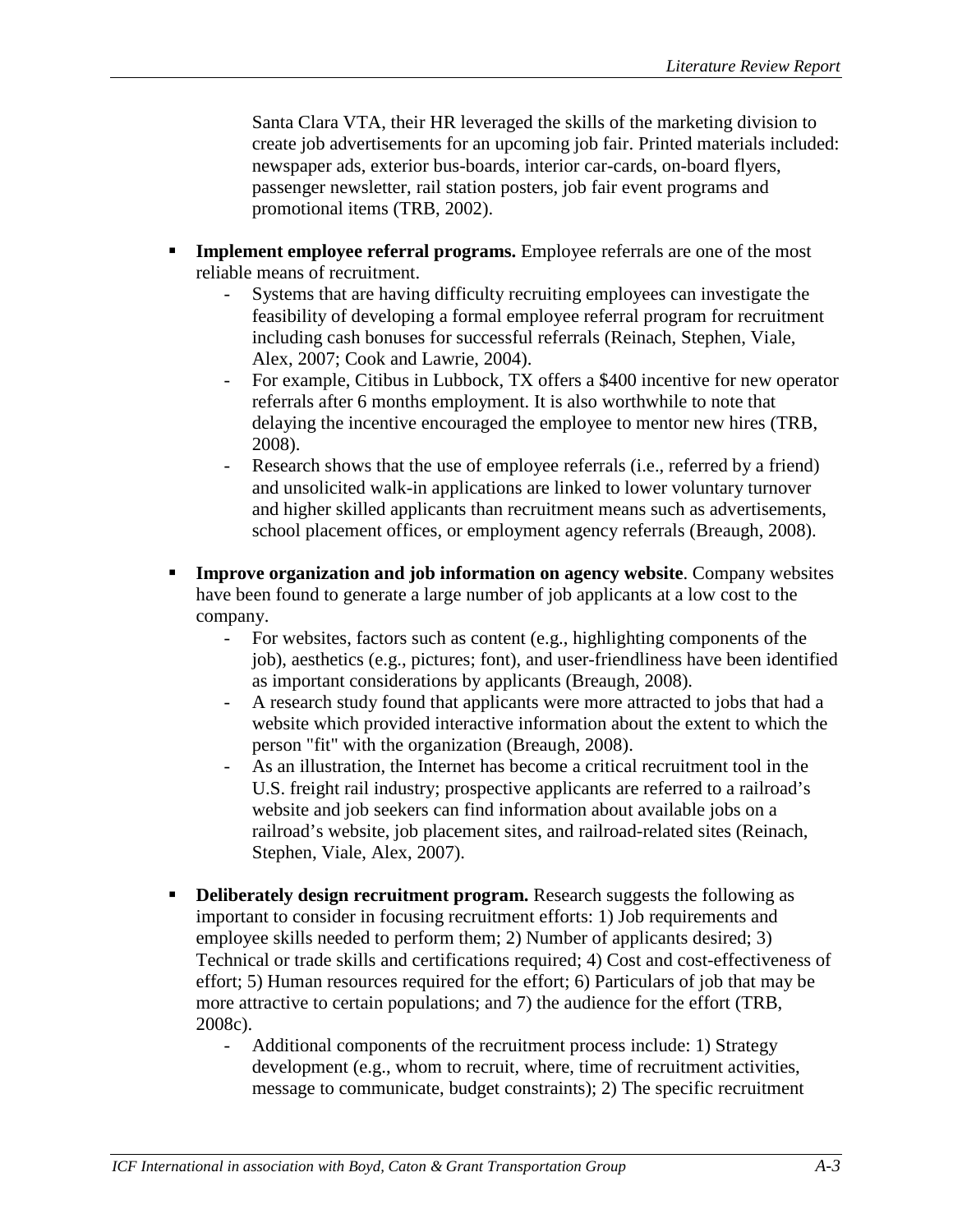activities implemented (e.g., methods used, information conveyed, recruiters used, job offer); and 3) Measuring recruitment results (Breaugh, 2008).

- Factors/variables believed to moderate (intervene) between recruitment activities and recruitment results are applicant reactions or characteristics (e.g., applicant attention, message credibility, applicant interest/position attractiveness, applicant expectations of the job, applicant decision-making process) (Breaugh, 2008).
- Research has found that the way a recruiter treats an applicant impacts the applicant's perceptions of how he/she will be treated on the job.
- Studies have found that applicants will change their mind and decide not to take a job they initially liked if the recruiter behaves negatively (Breaugh, 2008).
- **Provide Realistic Job Previews (RJP).** RJPs provide applicants with an accurate description of both the positive and negative aspects of a job during the recruitment process.
	- While RJPs may deter some applicants from applying for or accepting positions, research shows that RJPs reduce turnover for those applicants who receive them and except a job offer (Reinach, Stephen, Viale, Alex, 2007).
	- Well constructed RJPs might include an agency tour, participation in a simulation of the job, or viewing a video of a typical day (McEvoy and Cascio, 1985).
	- Work simulations also help to improve the accuracy of the applicant's expectations regarding a job and provide insight into the applicant's ability to do the job (Breaugh, 2008).
	- Research shows that realistic job previews have a greater impact for jobs with lower visibility as opposed to jobs frequently seen in the public (e.g., manager positions) and in situations where the applicant has other job opportunities to consider (Breaugh, 2008).
	- Realistic job previews should be provided early in the recruitment process because they have little effectiveness if provided after hiring (Breaugh, 2008). As an example, The New York City Administration for Children's Services wanted to increase retention so they began advertising in subway cars with a realistic message about the job that reads "Wanted: men and women willing to walk into strange buildings in dangerous neighborhoods, be screamed at by unhinged individuals-perhaps in a language you do not understand- and, on occasion, forcibly remove a child...because the alternative could have tragic consequences." (Breaugh, 2008).
	- Commonly used approaches for realistic job previews (RJPs) such as booklets and videos (one-way communications) may be less effective than two-way communication approaches which can gauge the relevance of the RJP to the applicant (Breaugh, 2008).
	- Likewise, it is important not to overemphasize promotional opportunities and benefits in recruiting (exaggerating advancement opportunities). This will help to minimize cognitive dissonance experienced by entry managers; thus, reducing turnover (Mass, 1978).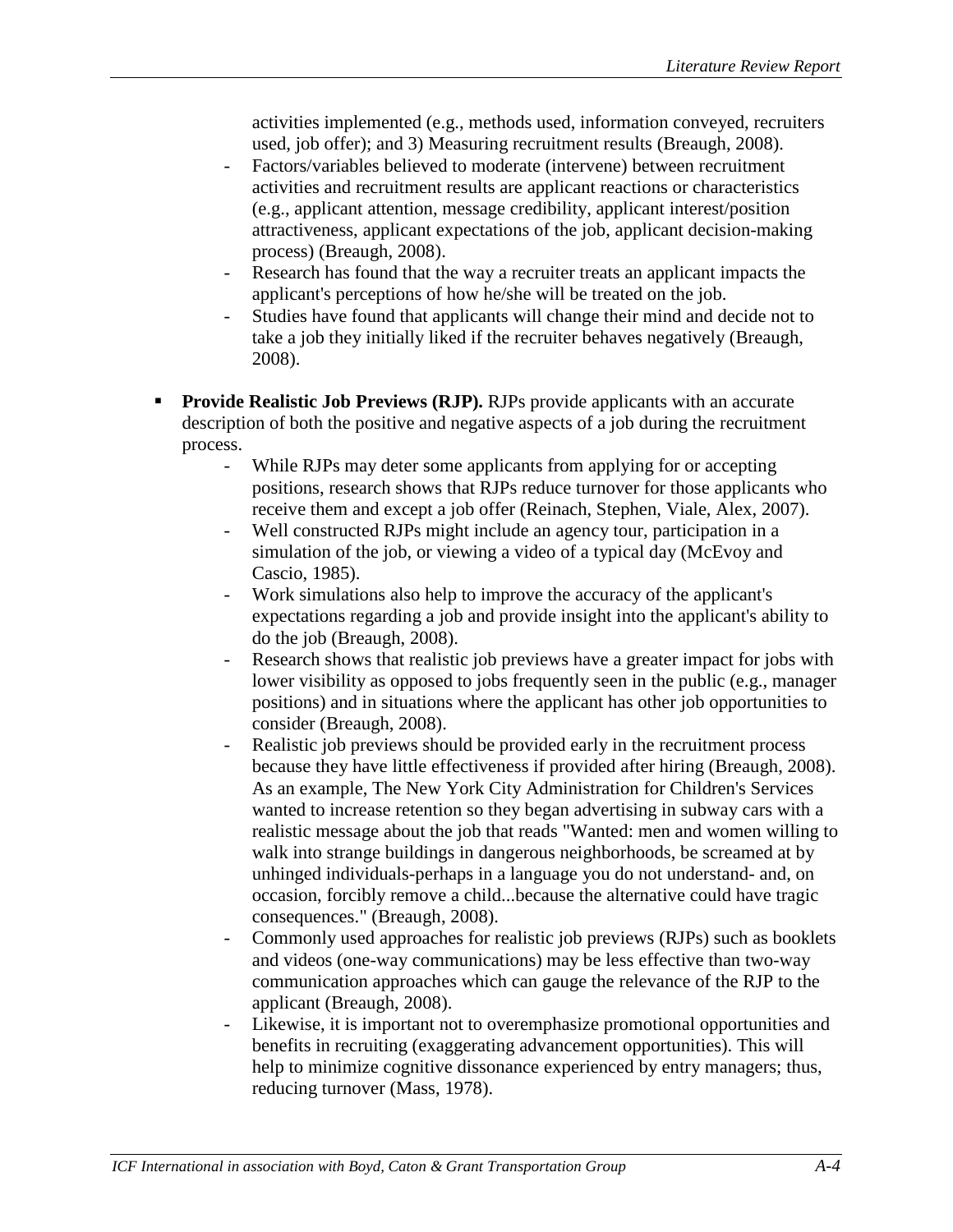- **Consider organization and job fit in the recruitment process.** Recruitment strategies that consider a person's personality fit with the organization are linked to reduced turnover (Johnson, Winter, Reio, Thompson, Petrosko, 2008).
	- Recruiters should include descriptions of the "ideal candidate's personality" in their media that match the job requirements so applicants with the best personjob or person-organization fit will pursue the job (e.g., jobs where high level of control is needed such as Director of Quality Control should advertise the "ideal candidate" as someone who likes large amounts of responsibility) (Johnson, Winter, Reio, Thompson, Petrosko, 2008).
	- The literature indicates there are 10 workplace attractors that influence an individual's decision to take a job as well as remain with the organization. These attractors can influence satisfaction with work and should be described during the recruitment process to the extent possible (Amundson, 2007).
	- The 10 workplace attractors are as follows: 1) Financial, physical safety, and position security; 2) Location; 3) Interactions and opportunity to build social relations with coworkers; 4) Appreciation and acknowledgement of work performed; 5) The individual's need to be engaged in meaningful work; 6) Extent to which skills and interests align with work requirements; 7) Perceived; 8) Challenging activities and training; 9) Autonomy; and 10) Involvement in activities that allow person to create new things (Amundson, 2007).
	- Younger workers want autonomy, responsibility, mentorship, recognition, and a deeper sense of community at work. These factors are especially important for younger workers because the family structure is more egalitarian but also broken by divorces and separation (Izzo & Withers, 2001; Amundson, 2007).).
	- Older workers want to stay involved in work activities longer but also want to have a mix of leisure activities (Amundson, 2007).
- **2.2 Selection and placement:** Selection and hiring of qualified employees is an essential function for the health of any organization. To bolster selection and placement practices, agencies should:
	- **Develop comprehensive assessment process.** A comprehensive assessment process is a valuable tool in predicting job performance. As an illustration of a well designed process, the Division of Merit Recruitment and Selection (DMRS) in Wisconsin employs an integrated strategy for hiring that consists of four components: Entry Professional Program (EPP); Critical Recruitment Program (CRP); Walk-in Civil Service Testing; and JOBS (an automated job vacancy system) (Lavigna, 1996). More detail on this system is provided below:
		- The EPP is an automated hiring system shown to reduce adverse impact. It requires the agency to submit a comprehensive recruitment plan that identifies ways to attract women, minorities and persons with disabilities if the job classification is imbalanced. Once approved, the vacancy is announced in the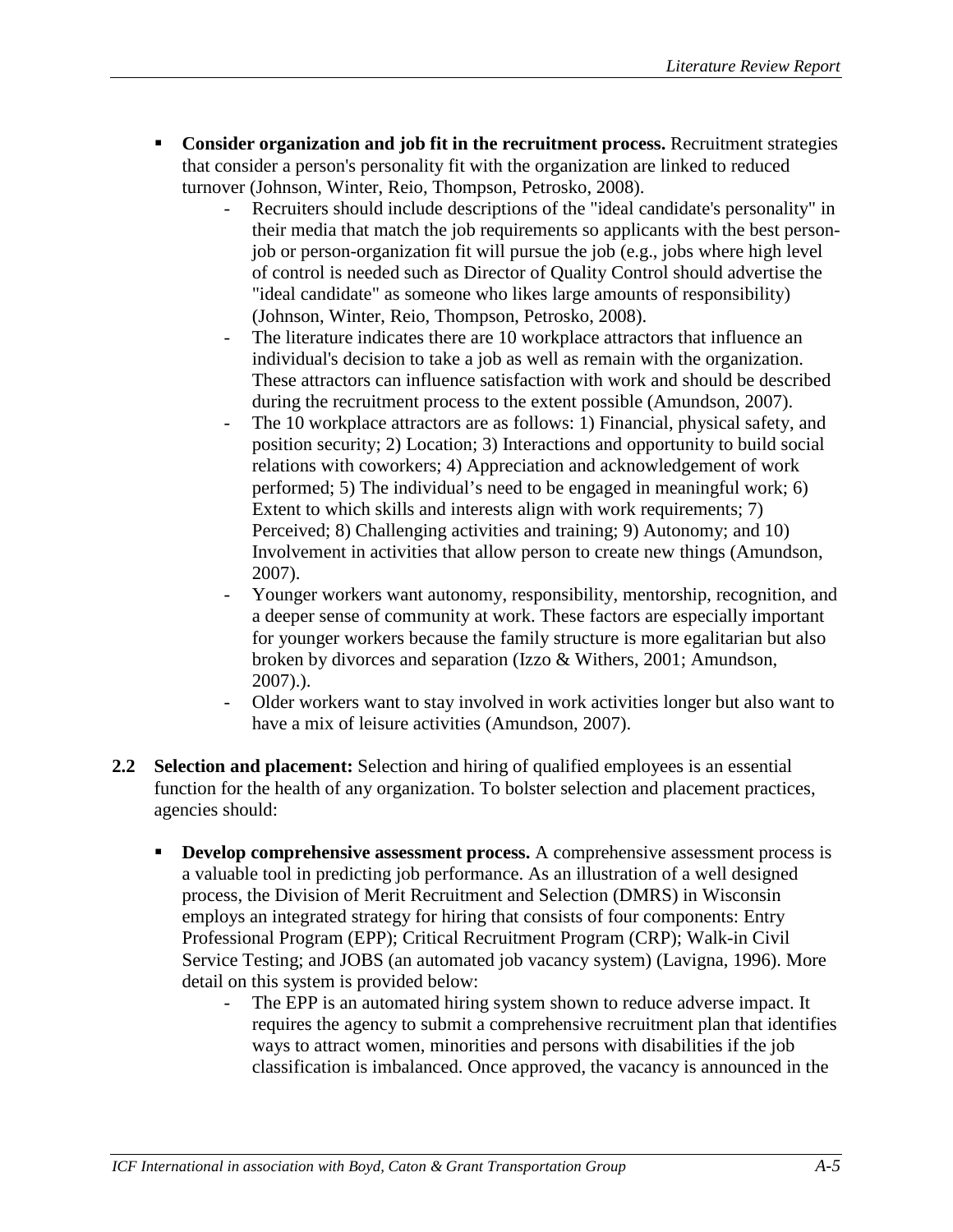state Current Employment Opportunities Bulletin that describes the desired qualifications of applicants (Lavigna, 1996).

- The second step in the EPP entails developing a valid, job-related strategy for evaluating applicants. Three common techniques in the strategy include: 1) Review of resumes or written transcripts and then sorting applicants into "qualified" and "unqualified" groupings; 2) For larger groupings of applicants, applicants are prioritized by "best-qualified", "well qualified" and "qualified"; and 3) Written multiple-choice exams are used for very large groups of applicants (Lavigna, 1996).
- EPP allows agencies to interview a larger number of candidates than traditional civil service systems which allow only 5 to 10. All candidates for interviews receive equal consideration and the EPP system provides "designer registers" that include only candidates who meet specific agency needs and job descriptions. The EPP is efficient and sometimes produces lists of candidates to interview within 48 hours (Lavigna, 1996).
- With the EPP, after a candidate is hired, the agency must report on recruitment techniques, candidate evaluation criteria, how long each recruitment step took, demographic characteristics of the applicants and hires, and overall satisfaction with the process (Lavigna, 1996).
- CPR provides services to agencies only for positions that have attracted fewer than 10 qualified candidates in the past or have market data which demonstrates a shortage of candidates (Lavigna, 1996).
- CPR entails using training and experience measures and job task checklists or academic crediting schedules instead of more time-consuming screening such as multiple-choice exams (Lavigna, 1996).
- CPR interviews all applicants immediately so that time delay does not discourage applicants. For example, at Wisconsin Hospital applicants can walk-in and apply at the hospital at any time, be interviewed and evaluated and offered a job the same day (Lavigna, 1996). With walk-in civil service testing, applicants can go to a test site on any day and take the test and complete an application on the spot. They no longer have to wait six weeks to receive confirmation regarding submission of their responses (Lavigna, 1996).
- JOBS provides immediate electronic vacancy information that is provided to the public (Lavigna, 1996).
- **Ensure hiring assessments are reliable and valid**. As indicated in other sections, all hiring assessments should be pilot tested and validated to ensure they are measuring intended applicant characteristics (Cook and Lawrie, 2004).
	- For example, research recommends the use of behavioral-based interviewing that relies on candidate past behaviors as opposed to traditional interviewing which asks about hypothetical situations. (Based on the theory that past behavior is the best predictor of future behavior) (Cook and Lawrie, 2004).
	- Likewise, at least 2 interviewers should always be used to reduce subjectivity in evaluating candidates (Cook and Lawrie, 2004).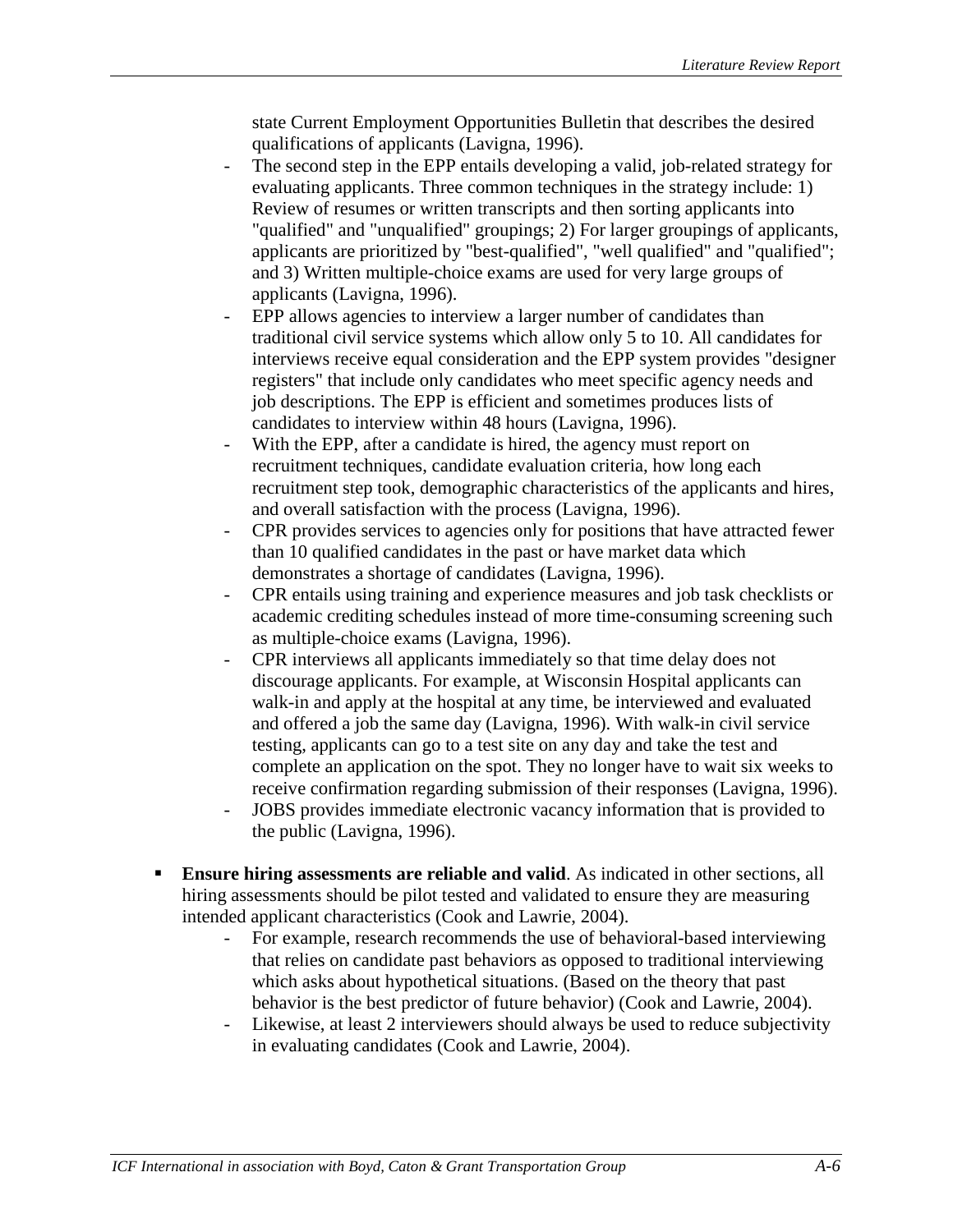- Prescreen tests should be job relevant and validated as such. Unqualified HR managers can often purchase assessments which should be interpreted by trained psychologists.
- It is also critical to pay attention to established testing guidelines (e.g., Standards for Educational and Psychological Testing (APA), Uniform Guidelines on Employee Selection Procedures, and the Principles for Validation and Use of Personnel Selection Procedures (SIOP)) (Russell, 2007).
- Research has found the variance in unproctored test takers is greater than proctored test scores indicating test takers in unproctored settings may be at a disadvantage due to lack of control of the testing environment (Russell, 2007).
- **Invest in well-designed hiring system.** Using untested hiring technologies can be costly and ineffective if not properly aligned to the company's strategy. For example, one company made an expensive mistake in using an elaborate Internet system created to accept resumes which are typically not submitted by hourly applicants (their actual target group) and when hourly applicants (who tend to have less Internet experience) tried to submit resumes, the system would charge them for uploads (Russell, 2007).
	- Internet recruiting can lead to more diversity than personal referrals which just encourage current diversity of organization. To ensure accessibility, HR can provide onsite computers dedicated to hiring, partner with community organizations that have connections with minority groups, and provide alternatives to apply (paper-pencil option) (Russell, 2007).
	- Researchers caution, however, that Internet recruitment and staffing can be costly due to expertise needed to manage system and software requirements (Russell, 2007).
	- To reduce large numbers of unqualified applicants, agencies should include job-relevant prescreens and work experience pre-employment assessments. A short questionnaire that highlights job requirements (e.g., willingness to submit background check) and outlines essential job functions eliminates 10- 25% of unqualified applicants (Russell, 2007).
	- For initial screening decisions among mid and higher-level positions, HR managers reported using manual screening of applicants' materials, telephone screening and face-to-face screening interviews whereas for lower-level positions, HR managers primarily use traditional manual screening and faceto-face interviews (TRB, 2008)
	- Since resumes can be time consuming and often the most subjective part of the recruitment process, it is better to use objective prescreens that are validated instead of a subjective resume review process when possible (Russell, 2007).
	- One effective way to use the resume is to make it part of a structured interview and validate it as job relevant (Russell, 2007).
	- To minimize excessive costs, stakeholders should outline the organization's current hiring processes in detail, seek to understand what is not working well with the current process, and gather data about future user populations prior to issuing a request for proposals for new technology (Russell, 2007).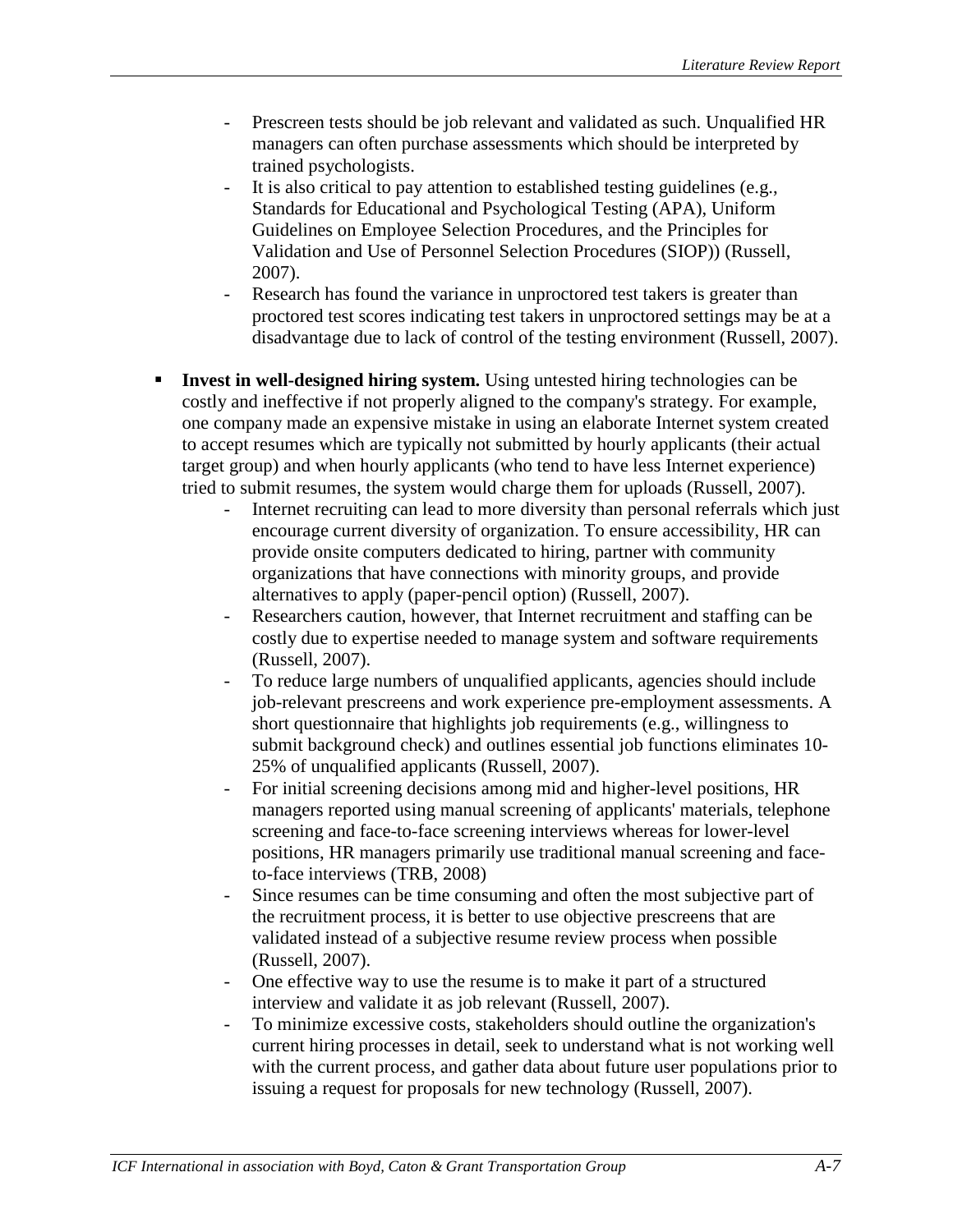- For initial screening, research predicts a continued increase in computer-based keyword searches for resumes, computer-based scoring of standardized applications, tests (such as cognitive ability) and videoconferencing.
- **Design valid competency models for management positions.** To predict job performance, companies often use behavioral competencies. These competencies are developed through behavioral event interviews that include a discussion of critical incidents and decision-making processes employed by managers (Dainty, Cheng, Moore, 2005).
	- Team leadership and self-control were the two competencies which best predicted potential for superior performance of managers (Dainty, Cheng, Moore, 2005).
- **2.3 Restructuring of benefits and policies:** Well-designed benefit packages and organizational policies play a vital role in employee recruitment and retention. To best restructure benefits and agency policies, decision makers should:
	- **Create competitive compensation systems.** Recent research indicates that improving compensation practices such as the structure and timing of wages can increase employee retention (KFH Group, Inc., 2008).
		- Wage structures may include a wage progression that is tied to longevity and includes a step progression linked to employee milestones. This concept creates an incentive for employees to stay since their financial situation can improve over time (KFH Group, Inc., 2008).
		- Transportation systems should, where possible, adopt a grade and salary structure. This includes a grade structure, salary ranges for each grade, and a system for advancing employees through the salary range based on their increased value to the organization (Peterson, 2007).
	- **Develop employee wellness programs.** Another retention strategy successfully used by organizations is the provision of wellness programs for employees.
		- Wellness programs are thought to work because: healthy employees are more productive and satisfied with their jobs, and the employer is able to save money through reduced medical, absenteeism, and turnover costs (Cook and Lawrie, 2004).
	- **Create and inform applicants/employees of organizational benefits**. Research recommends creative benefit packages along with the development of materials that describes benefits to encourage applicant attraction and employee retention (TRB, 2002).
		- Step progression of accruing benefits such as insurance and leave over time also creates incentive to stay with the transit agency (KFH Group, Inc., 2008).
		- Highlighting benefits, flexible scheduling, and working with needy populations can motivate potential applicants to apply for positions (KFH Group, Inc., 2008).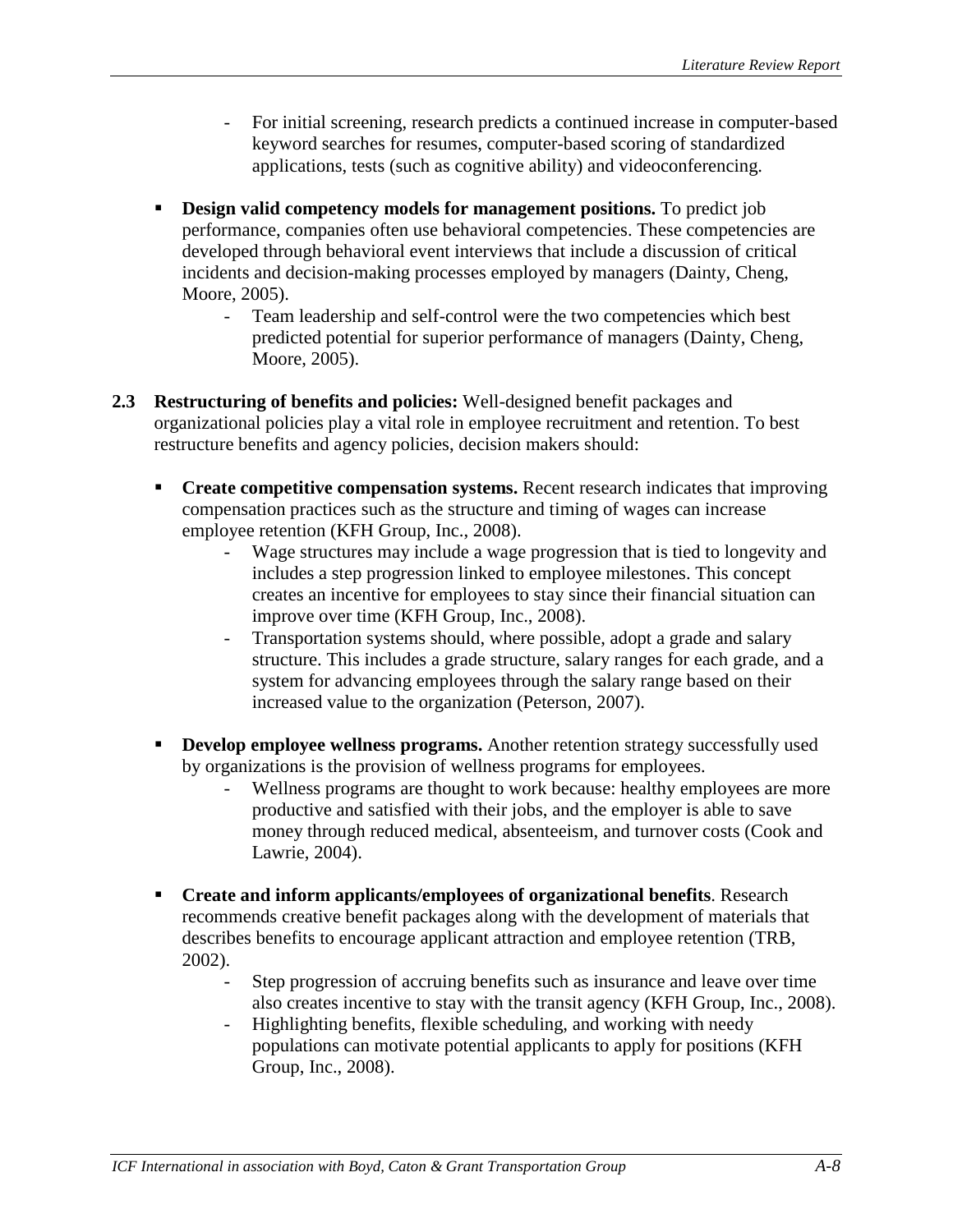- Participation in personal development which includes wellness and resource access (of self-development resources) can result in the accumulation of points, which result in eligibility for gift certificates to local merchants or savings bonds (TRB, 2002).
- **2.4 Job classification and job design:** Valid job descriptions and sound job designs serve as a central component of many HR functions, including recruitment, retention, training, and development activities. To improve in this area, agencies should:
	- **Develop accurate job descriptions.** Job descriptions should be comprehensive and list the requirements of the job.
		- Elements of the job description should include a job title, a brief job summary which includes primary job functions and general purpose of the job, essential job duties/tasks and responsibilities, required education and experience (i.e., job standards/specifications), knowledges, skills and abilities needed to perform job, equipment use required (e.g., computers, copiers, fax), and any additional job essential requirements (e.g., legally justifiable physical requirements). Special emphasis should be placed in the job description on the safety and security related responsibilities of the job, and on the need for the incumbent to perform in crisis or emergency situations.
		- Sound job descriptions can increase retention by encouraging the person with the right 'fit' to apply for the job, thus enabling recruiters to select that person (Cook and Lawrie, 2004).
		- Job descriptions should be kept up to date by conducting a periodic job analysis of each job or job type (Cook and Lawrie, 2004).
	- **Develop and maintain employee career paths.** Results of a recent study indicate that career paths improve job satisfaction, employee motivations, and employee commitment (Griffin, Kalnbach, Lantz, and Rodriguez, 2000).
		- One way to train managers for senior positions—particularly when they will be asked to address nontraditional issues in their roles—is to promote a wider range of job movement and experience (TRB, 2001).
		- Transit systems should consider making in-house recruiting a priority to promote from within and ensure that growth opportunities are available to employees (KFH Group, Inc., 2008).
		- Special or temporary assignments are one way to create opportunities for individuals to increase their level of responsibility and involvement. Special assignments can also be used as a way to reward an employee's excellent work (KFH Group, Inc., 2008).
		- For instance, a recent study of transportation employees reveals that 60.0 percent would be less likely to quit their job with the addition of a career path (Griffin, Kalnbach, Lantz, and Rodriguez, 2000).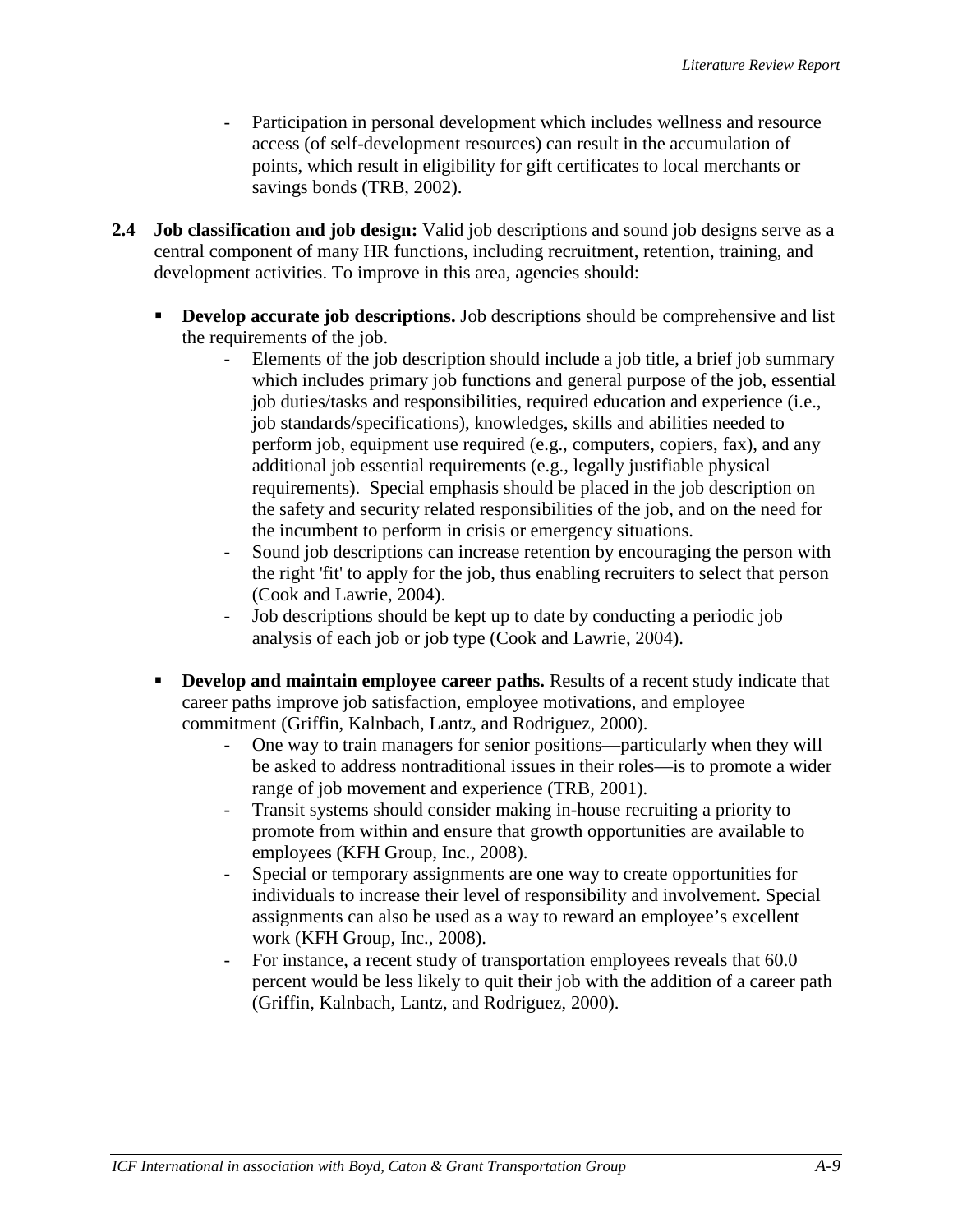- Many transit professionals grow from the ranks and transit is unique in that growth opportunities are limited only by one's interest in them. However, should the potential for advancement not exist or not be made available, employees may not stay long or may become discouraged. Likewise, employees who are overlooked for a promotion in favor of an external candidate may also become discouraged (KFH Group, Inc., 2008).
- Research does note that internal career paths should be fair with only qualified applicants considered, and in-house applicants should not expect or receive special considerations (KFH Group, Inc., 2008).
- Managers who had been promoted are less likely to resign than non-promoted managers, but only if the promotion has occurred in the past 11 months (Lyness and Judiesch, 2001).
- Promoted women managers are less likely to resign than promoted male managers (Lyness and Judiesch, 2001).
- Findings suggest that organizational factors (e.g., career development opportunities) may take precedence over individual factors (e.g., turnover intentions, career goals, organizational commitment, and job satisfaction) in turnover decisions (KFH Group, Inc., 2008).
- **Emphasize job enrichment.** Research has shown that job enrichment (i.e., redesigning the job to involve greater responsibility, meaningfulness, or autonomy) reduces turnover (McEvoy and Cascio, 1985).
	- Research suggests that employees react positively to job enrichment (i.e., redesigning the job to involve greater responsibility, meaningfulness, or autonomy) (Griffin, Kalnbach, Lantz, and Rodriguez, 2000).
- **2.5 Retaining staff:** Though there is no guaranteed way to keep employees from leaving, there are many practices that encourage employees to stay and develop loyalty to their agency including compensation, promotion opportunities, recognition, development, employee ownership, and the work environment (KFH Group, Inc., 2008). To bolster retention, organizations should:
	- **Improve organizational commitment**. Research suggests that employers should focus on maintaining and enhancing work commitment of employees because their level of commitment affects their turnover intentions and actual turnover rates (Cooper-Hakim and Viswesvaran, 2005).
		- For example, analysis of nearly 1,000 retention studies found that when employees are strongly committed to an organization solely because leaving the organization would result in their not receiving needed money or benefits, they have lower turnover intentions (Cooper-Hakim and Viswesvaran, 2005).
		- Results from analyses of 21 turnover studies indicate that receiving promotions is related to less employee turnover (Carson, Carson, Griffeth, and Steel, 1994)
	- **Focus on retention early.** Research has found a curvilinear relationship between company tenure and turnover such that turnover rates are high in employees' first year,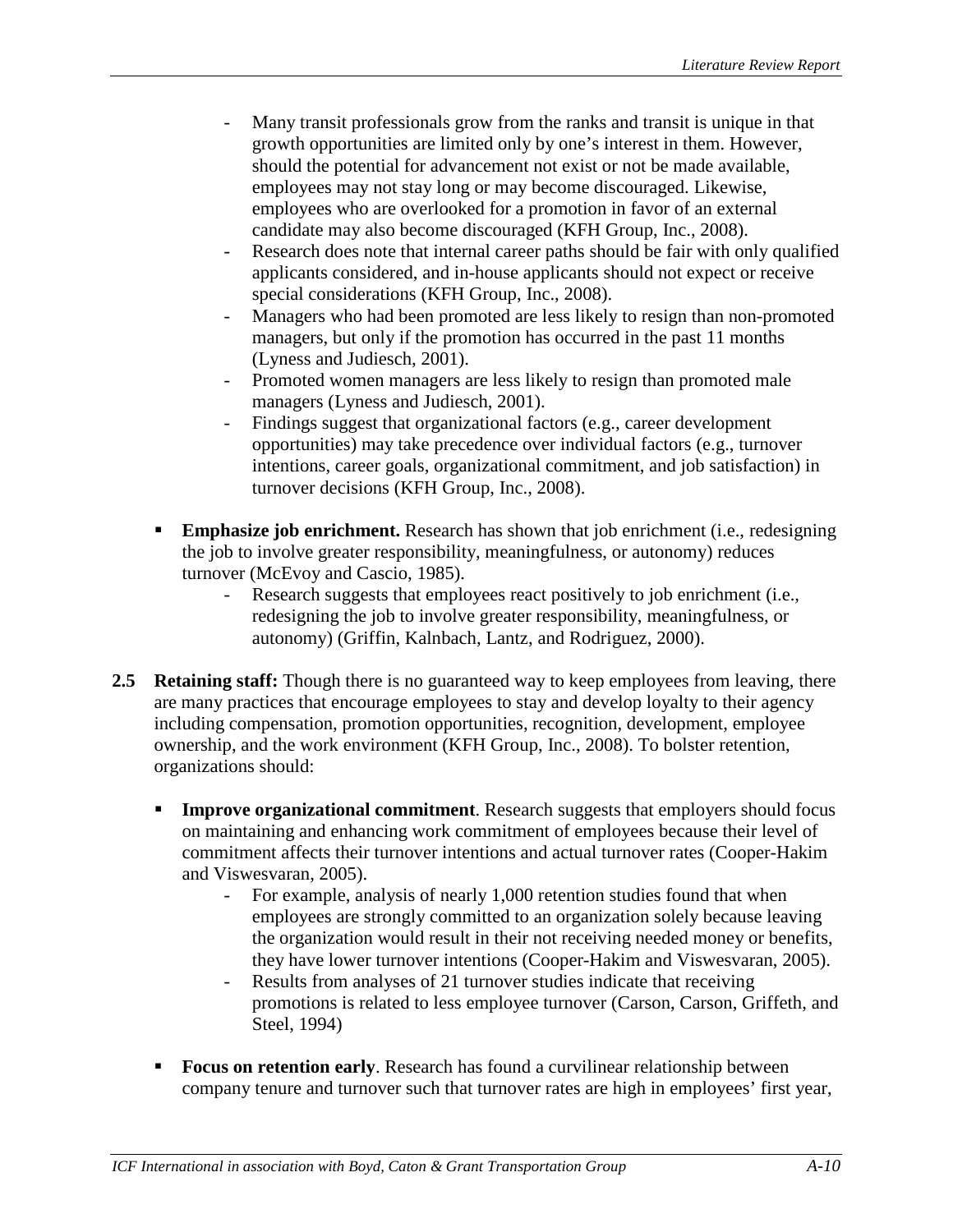higher in years two and three, and turnover rates steadily decrease the longer an employee stays at an organization (Hom, Roberson, and Ellis, 2008).

- Community transportation systems without a formal new employee orientation program should consider implementing one, especially those agencies that experience high turnover (Cook and Lawrie, 2004).
- Orientation programs provide employees with information about benefits, job requirement and expectations, organizational policies, working conditions, and safety, and can help employees learn the ropes of the organization sooner and develop a sense of belonging (Cook and Lawrie, 2004).
- **Provide meaningful performance feedback.** Administrative and developmental performance reviews are an important component of employee retention as they help the employee determine his/her standing in the organization in terms of performance, compensation, development and promotion.
	- The employee review process should take place at least annually, and the direct supervisor of each employee should conduct the reviews (KFH Group, Inc., 2008).
	- Performance reviews can also take place more frequently in the case of problem employees, probationary employees, and newly assigned employees (KFH Group, Inc., 2008).
	- Although performance reviews are typically conducted solely by an employee's supervisor, other approaches include opportunities for employee self-ratings and ratings from peers (KFH Group, Inc., 2008).
	- Performance areas reviewed should be clearly defined and relate to the job description (KFH Group, Inc., 2008).
	- Once the review has been completed, it should be presented to and discussed with the employee. This is a good opportunity to develop action plans for employee progression, improvement in weak areas, and directions for continued success (KFH Group, Inc., 2008).
- **Recognize high performers in the organization.** Outwardly recognizing employees who perform at a high level can increase employee retention (KFH Group, Inc., 2008); thus, the structure of these programs should be carefully considered.
	- Many transit agencies use programs that recognize and reward employees for longevity either in the form of wage scales, bonuses, or priority in selecting work or vacation schedules, choosing assignments, and choosing days off (KFH Group, Inc., 2008).
	- Goals for these types of awards must be realistic and accomplishable, the process for determining success must be fair and valid, rewards should be made in a timely manner, and the recognition should be public (KFH Group, Inc., 2008).
	- Programs that reward employees for exemplary service are already implemented by many transit systems. These programs include Employee of the Month/Year, Safe Driver awards, and Customer Service awards (KFH Group, Inc., 2008).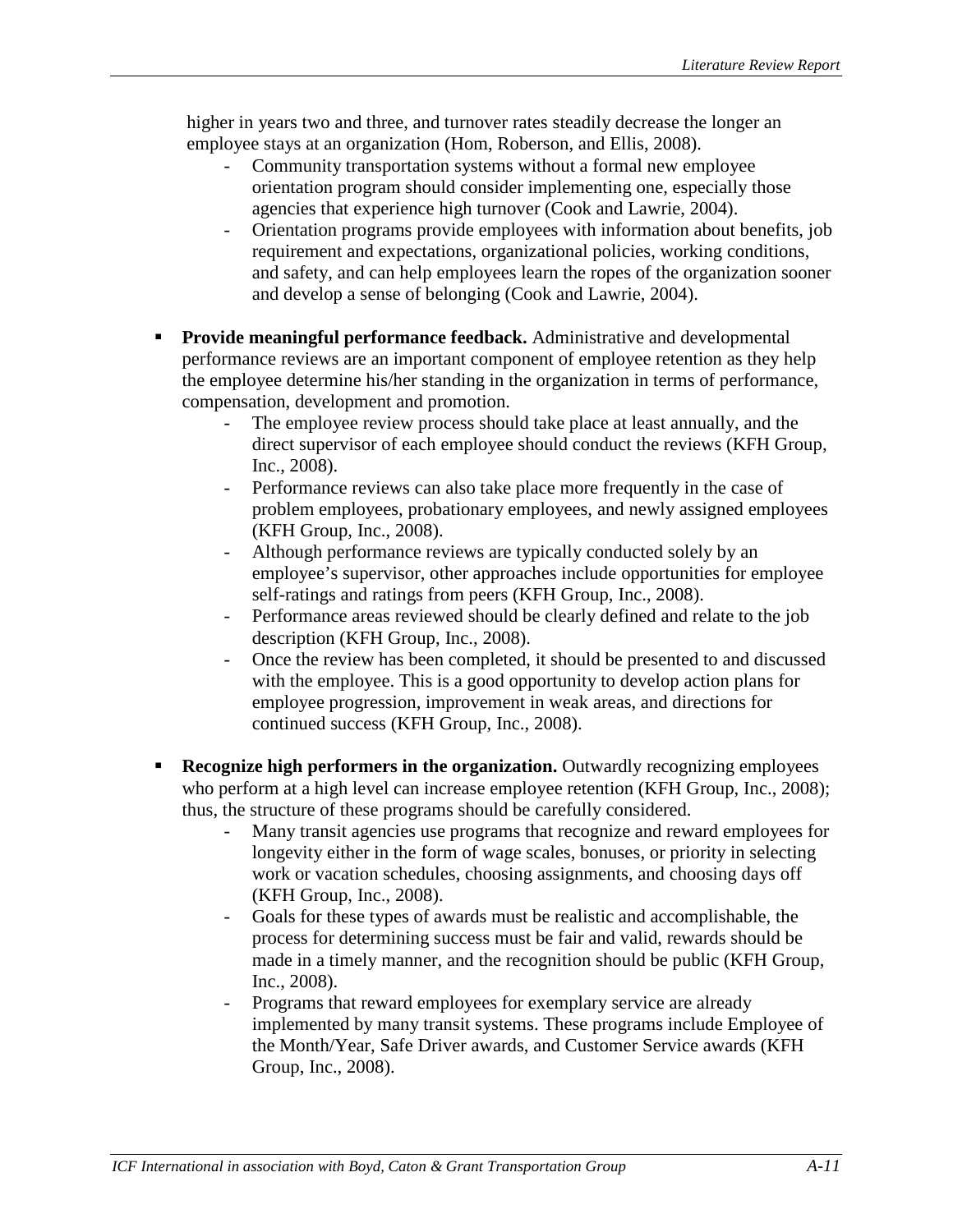- When high performers are not rewarded, or are not sufficiently rewarded, they tend to leave organizations (Griffeth, Hom, and Gaertner, 2000).
- Research has shown that individually-based merit reward systems are important for retaining high performers while collective reward programs (i.e., team incentives) appear to stimulate greater exits among high performers (Griffeth, Hom, and Gaertner, 2000).
- Programs vary and can include employee of the month programs, extra time off, or special items provided to high-performing individuals or teams (Cook and Lawrie, 2004).
- **Build a culture of employee ownership.** Developing trust and loyalty is essential to retaining good employees. Being involved in the management, direction, and success of the transit system builds a sense of ownership and pride among employees (KFH Group, Inc., 2008).
	- Organizational involvement improves everyone's understanding of the organization, and often helps new programs succeed as employees develop a sense of responsibility (KFH Group, Inc., 2008).
	- For smaller agencies, a simple approach is to establish groups of employees around topics or concerns such as a Safety Committee or Employee Recognition Committee (KFH Group, Inc., 2008).
- **Remove obstacles to employee growth.** Research indicates that removing barriers and distractions is an essential component of employee retention.
	- For example, a recent study found that when employees have 'hindrance' stressors' (i.e., job demands that employees view as obstacles to personal growth and work-related accomplishment) in their job, they are more likely to intend to leave an organization and have higher actual turnover rates (Podsakoff, LePine, and LePine, 2007).
	- Conversely, when employees have 'challenge stressors' (i.e., job demands that employees view as creating opportunity for personal development and achievement) in their job, they are less likely to have turnover intentions and they have lower actual turnover rates (Podsakoff, LePine, and LePine, 2007).
	- Building gender diversity within an organization can be difficult. Research indicates that females in professional and managerial positions quit their jobs at a 36.3 percent higher rate than did their male counterparts (Hom, Roberson, and Ellis, 2008). Additionally, men more readily leave their jobs when female concentration in jobs is high regardless of the job level, though women's turnover rates did not fall when more women enter an occupation, regardless of the job level.
	- Many transit organizations single out improved training itself as key to workforce recruitment and—especially—retention (TRB, 2003).
- **Address areas of concern and promote areas of employee satisfaction**. Agencies should attempt to alleviate organizational issues that lower job satisfaction among managers and promote areas that are related to high job satisfaction to reduce turnover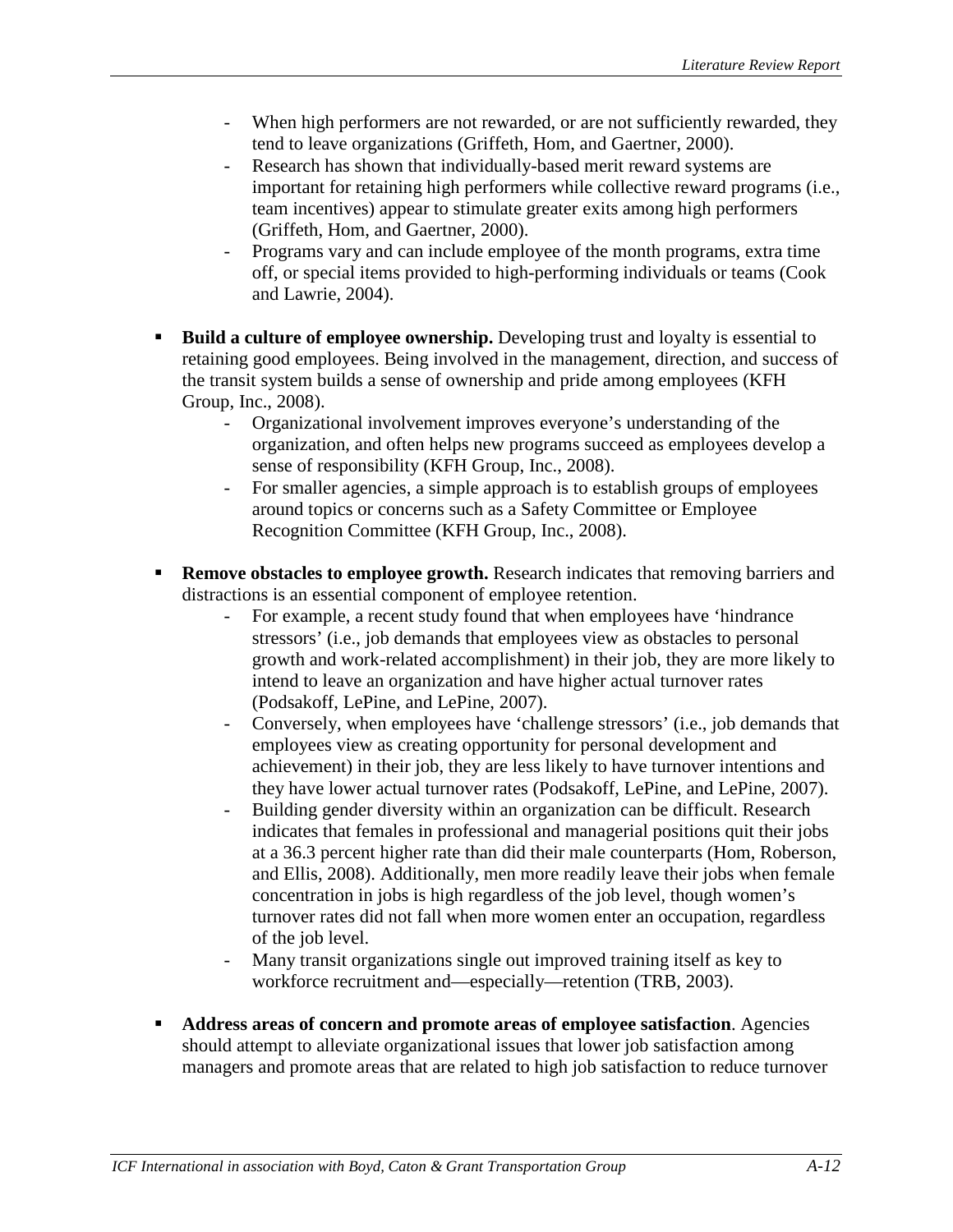- The Institute for Transportation Research and Education at NC State conducted a survey of retention of managers and directors at community transit agencies and found that among most of the managers who were highly satisfied, the reasons they like their jobs were: 1) Working with good people; 2) Having a diversity of activities; 3) Helping their community; 4) Seeing coworkers and staff do well as a team; and 5) Conducting planning activities (Cook and Lawrie, 2004).
- Former directors who reported lower satisfaction indicated these reasons: 1) Excessive government bureaucracy and paperwork; 2) Relatively low salaries and benefits for themselves and their staff; 3) High stress due to deadlines and high work volume; 4) Lack of career advancement opportunities; and 5) Insufficient support from larger state DOT (Cook and Lawrie, 2004).
- **2.6 Succession planning:** Succession planning is the process of identifying and preparing qualified employees through mentoring, training and job rotation opportunities to replace staff in key management positions. To bolster succession planning efforts, agencies should:
	- **Align succession planning strategies with organizational goals**. Successful succession planning programs obtain alignment with interrelated organizational goals.
		- For example, succession planning efforts must obtain alignment between business strategy and diversity goals in order to ensure woman and minorities receive leadership opportunities.
		- Likewise, organizations should include diversity goals in performance evaluations of executives and managers if promoting woman and minorities is a priority (Greer and Virick, 2008).
	- **Communicate essential elements of success plan to create buy-in.** In all succession planning efforts, it is critical to communicate the strategy and goals of the program (Greer and Virick, 2008).
		- Organizations must establish a values basis for diverse succession planning efforts (Greer and Virick, 2008).
		- Organizations must obtain commitment of top executives to personally mentor diverse successors (Greer and Virick, 2008).
		- Succession planning initiatives should identify behavioral competencies for the future while recognizing that these may change (Greer and Virick, 2008).
		- Succession planning methods should inform high potentials of their inclusion in succession plans and obtain their inputs (Greer and Virick, 2008).
	- **Create a competency based succession plan.** Succession planning methods should include the development of behavioral competencies for training, development planning, and evaluations (Greer and Virick, 2008).
		- Research suggests that succession planning efforts should also include the dissemination of specific behavioral competencies required for top positions so potential applicants can hone skills (Greer and Virick, 2008).
		- All succession planning programs should be framed as programs with emphasis on developing "high potentials" (Greer and Virick, 2008). For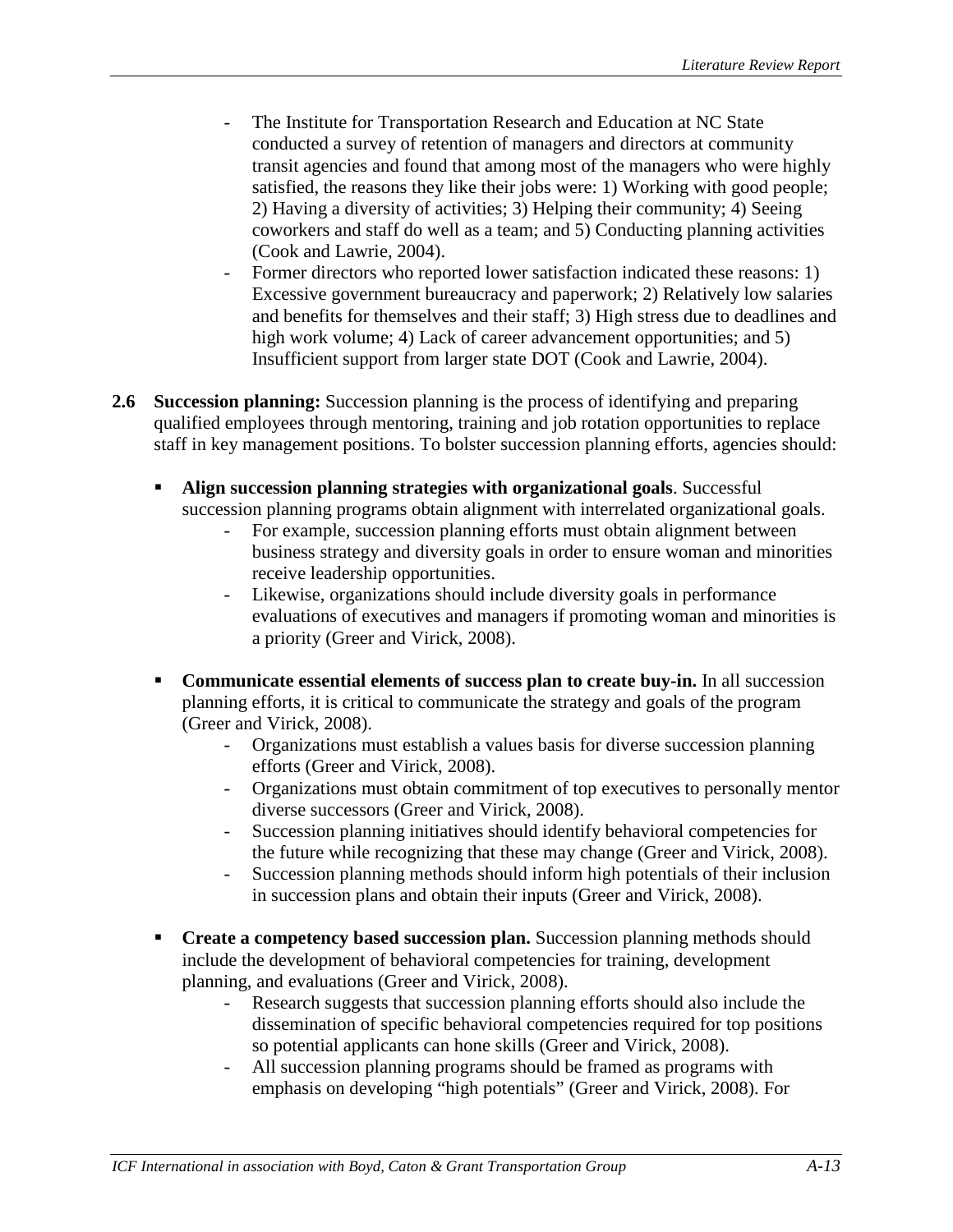example, the Washington Metropolitan Area Transit Authority (WMATA) has an explicit "Leadership Succession Planning Program" that targets ten key positions. Potential candidates for these positions are rigorously screened to become eligible for training, special projects, and rotational work assignments (TRB, 2001).

- Methods should also include valid objective testing where feasible to offset unconscious bias in assessment (Greer and Virick, 2008).
- Objective indicators of performance, competence, and potential are all important components of a sound competency-based succession plan (Greer and Virick, 2008).
- **2.7 Educating, training and developing staff:** Formal internal and external management training and development (e.g., classroom instruction) and informal on-the-job development and training including coaching, mentoring, job assignments, job rotations, stretch assignments and performance appraisal. To improve manager training and transit organizations, agencies should:
	- **Emphasize professional development for managers at all levels.** Professional development is an essential element of manager development and it can take on many forms.
		- Research suggests that successful private sector and federal agencies spend about 2 percent of salaries on training. This is four times more than the average transportation agency (TRB, 2003).
		- Formally recognizing the importance of training within an agency is critical to training success. For example, the Louisiana Department of Transportation and Development created a policy in 2001 that asserts training is key to developing qualified personnel and is crucial to the effective management of the transportation system (Paul, 2008).
		- In many organizations, new supervisor training is a requirement within the first months of a first-line management role. New supervisor training can include topics such as employment law, coaching, interpersonal skills, performance management, equal employment opportunity, diversity, change management, drug and alcohol programs, and policies and procedures (TRB, 2008).
		- Research suggests that the most frequent professional development activities for paratransit managers include training programs related to the development of interpersonal communication skills, presentation skills, team building, and supervisory/management and/or leadership skills (TRB, 2003).
		- A recent survey of paratransit managers found dealing with the media, computerized scheduling, safe driving practices, labor relations, working with boards, written communications, ethics, customer relations and affirmative action skills are also viewed as very important (TRB, 2002).
		- Transit agencies that desire to have quality managers must begin to view training as a business strategy and to focus more on interventions for 1) Connecting employee learning to business goals, 2) Improving employee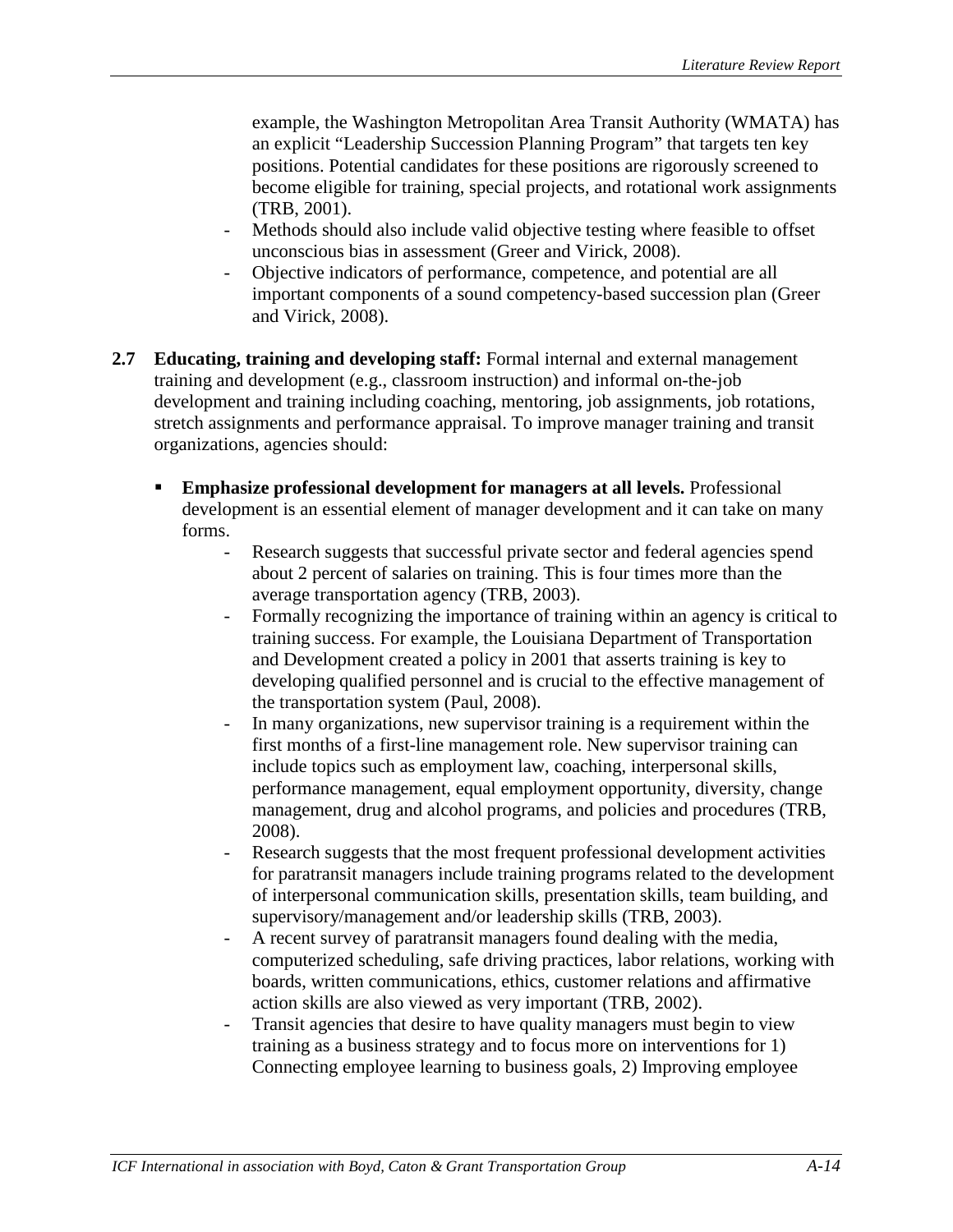performance, and 3) Helping trainers acquire new skills and capabilities needed to fulfill this changing role (TRB, 2008).

- In addition to skill training, transit leaders participate in the following development activities: the development and implementation of a new mission, creation of vision and values statement, top-level executive management reorganizations, national and regional leadership events, as well as executive retreats to revisit strategic plans and goals (TRB, 2003).
- The Toronto Transit Commission (TTC) develops staff from within the organization. For example, a bus operator who is ready to move into supervision must participate in an internal 6-week training course—the Route Supervisor Program—before assuming the new responsibilities (TRB, 2008).
- **Utilize external educators, learning resources and associations.** External training agencies are already organized to provide training to large audiences and have the experience and expertise to deliver the curricula and training materials required to meet agency skill needs. Partnering with existing agencies leads to more efficient and effective training programs (TRB, 2003).
	- As an example of partnership between transportation organizations and existing education entities, LTRC combines the resources of Louisiana's state university and Louisiana's DOT to provide training opportunities to transit organizations across the state (Paul, 2008).
	- The Central Ohio Transit Authority (COTA) sends leaders to outside organizations for training and development. For example, the American Public Transit Exams Institute administers tests and certifies COTA managers as being capable in the essential functions in supervisory and managerial roles (TRB, 2003).
	- To aid succession planning, the Volusia County Transportation Authority (VOTRAN) offers mentoring opportunities to develop management and leadership skills for its lower level technical staff to make sure they will be prepared for management positions when they become available (TRB, 2003).
	- The Santa Clara Valley Transportation Authority (VTA), through a cooperative arrangement with a local community college, provides employees the opportunity to take college courses at VTA facilities that prepare them for upward mobility in a compressed timeframe (TRB, 2003).
	- The Port Authority of Allegheny County, Pennsylvania started a Deferred Retirement Option Plan for non-represented employees in 2001. The plan is the catalyst for the current development of the succession planning strategy. Under this plan, employees have a one-year window for eligibility and a fiveyear maximum of participation in the plan. Through the option plan, the agency will be able to do succession planning for a number of leadership positions for which incumbents are or soon will become eligible for retirement (TRB, 2003).
	- The Quebec Transit Authority held a competition with local colleges and universities to determine who should partner with the agency to develop and deliver their training. The winning university was chosen based on its experience in delivering business management programs and for its concern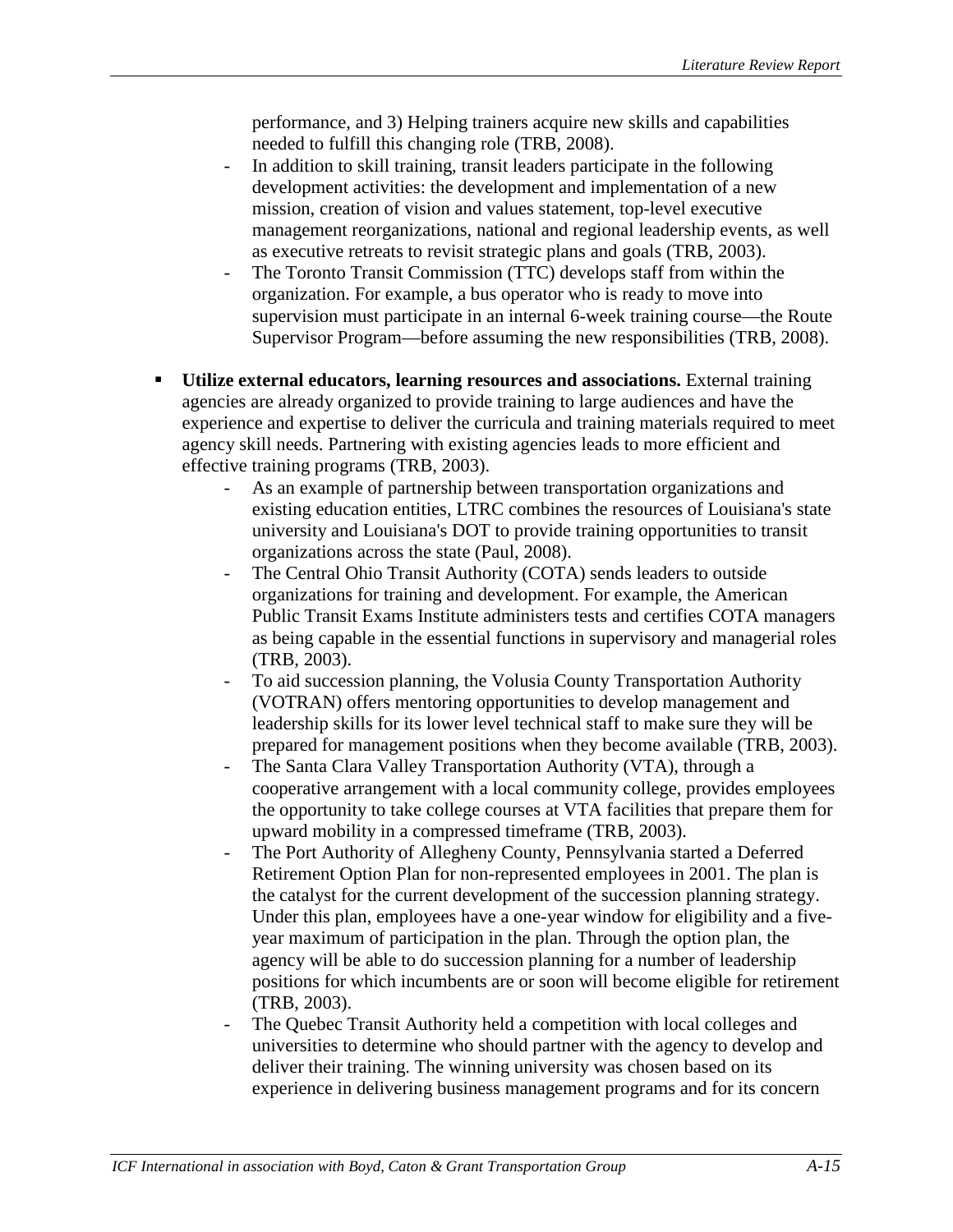with the transfer of skills from the academic setting to the workplace (TRB, 2008). Through this partnership, Quebec addresses the following five topics in its management training: 1) Labor relations; 2) Day-to-day management; 3) Defining the role of the front-line manager; 4) Communications skills; and 5) Change management (TRB, 2008).

- At the San Francisco Municipal Railway (Muni), career development and learning center activities for managers, in addition to the development and implementation of the new mission, vision, and values statement, receive intense attention (TRB, 2003).
- Working with a local community college, the San Francisco Municipal Railway (Muni) has designed a manager and supervisor training curriculum that focuses on their responsibilities for HR management. Using in-house staff, the agency teaches managers communication and facilitation skills that help them implement the mission and values statement approved by Muni leaders (TRB, 2003).
- Many Canadian and French transit agencies have partnerships in place with local colleges, universities, and high schools. These efforts are designed to promote development but also support recruitment and retention of skilled managers (TRB, 2008).
- During the mid-1980s, the Canadian Urban Transit Association (CUTA) acknowledged the need for offering leadership skills to transit inspectors (i.e., supervisors), and the Association staff began to develop management training for members agencies (TRB, 2008).
- **• Offer tuition reimbursement.** Management and supervisory training can be provided by a combination of internal and external resources. Some agencies offer tuitionreimbursement programs that allow employees to take courses for enrichment or for college-degree programs and/or an in-house management training program (TRB, 2008).
	- The Santa Clara Valley Transportation Authority (VTA) provides a tuition reimbursement program to employees who want to move into supervisory and management positions.
- **Work with labor unions to create mutually agreeable training programs.** Training is also one of the areas of particular interest to transit unions. Labor is especially interested in ensuring that training is provided imaginatively and regularly to existing workers as well as new recruits (TRB, 2003).
	- Transit agencies have begun to move away from seniority based union contracts to agreements that include growth, continued learning, and rewards for developing new skills, leading to advancement based on skills attainment. These contracts underscore the importance of effective training (TRB, 2003).
- **Offer creative training opportunities to managers to build competency.** Research suggests there are many innovative methods to develop competency among managers.
	- Some transportation organizations are partnering with the private sector to train their managers. For example, Metro Transit (in King County,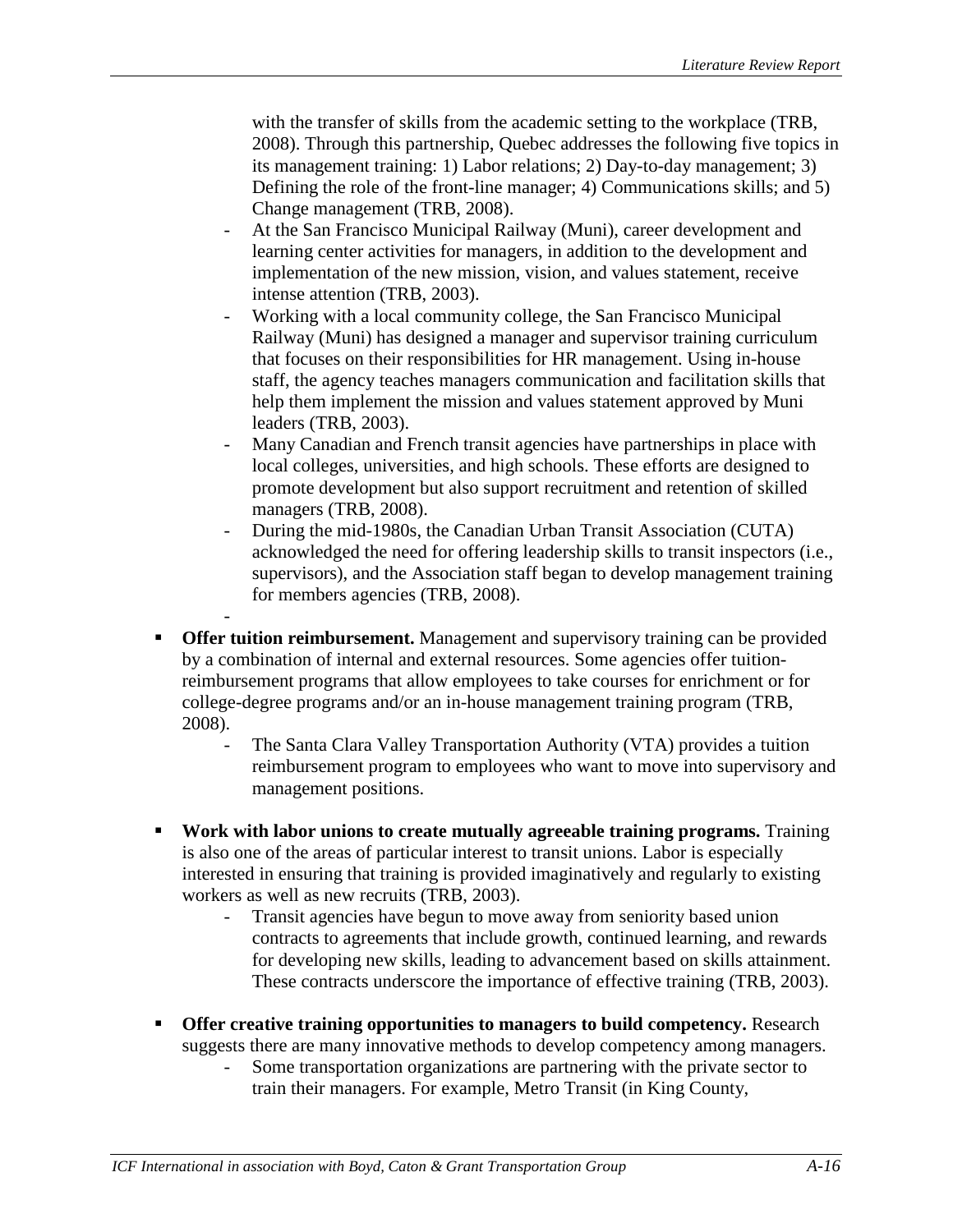Washington) has sent its management staff to area-wide leadership training with Boeing, Nordstrom, and Microsoft. In addition, this organization has brought in Nordstrom managers as examples of progressive management for presentations. For instance, their annual management retreat frequently features presenters who challenge the status quo (e.g., managers from Pike Place Market and Nordstrom) (TRB, 2001).

- Research suggests that successful organizations use a range of techniques for training to keep training fresh, engaging, and to meet the needs of different learning styles (e.g., job rotation, on-the-job training, on-the-job coaching, special projects and assignments, self-directed learning (often technologybased), mentor relationships, and electronic learning technologies) (TRB, 2003).
- Houston's Metro uses its overall strategic plan to set its training budget. It sets competency levels, then determines training budget by department on the basis of needed competency levels (TRB, 2001).
- Southeastern Pennsylvania Transportation Authority (SEPTA) has held "customer expectations" trainings to improve employee attitudes and make staff more customer-focused (TRB, 2001).
- Advancing technology offers an opportunity to increase the efficiency and effectiveness of training while also better engaging trainees. Using multiple technologies can help to engage more managers. For example, onsite instruction, videoconferencing, live web-based seminars, and stored webbased content can help to reach a broader audience (Paul, 2008).
- Central training and development centers have been shown to increase the effective and efficient use of training dollars. For example, the Louisiana Transportation Research Center (LTRC) conducts short- and long-term research and provides technical assistance, training, continuing education, technology transfer, and problem solving services to the Louisiana Department of Transportation and Development (DOTD) and to the transportation community at large (Paul, 2008).
- **Emphasize follower development in manager training.** Research results indicate that leaders who receive transformational leadership training have a more positive impact on direct follower development and on indirect follower performance than leaders who receive traditional transactional training, which improves overall organizational effectiveness (Dvir, Eden, Avolio, Shamir, 2002).
	- While both styles can be effective, the leadership literature (Bass & Avolio, 1990) differentiates between transactional and transformational leaders.
	- Transactional leaders exert influence by setting goals, clarifying desired outcomes, providing feedback, and exchanging rewards for accomplishments (Dvir, Eden, Avolio, Shamir, 2002).
	- Transformational leaders exert additional influence beyond transactional leaders by assessing and expanding subordinate goals while at the same time, providing them with confidence to perform beyond the expectations (Dvir, Eden, Avolio, Shamir, 2002).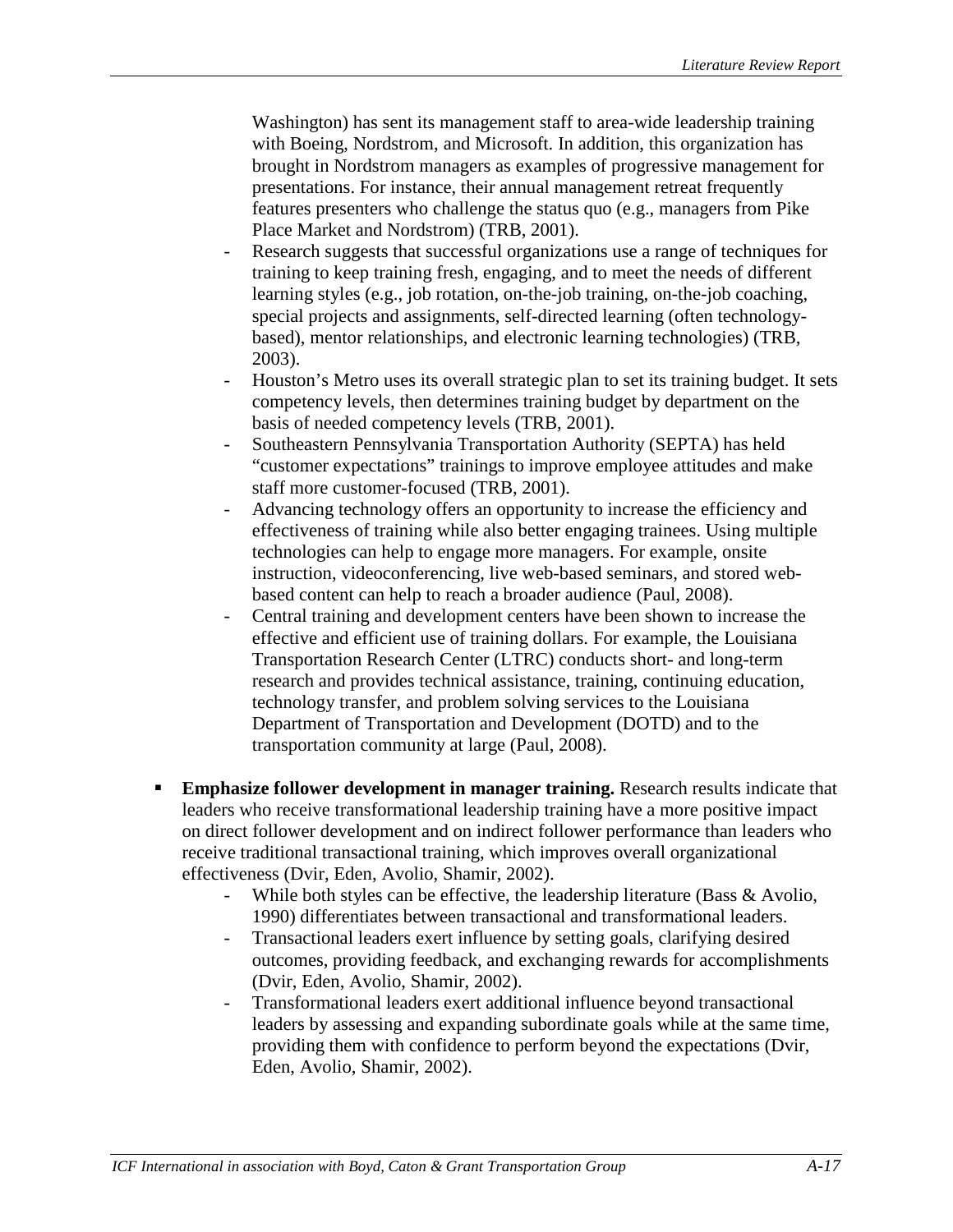- Research states that manager development training is one resource for helping managers develop the skills they need to make their subordinates feel they are getting the support they need to perform their jobs well. This also promotes retention at all levels of the organization (TRB, 2008).
- **Provide meaningful performance feedback**. Performance feedback is useful in developing managers in several ways: 1) Allows agencies to assess individual as well as overall performance of staff; 2) Development feedback can be used for selfimprovement efforts, 3) Allows the agency to target training efforts.
	- In order to conduct formal performance evaluation that will inform development, agencies must identify the specific success factors against which manager performance will be measured (TRB, 2001).
	- Manager development success factors should be developed and reinforced through performance appraisals from mid-level to senior managers in order to identify required professional development training and to ensure seamless promotions (TRB, 2001).
	- Training and development methods should be closely aligned and integrated with agency recruitment and retention strategies (TRB, 2001).
- **Create mentorship programs to develop young leaders.** Research suggests that mentoring programs are a highly effective and a low cost method for training and developing employees entering a new position (TRB, 2001).
	- Research recommends creating community mentorship programs for small agencies where agencies can help each other out by having more seasoned employees (i.e., directors) mentor new employees across agencies (Cook and Lawrie, 2004).
	- Research also recommends that small community transportation organizations should create listservs and online sharing capabilities so community transit agencies can share lessons learned on human resources (Cook and Lawrie, 2004).
- **2.8 Developing knowledge management systems:** Capturing critical institutional data; strategies to address need for new knowledges to respond to emerging innovations
	- **Create people-focused knowledge management systems.** During the past decade, the focus of knowledge management (KM) initiatives has shifted from a strategy of capturing data and explicit information in portals and databases to a strategy of promoting knowledge sharing among people (Cross, Parker, Prusak, & Borgatti, 2001; Davenport & Prusak, 1998; Parise, 2007).
		- KM initiatives should include strategic, process, and people components to achieve successful outcomes (Davenport, DeLong, & Beers, 1998). Examples of these components include top-manager support, changes in motivational practices, and recognition that knowledge is transferred through multiple channels including face-to-face interactions (Parise, 2007).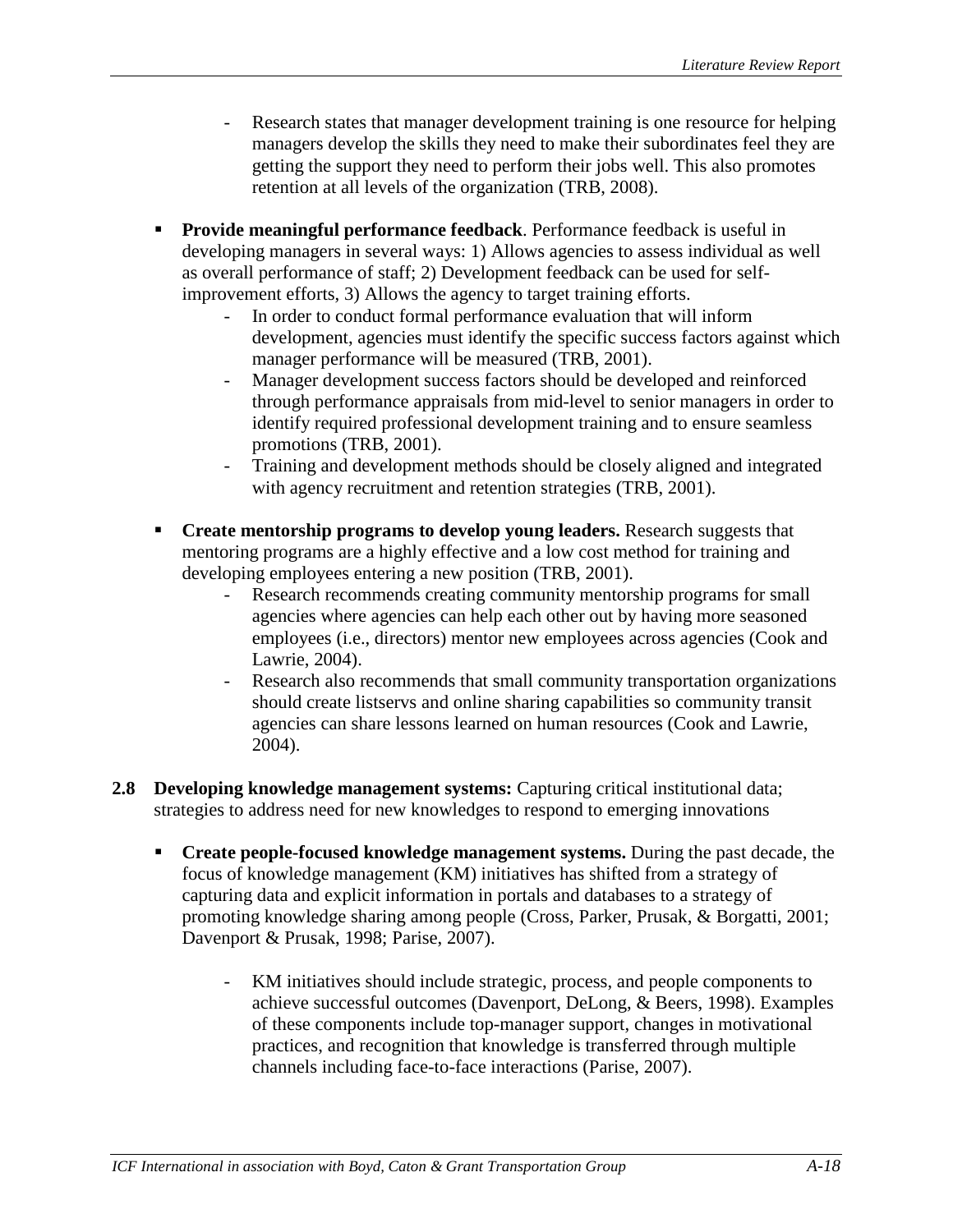- Communities of practice (Cohen & Prusak, 2001; Wenger, 1998) is evidence of a shift to a more people-focused strategy, and it has become an increasingly popular KM initiative that emphasizes the connections among people with a common passion and interest area (Parise, 2007).
- The main advantage of a people-focused strategy is that it enables the sharing of more relevant inferred knowledge (Polanyi, 1983), such as employees' experiences, know-how, and other similar or complementary expertise that cannot be captured in documents (Parise, 2007).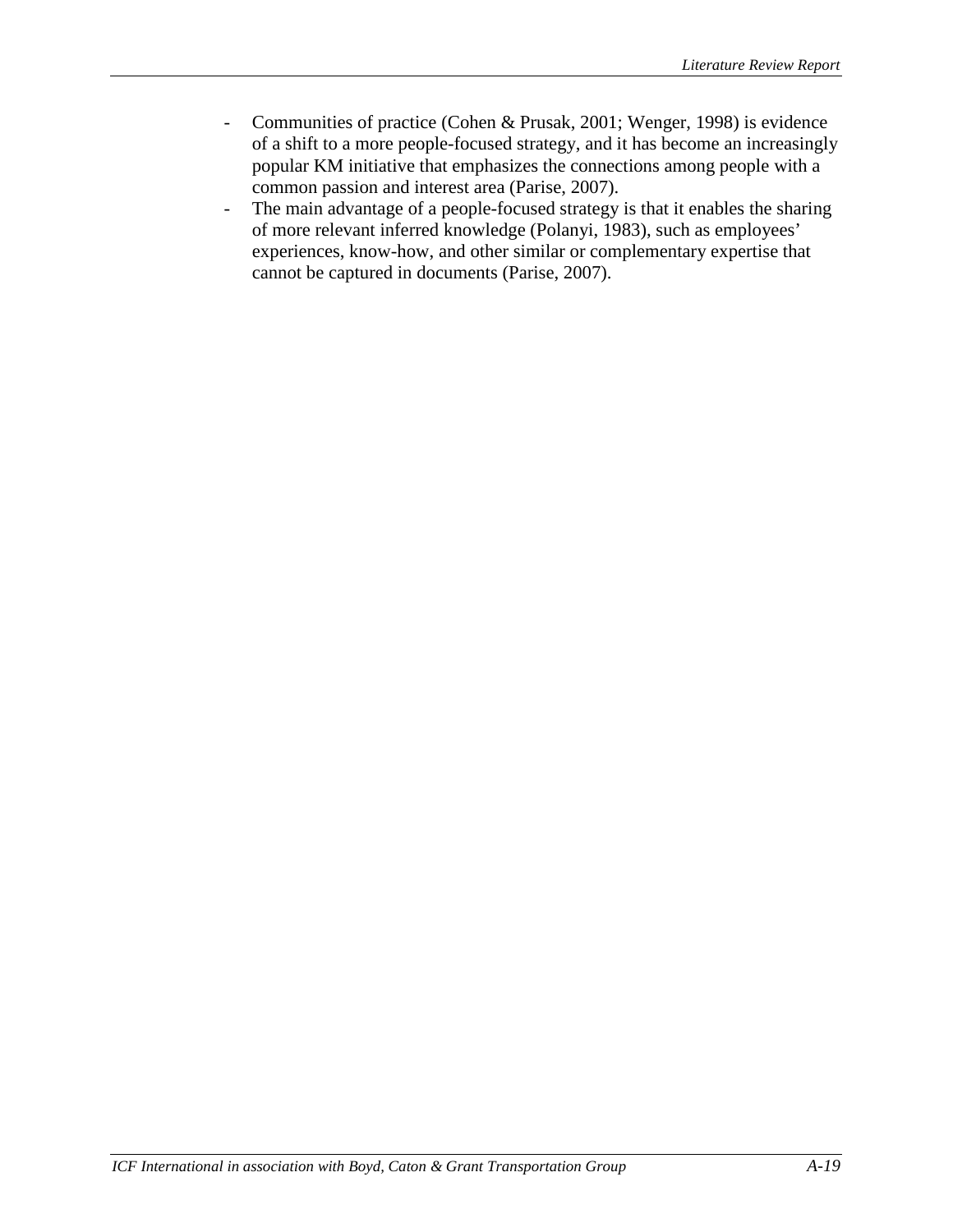# **References**

Amundson, N. (2007). The influence of workplace attraction on recruitment and retention. Journal of Employment Counseling. 44(4). 154-162.

Breaugh, J. A. (2008). Employee recruitment: Current knowledge and important areas for future research. Human Resource Management Review, 18(3), 103-118.

Carson, P. P., Carson, K. D., Griffeth, R. W., & Steel, R. P. (1994). Promotion and employee turnover: Critique, meta-analysis, and implications. Journal of Business and Psychology, 8, 455- 466.

Chapman, D. S., Uggerslev, K. L., Carroll, S. A., Piasentin, K. A., & Jones, D. A. (2005). Applicant Attraction to Organizations and Job Choice: A Meta-Analytic Review of the Correlates of Recruiting Outcomes. Journal of Applied Psychology, 90(5), 928-944.

Chapman, D. S., & Webster, J. (2003). The use of technologies in the recruiting, screening, and selection processes for job candidates. International Journal of Selection and Assessment, 11(2), 113-120.

Clarke, L., & Herrmann, G. (2007). Skill shortages, recruitment and retention in the house building sector. Personnel Review, 36(4), 509-527.

Cook, T., & Lawrie, J. (2004). Recruitment, Selection, and Retention of Personnel at North Carolina Community Transportation Systems: Findings and Recommendations from a Study. Transportation Research Record: Journal of the Transportation Research Board, 1884(-1), 75-82.

Cooper-Hakim, A., & Viswesvaran, C. (2005). The construct of work commitment: Testing an integrative framework. Psychological Bulletin, 131, 241-259.

Dainty, A. R. J., Cheng, M., & Moore, D. R. (2005). Competency-based Model for Predicting Project Managers' Performance. Retrieved December 5, 2008, from zotero://attachment/12024/.

Dvir, T., Eden, D., Avolio, B. J., & Shamir, B. (2002). Impact of transformational leadership on follower development and performance: A field experiment. Academy of Management Journal, 45(4), 735-744. doi: 10.2307/3069307.

Greer, C. R., & Virick, M. (2008). Diverse succession planning: Lessons from the industry leaders. Human Resource Management, 47(2), 351-367. doi: 10.1002/hrm.20216.

Griffeth, R. W., Hom, P. W., & Gaertner, S. (2000). A Meta-Analysis of Antecedents and Correlates of Employee Turnover: Update, Moderator Tests, and Research Implications for the Next Millennium. Journal of Management, 26, 463-488.

Griffin, G., Kalnbach, L., Lantz, B., & Rodriguez, J. (2000). Driver retention strategy: The role of a career path. Upper Great Plains Institute, North Dakota State University.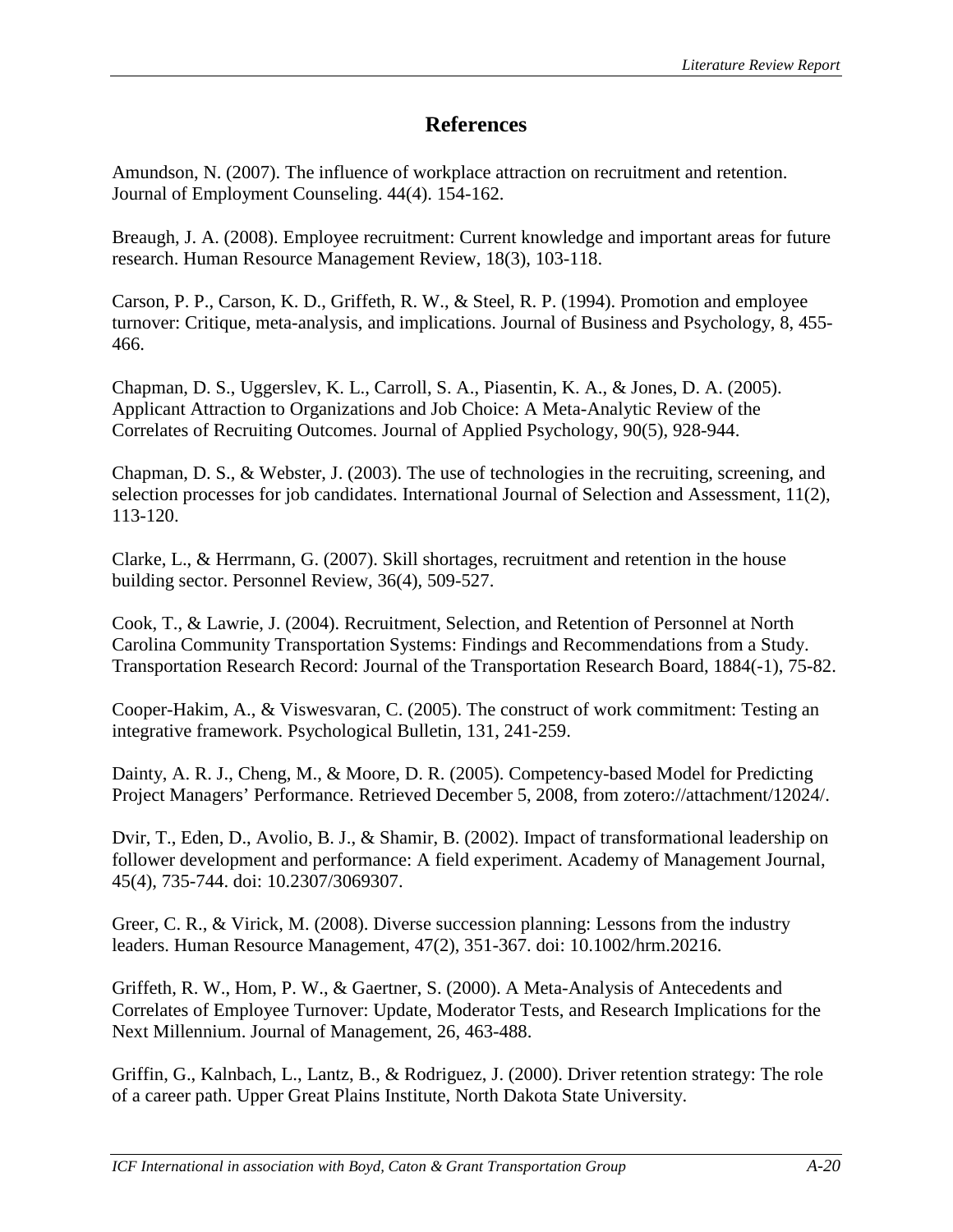Hom, P. W., Roberson, L., & Ellis, A. D. (2008). Challenging conventional wisdom about who quits: Revelations from corporate America. Journal of Applied Psychology, 93, 1-34.

Johnson, A., Winter, P. A., Reio, T. G. J., Thompson, H. L., & Petrosko, J. M. (2008). Managerial recruitment: The influence of personality and ideal candidate characteristics. Journal of Management Development, 27(6), 631-648.

KFH Group, Inc. (2008). Employee compensation guidelines for Transit Providers in rural and small urban areas. Transportation Research Board, Transit Cooperative Research Program.

Lavigna, R. J. (1996). Innovation in recruiting and hiring: Attracting the best and brightest to Wisconsin state government. Public Personnel Management, 25(4), 423-437.

Lyness, K. S., & Judiesch, M. K. (2001). Are female managers quitters? The relationships of gender, promotions, and family leaves of absence to voluntary turnover. Journal of Applied Psychology, 86(6), 1167-1178.

Mass, N. J. (1978). Managerial recruitment and attrition: A policy analysis model. Behavioral Science, 23(1), 49-60. doi: 10.1002/bs.3830230108.

McEvoy, G. M., & Cascio, W. F. (1985). Strategies for reducing employee turnover: A metaanalysis. Journal of Applied Psychology, 70, 342-353.

Parise, S. (2007). Knowledge management and human resource development: An application in social network analysis methods. Advances in Developing Human Resources, 9(3), 359-383. doi: 10.1177/1523422307304106.

Paul, H. R. (. (2008, August). The Louisiana Model for Transportation Workforce Development. Integrating Technical Assistance, Structured Training, Continuing Education, and Technology Transfer. TR News, (257), 1-7.

Peterson, S. L. (2007). Managerial turnover in US retail organizations. Journal of Management Development, 26(7/8), 770-789.

Podsakoff, N. P., LePine, J. A., & LePine, M. A. (2007). Differential challenge stressorhindrance relationships with job attitudes, turnover intentions, turnover, and withdrawal behavior: A meta-analysis. Journal of Applied Psychology, 92, 438-454.

Reinach, Stephen, Viale, Alex. (2007). An Examination of Employee Recruitment and Retention in the U.S. Railroad Industry. Retrieved November 25, 2008, from [http://www.fra.dot.gov/downloads/](http://www.fra.dot.gov/downloads/%20Recruitment%20and%20Retention%20Final%20Report%20August%202007.pdf)  [Recruitment%20and%20Retention%20Final%20Report%20August%202007.pdf.](http://www.fra.dot.gov/downloads/%20Recruitment%20and%20Retention%20Final%20Report%20August%202007.pdf)

Russell, D. P. (2007). Recruiting and staffing in the electronic age: A research-based perspective. Consulting Psychology Journal: Practice and Research, 59(2), 91-101.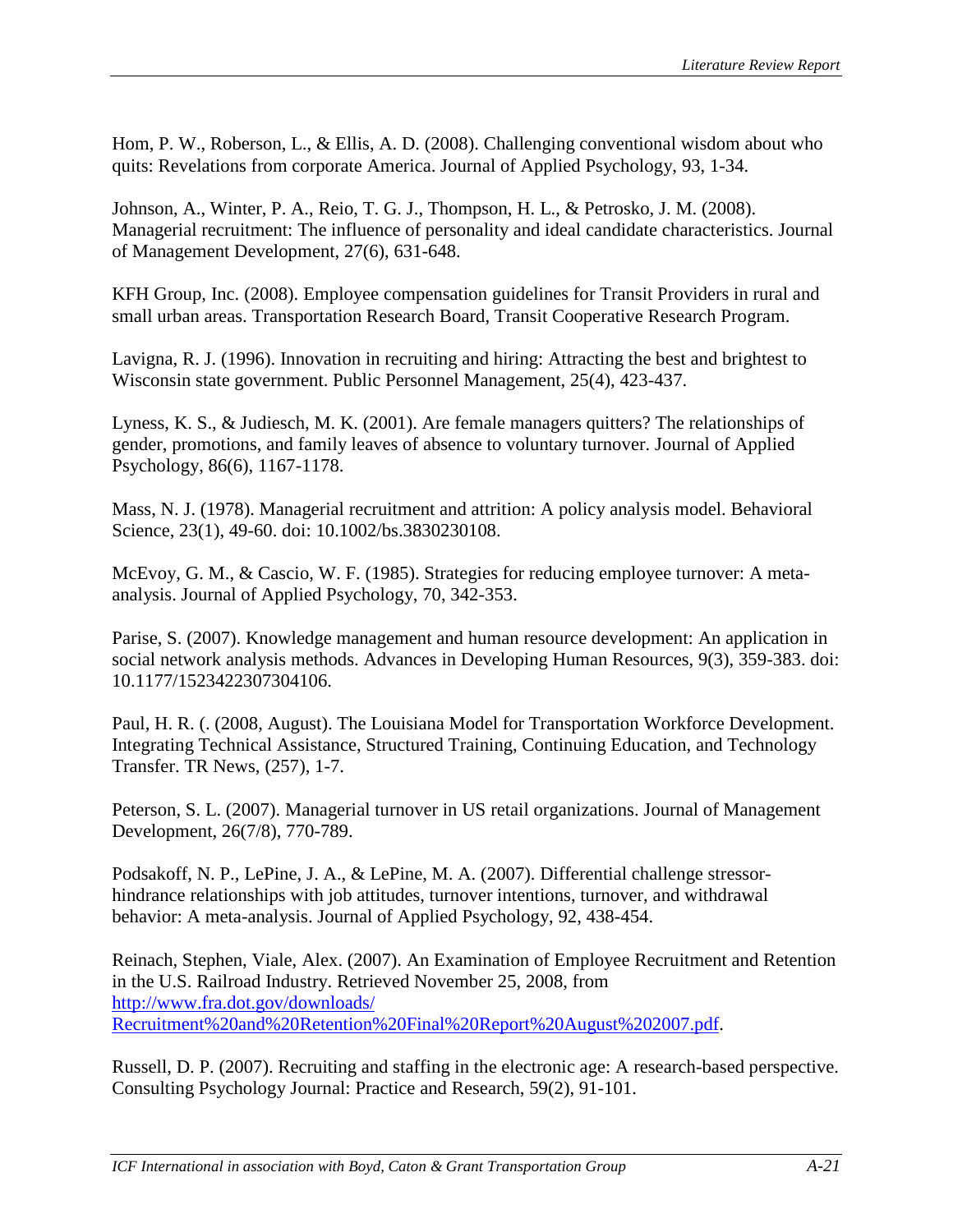Tett, R. P., & Meyer, J. P. (1993). Job satisfaction, organizational commitment, turnover intention, and turnover: Path analyses based on meta-analytic findings. Personnel Psychology, 46, 259-293.

TRB. (2007). Paratransit Manager's Skills, Qualifications, and Needs. Synthesis, Transit Cooperative Research Program. TCRP Synthesis Report #71.

TRB. (2002). Managing Transit's Workforce in the New Millennium. Synthesis, Transit Cooperative Research Program. TCRP Report #77.

TRB (2004). Public Transportation Operating Agencies as Employers of Choice, Transit Cooperative Research Program. TCRP Report #103.

TRB. (2001). A Challenged Employment System: Hiring, Training, Performance Evaluation, and Retention of Bus Operators. TCRP Synthesis #40.

TRB. (2002). Identification of the Critical Workforce Development Issues in the Transit Industry. Transit Cooperative Research Program. TCRP Research Results Digest #45.

TRB. (2003). The Workforce Challenge: Recruiting, Training, And Retaining Qualified Workers For Transportation And Transit Agencies. TRB Special Report #275.

TRB. (2003). Corporate Culture as the Driver Of Transit Leadership Practices. Transit Cooperative Research Program. TCRP Synthesis #47.

TRB. (2007). Employee Compensation Guidelines for Transit Providers in Rural and Small Urban Areas. Transit Cooperative Research Program. TCRP Report #127.

TRB. (2008). Innovative Practices In Transit Workforce Development. International Transit Studies Program. Research Results Digest 88.

White, C., & Edner, S. (1987). Manager Retention and Job Change in the Transit Industry: A Survey of Manager Attitudes. Transportation Research Board.

White, C. R., Edner, S. M., & Ketcheson, K. (1986). Transit Agency Characteristics: An Industry Profile. Retrieved November 24, 2008, from http://ntlsearch.bts.gov/tris/record/tris/00486518.html.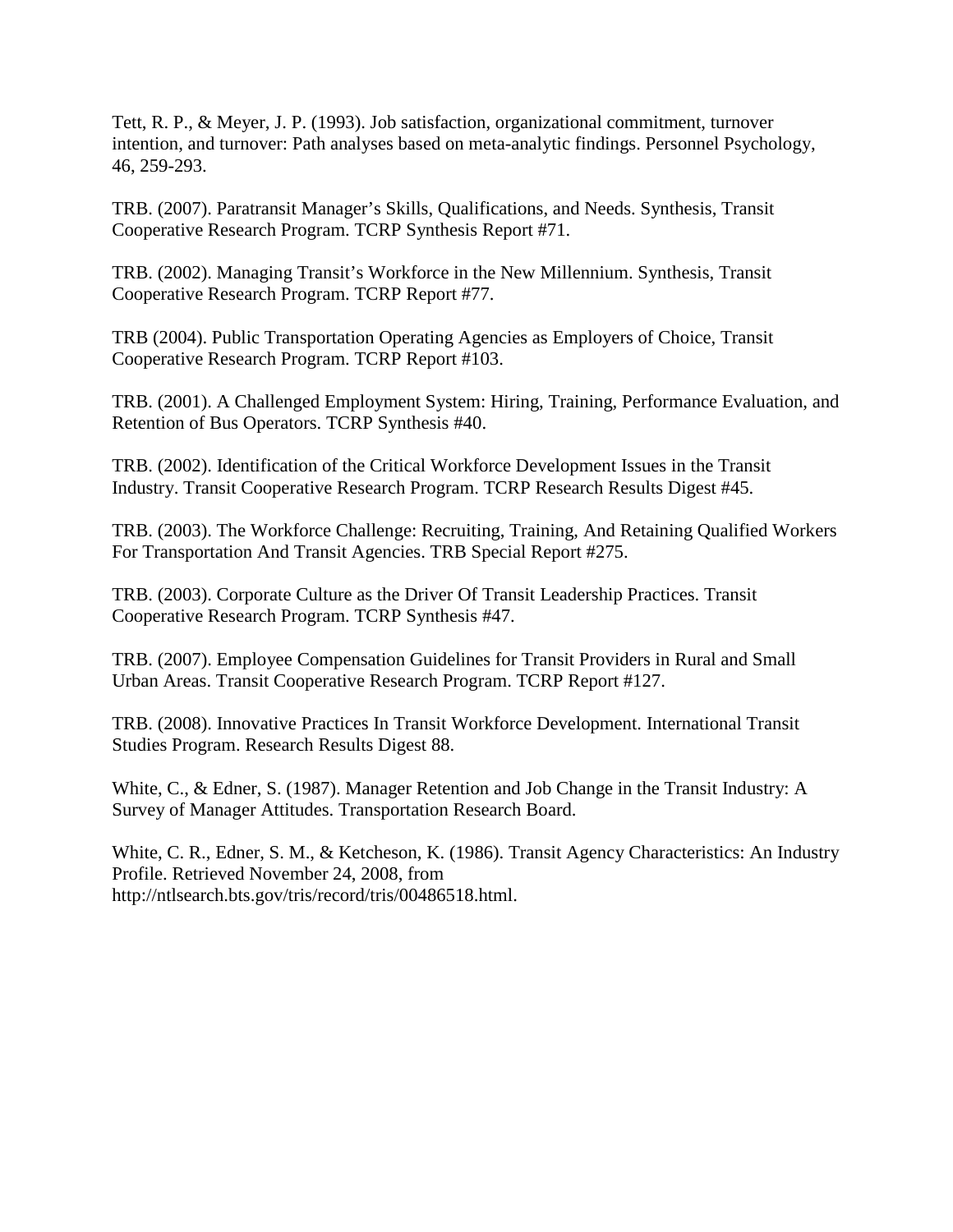**Appendix B**

**Members of Each Job Title Cluster**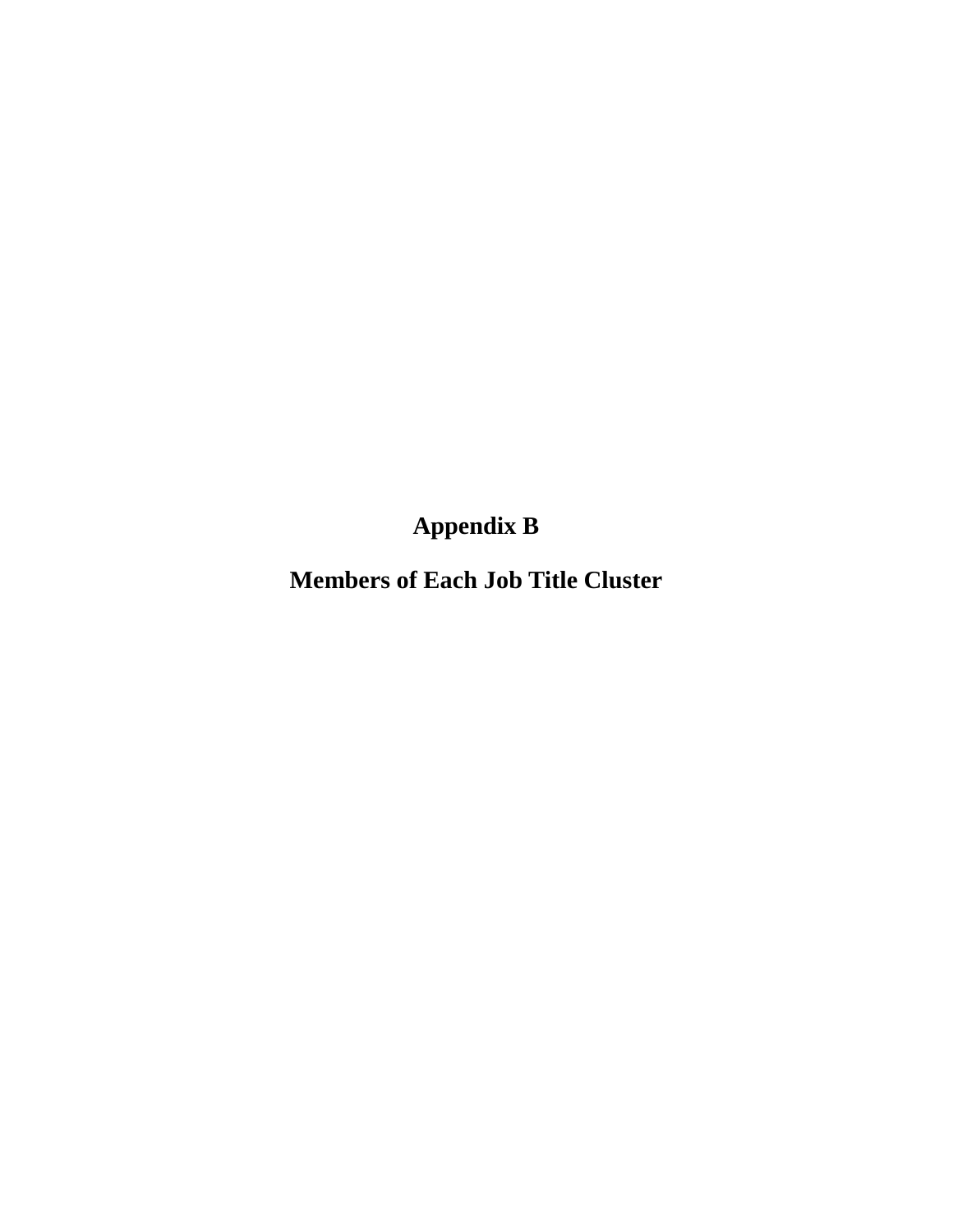# **Commonly Used Transit Position Titles Related to Job Description Guides**

# **CEO/Executive Director/General Manager**

- Chief Executive Officer
- Executive Director
- General Manager
- Transit Director
- Transit Manager
- Transportation Director

#### **Director/Manager- Administration-Finance**

- Chief Financial Officer
- Assistant General Manager-Administration and Finance
- Assistant General Manager-Administration
- Assistant General Manager-Finance
- Assistant Executive Director-Administration and Finance
- Assistant Executive Director-Administration
- Assistant Executive Director-Finance
- Director-Administration and Finance
- Director-Administration
- Director-Finance
- Manager-Administration

#### **Director/Manager- Human Resources**

- Assistant General Manager-Human Resources
- Assistant Executive Director-Human Resources
- Director-Human Resources
- Manager-Human Resources
- Director-Personnel

#### **Director/Manager- Marketing/Public Relations**

- Director-Marketing and Public Relations
- Director-Marketing
- Director-Public and Community Relations
- Manager-Marketing and Public Relations
- Manager-Marketing
- Manager-Public and Community Relations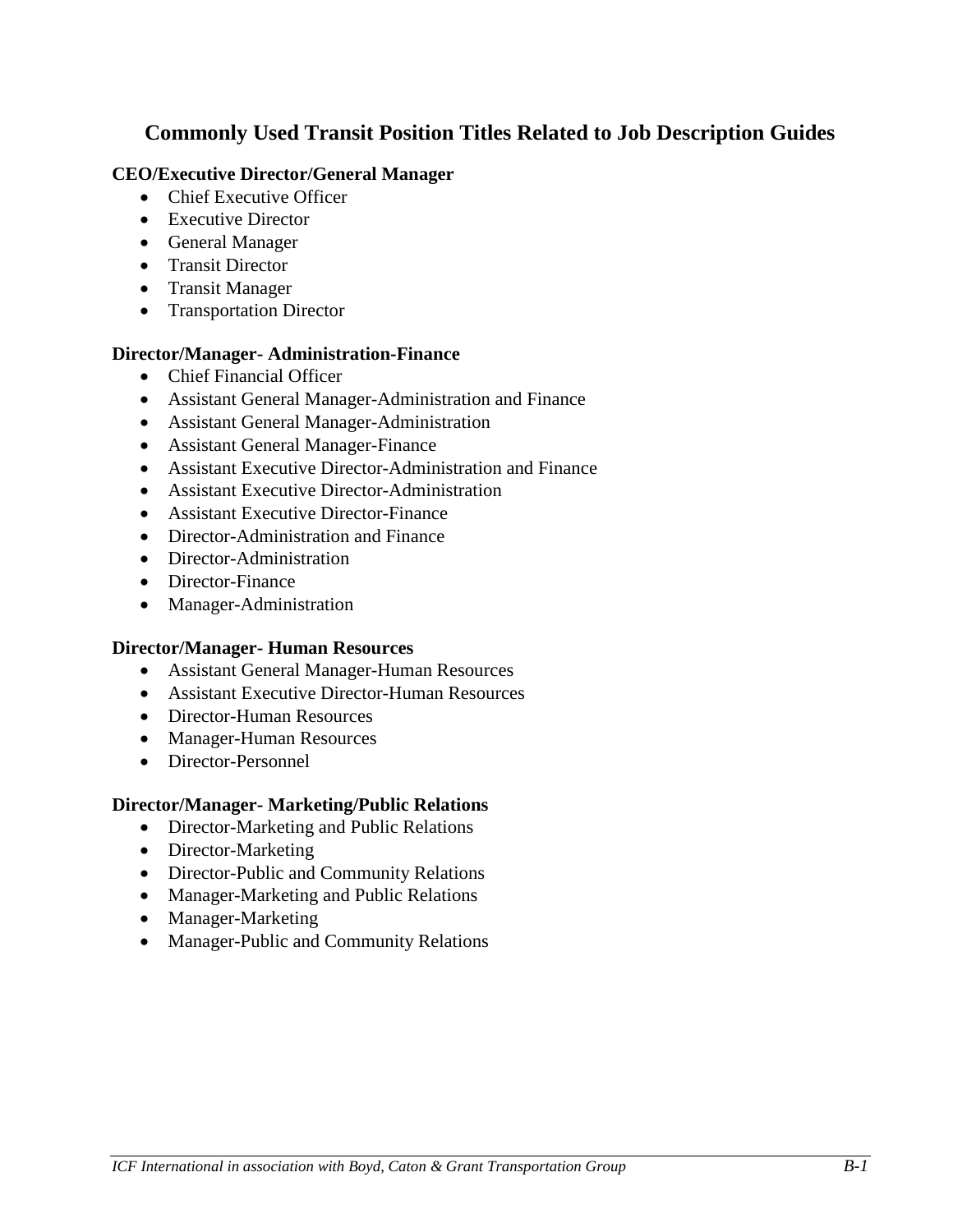# **Director/Manager- Operations/Transportation and Maintenance**

- Chief Operating Officer
- Assistant General Manager-Operations
- Assistant Executive Director-Operations
- Assistant General Manager-Transportation and Maintenance
- Assistant Executive Director-Transportation and Maintenance
- Director-Operations
- Superintendent-Operations
- Director-Transportation and Maintenance
- Superintendent-Transportation and Maintenance
- Manager-Operations

# **Director/Manager- Planning/Transit Development**

- Assistant General Manager-Planning and Transit Development
- Assistant General Manager-Planning
- Assistant General Manager-Transit Development
- Assistant General Manager-Business Development
- Assistant Executive Director-Planning and Transit Development
- Assistant Executive Director-Planning
- Assistant Executive Director-Transit Development
- Assistant Executive Director-Business Development
- Director-Planning and Transit Development
- Director-Planning
- Director-Transit Development
- Director-Business Development
- Manager-Planning and Transit Development
- Manager-Transit Development
- Manager-Business Development

# **Director/Manager- Information Technology**

- Director-Information Technology
- Director-Information Systems
- Director-Information Management
- Manager-Information Technology
- Manager-Information Systems
- Manager-Information Management

# **Manager/Supervisor- Accounting/Payroll**

- Manager-Accounting and Payroll
- Manager-Accounting
- Manager-Payroll
- Supervisor-Accounting and Payroll
- Supervisor-Accounting
- Supervisor-Payroll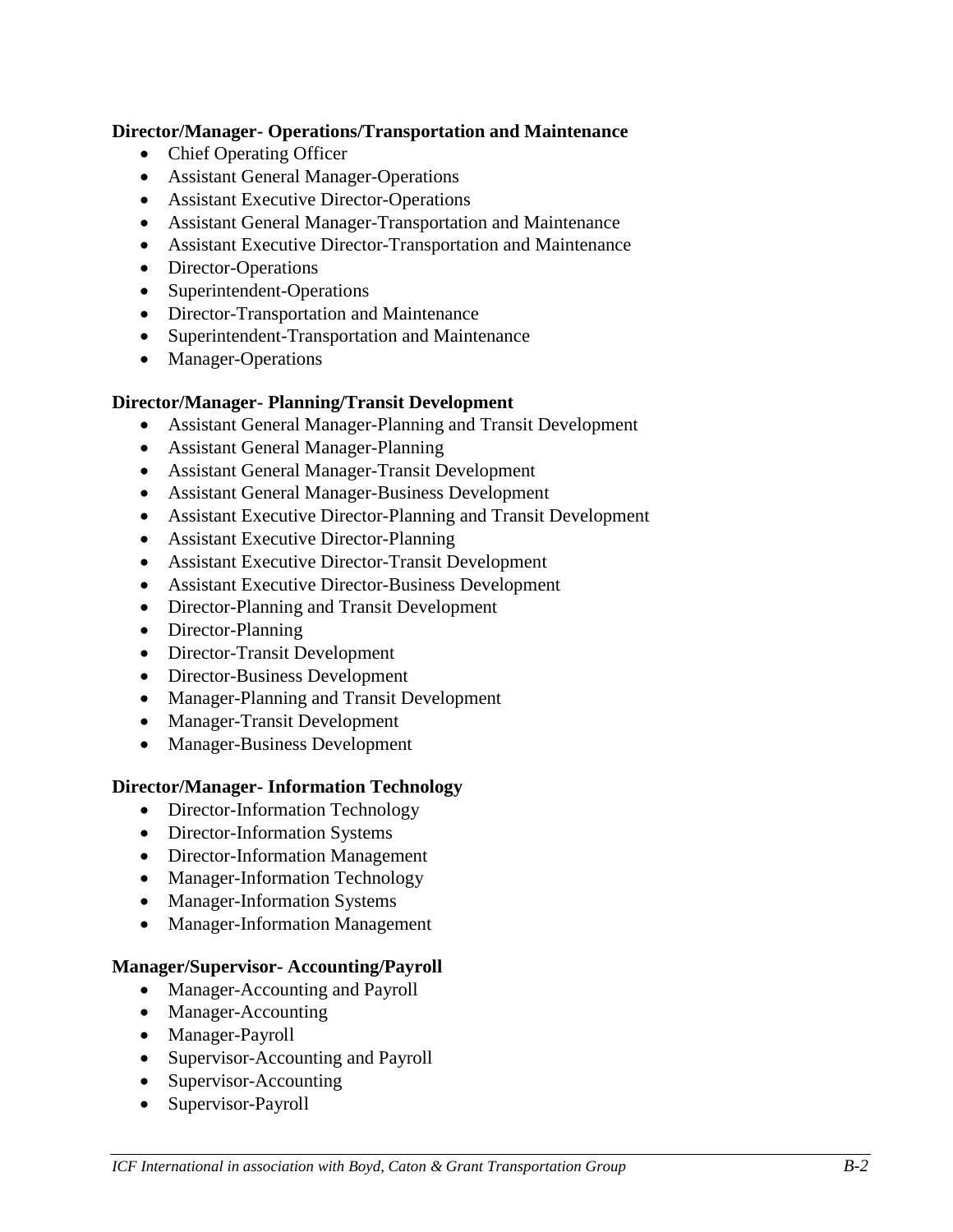# **Manager/Supervisor- Compliance**

- Manager-Compliance
- Manager-Audit
- Manager-Compliance and Audit
- Supervisor-Compliance
- Supervisor-Audit
- Supervisor-Compliance and Audit

# **Manager/Supervisor- Customer Service**

- Director-Customer Service
- Director-Customer Relations
- Manager-Customer Service
- Supervisor-Customer Service
- Manager-Customer Relations
- Supervisor-Customer Relations

# **Manager/Supervisor- Dispatching and Scheduling**

- Manager-Dispatching and Scheduling
- Manager-Dispatch
- Manager-Scheduling
- Supervisor-Dispatching and Scheduling
- Supervisor-Dispatch
- Supervisor-Scheduling
- Manager-Operations Control Center
- Supervisor-Operations Control Center

# **Manager/Supervisor- Engineering and Capital Programs**

- Director-Engineering and Capital Programs
- Director-Engineering
- Director-Capital Programs
- Manager-Engineering and Capital Programs
- Manager-Engineering
- Manager-Capital Programs
- Manager-Grants and Capital Projects
- Director-Design and Construction
- Manager-Design and Construction

# **Manager/Supervisor- Finance/Budget**

- Manager-Finance and Budget
- Manager-Finance
- Manager-Budget
- Supervisor-Finance and Budget
- Supervisor-Finance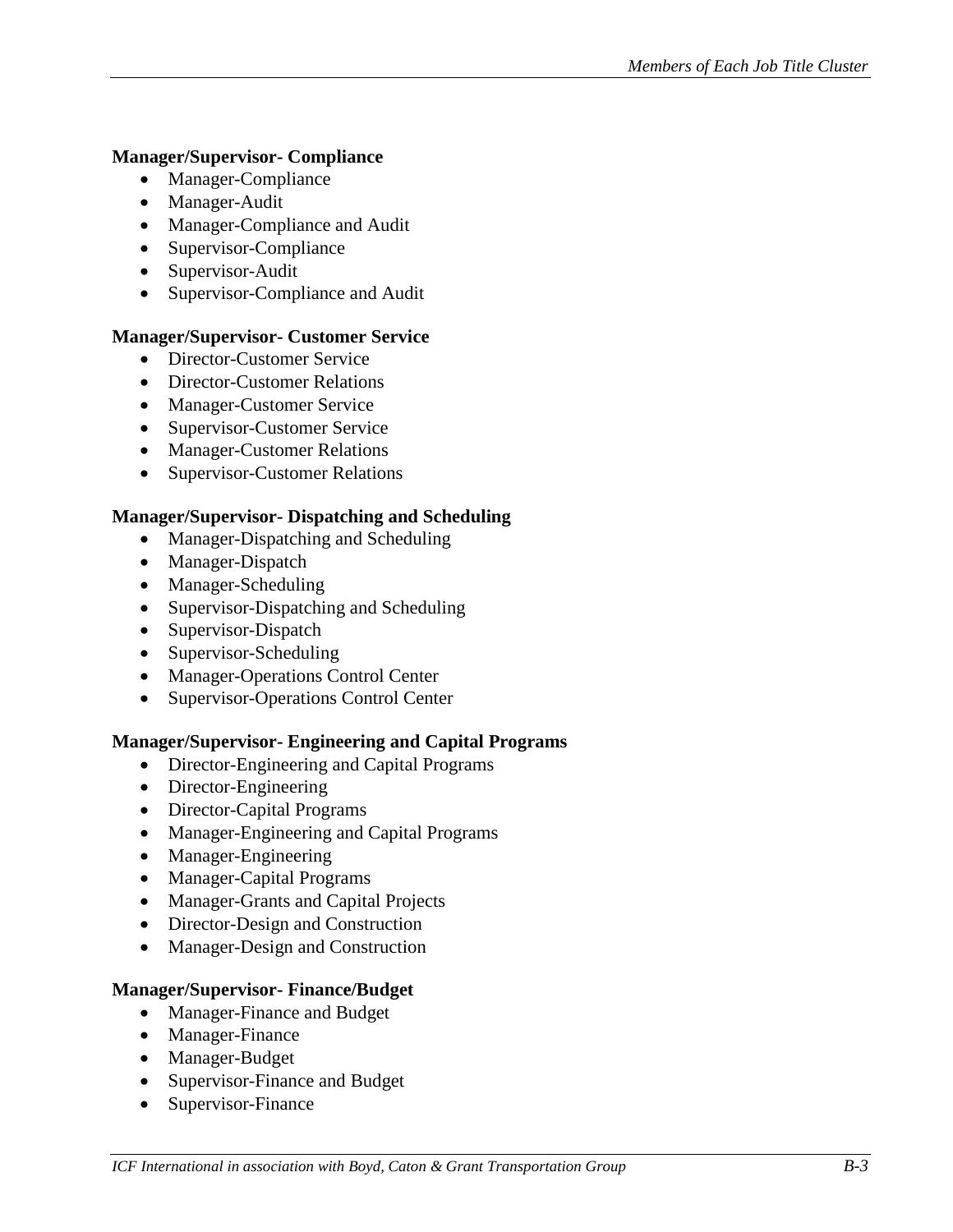• Supervisor-Budget

### **Manager/Supervisor- Grants/Contract**

- Director-Grants and Contract Administration
- Manager-Grants and Contract Administration
- Manager-Grants
- Manager-Contract Administration

#### **Manager/Supervisor- Legislative Affairs**

- Director-Public and Legislative Affairs
- Director-Legislative Affairs
- Manager-Public and Legislative Affairs
- Manager-Legislative Affairs

#### **Manager/Supervisor- Marketing**

- Manager-Marketing
- Manager-Marketing and Communications
- Manager-Marketing and Community Relations
- Supervisor-Marketing
- Supervisor-Marketing and Communications
- Supervisor-Marketing and Community Relations

#### **Manager/Supervisor- Media and Community Relations**

- Manager-Media Affairs
- Manager-Media Relations
- Manager-Media and Community Relations
- Supervisor-Media Affairs
- Supervisor-Media Relations
- Supervisor-Media and Community Relations

#### **Manager/Supervisor- Mobility Management**

- Mobility Manager
- Transportation Mobility Manager
- Transportation Resources Manager
- Transportation Resources Coordinator
- Supervisor-Mobility Management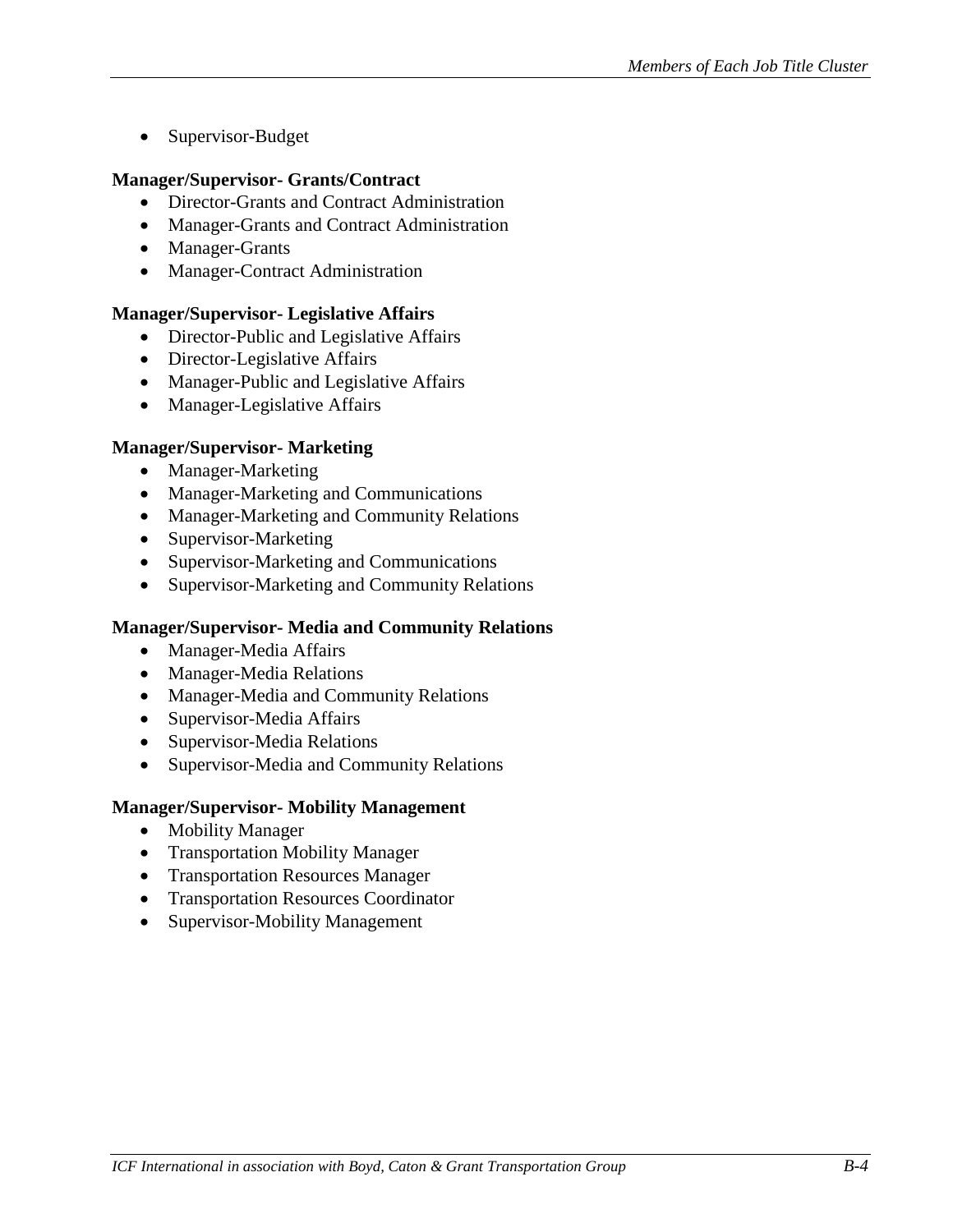### **Manager/Supervisor- Paratransit Services**

- Director-Paratransit Services
- Manager-Paratransit Services
- Supervisor-Paratransit Services
- Director-Accessible Services
- Manager-Accessible Services
- Supervisor-Accessible Services
- Manager-ADA Services
- Supervisor-ADA Services

# **Manager/Supervisor- Personnel**

- Manager-Personnel
- Supervisor-Personnel

# **Manager/Supervisor- Planning**

- Manager-Planning
- Supervisor-Planning
- Transportation Planner

#### **Manager/Supervisor- Procurement**

- Director-Procurement
- Manager-Procurement
- Supervisor-Procurement

# **Manager/Supervisor- Risk Management**

- Director-Risk Management
- Manager-Risk Management
- Supervisor-Risk Management

# **Manager/Supervisor- Service Design and Schedules**

- Director-Service Design and Schedules
- Director-Service Design
- Manager-Service Design and Schedules
- Manager-Service Design
- Manager-Scheduling
- Supervisor-Service Design and Schedules
- Supervisor-Service Design
- Supervisor-Scheduling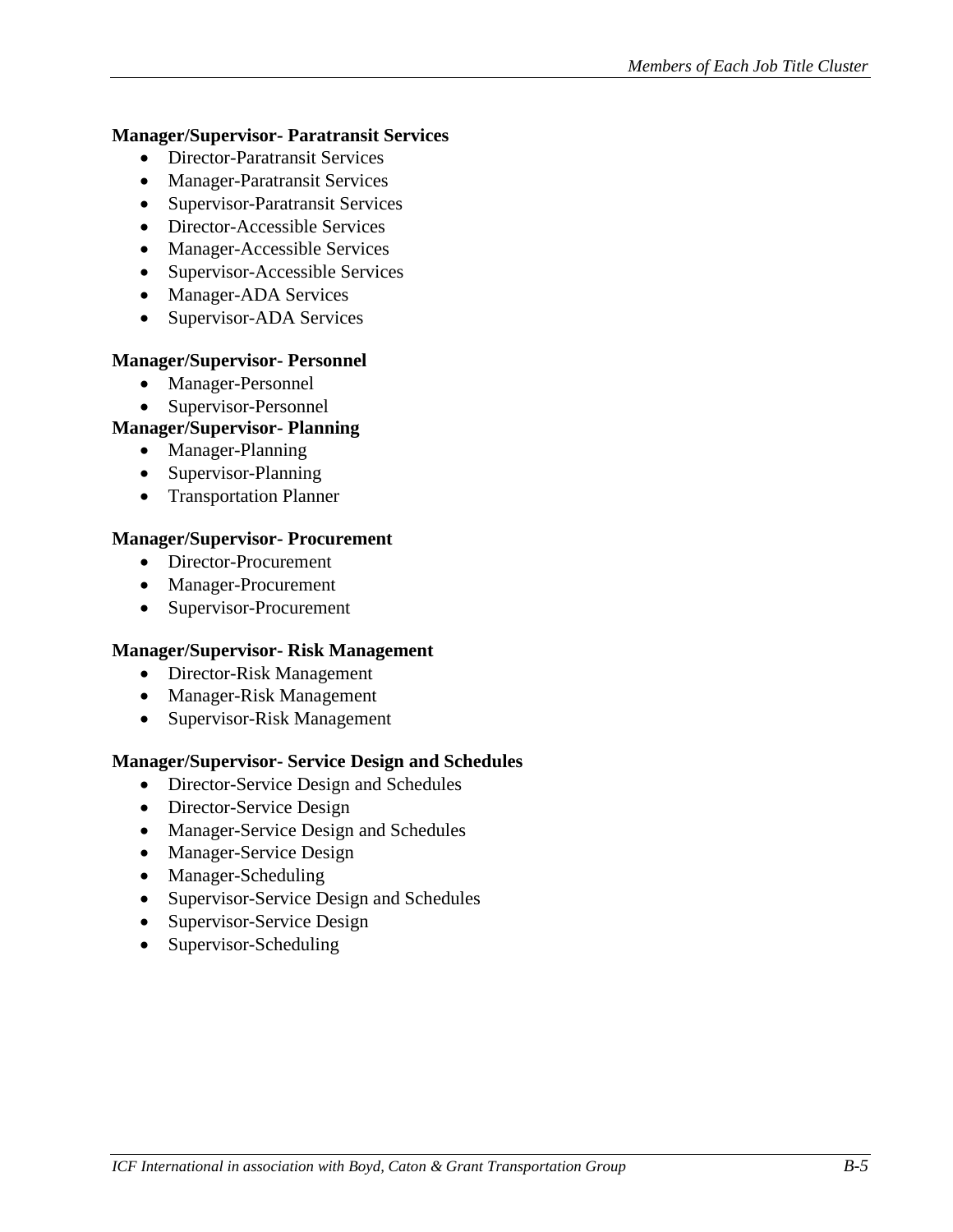# **Manager/Supervisor- Special Projects**

- Director-Special Projects and Services
- Director-Special Projects
- Manager-Special Projects and Services
- Manager-Special Projects
- Supervisor-Special Projects and Services
- Supervisor-Special Projects

# **Manager/Supervisor- Training, Safety and Security**

- Director-Training, Safety and Security
- Director-Training and Development
- Director-Training
- Director-Employee Development
- Director-Safety and Security
- Director-Safety
- Director-Security
- Training Administrator
- Training and Development Administrator
- Manager-Training, Safety and Security
- Manager-Training and Development
- Manager-Training
- Manager-Employee Development
- Manager-Safety and Security
- Manager-Safety
- Manager-Security
- Supervisor-Training, Safety and Security
- Supervisor-Training and Development
- Supervisor-Training
- Supervisor-Employee Development
- Supervisor-Safety and Security
- Supervisor-Safety
- Supervisor-Security
- Training, Safety and Security Officer
- Training Officer
- Safety and Security Officer
- Safety Officer
- Security Officer
- Manager-Safety and Loss Control
- Supervisor-Safety and Loss Control
- Supervisor-Transportation Training
- Supervisor-Maintenance Training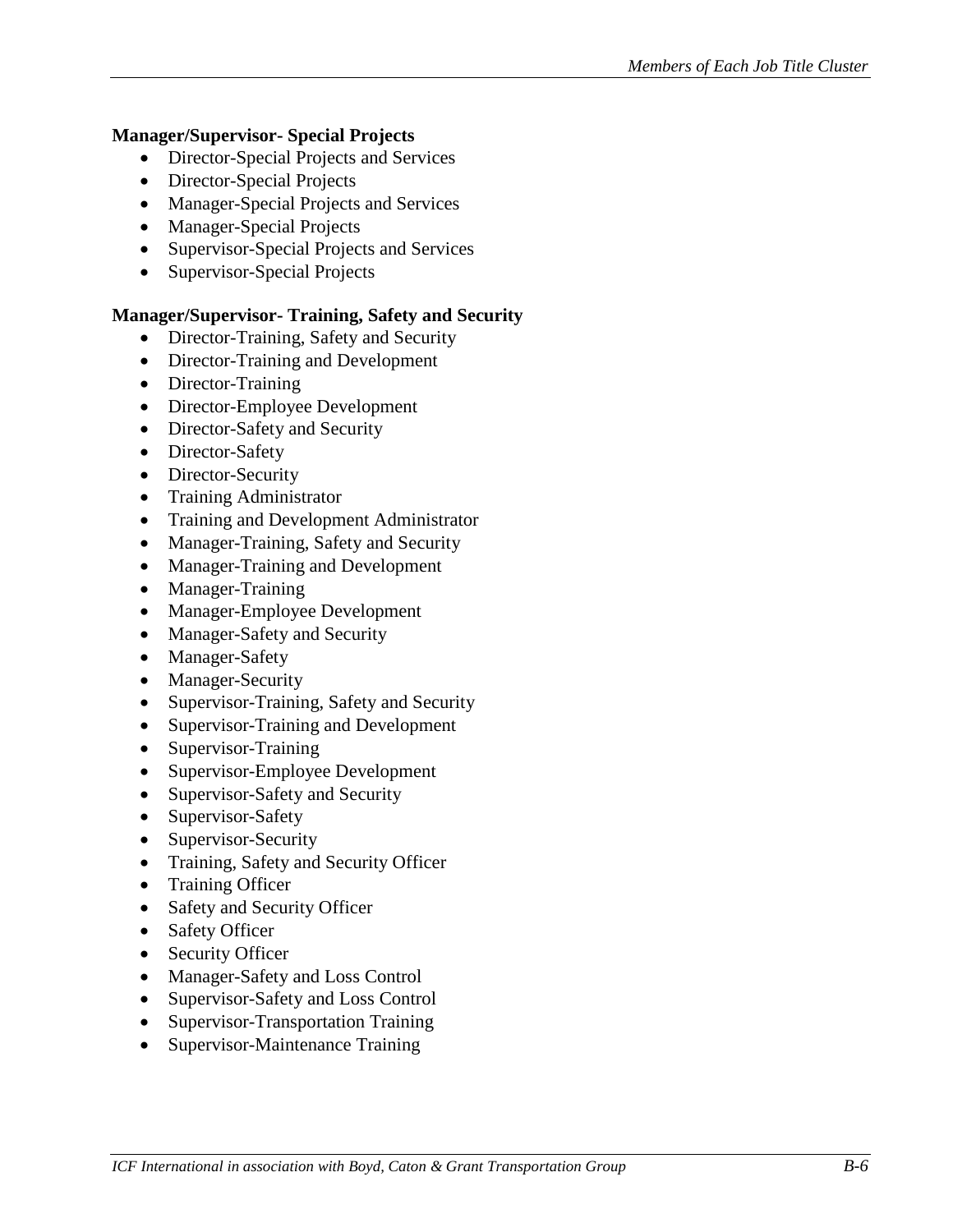# **Manager/Supervisor- Vehicle Maintenance**

- Chief Maintenance Officer
- Director-Maintenance
- Director-Vehicle Maintenance
- Director-Fleet Maintenance
- Superintendent-Maintenance
- Superintendent-Vehicle Maintenance
- Superintendent-Fleet Maintenance
- Manager-Maintenance
- Manager-Vehicle Maintenance
- Manager-Fleet Maintenance
- Supervisor-Maintenance
- Supervisor-Vehicle Maintenance
- Supervisor-Fleet Maintenance
- Foreman-Maintenance
- Foreman-Vehicle Maintenance
- Foreman-Fleet Maintenance
- Supervisor-Parts and Supplies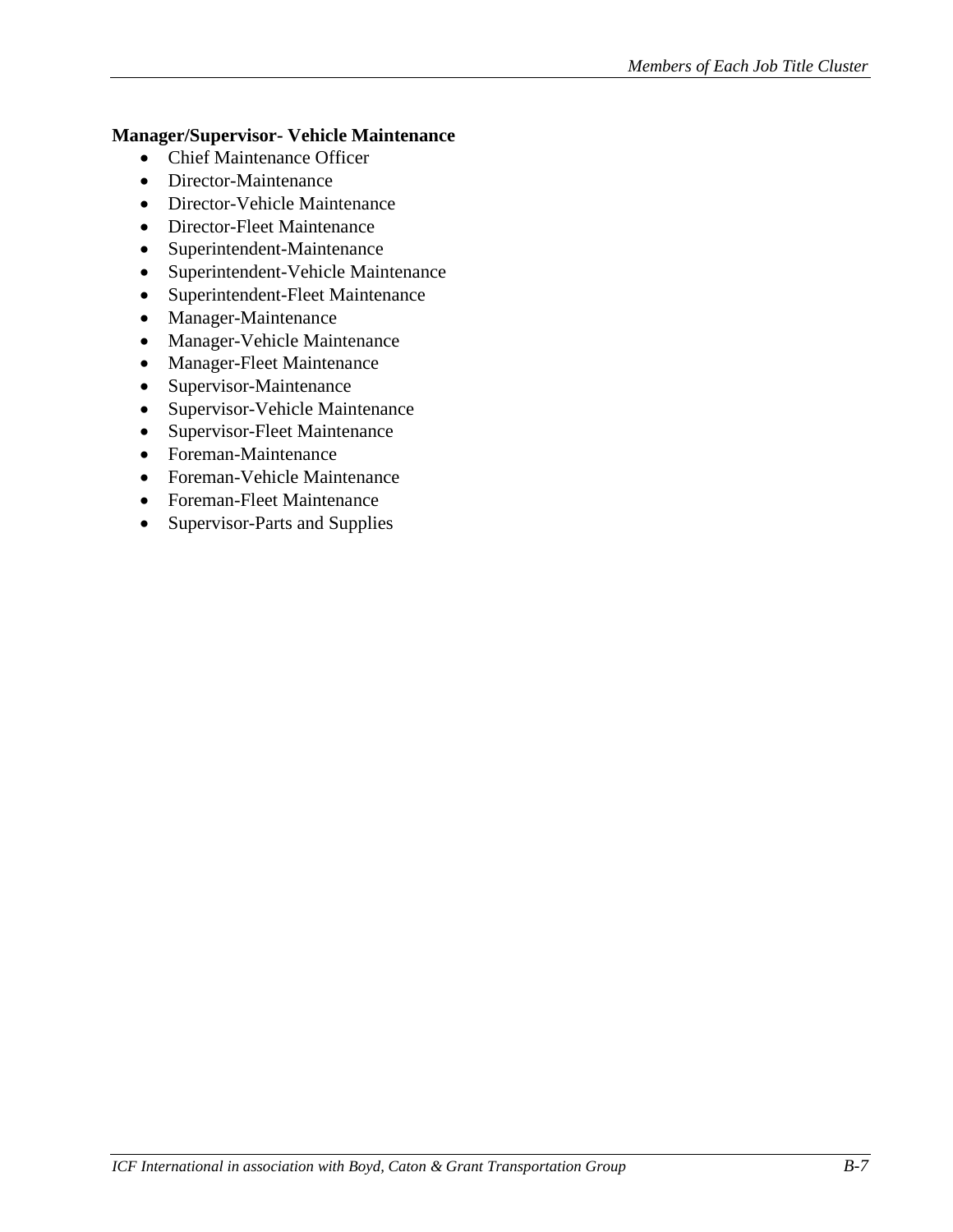#### **Manager/Supervisor- Facility Management and Maintenance**

- Director-Facility Management
- Director-Facility Management and Maintenance
- Director-Facility Maintenance
- Manager-Facility Management
- Manager-Facility Management and Maintenance
- Manager-Facility Maintenance
- Supervisor-Facility Maintenance
- Supervisor-Facility Management
- Supervisor-Facility Management and Maintenance
- Foreman-Facility Maintenance

# **Manager/Supervisor- Compensation and Benefits**

- Director-Compensation and Benefits
- Administrator-Compensation and Benefits
- Manager-Compensation and Benefits
- Manager-Compensation
- Manager-Benefits
- Supervisor-Compensation and Benefits
- Supervisor-Compensation
- Supervisor-Benefits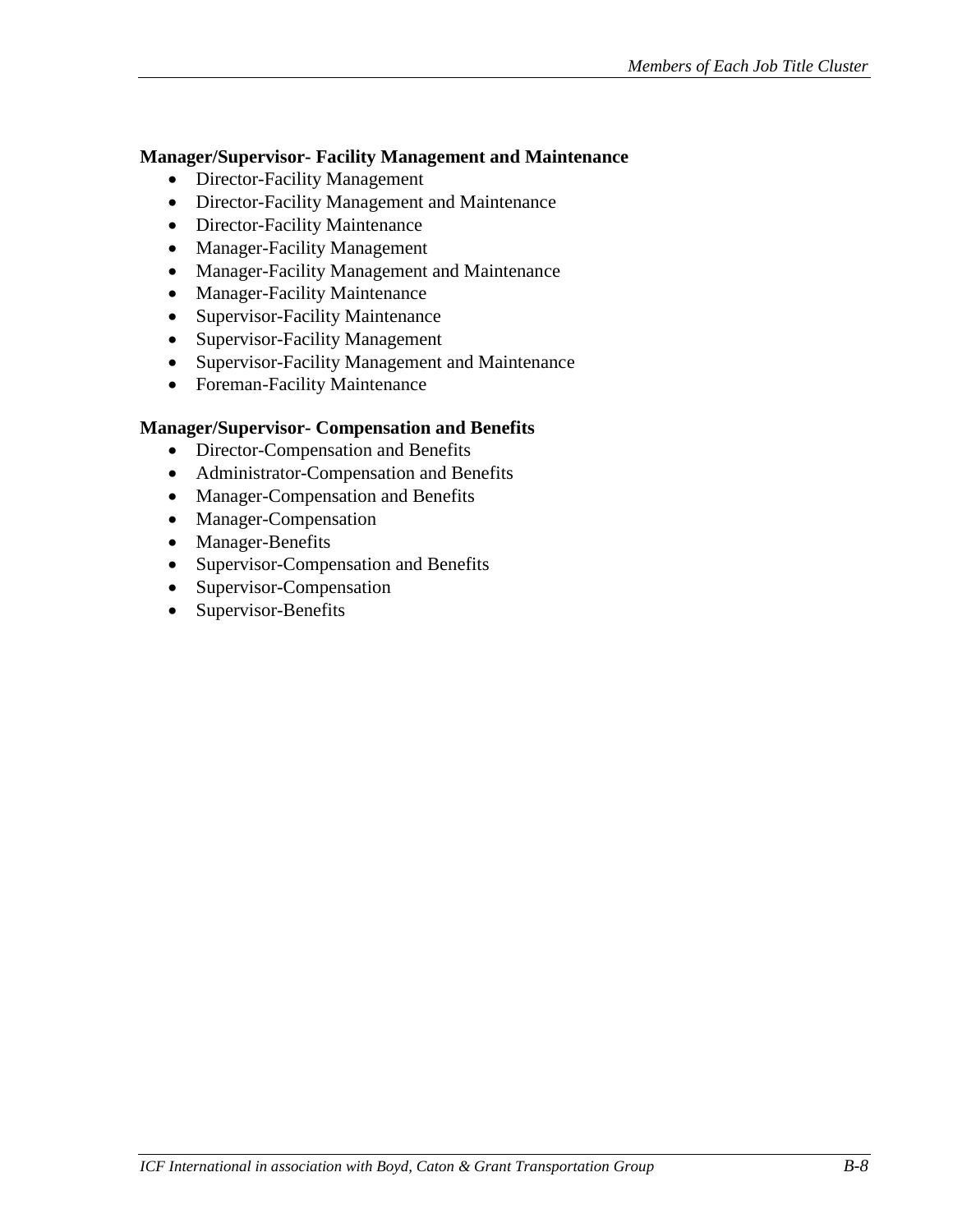#### **Manager/Supervisor- Employee and Labor Relations**

- Labor Relations Officer
- Director-Employee and Labor Relations
- Director-Employee Relations
- Director-Labor Relations
- Manager-Employee and Labor Relations
- Manager-Employee Relations
- Manager-Labor Relations
- Supervisor-Employee and Labor Relations
- Supervisor-Employee Relations
- Supervisor-Labor Relations

# **Manager/Supervisor- Civil Rights**

- Civil Rights Officer
- Civil Rights Administrator
- Equal Employment Opportunity Administrator
- Equal Employment Opportunity Officer
- Director-Civil Rights
- Director-Equal Employment Opportunity
- Manager-Civil Rights
- Manager-Equal Employment Opportunity
- Supervisor-Civil Rights
- Supervisor-Equal Employment Opportunity

# **Manager/Supervisor- Transportation**

- Chief Transportation Officer
- Director-Transportation
- Superintendent-Transportation
- Manager-Transportation
- Transportation Coordinator
- Division Superintendent
- Division Manager
- Manager-Transportation Supervision
- Transit Supervisor
- Transportation Supervisor
- Street Supervisor
- Road Supervisor
- Field Supervisor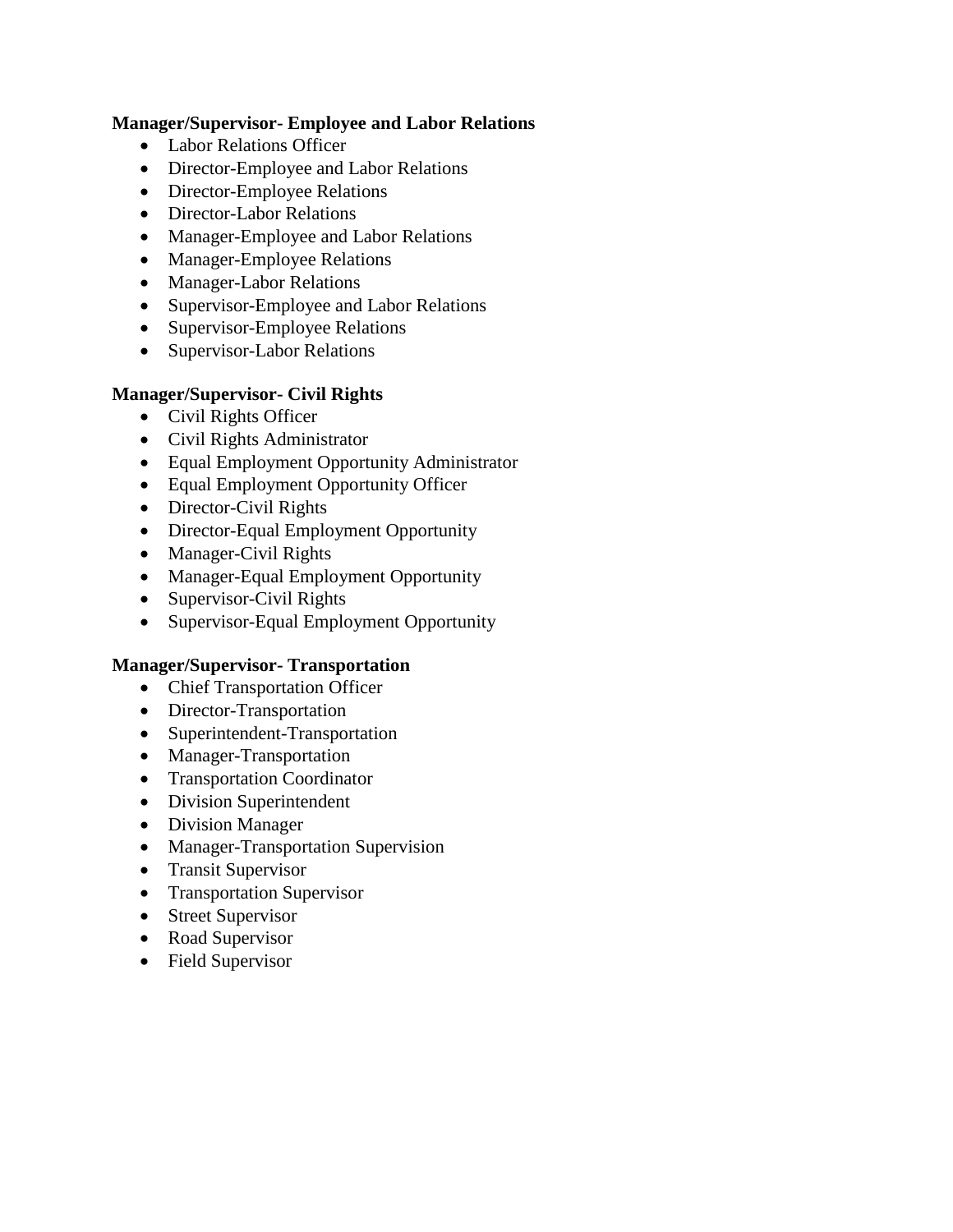**Appendix C**

**Method Used to Develop Job Description Guides**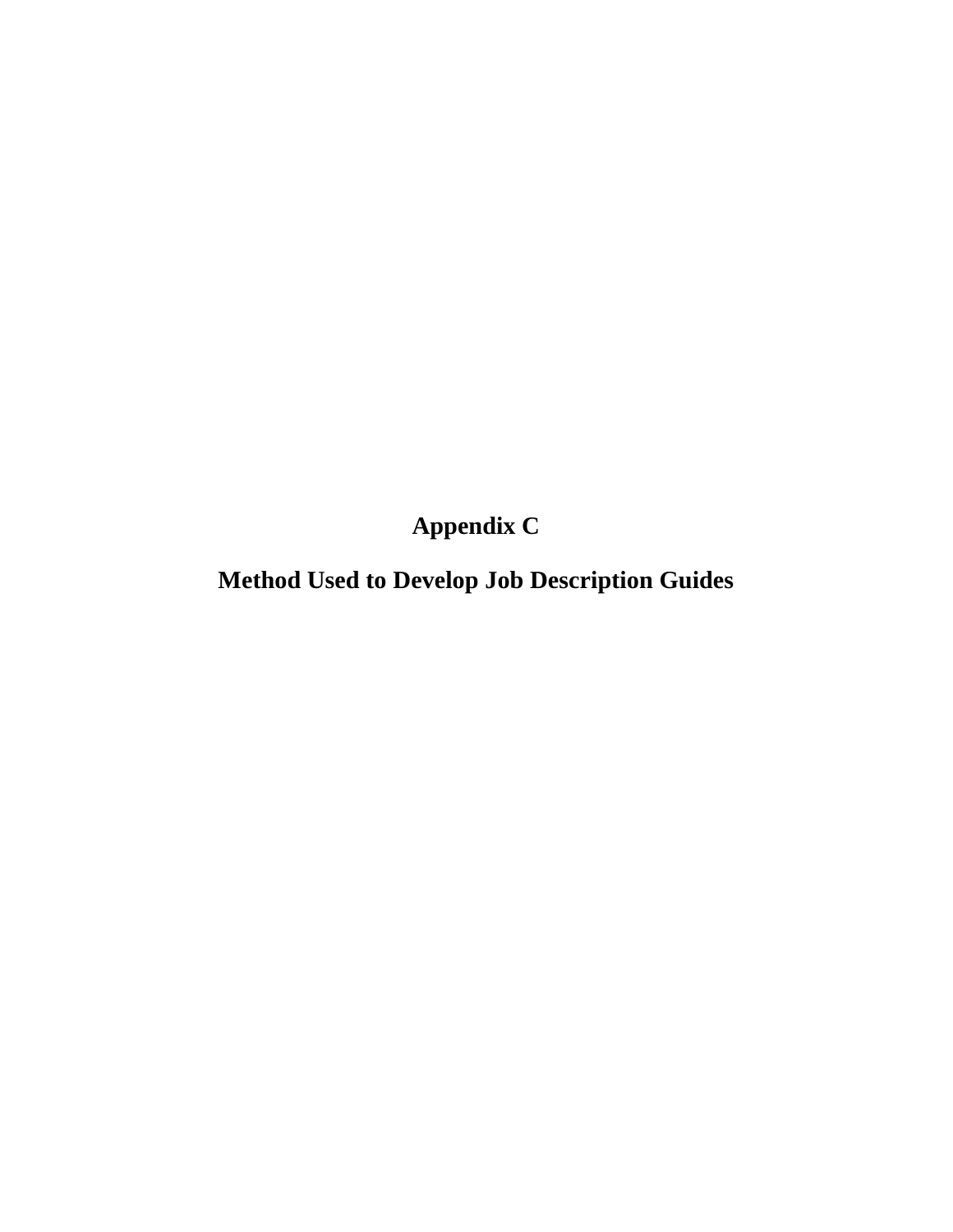# **Method Used to Develop Job Description Guides**

The research team developed the Job Description Guides through a series of steps informed by data from transit agencies, job descriptive information from a national database, job analysis research and practices, and our knowledge of the transit industry. These steps included:

Developing an initial list of job titles that we expected to use to search for job descriptions. This list included job titles that, based on our experience with transit agencies, covered the gamut of management jobs. Most of this list was included in the amplified work plan. Some of the titles were specifically suggested by TCRP panel members. This list is provided in Exhibit 1.

| EXHIBIT 1                                                         |                                                          |  |  |  |  |  |
|-------------------------------------------------------------------|----------------------------------------------------------|--|--|--|--|--|
| <b>INITIAL LIST OF MANAGEMENT JOB TITLES FOR TRANSIT AGENCIES</b> |                                                          |  |  |  |  |  |
| o General Manager/CEO                                             | o Contract Services Manager                              |  |  |  |  |  |
| Transportation/Operations Manager<br>$\circ$                      | o Information Technology Manager                         |  |  |  |  |  |
| Maintenance Manager<br>$\circ$                                    | Scheduling and Dispatching<br>$\circ$                    |  |  |  |  |  |
| Human Resource Manager<br>$\circ$                                 | Manager/Supervisor                                       |  |  |  |  |  |
| Financial Manager<br>$\circ$                                      | o Transportation/Operations Supervisor                   |  |  |  |  |  |
| o Administrative Manager                                          | Maintenance Foreman<br>$\Omega$                          |  |  |  |  |  |
| Risk Manager/Safety Manager<br>$\circ$                            | o Director of Scheduling & Service                       |  |  |  |  |  |
| o Procurement Manager                                             | Director of Accessible Services and Contract<br>$\Omega$ |  |  |  |  |  |
| <b>Planning Manager</b><br>$\circ$                                | Compliance                                               |  |  |  |  |  |
| Marketing Manager<br>$\circ$                                      | o Paratransit Administrator                              |  |  |  |  |  |
| <b>Security Manager/Emergency Preparedness</b><br>$\circ$         | Director of Paratransit Service<br>$\Omega$              |  |  |  |  |  |
| Manager                                                           | o Regional Manager - Paratransit                         |  |  |  |  |  |
| o Training Manager                                                | o Special Services Manager                               |  |  |  |  |  |
| o Public Information Officer/Manager                              | o Paratransit & Rideshare Director                       |  |  |  |  |  |
| o Labor/Employee Relations Officer/Manager                        | o Chief – Paratransit Operations                         |  |  |  |  |  |

- Categorizing agencies by number of vehicles in service. The transit agencies listed in National Transit Database were sorted according to number of vehicles in service: small (1-25 vehicles); medium (26-100 vehicles); large (100+ vehicles). The purpose of these categories was to ensure that we obtained position descriptions across agencies of different sizes.
- Searching for three position descriptions (PDs) for each of the titles listed in Exhibit 1 for each of the different sized agencies. To locate the PDs we conducted a comprehensive search of all transit agency websites for position descriptions, conducted exhaustive Internet searches for transit agency management position announcements, searched our internal databases of job descriptions, and used public databases such as O\*NET and the Dictionary of Occupational Titles. We also contacted transit agencies, used a job description online search tool, and examined job descriptions reference materials (JobDescriptionManager.com, 2009; Plachy & Plachy, 1998).
- Clustering like PDs. The PDs were sorted so that like positions were clustered together. Together, these clusters cover all management positions in public and private transit agencies. First-line supervisory positions were not included unless the position is the only management position at the agency. The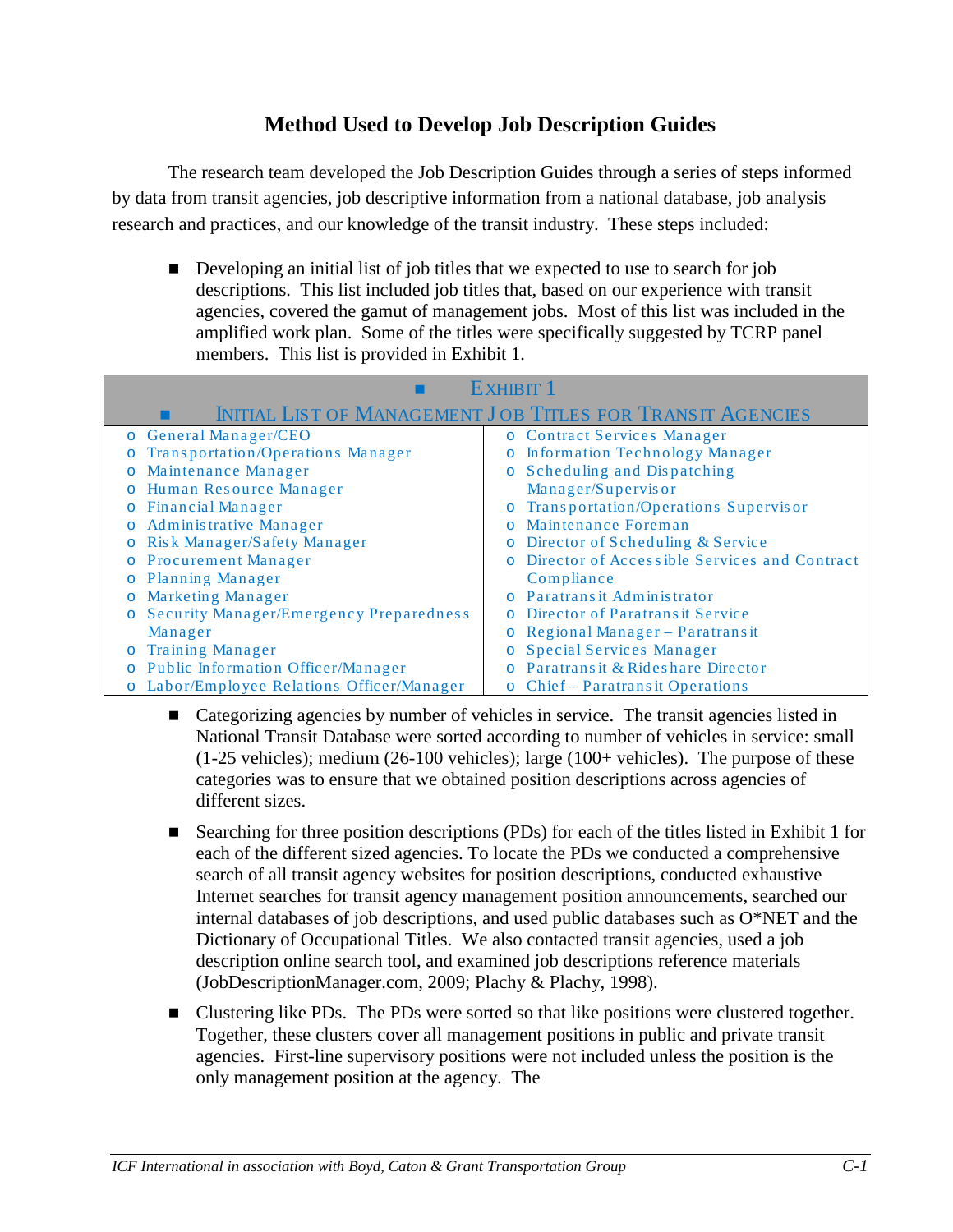| resulting job titles are listed in Appendix A along with the position titles they represent. |
|----------------------------------------------------------------------------------------------|
| Exhibit 2 shows applicability of the titles across types of organizations.                   |

| <b>EXHIBIT 2</b><br><b>APPLICABILITY OF JOB TITLES ACROSS TYPES OF ORGANIZATIONS</b><br>■ |                           |                           |                           |                                                   |                                |  |  |
|-------------------------------------------------------------------------------------------|---------------------------|---------------------------|---------------------------|---------------------------------------------------|--------------------------------|--|--|
|                                                                                           | <b>Organization Type</b>  |                           |                           |                                                   |                                |  |  |
| <b>Job Title</b>                                                                          | <b>Small</b>              | <b>Medium</b>             | Large                     | <b>General</b><br><b>Public</b><br><b>Service</b> | <b>ADA</b><br>Para-<br>transit |  |  |
| CEO/Executive Director/General Manager<br>1.                                              | $\mathbf X$               | X                         | X                         | X                                                 | X                              |  |  |
| 2.<br>Director/Manager- Administration-Finance                                            |                           | $\boldsymbol{\mathrm{X}}$ | $\boldsymbol{\mathrm{X}}$ | $\mathbf X$                                       |                                |  |  |
| Director/Manager-Human Resources<br>3.                                                    |                           | X                         | $\boldsymbol{\mathrm{X}}$ | X                                                 |                                |  |  |
| Director/Manager- Marketing/Public Relations<br>4.                                        |                           | X                         | $\mathbf X$               | X                                                 |                                |  |  |
| Director/Manager- Operations/Transportation and<br>5.<br>Maintenance                      | X                         | X                         | X                         | X                                                 | X                              |  |  |
| Director/Manager- Planning/Transit Development<br>6.                                      |                           | X                         | X                         | X                                                 |                                |  |  |
| Director/Manager- Information Technology<br>7.                                            |                           | X                         | X                         | $\boldsymbol{\mathrm{X}}$                         |                                |  |  |
| Manager/Supervisor- Accounting/Payroll<br>8.                                              |                           | X                         | $\mathbf X$               | X                                                 |                                |  |  |
| Manager/Supervisor- Compliance<br>9.                                                      |                           |                           | $\boldsymbol{\mathrm{X}}$ | $\boldsymbol{\mathrm{X}}$                         |                                |  |  |
| 10. Manager/Supervisor- Customer Service                                                  | X                         | X                         | $\boldsymbol{\mathrm{X}}$ | $\boldsymbol{\mathrm{X}}$                         | X                              |  |  |
| 11. Manager/Supervisor- Dispatching and Scheduling                                        | $\boldsymbol{\mathrm{X}}$ | $\boldsymbol{\mathrm{X}}$ | X                         | $\boldsymbol{\mathrm{X}}$                         | X                              |  |  |
| 12. Manager/Supervisor- Engineering and Capital<br>Programs                               |                           |                           | X                         | X                                                 |                                |  |  |
| 13. Manager/Supervisor-Finance/Budget                                                     | X                         | X                         | X                         | X                                                 | $\mathbf X$                    |  |  |
| 14. Manager/Supervisor- Grants/Contract                                                   |                           | X                         | $\mathbf X$               | X                                                 |                                |  |  |
| 15. Manager/Supervisor- Legislative Affairs                                               |                           |                           | X                         | $\mathbf X$                                       |                                |  |  |
| 16. Manager/Supervisor- Marketing                                                         | $\mathbf X$               | X                         | $\boldsymbol{\mathrm{X}}$ | X                                                 |                                |  |  |
| 17. Manager/Supervisor- Media and Community<br>Relations                                  |                           |                           | X                         | X                                                 |                                |  |  |
| 18. Manager/Supervisor- Mobility Management                                               |                           | X                         | $\boldsymbol{\mathrm{X}}$ | X                                                 |                                |  |  |
| 19. Manager/Supervisor-Paratransit Services                                               |                           | $\boldsymbol{\mathrm{X}}$ | X                         |                                                   | $\mathbf X$                    |  |  |
| 20. Manager/Supervisor- Personnel                                                         |                           | X                         | X                         | X                                                 | $\mathbf X$                    |  |  |
| 21. Manager/Supervisor-Planning                                                           |                           | $\boldsymbol{\mathrm{X}}$ | $\boldsymbol{\mathrm{X}}$ | X                                                 |                                |  |  |
| 22. Manager/Supervisor-Procurement                                                        |                           | $\boldsymbol{\mathrm{X}}$ | X                         | $\mathbf X$                                       |                                |  |  |
| 23. Manager/Supervisor-Risk Management                                                    |                           | X                         | $\boldsymbol{\mathrm{X}}$ | X                                                 |                                |  |  |
| 24. Manager/Supervisor- Service Design and Schedules                                      |                           |                           | X                         | X                                                 |                                |  |  |
| 25. Manager/Supervisor- Special Projects                                                  |                           |                           | $\mathbf X$               | X                                                 |                                |  |  |
| 26. Manager/Supervisor-Training, Safety and Security                                      | $\mathbf X$               | $\boldsymbol{\mathrm{X}}$ | X                         | $\mathbf X$                                       | $\boldsymbol{\mathrm{X}}$      |  |  |
| 27. Manager/Supervisor- Vehicle Maintenance                                               | $\mathbf X$               | X                         | X                         | X                                                 | X                              |  |  |
| 28. Manager/Supervisor- Facility Management and<br>Maintenance                            |                           | X                         | X                         | X                                                 |                                |  |  |
| 29. Manager/Supervisor- Compensation and Benefits                                         |                           | X                         | X                         | X                                                 |                                |  |  |
| 30. Manager/Supervisor-Employee and Labor Relations                                       |                           | $\mathbf X$               | X                         | $\boldsymbol{\mathrm{X}}$                         |                                |  |  |
| 31. Manager/Supervisor- Civil Rights                                                      |                           |                           | X                         | X                                                 |                                |  |  |
| 32. Manager/Supervisor-Transportation                                                     | $\mathbf X$               | X                         | $\mathbf X$               | X                                                 | X                              |  |  |

 Identifying general duties, knowledges, skills, abilities and work context for each job. We did this by aggregating the information provided by each position description assigned to each job cluster. We validated and supplemented this information with data from the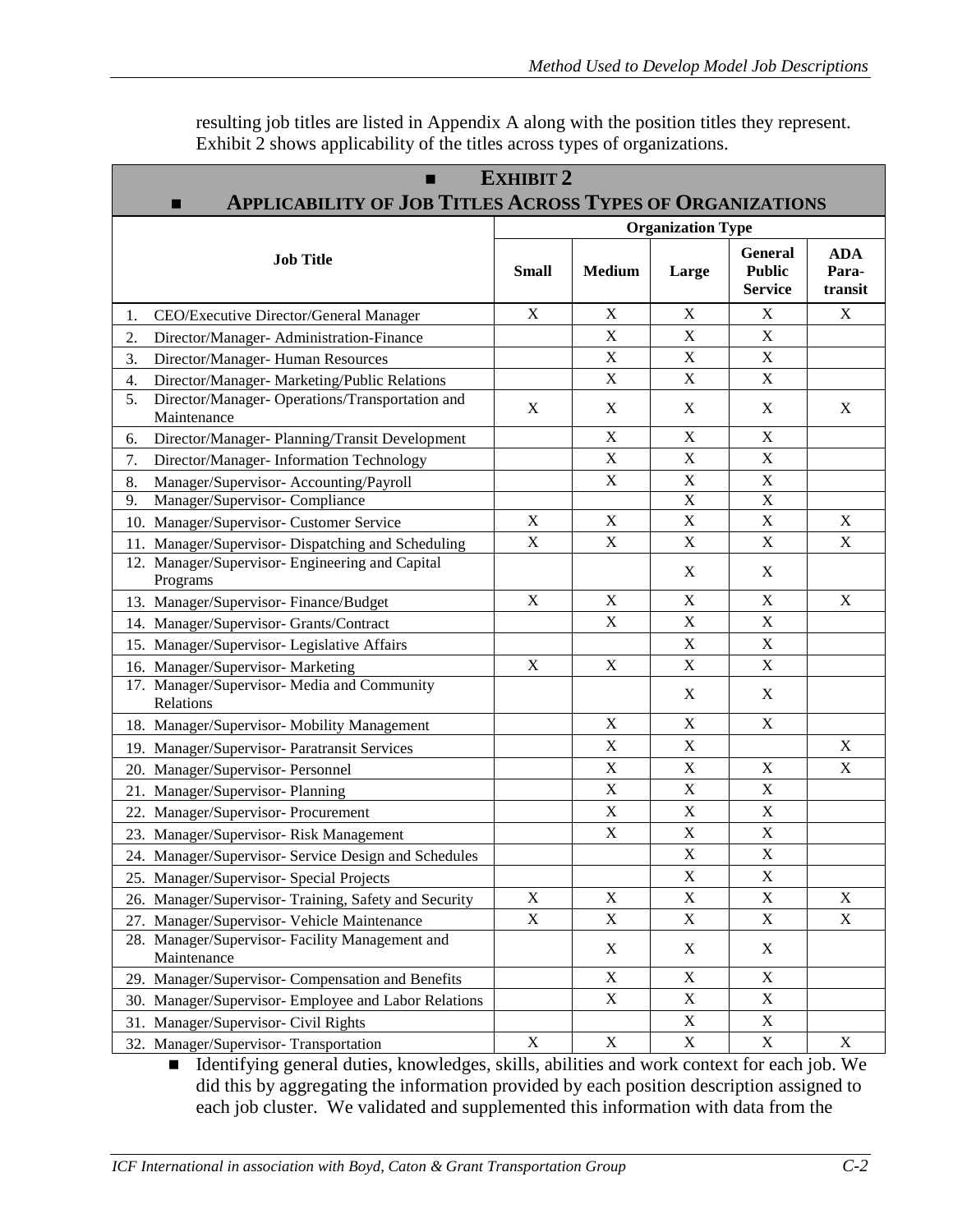Department of Labor's *Occupational Information Network (O\*NET)* (2009) and the Office of Personnel Management's (2008) *Handbook of Occupational Groups and Families*.

While the 32 Job Description Guides provide an overview of the type of content that should be included in a specific job description, including a comprehensive listing of duties, knowledges, skills, abilities, and other characteristics (KSAOs), we strongly recommend that the job information be tailored based on the findings of a job analysis (c.f., Harvey, Anderson, Baranowski & Morath, 2007).

Transit agencies should take particular care in developing Minimum Qualifications. Minimum Qualifications (MQs) should be tied to specific KSAs needed on the first day of the job. Employers should avoid using general degree requirements (e.g., college degree required) as these requirements do not necessarily relate to the minimum competence required and may inadvertently discriminate against groups protected by Title VII of the Civil Rights Act of 1964, the Age Discrimination in Employment Act (ADEA), the Rehabilitation Act of 1973 and the Americans with Disabilities Act (ADA) of 1990 and the ADA Amendments Act of 2008. MQs relating to education should cite specific types of coursework needed, and should state ways that experience can substitute for education.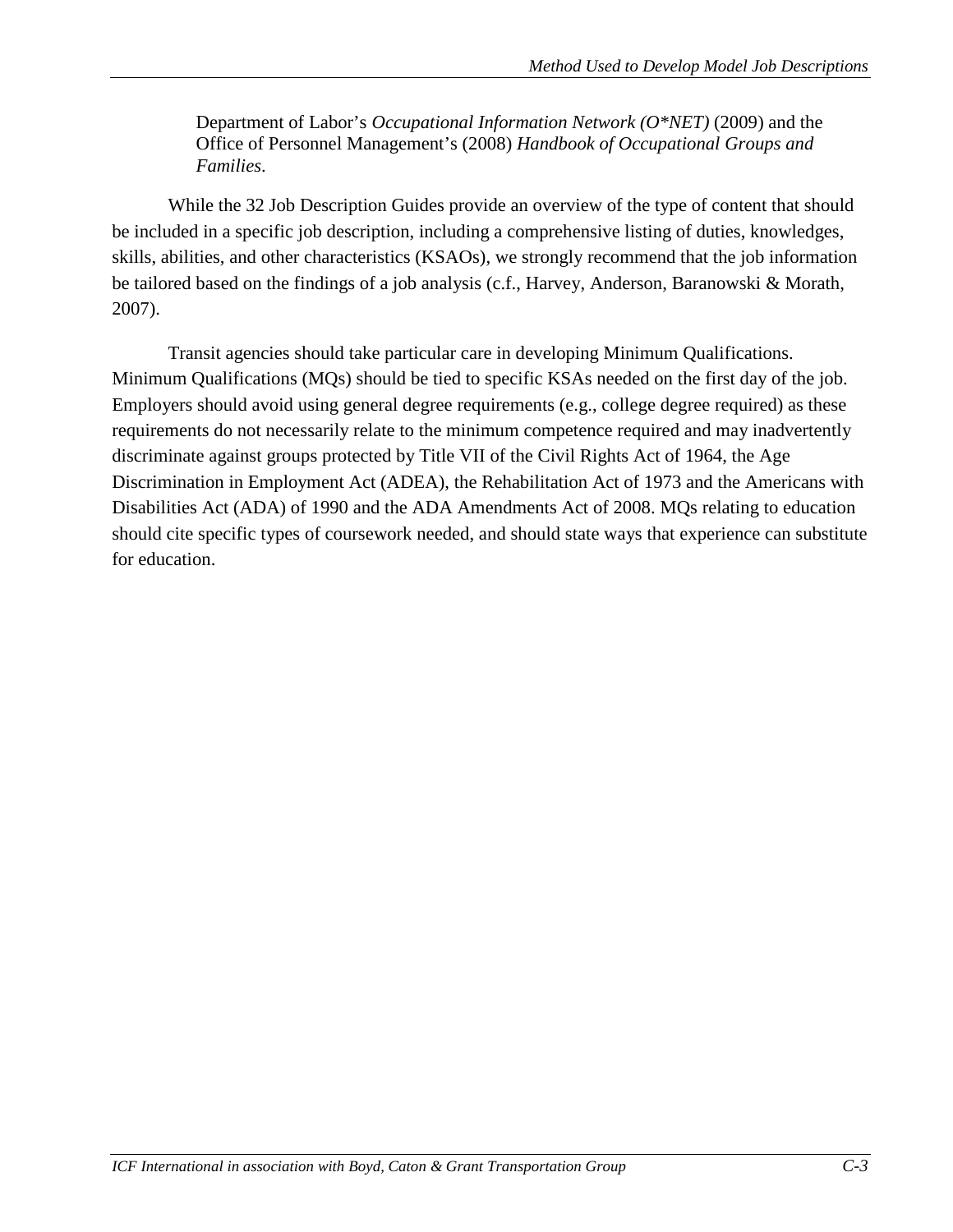# **REFERENCES**

Harvey, J. L., Anderson, L. E., Baranowski, L. E., & Morath, R. (2007). Job analysis: Gathering job-specific information. In *Applied measurement: Industrial psychology in human resources management.* (pp. 57-86). New York, NY: Taylor & Francis Group/Lawrence Erlbaum Associates.

JobDescriptionManager.com, Retrieved on February 3, 2009 from [www.jobdescriptionmanger.com.](http://www.jobdescriptionmanger.com/)

O\*NET Resource Center. Retrieved January 15, 2009 from<http://www.onetcenter.org/>

Office of Personnel Management (2008). *[Handbook of occupational groups and families.](http://www.worldcat.org/oclc/21721354&referer=brief_results)* Publisher: Washington, D.C.: Author.

Plachy, R. J., & Plachy, S. J. (1998). [More Results-Oriented Job Descriptions: 226 Models to](http://www.amazon.com/More-Results-Oriented-Job-Descriptions-Guidelines/dp/0814479618/ref=si3_rdr_bb_product)  Use or Adapt -- [With Guidelines for Creating Your Own.](http://www.amazon.com/More-Results-Oriented-Job-Descriptions-Guidelines/dp/0814479618/ref=si3_rdr_bb_product) *New York: AMACOM American Management Association.*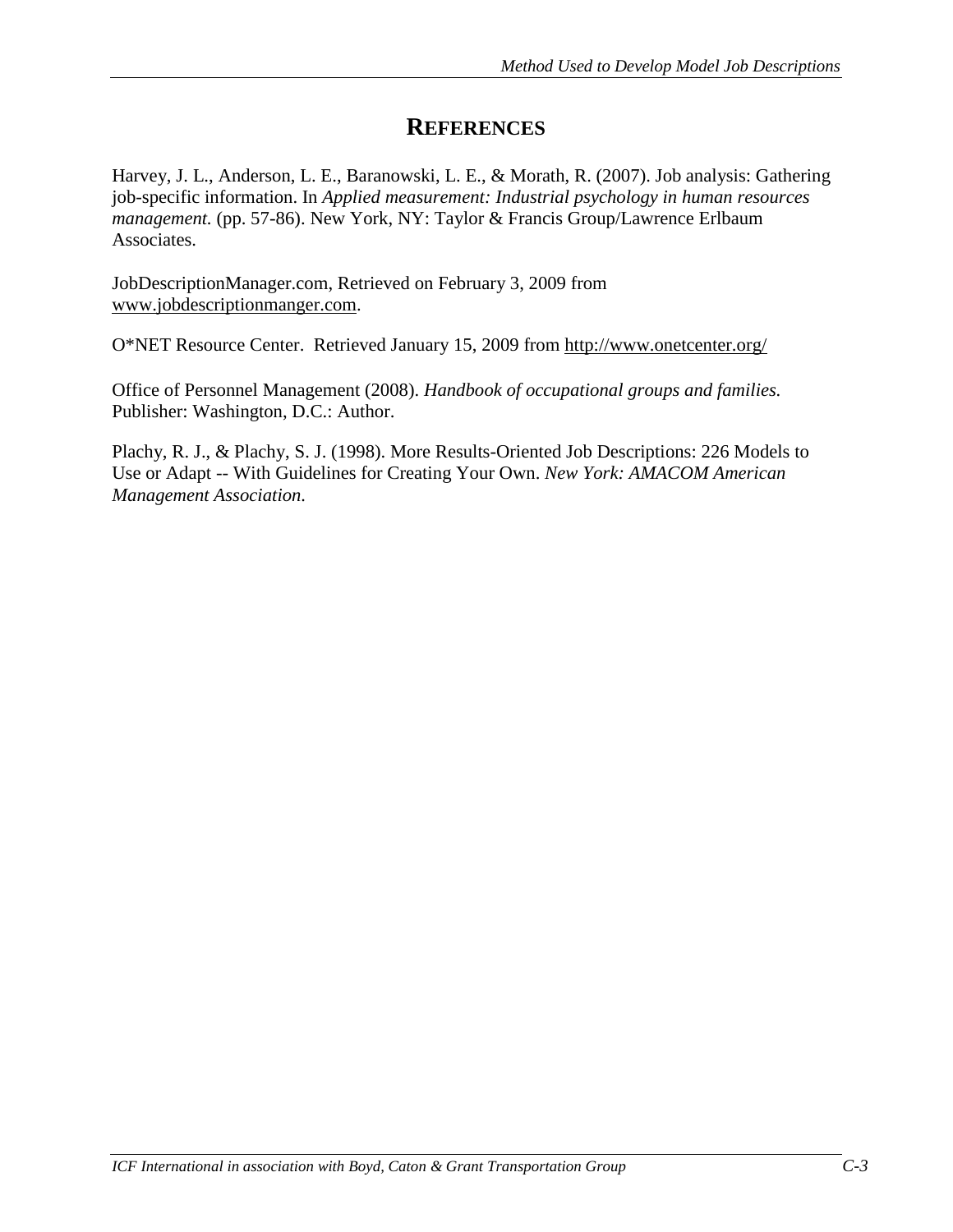**Appendix D**

**Sample Job Descriptions**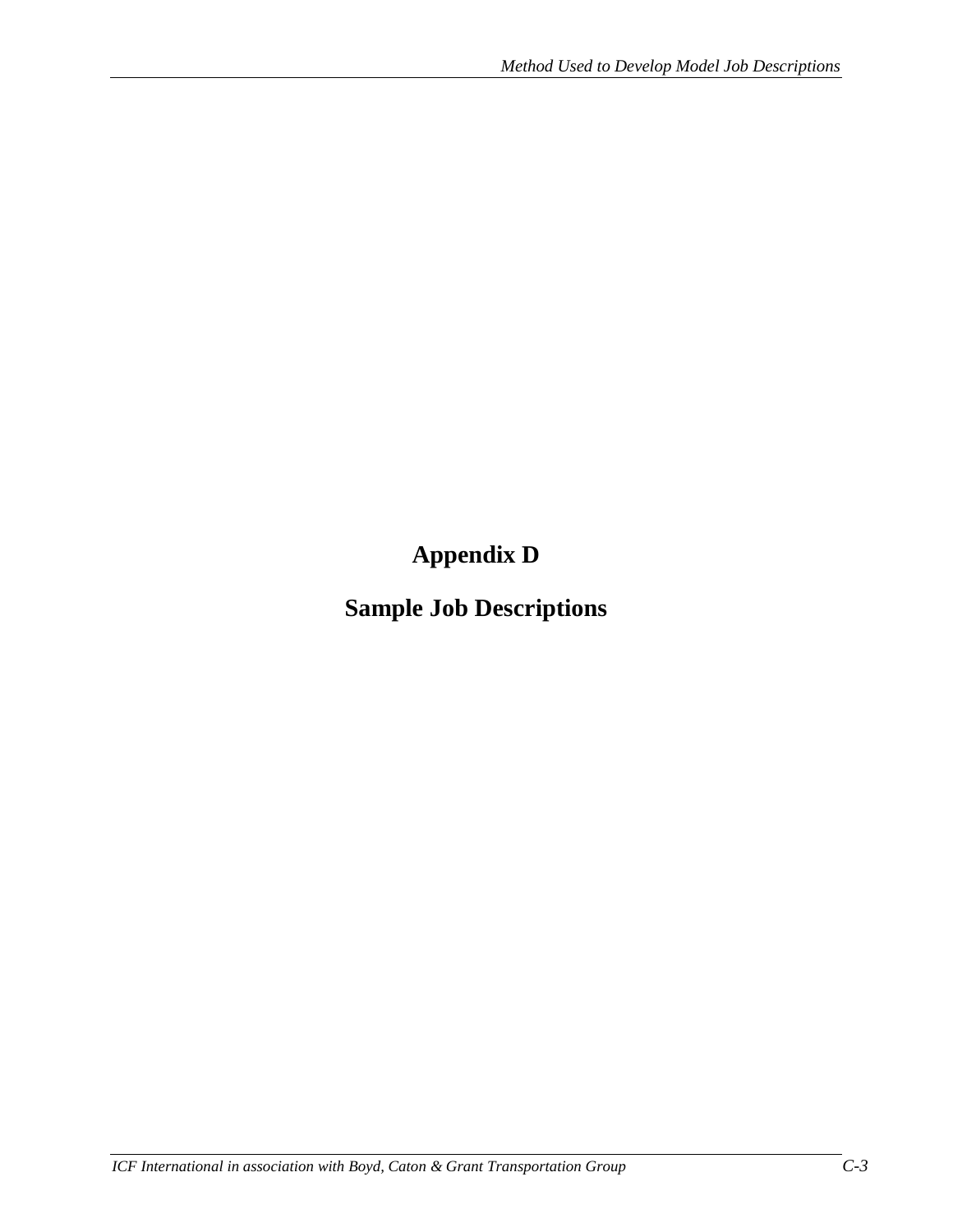# **Job Description:**

# **Manager/Supervisor- Transportation**

(*adapted from job information provided by an actual agency*)

# **Employer Information**

**Organization Name:** MET Transit

**Organization Website:** [www.METTransit.org](http://www.tacttransit.org/)

**About Our Organization:** MET Transit is a large urban transit organization that takes people in the metropolitan region wherever they need to go. MET lines link 46 communities, including rail stations, industrial parks, colleges, hospitals, and major shopping malls. It opens up countless job opportunities for thousands – jobs that are miles from home are easy to get to with our buses and vans. Over the past two decades, MET has committed some \$40 million to restore and improve our fleet so that today it runs at unprecedented levels of efficiency. Employees at our agency work diligently to maintain high service and safety standards.

**Job Reference #:** 4567-09

**Date Prepared:** 02-02-2009

**Job Location:**  MET Transit Offices: 4356 28<sup>TH</sup> Street Downtown, State 72727

**Typical Hours/Week:** 45 - 60 hours, 5 days per week. 2 days off per week. Weekend and on call work is required.

**FLSA Status:** Exempt

**Starting Pay:** \$75,850-\$84,000 per year

#### **Benefits:**

- MET offers three consumer-directed health care options to choose from that cover traditional medical and prescription expenses. Preventive care is covered 100% when you use network physicians.
- The MET education reimbursement program allows up to \$4,000 for continuing education each year.
- **Employees are eligible for short-term** disability after one year of state service and long-term disability after five years of service, both at no cost to employees.
- Employees receive 10 days of annual leave (vacation) and 10 days of sick leave, in addition to 11 paid holidays.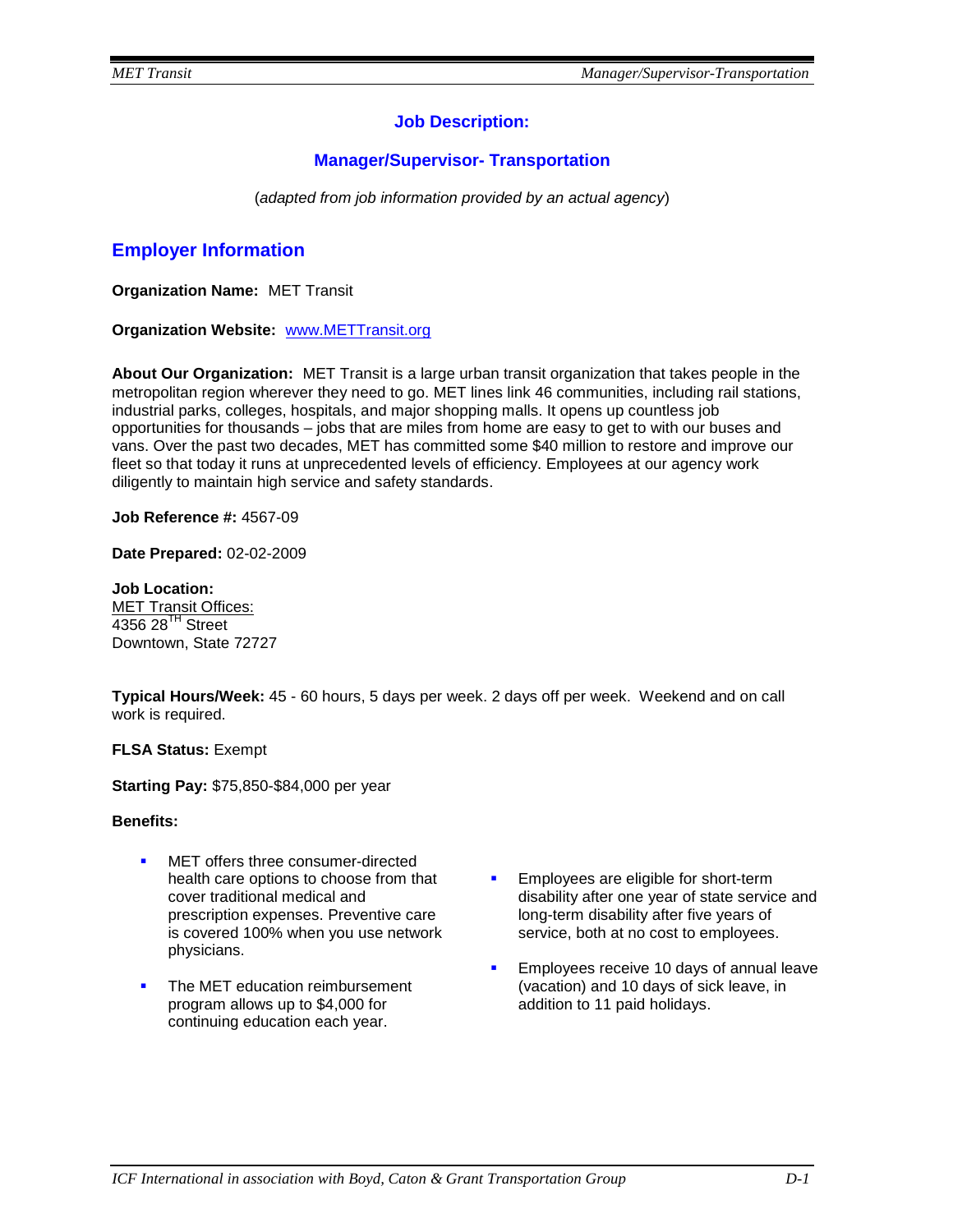- Through community services leave, employees are allowed up to three days annually to volunteer in support of schools, communities, citizens and nonprofit organizations, or those wishing to mentor or tutor a student may receive one hour per week, up to 36 hours.
- Retirement planning (401K program). In addition, employees make automatic retirement contributions, matched at 8.14 percent and are vested after five years of service.

# **How to apply:**

Submit resumes and/or request applications to: MET Transit Attn: Resume Processing 4356 28<sup>TH</sup> Street Downtown, State 72727 HRrecruiting@METTransit.com

Note: If preferred, applicants may be picked up and resumes drop off in person: MET Transit Offices 4356 28 $^{TH}$  Street Downtown, State 72727

Applications may also be obtained via the Internet: www.METTransit.com/job\_application or via phone: 617-555-9878.

A confirmation email or phone call will be provided immediately once your materials have been received. Please do not contact the agency regarding the status of your submission.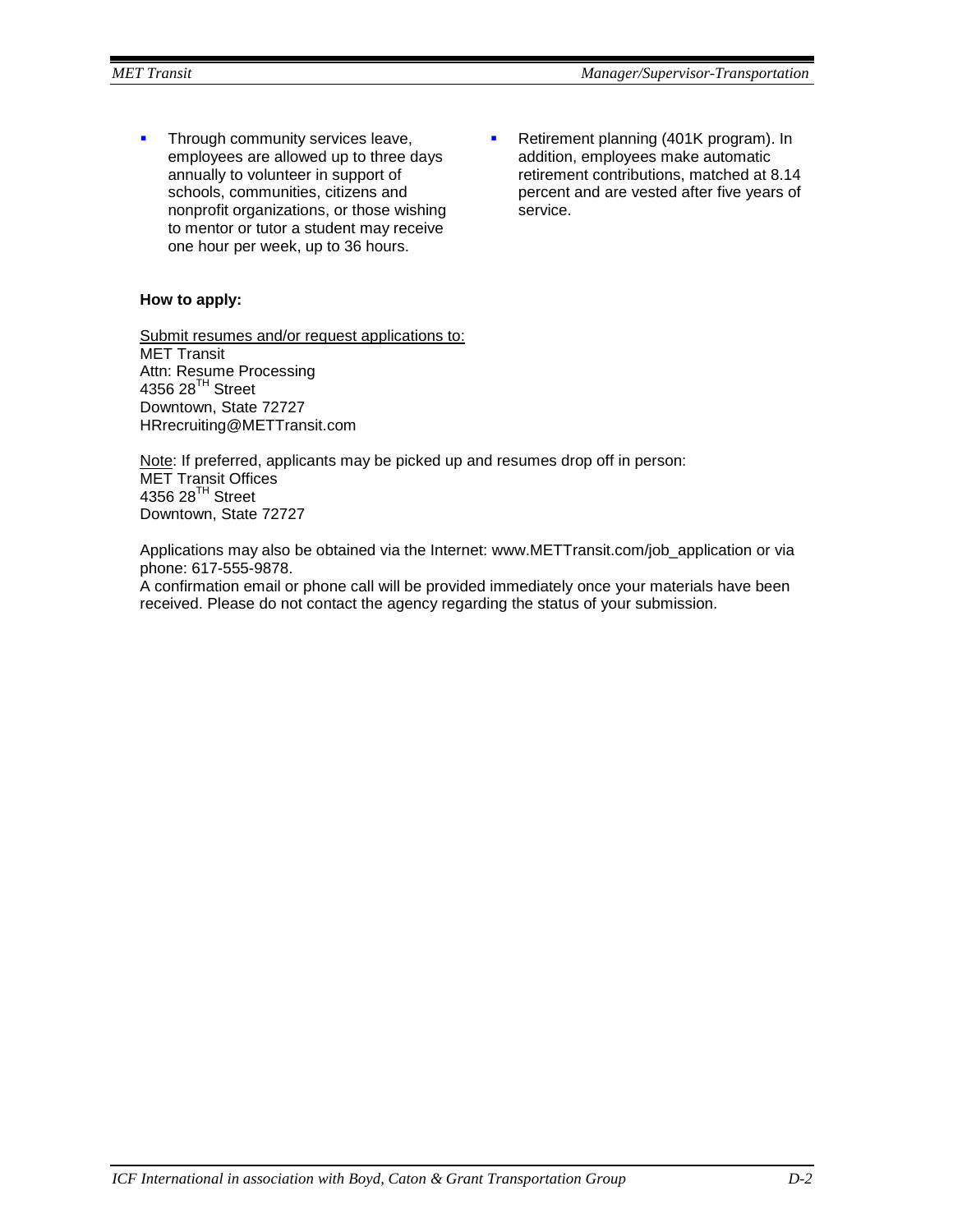# **Job Description**

#### **General Overview:**

 Plans, coordinates and manages the activities and staff of the agency transportation operations function. Supervises, assigns, reviews and evaluates the work of the transportation team including bus operators to meet all agency objectives.

#### **Major Duties:**

- **Establishes the overall direction of the transportation function by determining priorities,** setting goals and objectives, and managing the activities of the team including bus operators.
- Analyzes and evaluates agency operations procedures and work systems in order to maximize the effectiveness of services. Develops and recommends new and/or revised policies and operational regulations.
- Reviews and approves service schedules and work assignments; gives instructions and reviews and approves work. Participates in the selection, evaluation and discipline of employees.
- **Monitors transportation employees to ensure they meet and respond to the agency** customer service objectives standards and goals.
- Interprets the collective bargaining agreement and agency policies and procedures to ensure all actions are consistent in accordance with those policies, procedures and agreements.
- Maintains compliance with applicable local, State and Federal statutes, guidelines and regulations governing transit services.
- **Supervises the development of the transportation budget and ensures that total expenses** are within established targets.
- Makes recommendations concerning the establishment or expansion of bus services.
- Assists in developing specifications for new equipment and facilities.
- **Presides over special projects and committees as required.**
- Conducts studies, maintains records and prepares a variety of reports including financial reports.
- **Responds to public inquiries and complaints that cannot be resolved at a lower staff level.**
- Oversees the evaluation of employee performance and transportation employee related discipline including bus operators as may be required.

#### **Knowledges:**

- Knowledge of the principles, practices, and procedures of operating a public transportation system.
- Knowledge of the principles, practices and methodology of systems analysis.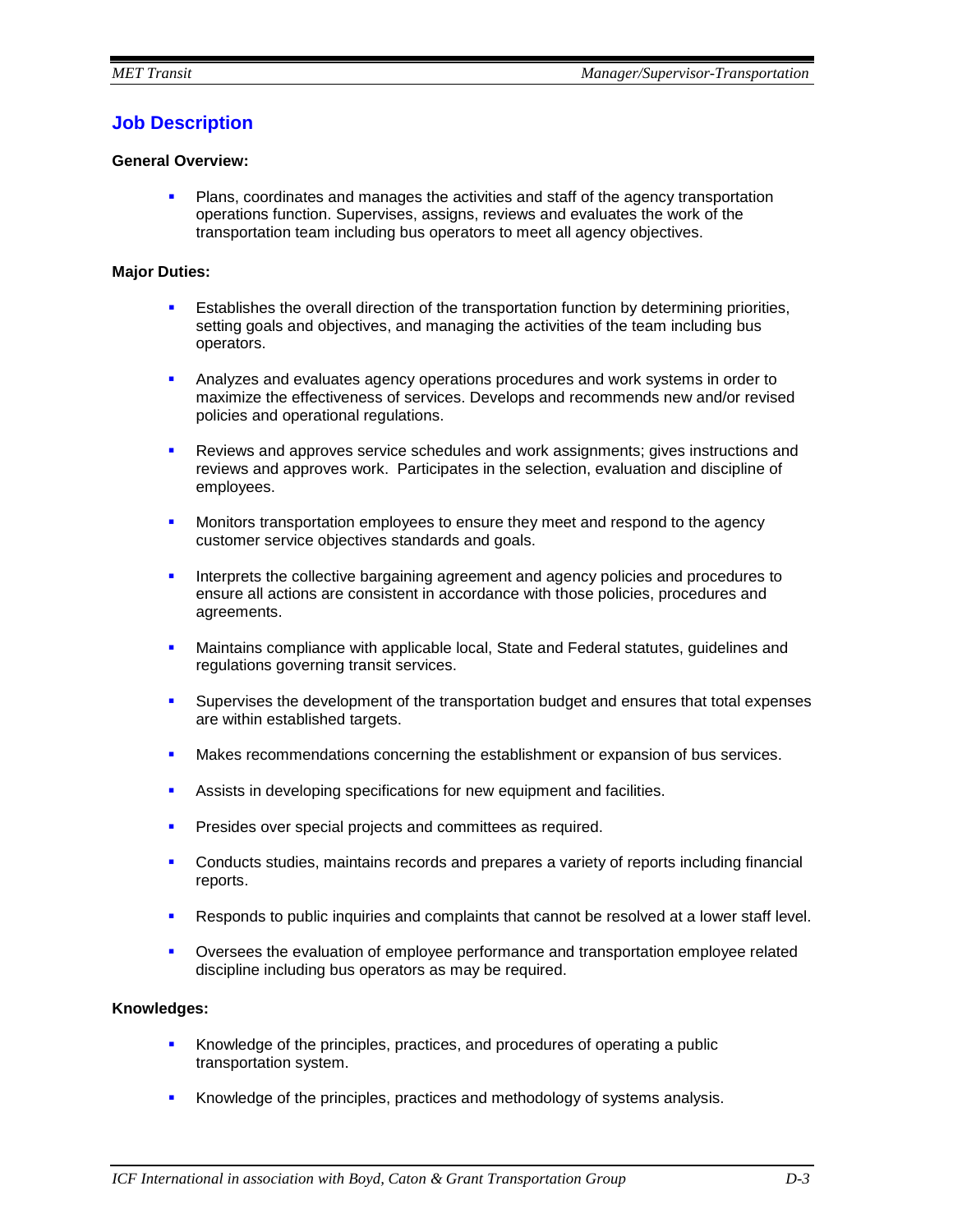- **Knowledge of automated systems capabilities and programming techniques.**
- Knowledge of basic transit vehicle maintenance procedures and requirements.
- Knowledge of the principles and practices of communications and public relations.
- Knowledge of related transportation related safety and security procedures and policies.
- Knowledge of labor relations and contract administration.
- **Knowledge of the current trends and developments in field of transportation related** information system technology.
- Knowledge of federal and state grant procedures.
- Knowledge of budget preparation and administration.
- Knowledge of the principles, practices, and procedures of operating a public transportation system.
- Knowledge of the principles, practices and methodology of systems analysis.
- Knowledge of automated systems capabilities and programming techniques.

## **Skills:**

- Skill in understanding the implications of new information for both current and future problem-solving and decision-making.
- Skill in using logic and reasoning to identify the strengths and weaknesses of alternative solutions, conclusions or approaches to problems.
- Skill in monitoring/assessing performance of self, others, or organizations to make improvements or take corrective action.
- Skill in communicating effectively both orally and in writing as appropriate for the needs of the audience.
- Skill in considering the relative costs and benefits of potential actions to choose the most appropriate one.
- Skill in determining how a transportation operating system should work and how changes in conditions, operations, and the environment will affect outcomes.
- Skill in identifying measures or indicators of transportation operating system performance and the actions needed to improve or correct performance, relative to the goals of the system.
- Skill in determining how money will be spent to get the work done, and accounting for these expenditures.
- Skill in obtaining and seeing to the appropriate use of equipment, facilities, and materials needed to do certain work.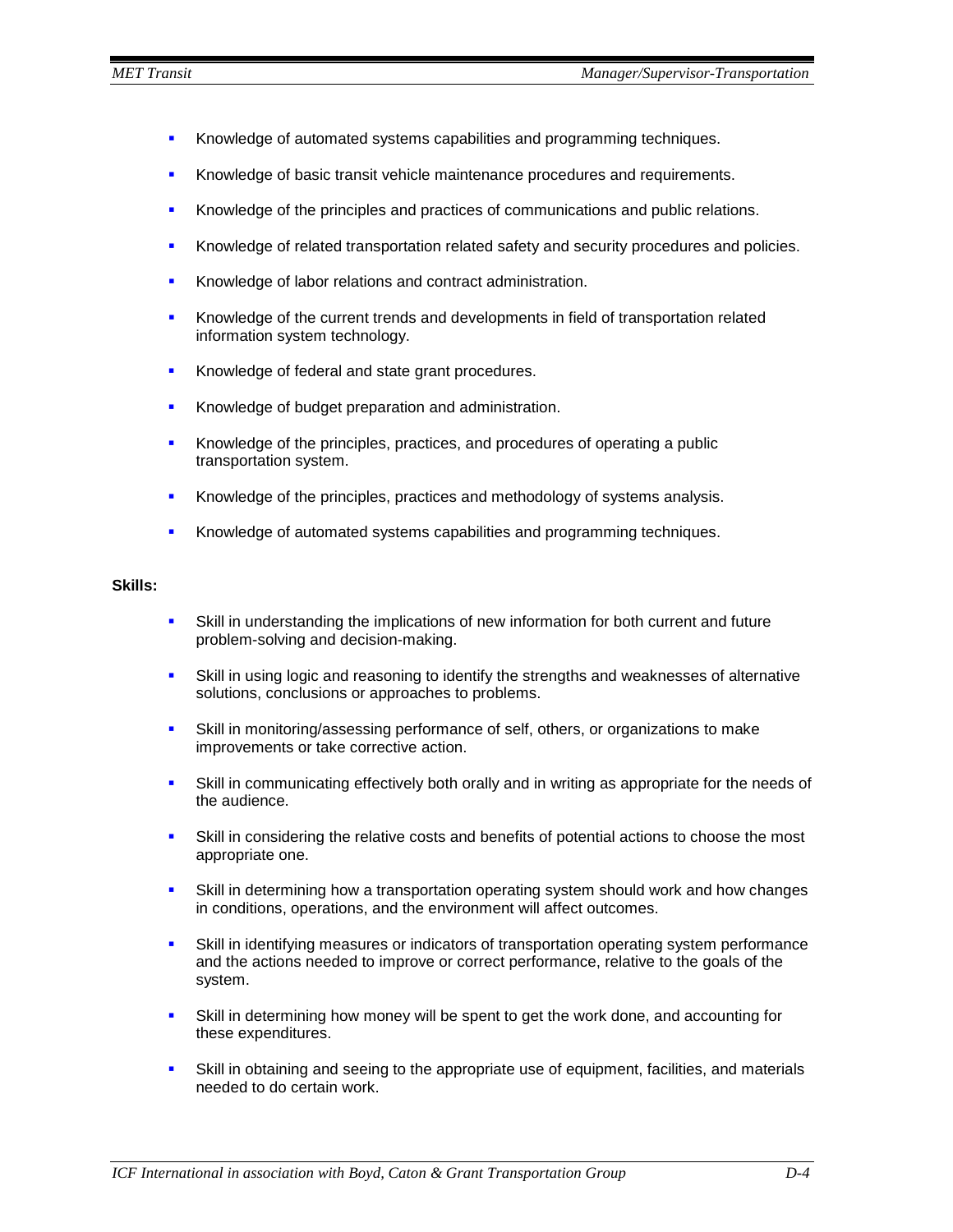- Skill in coaching, counseling, motivating, developing, and directing staff, including bus operators.
- Skill in using a computer application to enter, manipulate, and format text and numerical data; insert, delete, and manipulate cells, rows, and columns; and create and save worksheets, charts, and graphs.
- Skill in using a computer application to manage large amounts of information, including creating and editing simple databases, inputting data, retrieving specific records, and creating reports to communicate the information.

# **Abilities**:

- Ability to plan, supervise and coordinate the activities of subordinates.
- **Ability to communicate effectively both orally and in writing.**
- Ability to analyze a variety of complex public transit administration and operational problems and to recommend solutions and prepare necessary working procedures.
- Ability to prepare and present budget proposals.
- Ability to manage the delivery of transportation services consistent with the requirements of the Americans with Disabilities Act (ADA)
- Ability to serve the public and fellow employees with honesty and integrity in full accord with the letter and spirit of Ethics and Conflict of Interest policies.
- Ability to establish and maintain effective working relationships with the general public, co-workers, elected and appointed officials and members of diverse cultural and linguistic backgrounds regardless of race, color, religion, age, gender, ethnicity, disability, sexual orientation, marital status or political affiliation.

## **Work Context:**

- **Requires ability to respond to competitive pressures.**
- **Requires dealing with unpleasant, angry, or discourteous people.**
- **Requires making decisions that affect other people, the financial resources, and/or the** image and reputation of the agency.
- **Requires making decisions that impact the results of co-workers, customers or the** agency.
- **Requires being exact or highly accurate.**
- **•** Requires working indoors in a traditional office setting and outside on agency vehicles and in agency facilities.
- **Requires meeting strict deadlines.**
- **Requires coordinating or leading others in accomplishing work activities.**
- Requires work with external customers or the public.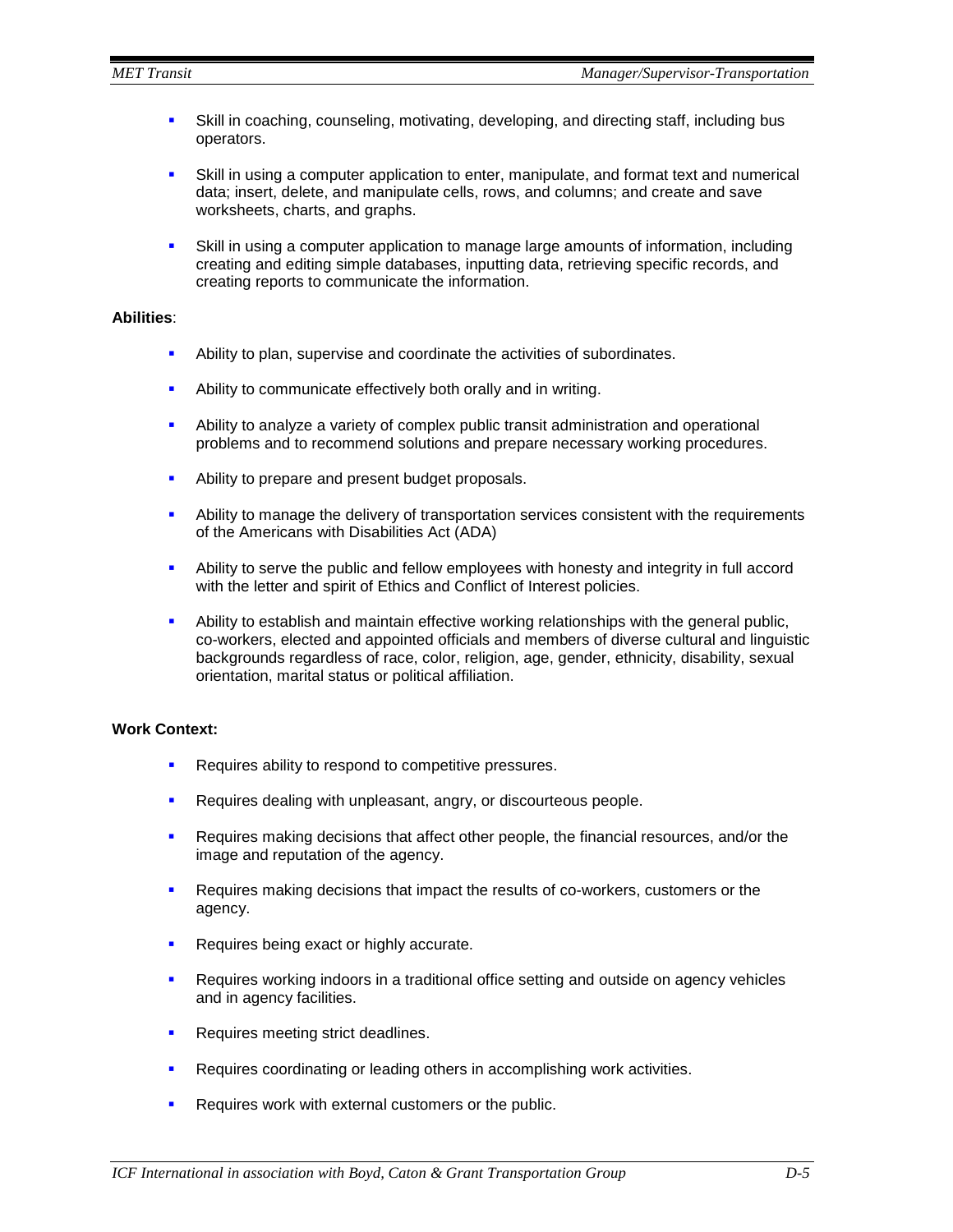- **Requires work with others in a group or team.**
- **Includes responsibility for the health, safety and security of others.**
- **Includes opportunity to make decisions without supervision.**
- **Includes freedom to determine tasks, priorities, and goals.**
- **Includes exposure to noise and/or odor levels that are distracting or uncomfortable.**

# **Tools**

#### **Technology:**

- **•** Computers
- **Transportation management related software**
- **Mapping software**
- **AVL/GPS technology**
- Scheduling and dispatch related software
- Radio and mobile data terminal communication systems

# **Minimum Qualifications**

#### **Education:**

 Coursework in business administration, public administration, transportation or related field.

#### **Years of Experience:**

- 6-8 years of operational and administrative experience in the transportation field.
- At least two years of experience with transportation supervisory and/or management responsibilities is desirable.
- Relevant transportation experience may be substituted for the required education on a year for year basis.

#### **Licenses and Certificates:**

**Possession of a current CDL with passenger and airbrake endorsements.** 

# **Additional Requirements:**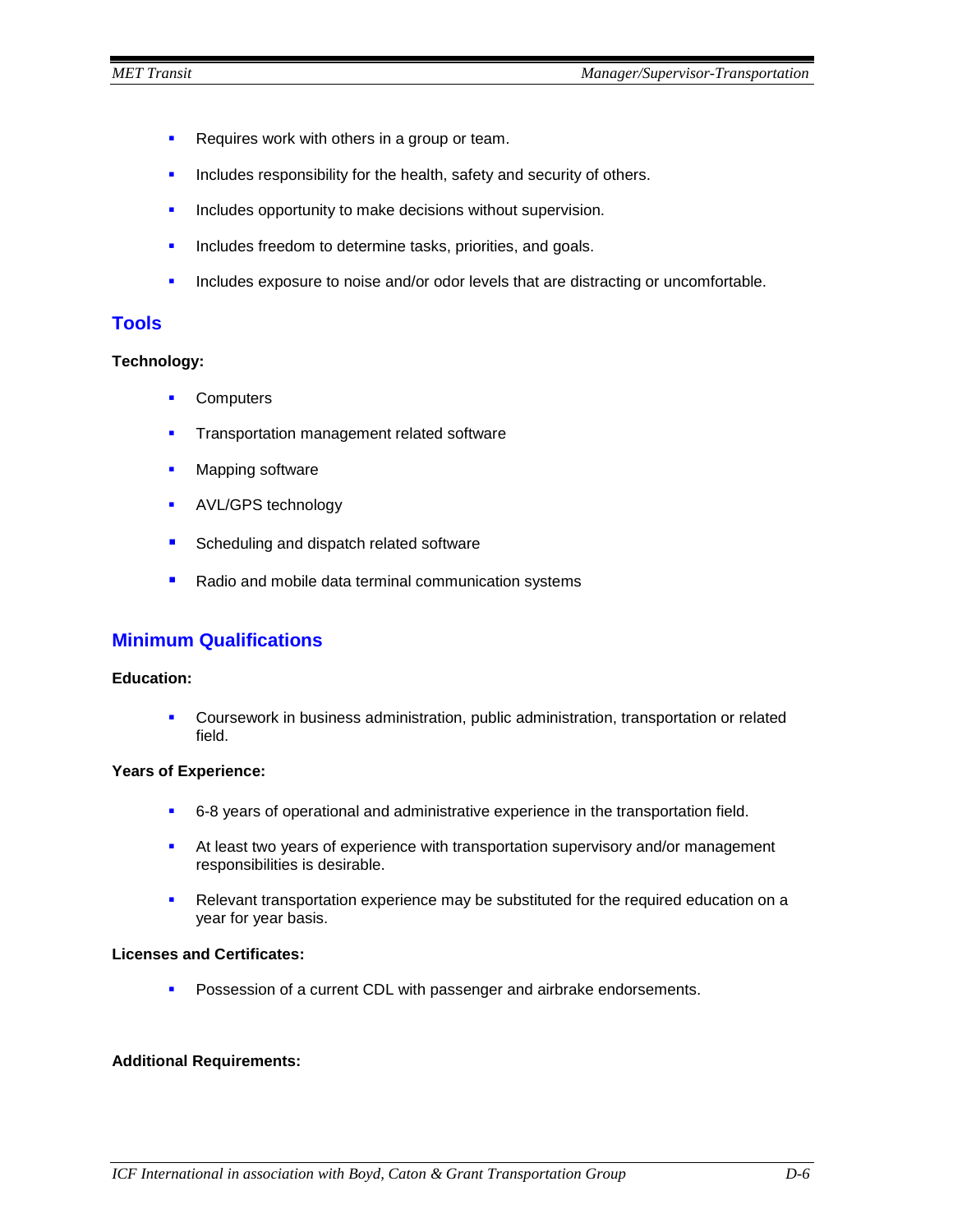- All employees must comply with random drug and alcohol testing (in accordance with DOT/FTA regulations)
- **•** Qualification for fidelity bond required

MET Transit is an Equal Opportunity Employer. It is our policy to make all personnel decisions without discriminating on the basis of race, color, creed, religion, sex, physical disability, mental disability, age, marital status, sexual orientation, citizenship status, national or ethnic origin, and any other protected status.

MET Transit is committed to hiring qualified persons with disabilities and fulfilling its responsibilities under the Rehabilitation Act, the Americans with Disabilities Act (ADA), and the ADA Amendments Act. The company will make every effort to make reasonable accommodations for persons in need.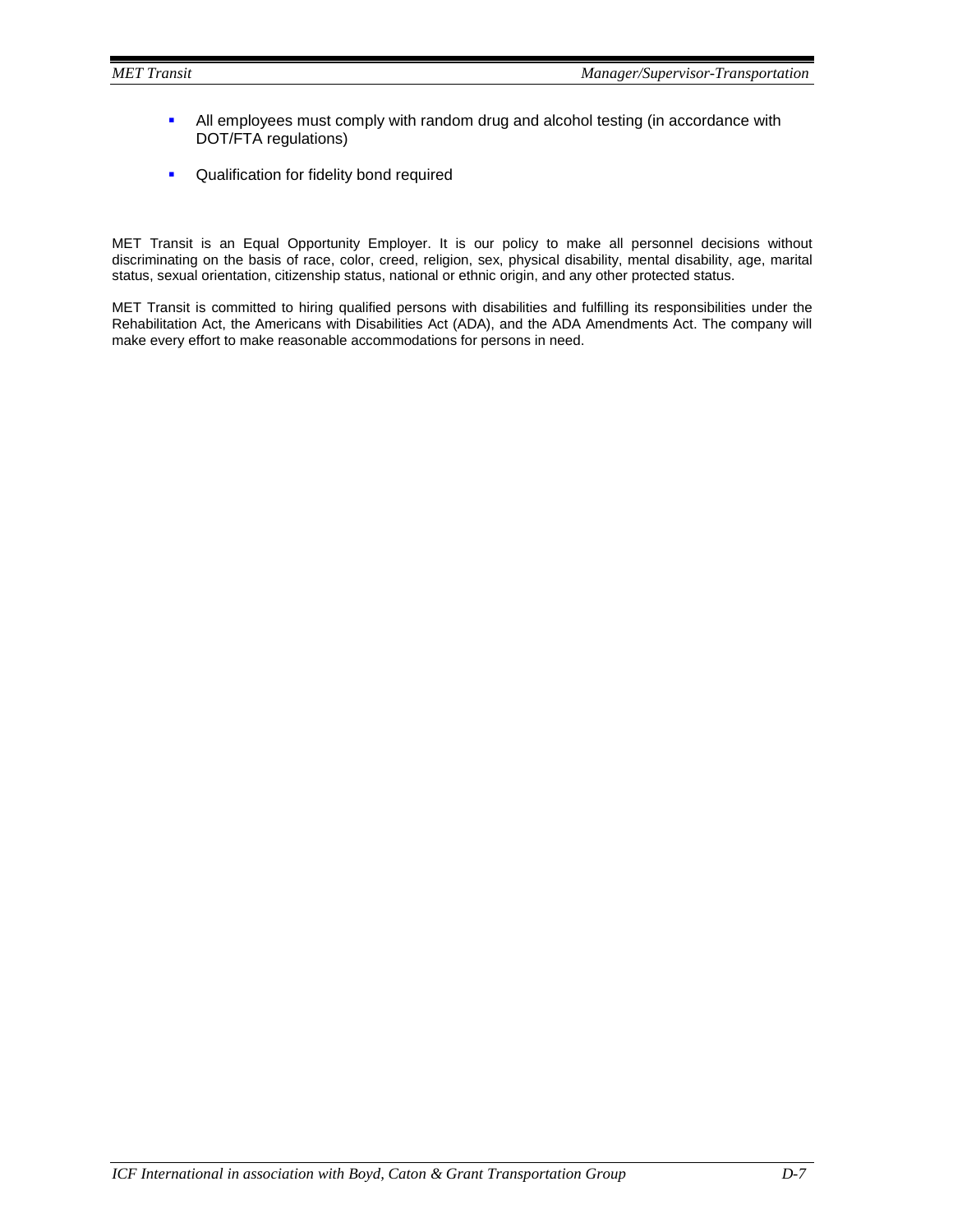# **Job Description:**

# **Manager/Supervisor- Paratransit Services**

(*adapted from job information provided by an actual agency*)

# **Employer Information**

**Organization Name:** TACT Transit

**Organization Website:** [www.TACTTransit.org](http://www.tacttransit.org/)

**About Our Organization:** TACT Transit is a large urban transit agency providing fixed route transportation services throughout Alpine City and County TACT Transit also provides transportation services to individuals with disabilities that complement our fixed route operation. The TACT Transit Paratransit Mission is to expand mobility options by providing fully accessible, useable, and integrated public transportation. 2008 marked our 20th year of service to the Alpine region. During these two decades, we have been busy making mobility a reality and supporting everyone's freedom, independence and quality of life.

**Job Reference #:** 127-2009

**Date Prepared:** 01-30-2009

**Job Location:**  Headquarters: 359 Big Oak Street Alpine, State 54321

Note: Employees are provided with free public transportation service through our fixed-route program.

**Typical Hours/Week:** 45 - 60 hours, 5 days per week. 2 days off per week. Saturday and Sunday work may occasionally be required. On call requirements.

**FLSA Status:** Exempt

**Starting Pay:** \$73,250-\$82,000 per year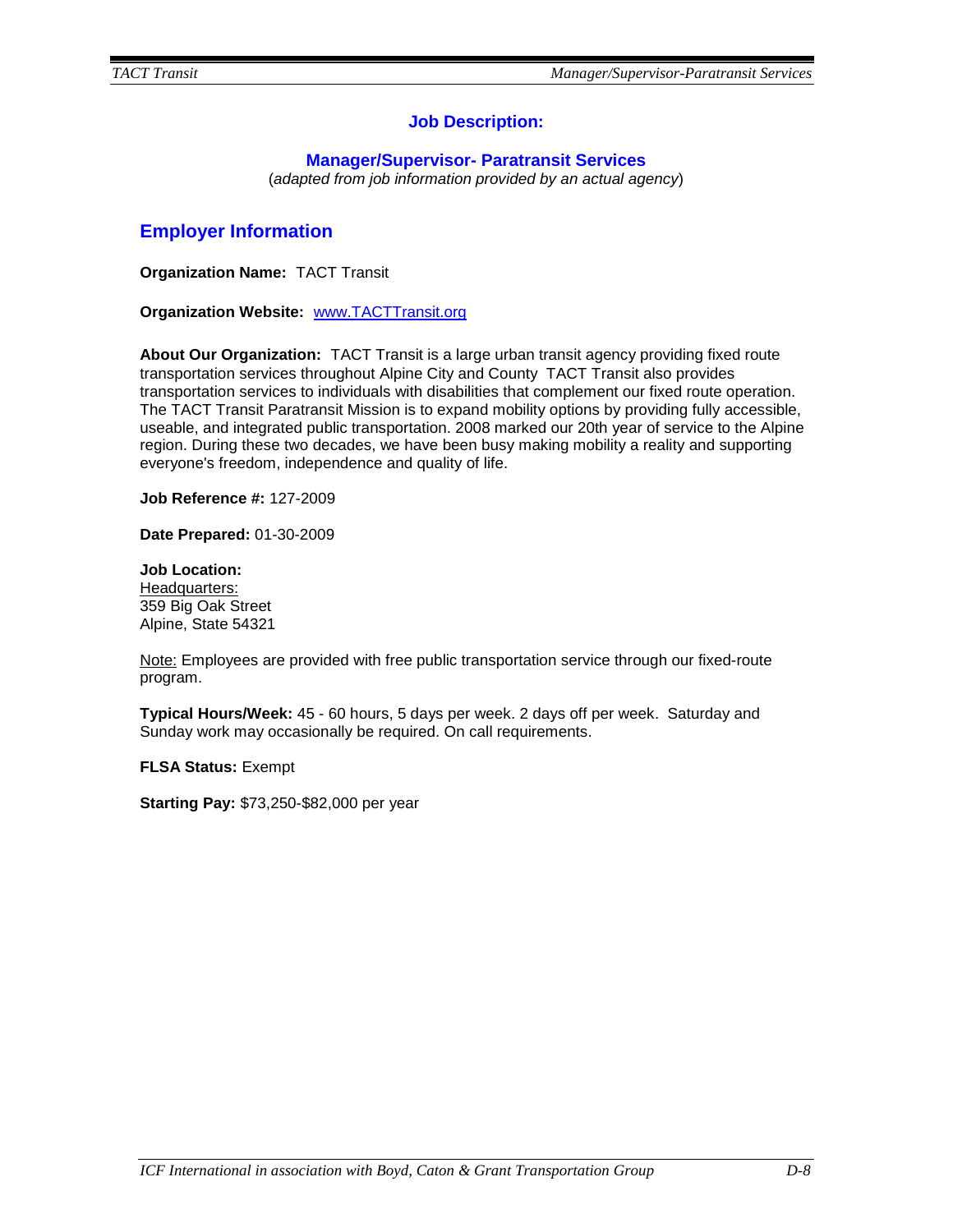# **Benefits:**

- **Employees can set aside money on a** pre-tax basis to pay for qualifying medical and dependent care expenses
- **Employees are eligible for short-term** disability after one year of state service and long-term disability after five years of service, both at no cost to employees.
- Medical (PPO and HMO options), dental, prescription, and optional vision; Long-term disability; Life insurance
- Employees are granted free transportation services under fixed-route program
- Employees receive a minimum of 11 3/4 days of annual leave (vacation) and 12 days of sick leave, in addition to 11 paid holidays (12 if Christmas is on a Tuesday, Wednesday or Thursday).
- Through community services leave, employees are allowed up to three days annually to volunteer in support of schools, communities, citizens and nonprofit organizations, or those wishing to mentor or tutor a student may receive one hour per week, up to 36 hours.
- Retirement planning (401K program)

## **How to apply:**

Contact (for internal use only- for training and HR questions): TACT Transit Attn: Jane Doe, Director of Personnel HR@TACTTransit.org 512-626-0015

Submit resumes and/or request applications to: TACT Transit Attn: Resume Processing 579 Quarter Street Smithville, State 01234 HRrecruiting@TACTTransit.com

Note: If preferred, applicants may be picked up and resumes drop off in person: 579 Quarter Street Smithville, State 01234

Applications may also be obtained via the Internet: www.TACTTransit.com/job\_application or via phone: 512-626-0012.

A confirmation email or phone call will be provided immediately once your materials have been received. Please do not contact the agency regarding the status of your submission.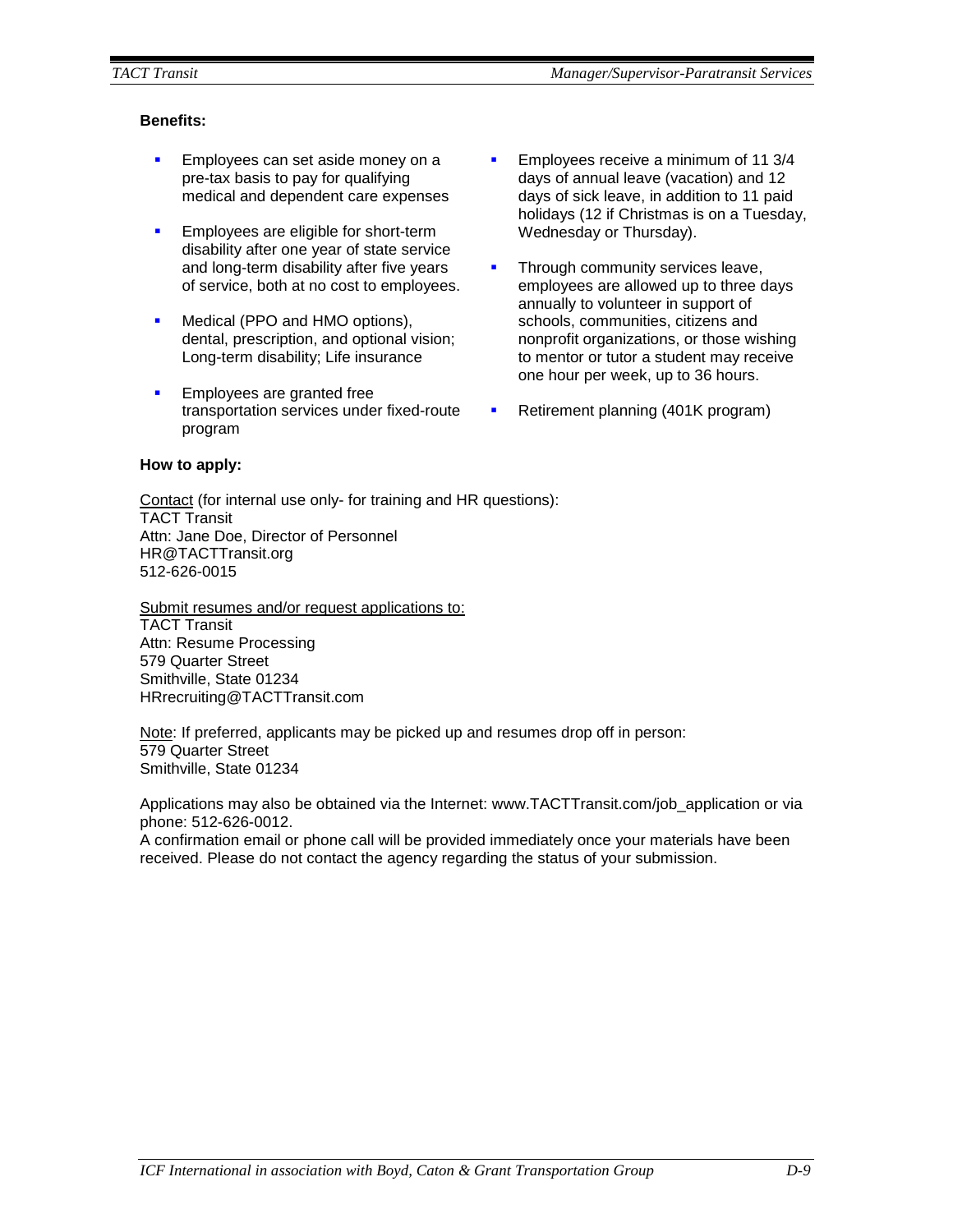# **Job Description**

# **General Overview:**

**Plans, coordinates, and directs the work of all Paratransit Division employees. This** position manages and directs paratransit operations including supervision, training, coaching and on-board oversight. This position is responsible for all dispatch office functions, including responding to customer service matters.

## **Major Duties:**

- Supervises, assigns, monitors and evaluates the work of Paratransit Operations Supervisors, Dispatchers, and clerical staff in a Division; and provides information and guidance to Bus Operators and other paratransit employees regarding problems that affect their work performance.
- **Recommends personnel actions to the Transportation Director related to staffing and** discipline.
- Plans, organizes, and manages the work of subordinate staff to ensure that the work is accomplished in a manner consistent with organizational requirements.
- Directs investigations to verify and resolve customer complaints.
- Supervises the conducting of evaluations of operator job performance.
- **IMPLEMENTED SCHEDULE AND POLICY CHANGES.**
- Collaborates with other managers and staff members to formulate and implement policies, procedures, goals, and objectives.
- **Monitors operations to ensure that staff members comply with administrative policies** and procedures, safety rules, union contracts, and government regulations.
- **Promotes safe and secure work activities by conducting safety and security audits,** attending company safety and security meetings, and meeting with individual staff members.
- Responds to public inquiries and complaints that cannot be resolved at a lower staff level.
- Supervises the investigation, documentation and analysis of all vehicular accidents and other incidents as required.

# **Knowledges:**

- **Knowledge of principles and processes for providing paratransit operational services.** This includes customer needs assessment, meeting quality standards for services, and evaluation of customer satisfaction.
- Knowledge of business and management principles involved in strategic planning, resource allocation, human resources modeling, leadership technique, production methods, and coordination of people and resources.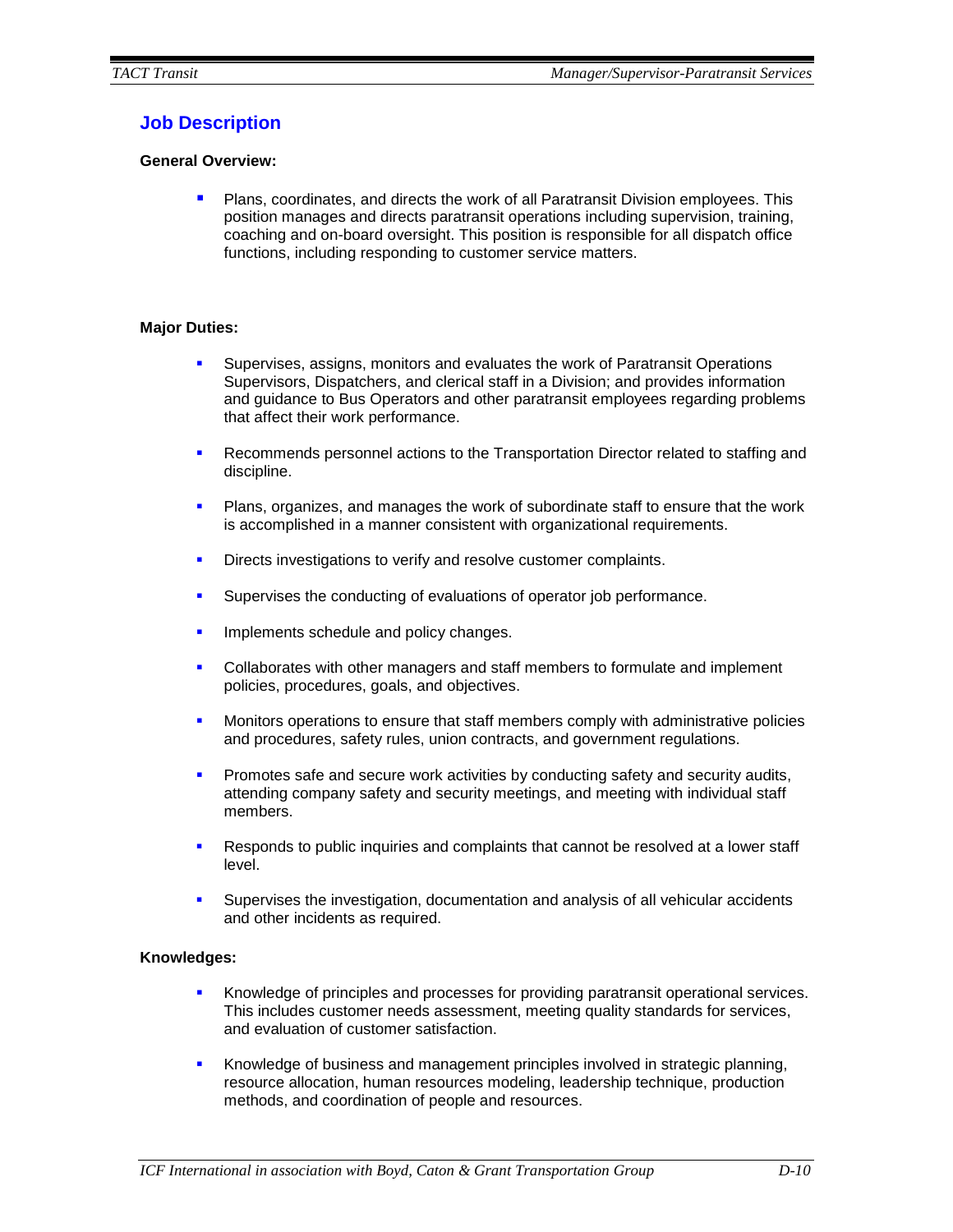- **Knowledge of working within a collective bargaining environment.**
- Knowledge of the paratransit scheduling and dispatching functions is necessary.

#### **Skills:**

- Skill in obtaining and seeing to the appropriate use of equipment, facilities, and materials needed to perform paratransit functions.
- Skill in using a computer application to manage large amounts of information, including creating and editing simple databases, inputting data, retrieving specific records, and creating reports to communicate the information.
- **Skill in basic management techniques and customer service.**
- Skill and sensitivity in serving individuals with various physical and cognitive disabilities.
- **Skill in managing ones own time and the time of others.**
- Skill in using logic and reasoning to identify the strengths and weaknesses of alternative solutions, conclusions or approaches to problems.
- **Skill in effectively motivating and communicating.**
- Skill in understanding the implications of new information for both current and future problem-solving and decision-making.
- Skill in budgeting and considering the relative costs and benefits of potential actions.

#### **Abilities**:

- Ability to serve the public and fellow employees with honesty and integrity in full accord with the letter and spirit of Ethics and Conflict of Interest policies.
- Ability to organize and delegate work to subordinates.
- Ability to learn and apply principles of progressive discipline.
- Ability to exercise sound independent judgment.
- Ability to learn and apply applicable provisions of multiple Collective Bargaining Agreements.
- **Ability to communicate effectively both orally and in writing.**
- Ability to establish and maintain effective working relationships with employees at all levels using principles of good customer service.
- **Ability to quickly analyze a situation and provide timely solutions.**

## **Work Context:**

 Requires observing, receiving, and otherwise obtaining information from all relevant sources.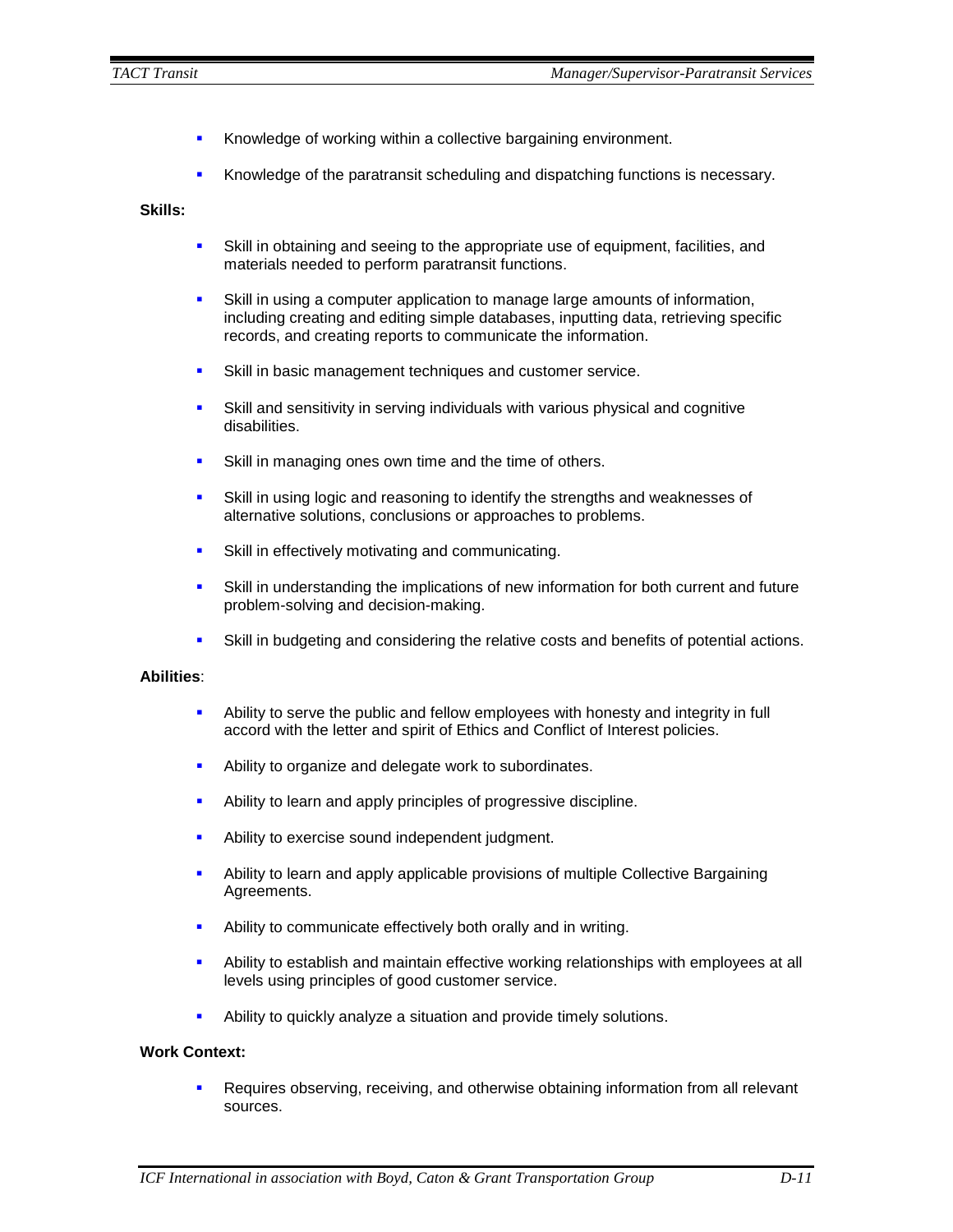- Requires analyzing information and evaluating results to choose the best solution and solve problems.
- **•** Requires keeping up-to-date technically and applying new knowledge to your job.
- **Requires providing information to supervisors, co-workers, and subordinates by** telephone, in written form, e-mail, or in person.
- **Requires communicating with people outside the organization, representing the** organization to customers, the public, government, and other external sources.
- Requires using relevant information and individual judgment to determine whether events or processes comply with laws, regulations, or standards.
- **Requires scheduling services, programs, and activities, as well as the work of others.**
- Requires developing specific goals and plans to prioritize, organize, and accomplish your work.
- **Reports to the Transportation Director.**
- Includes exposure to noise and odor levels that are distracting or uncomfortable.
- **May include working non-standard hours as required**

# **Tools**

#### **Technology:**

- **Proficiency in Microsoft Office applications**
- Data base user interface and query software
- **Paratransit scheduling and dispatch software**
- Radio and mobile data terminal communication equipment

# **Minimum Qualifications**

#### **Coursework and Training:**

- Coursework in Business Administration or another related Management field.
- **Accident investigation training (preferred)**
- **Transit leadership training (preferred)**

#### **Years of Experience:**

**Equivalent to five (5) years in transportation industry including two (2) verifiable years** in an operational supervisory capacity, and/or as a dispatcher.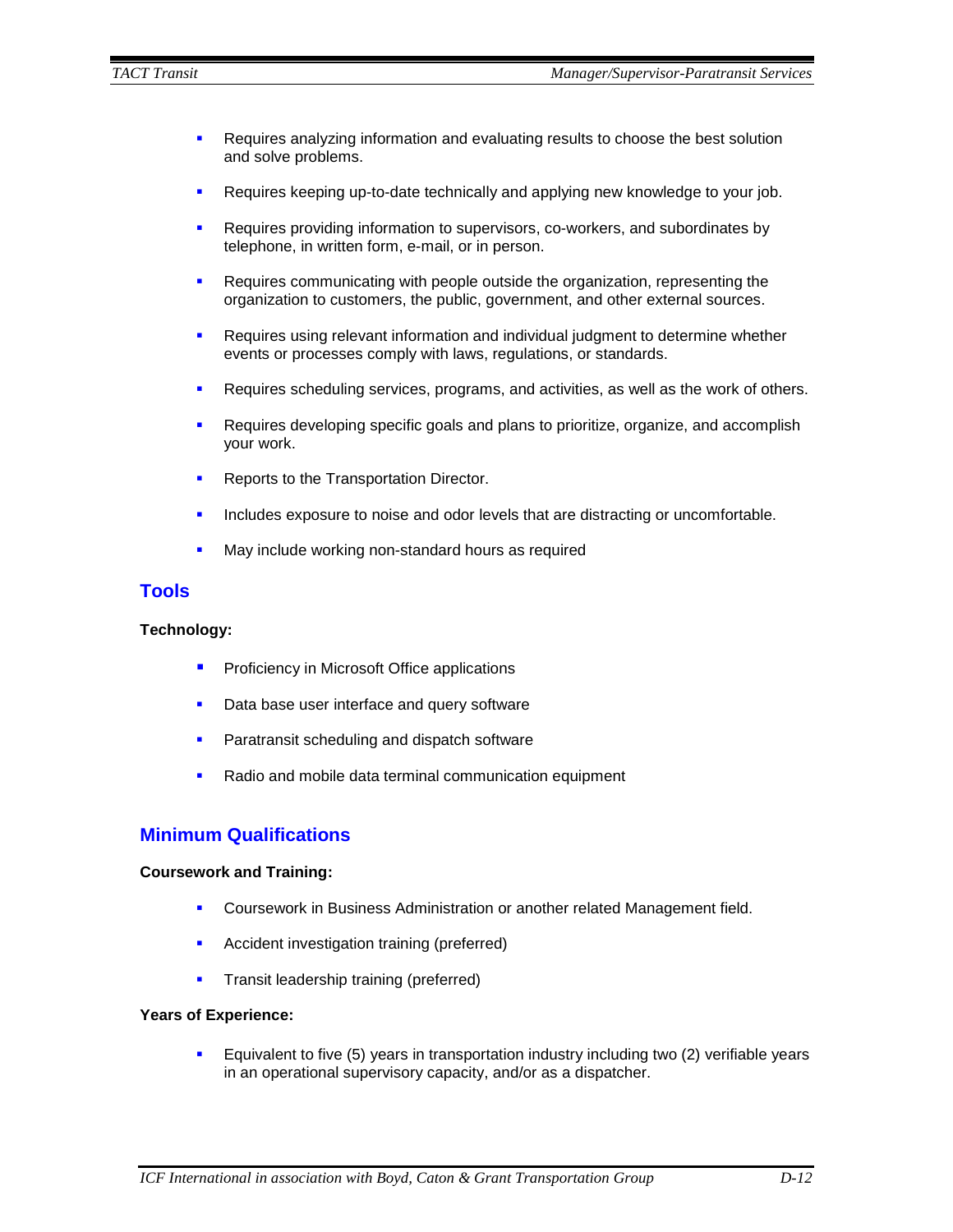Relevant experience may be substituted for the required education on a year for year basis.

## **Licenses and Certificates:**

**Class B Commercial Driver License with Passenger Endorsement-with air brake** restriction lifted and current medical certification (required)

#### **Additional Requirements:**

- All employees must comply with random drug and alcohol testing (in accordance with DOT/FTA regulations)
- **Managers must qualify for fidelity bond**

TACT Transit is an Equal Opportunity Employer. It is our policy to make all personnel decisions without discriminating on the basis of race, color, creed, religion, sex, physical disability, mental disability, age, marital status, sexual orientation, citizenship status, national or ethnic origin, and any other protected status.

TACT Transit is committed to hiring qualified persons with disabilities and fulfilling its responsibilities under the Rehabilitation Act, the Americans with Disabilities Act (ADA), and the ADA Amendments Act. The company will make every effort to make reasonable accommodations for persons in need.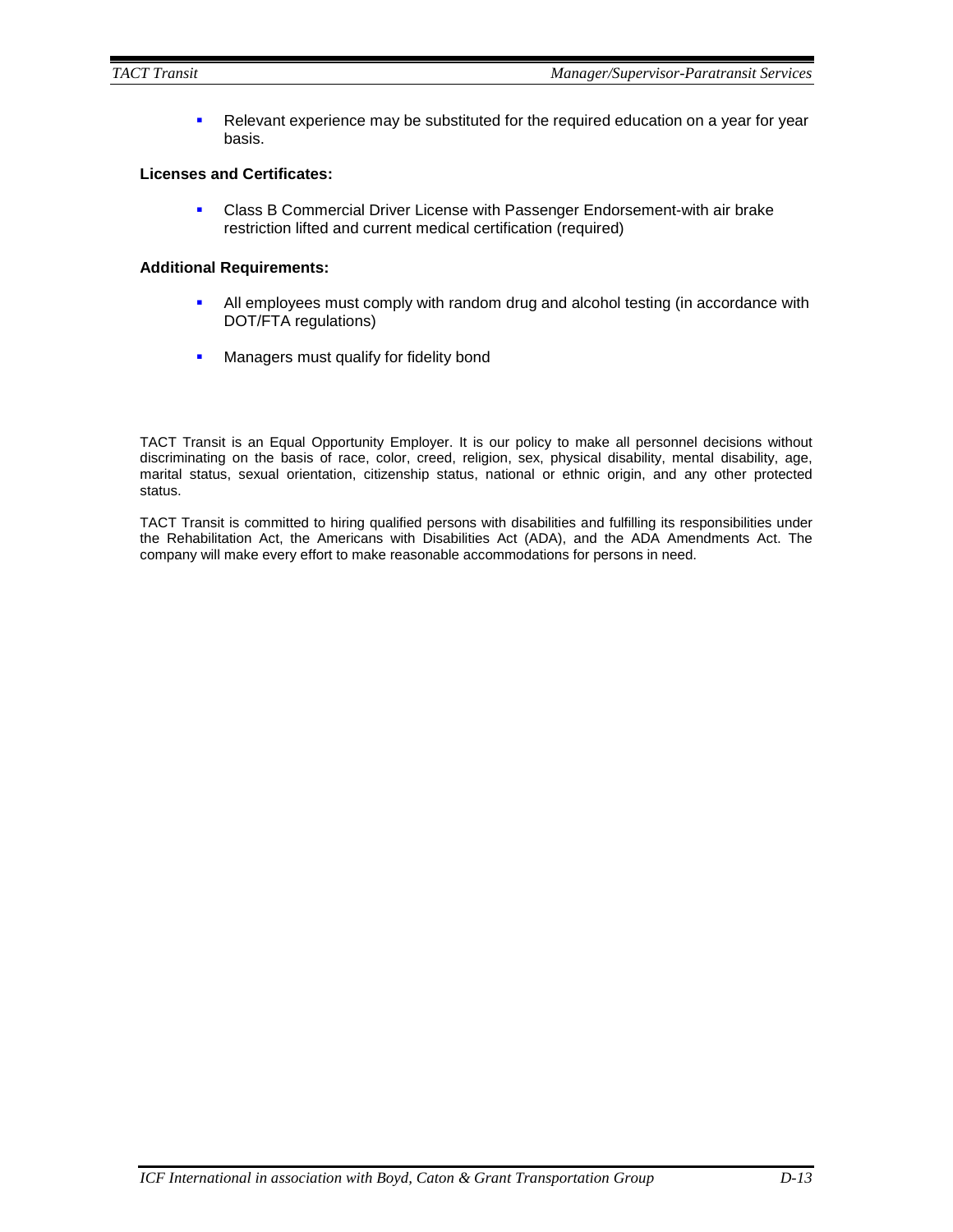# **Job Description:**

# **Manager/Supervisor- Dispatching and Scheduling**

(*adapted from job information provided by an actual agency*)

# **Employer Information**

**Organization Name:** CAD Transit

**Organization Website:** www.CADTransit.org

**About Our Organization:** CAD Transit is a medium sized transit agency with currently 53 vehicles in operation. Our company has been providing top quality service to our community for over 50 years. We provide fixed route public transportation services to a community of over 50,000 residents. While predominantly an urban setting, our city is surrounded on all sides by rural communities. For our disabled community members, we also provide paratransit services through a contract with a local company. Our paratransit service provides door-to-door pick-up and drop-off services for registered customers. All of our services are offered Monday through Saturday. We pride ourselves on being active members of the community and well-respected by our riders. We strive to keep our employees satisfied because we firmly believe this translates to happy customers. We consider ourselves a flat organization in that while we have three primary levels of management, we believe that even our top managers should be actively involved in our operations and work directly with maintenance, bus operators and even sometimes our riders. We provide job rotations upon the first six months of hire to expose of our staff to all of our business operations. These rotations include experience riding on our buses, observing maintenance procedures and working in an office setting. Our goal is to continue to grow the strong reputation which has enabled us to have a very successful 50 years!

**Job Reference #:** 005-2009

**Date Prepared:** 01-29-2009

**Job Location:**  Headquarters: 579 Quarter Street Smithville, State 01234

Note: Employees are provided with free public transportation service through our fixed-route program.

**Typical Hours/Week:** 45-60 hours, 5 days per week. 2 days off per week, Saturday and Sunday work may occasionally be required. On call requirements.

**FLSA Status:** Exempt

**Starting Pay:** \$50,000-\$60,000 per year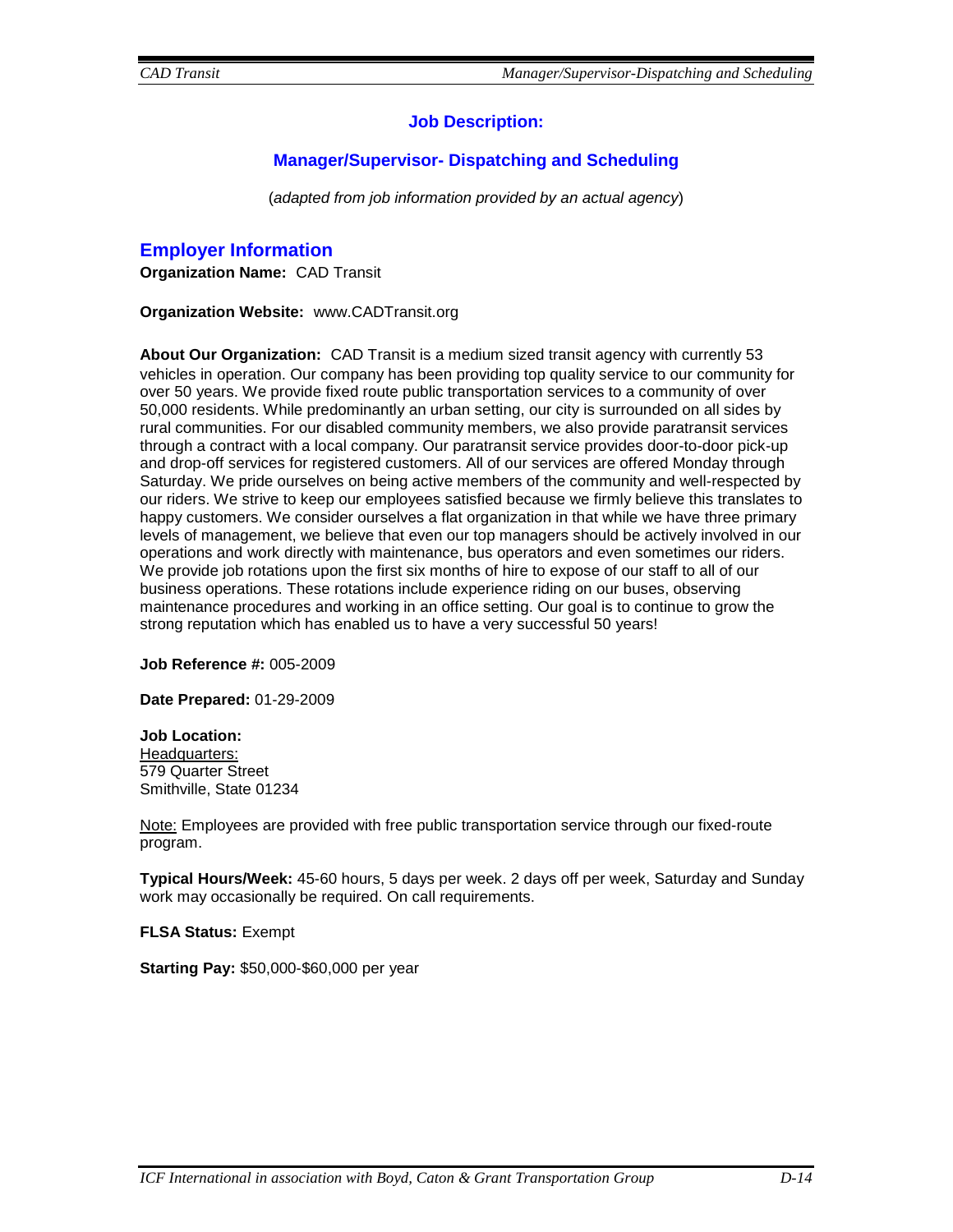# **Benefits:**

- **Medical (PPO and HMO options),** dental, prescription, and optional vision; Long-term disability; Life insurance percentage match
- Opportunity to obtain funding support for approved Management Training courses
- **Flexible work arrangements: One** week per month, may select the preferred 2 days off.
- **Employees are granted free** transportation services under fixed-route program
- Retirement planning (401K program)
- Family support policies: FMLA guidelines are respected; Employees may exhaust sick time when on FMLA leave; Bereavement leave (based on supervisor approval)
- **Scholarship program offered to support** children with special needs
- National holidays provided (except when transit services offered in the case of a special event); Accrued vacation up to 2 weeks per year; Sick leave up to 2 weeks per year; Leave Without Pay provided in exceptional circumstances

# **How to apply:**

Contact (for internal use only- for training and HR questions): CAD Transit Attn: Jane Doe, Director of Personnel HR@CADTransit.org 512-626-0015

Submit resumes and/or request applications to: CAD Transit Attn: Resume Processing 579 Quarter Street Smithville, State 01234 HRrecruiting@CADTransit.com

Note: If preferred, applicants may be picked up and resumes drop off in person: 579 Quarter Street Smithville, State 01234

Applications may also be obtained via the internet: www.CADTransit.com/job\_application or via phone: 512-626-0012.

A confirmation email or phone call will be provided immediately once your materials have been received. Please do not contact the agency regarding the status of your submission.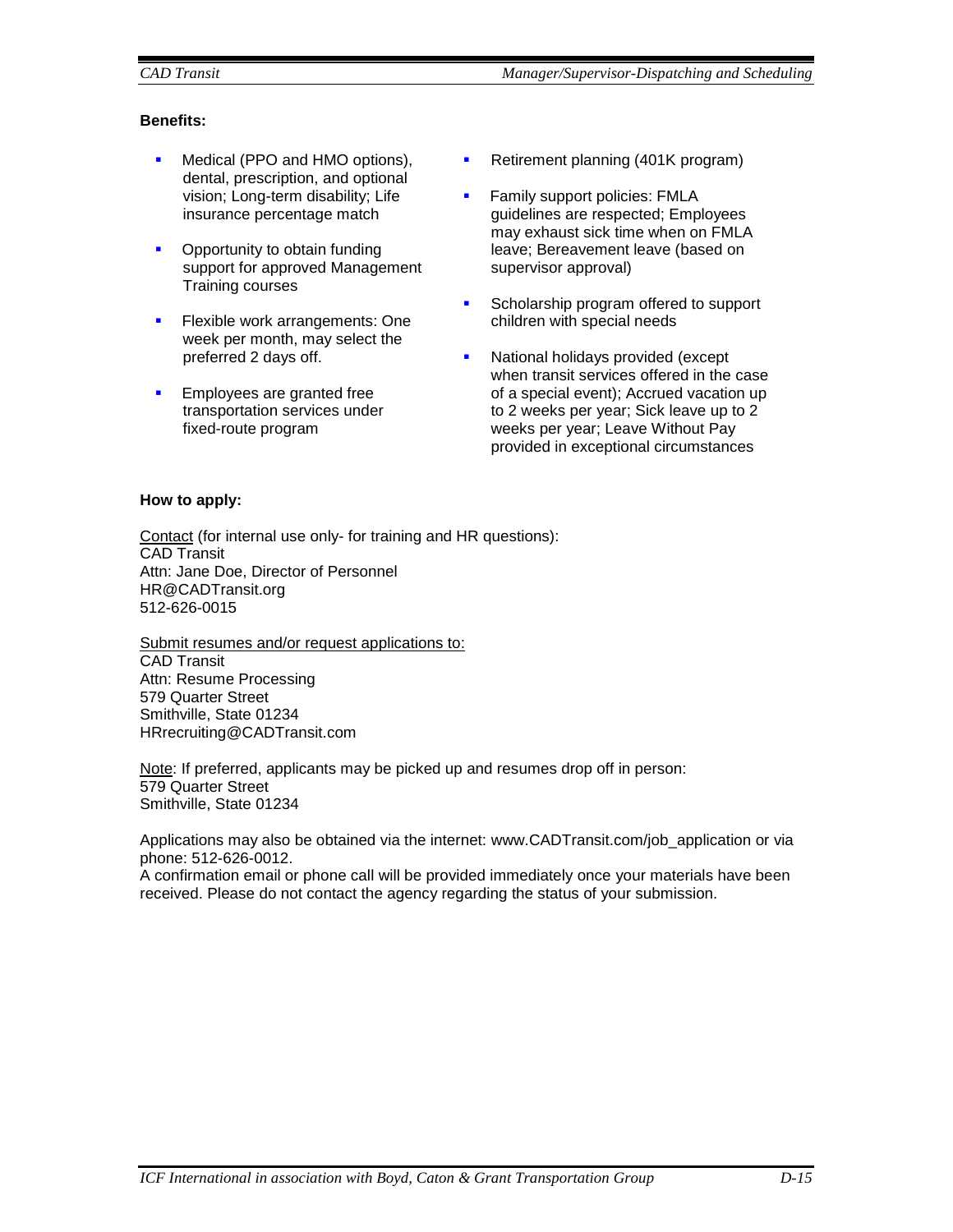# **Job Description**

# **General Overview:**

**Plans, coordinates, and directs the work of division operating and office employees.** This position will rotate in the duties of supervising and directing the operations including training, coaching and on-board oversight and will provide assistance in the field. This position is directly responsible for all dispatch office functions, including responding to customer service matters.

## **Major Duties:**

- Supervises, assigns, monitors and evaluates the work of Dispatchers and clerical staff in a Division; and provides information and guidance to Bus Operators and office employees regarding problems that affect their work performance.
- **Recommends personnel actions to the Transportation Director related to staffing and** discipline.
- Plans, organizes, and manages the work of subordinate staff to ensure that the work is accomplished in a manner consistent with organizational requirements.
- **•** Directs investigations to verify and resolve customer complaints and notify the police when intervention is required.
- Conducts evaluations of operator job performance through on-board observation and the collection of customer input.
- **IMPLEMENTED SCHEDULE AND POLICY CHANGES.**
- Collaborates with other managers and staff members to formulate and implement policies, procedures, goals, and objectives.
- **•** Monitors operations to ensure that staff members comply with administrative policies and procedures, safety rules, union contracts, and government regulations.
- **Promotes safe and secure work activities by conducting safety and security audits,** attending company safety and security meetings, and meeting with individual staff members.
- Responds to public inquiries and complaints that cannot be resolved at a lower staff level.
- **Provides back up and relief to the dispatcher position and serves as back-up to** Transportation Director during absences or emergencies.
- Dispatches operators to job sites in order to provide service to customers.
- Communicates daily work assignments and changes in routes of services in order to maintain flow of service.
- Supervises the operation of two-way radio to direct bus operators and monitor scheduling.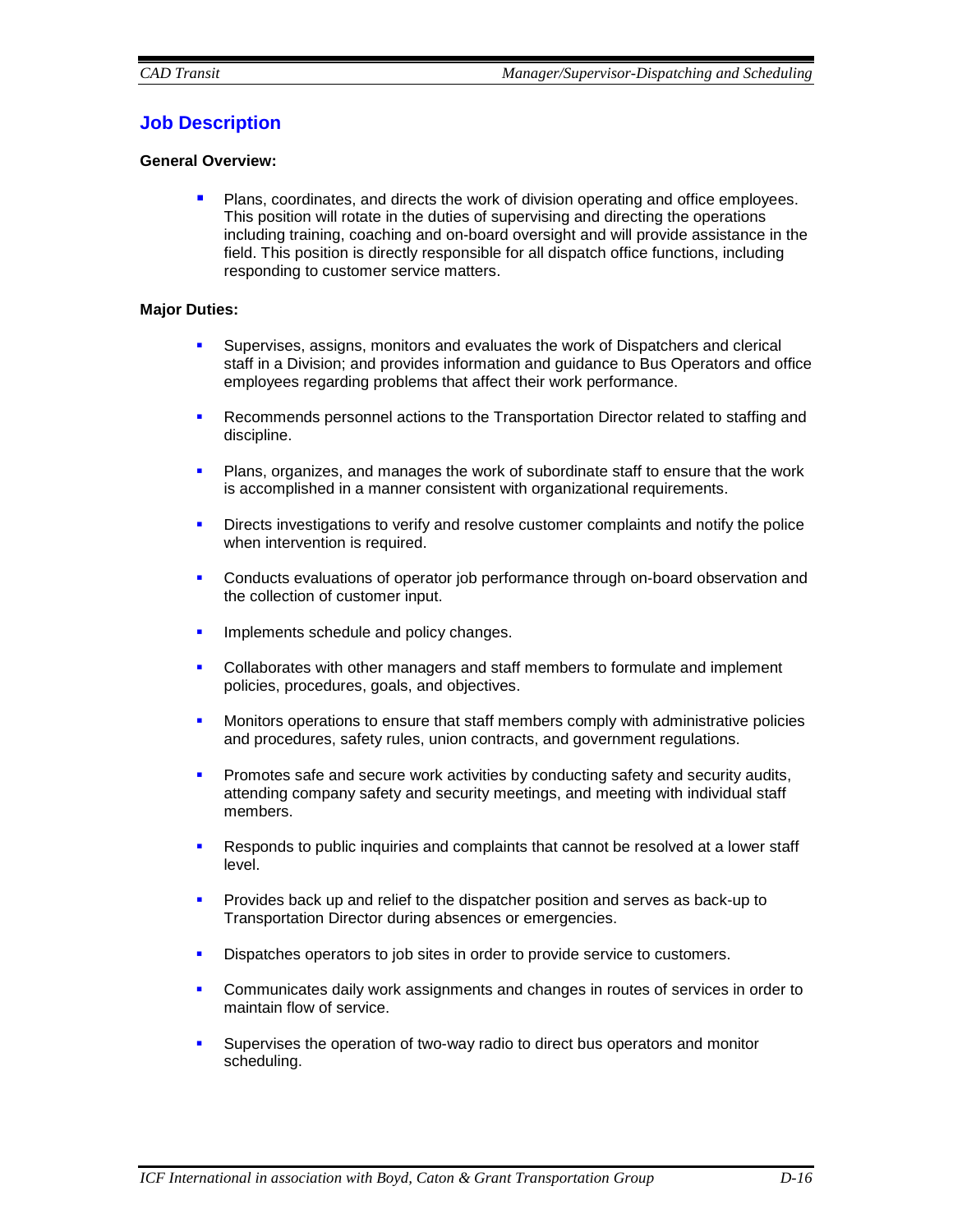**Supervises the maintenance of dispatcher diary of missed trips, accidents and** unusual occurrences in order to have detailed documentation of all possible operations issues.

# **Knowledges:**

- **Knowledge of principles and policies for providing customer transit services. This** includes customer needs assessment, meeting quality standards for services, and evaluation of customer satisfaction.
- **K**nowledge of operational principles and methods for moving people via buses and vans, including the relative costs and benefits.
- **K**nowledge of business and management principles involved in strategic planning, resource allocation, human resources modeling, leadership technique, production methods, and coordination of people and resources.
- Knowledge of transit scheduling and dispatching functions.
- Knowledge of DOT/FTA drug and alcohol regulations.
- Knowledge of union/management agreements and processes.

#### **Skills:**

- Skill in obtaining and seeing to the appropriate use of equipment, facilities, and materials needed to do certain work.
- Skill in using a computer application to manage large amounts of information, including creating and editing simple databases, inputting data, retrieving specific records, and creating reports to communicate the information.
- Skill in using transit scheduling and dispatch software.
- **Skill in basic transit management and customer service.**
- Skill in providing customer service to individuals with various physical and cognitive disabilities.
- **Skill in managing ones own time and the time of others.**
- Skill in using logic and reasoning to identify the strengths and weaknesses of alternative solutions, conclusions or approaches to problems.
- Skill in supervising and mentoring staff for the purposes of professional growth and teambuilding.
- Skill in selecting and using training/instructional methods and procedures appropriate for the situation when learning or teaching new things.
- Skill in budgeting and considering the relative costs and benefits of potential actions.

#### **Abilities**:

Ability to maintain detailed records including trip logs for reporting purposes.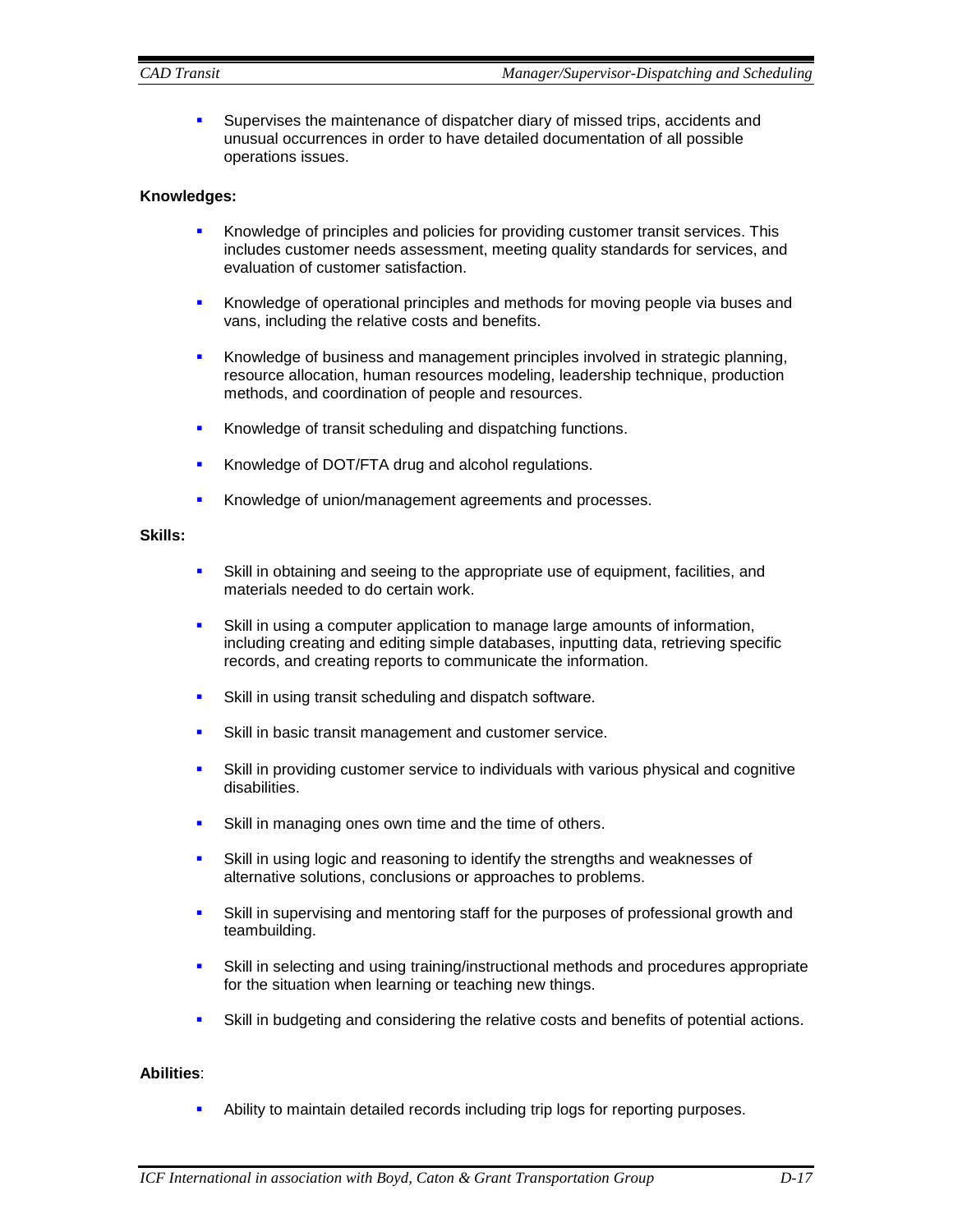- Ability to serve the public and fellow employees with honesty and integrity in full accord with the letter and spirit of Ethics and Conflict of Interest policies.
- Ability to organize and delegate work to subordinates.
- Ability to learn and apply principles of progressive discipline.
- **Ability to exercise sound independent judgment.**
- Ability to learn and apply applicable provisions of Collective Bargaining Agreements.
- **Ability to communicate effectively both orally and in writing.**
- Ability to establish and maintain effective working relationships with employees at all levels using principles of good employee relations.
- Ability to quickly analyze a situation and provide timely solutions.
- Ability to identify and resolve problems related to scheduling, dispatching or operations.
- Ability to evaluate employee performance using validated, job relevant criteria.
- Ability to work with external entities including private industry, governmental agencies and the general public.

## **Work Context:**

- **Requires observing, receiving, and otherwise obtaining information from all relevant** sources.
- **Requires analyzing information and evaluating results to choose the best solution** and solve problems.
- Requires keeping up-to-date technically and applying new knowledge to your job.
- Requires providing information to supervisors, co-workers, and subordinates by telephone, in written form, e-mail, or in person.
- **Requires communicating with people outside the organization, representing the** organization to customers, the public, government, and other external sources.
- Requires using relevant information and individual judgment to determine whether events or processes comply with laws, regulations, or standards.
- Requires scheduling service, programs, and activities, as well as the work of others.
- Requires developing specific goals and plans to prioritize, organize, and accomplish your work.
- Requires working indoors, outdoors and on-board vehicles.
- **Requires working in a nontraditional office setting in a garage facility.**
- Reports to the Transportation Director.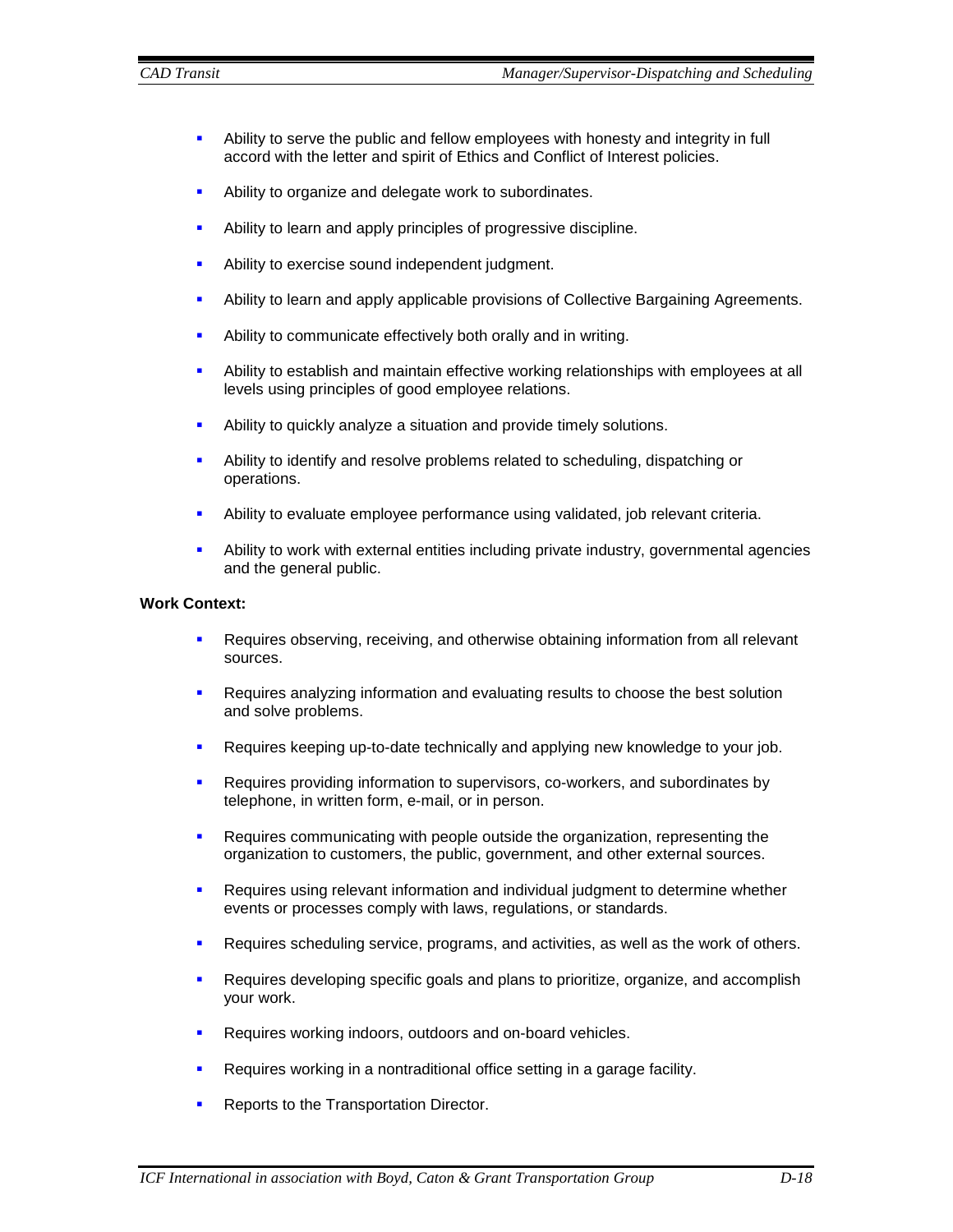- **Includes exposure to odors and noise levels that are distracting or uncomfortable.**
- May include working non-standard hours as required

# **Tools**

# **Technology:**

- **Proficiency in Microsoft Word and Excel applications**
- Data base user interface and query software
- **Transit scheduling and dispatching software**
- **Two-way radio and mobile data terminal communication equipment**

# **Minimum Qualifications**

## **Coursework and Training Experience:**

- Supervisory or leadership experience, or supervisory or leadership training.
- **Training in two-way radio/ data terminal communications**

## **Years of Experience:**

- Equivalent to five (5) years in transportation industry including two (2) verifiable years in a transit operational supervisory capacity, and/or as a dispatcher.
- Relevant experience may be substituted for the required education on a year for year basis.

# **Licenses and Certificates:**

**Class B Commercial Driver License with Passenger Endorsement-with air brake** restriction lifted and current medical certification (required)

# **Additional Requirements:**

- All employees must comply with random drug and alcohol testing (in accordance with DOT/FTA regulations)
- Managers must qualify for fidelity bond

CAD Transit is an Equal Opportunity Employer. It is our policy to make all personnel decisions without discriminating on the basis of race, color, creed, religion, sex, physical disability, mental disability, age, marital status, sexual orientation, citizenship status, national or ethnic origin, and any other protected status.

CAD Transit is committed to hiring qualified persons with disabilities and fulfilling its responsibilities under the Rehabilitation Act, the Americans with Disabilities Act (ADA), and the ADA Amendments Act. The company will make every effort to make reasonable accommodations for persons in need.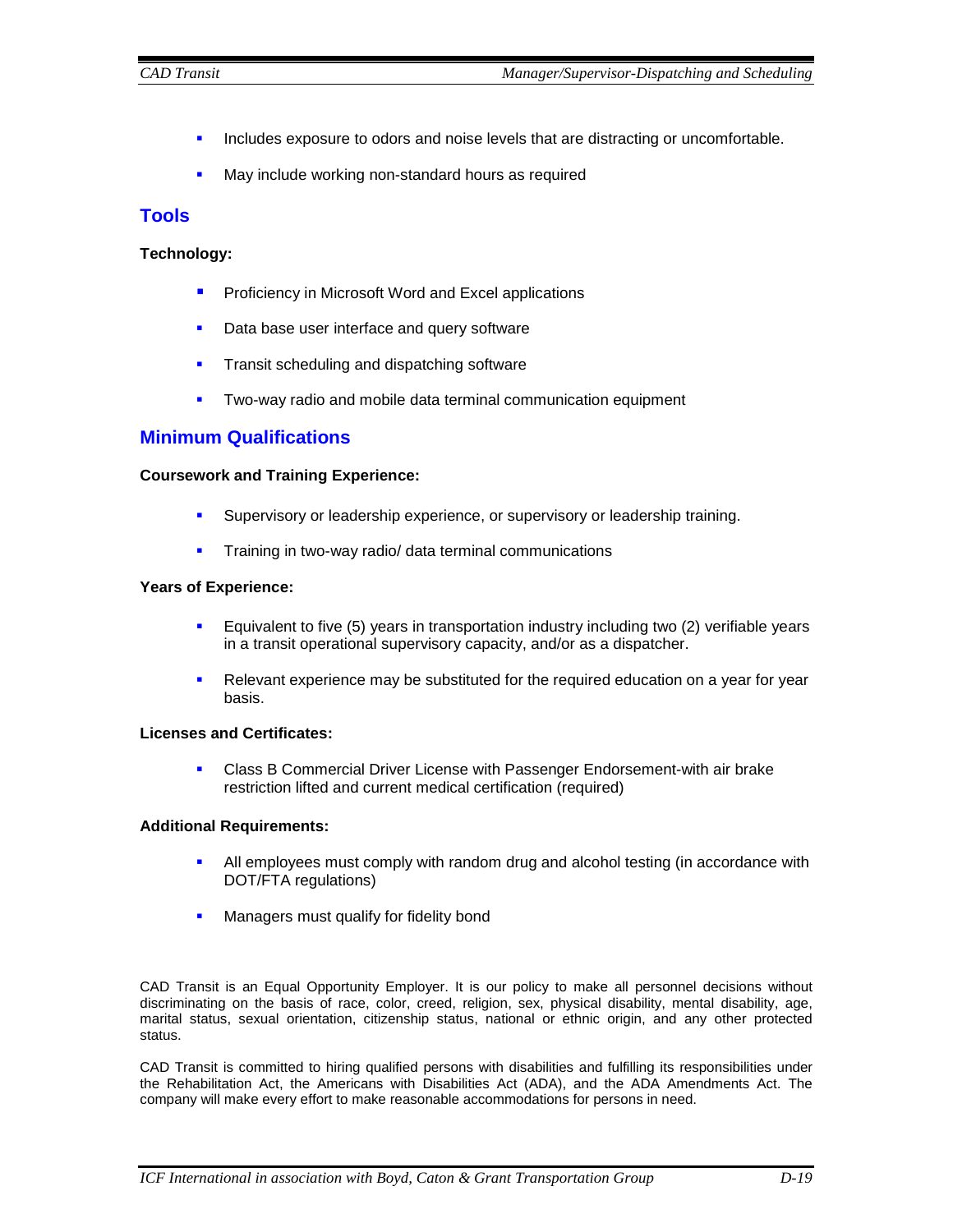# **Job Description:**

# **Manager/Supervisor- Vehicle Maintenance**

# **Employer Information**

**Organization Name:** Tarrant Agency Transit Authority (TATA)

**Organization Website:** www.tatamoves.org

**About Our Organization:** Tarrant Agency Transit Authority (TATA) is a medium sized transit agency. Our company just celebrated its 40 year anniversary. We provide services to a small urban city and surrounding areas with a population of approximately 80,000. TATA provides both fixed-route and ADA paratransit services and we operate a fleet of 60 vehicles. Our service is in operation six days per week; closed on Sunday. Our agency has been voted as "Best Place to Work" by "Working Mother" magazine for the past 2 years! We believe in offering state-of-the art training and development opportunities to all of our employees. Our agency has a very teambased environment and we consider our employees the reason for our great success.

**Job Reference #:** 013-2009

**Date Prepared:** 02-02-2009

**Job Location:**  TATA Maintenance Facility 1200 North Street Leestown, State 01482

**Typical Hours/Week:** 45-55 hours, 5 days per week. 2 days off per week, overtime and weekend work may be required when extra maintenance work is needed. Work hours are not flexible as the position requires continuous oversight of two specified work shifts per day.

**FLSA Status:** Exempt

**Starting Pay:** \$58,000-\$65,000 per year

#### **Benefits:**

- Medical (PPO and HMO options), dental, and optional vision; Longterm and short-term disability; Life insurance
- Professional development courses available as part of paid work hours; tuition reimbursement for relevant trade specific coursework
- Federal holidays recognized (except when transit services offered in the case of a special event)
- Family support policies: FMLA guidelines are respected for maternity and paternity leave; Employees may use up to 4 weeks of sick time when on FMLA leave; Bereavement leave (based on supervisor approval)
- Accrued personal days up to 3 weeks per year (may be used for sick or other personal reasons); Leave Without Pay provided in exceptional circumstances
- Retirement planning (401K)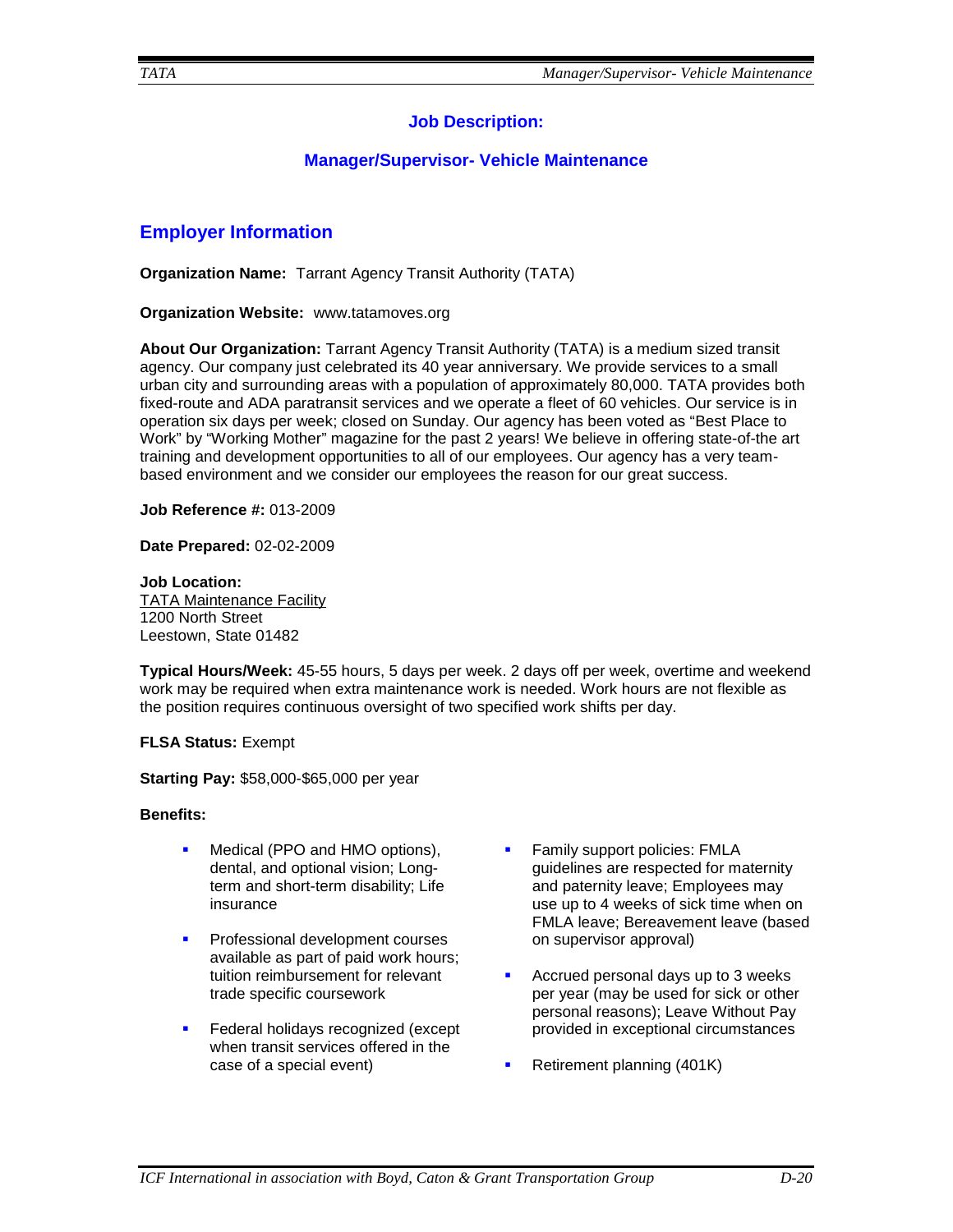**Commuter discounts/** reimbursements available **Families-Ride-Free Program: One** Saturday each month

# **How to apply:**

# **Contact**

TATA Attn: Jane Doe, Personnel Manager JDoe@TATAmoves.org 418-555-2213

Submit resumes and/or request applications to: TATA Transit Attn: Resume Processing 152 Christoff Street Leestown, State 01482 Resumes@TATAmoves.org

Note: If preferred, applications may be picked up and resumes dropped off in person: 152 Christoff Street Leestown, State 01482

Applications are also available at the maintenance facility on North Street. If preferred, applications may be obtained via the Internet: www.TATAmoves.com/job\_application or via phone: 418-555-2225.

A confirmation email or phone call will be provided immediately once your materials have been received. Please do not contact the agency regarding the status of your submission.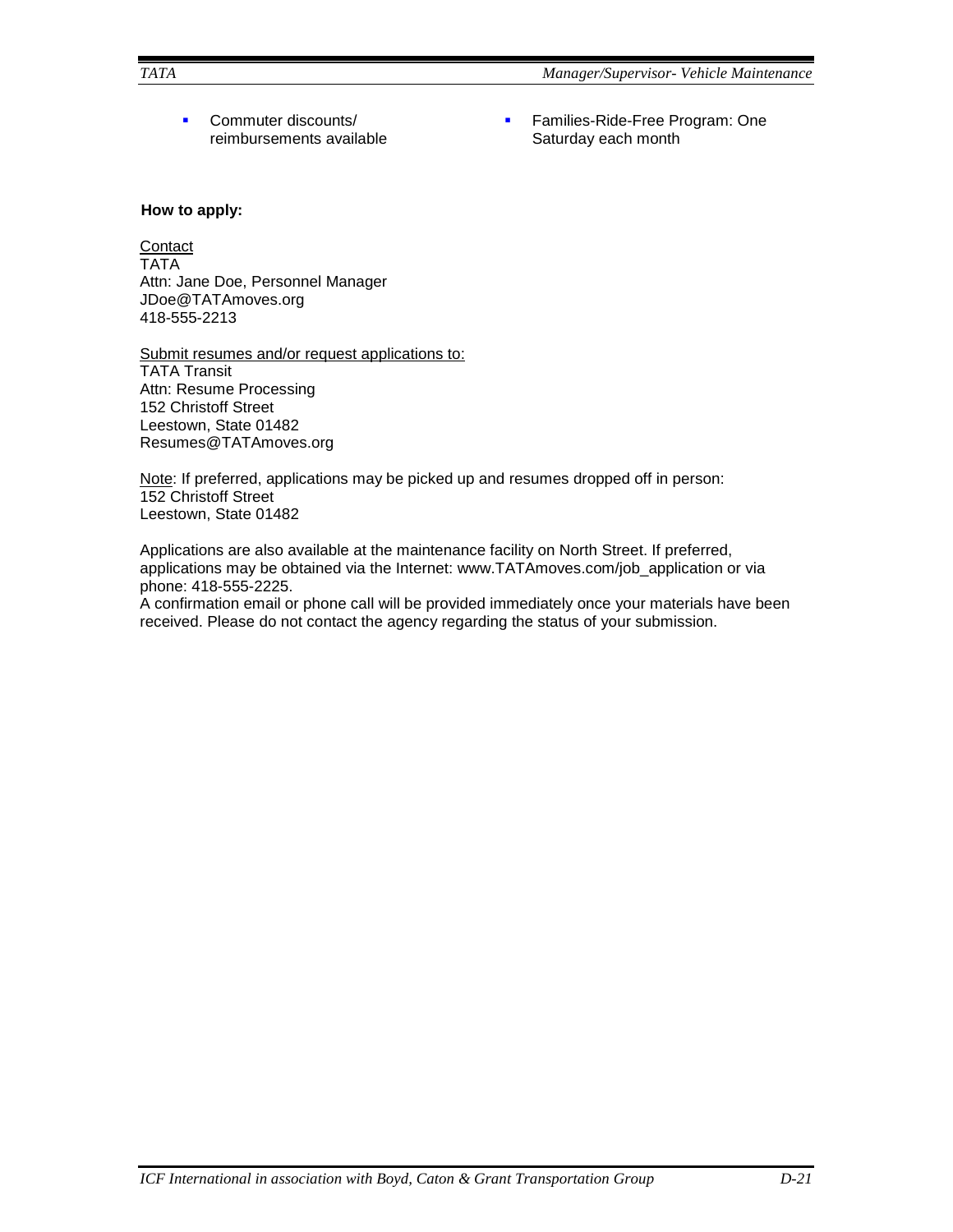# **Job Description**

# **General Overview:**

 Manages the daily activities involved in all TATA vehicle and facilities maintenance. Coordinates all vehicle, vehicle parts and supplies purchasing for the agency. Directs maintenance activities focused on servicing, inspection, and repair of vehicles to ensure that all equipment meets safety, efficiency and cleanliness standards for the agency in the most cost-effective manner. Has responsibility for upkeep and repair of all TATA facilities.

# **Major Duties:**

- Oversees daily activities of the maintenance division in order to maintain efficient and timely operations.
- **Manages and prioritizes the scheduling of work activities in coordination with transit** operation requirements.
- Oversees vehicle preventative maintenance and corrective maintenance activities including the scheduling of routine inspections, state safety inspections and daily vehicle repairs.
- Serves as representative of the agency on safety and maintenance concerns to include serving on maintenance committees, attending transit industry meetings and conferences, and responding to public inquiry on maintenance issues as deemed appropriate.
- Maintains and updates all service manuals, repair records, inventory records, and vehicle inspection reports.
- **Participates in the purchasing of vehicles and parts by meeting with multiple vehicle** manufacturers, testing available alternatives by performing cost/benefit analyses of relative durability and utility, negotiating technical specifications, selecting and ordering vehicles, inspecting production, and resolving issues.
- Participates in the writing or modification of technical specifications for proposed revenue vehicles, non-revenue vehicles, and other electronic and mechanical products supplied by outside vendors.
- **Monitors or performs final inspection of delivered vehicles, and authorizes buses and** other revenue and non-revenue vehicles for service.
- **Maintains agency compliance with all environmental and public health safety** standards by making recommendations for policy changes as needed.
- Oversees the upkeep and maintenance of all agency administrative, transportation, maintenance, and transfer center facilities.
- **Prepares reports and makes presentations that include findings and** recommendations to agency General Manager.
- **Participates in decision making regarding personnel issues for all maintenance** employees.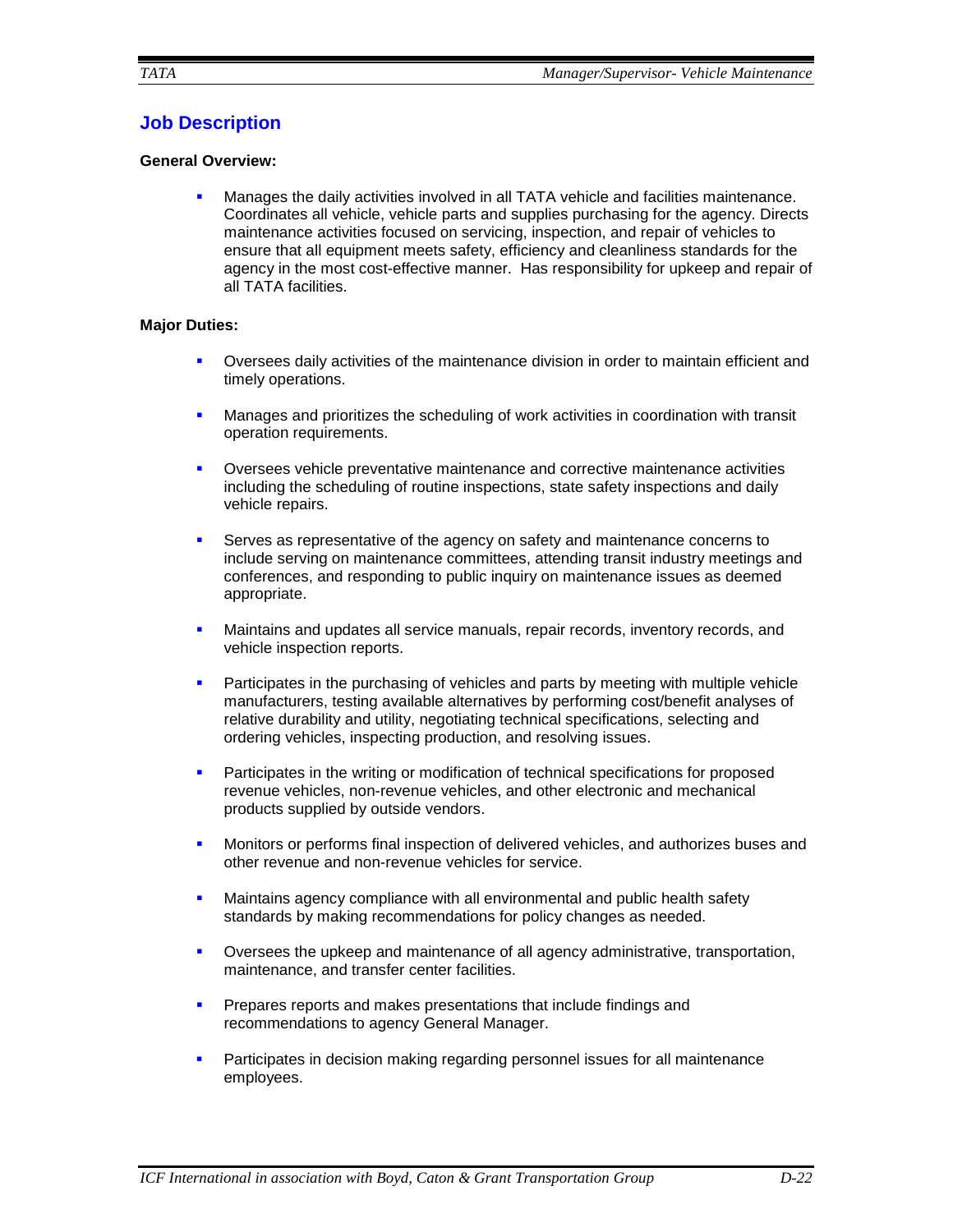- **Monitors staff adherence to agency policies, as well as state and federal rules and** regulations.
- **Participates in the review and analysis of all vehicle accident reports by performing** failure analyses, recommending maintenance solutions to prevent reoccurrence, and following up as needed to ensure that preventive measures have been implemented.
- **•** Maintains maintenance related databases mandated by the Federal Transportation Authority (FTA) and the state.
- **Regularly monitors emissions measurements such as opacity, particulate matter, and** nitrogen oxides.
- **Manages maintenance documentation and prepares required federal and state** reports.
- Oversees training and professional development activities for all maintenance staff.

#### **Knowledges:**

- Knowledge of heavy duty vehicle maintenance procedures and requirements including diesel engines, automatic transmission, drive train systems, air brake systems, electrical systems, and air conditioning systems.
- Knowledge of purchasing and maintaining a transit vehicle inventory.
- Knowledge of maintenance related safety procedures and policies.
- **Knowledge of the current trends and developments in the field of maintenance** related information system technology and computerized vehicle maintenance record keeping systems.
- Knowledge of hazardous material management.
- Knowledge of basic and effective facility maintenance practices.
- Knowledge of Federal Transit Administration (FTA) fleet procurement and contract management guidelines and the rules under FTA.
- **K**nowledge of maintenance-related business and management practices
- Knowledge of leadership, performance evaluation, motivation, team building, and conflict resolution
- Knowledge of budget development and administration.
- Knowledge of database application development

#### **Skills:**

- Skill in interpreting vehicle maintenance manuals and related system schematics to direct maintenance activities.
- Skill in understanding the implications of new vehicle and maintenance information for both current and future problem-solving and decision-making.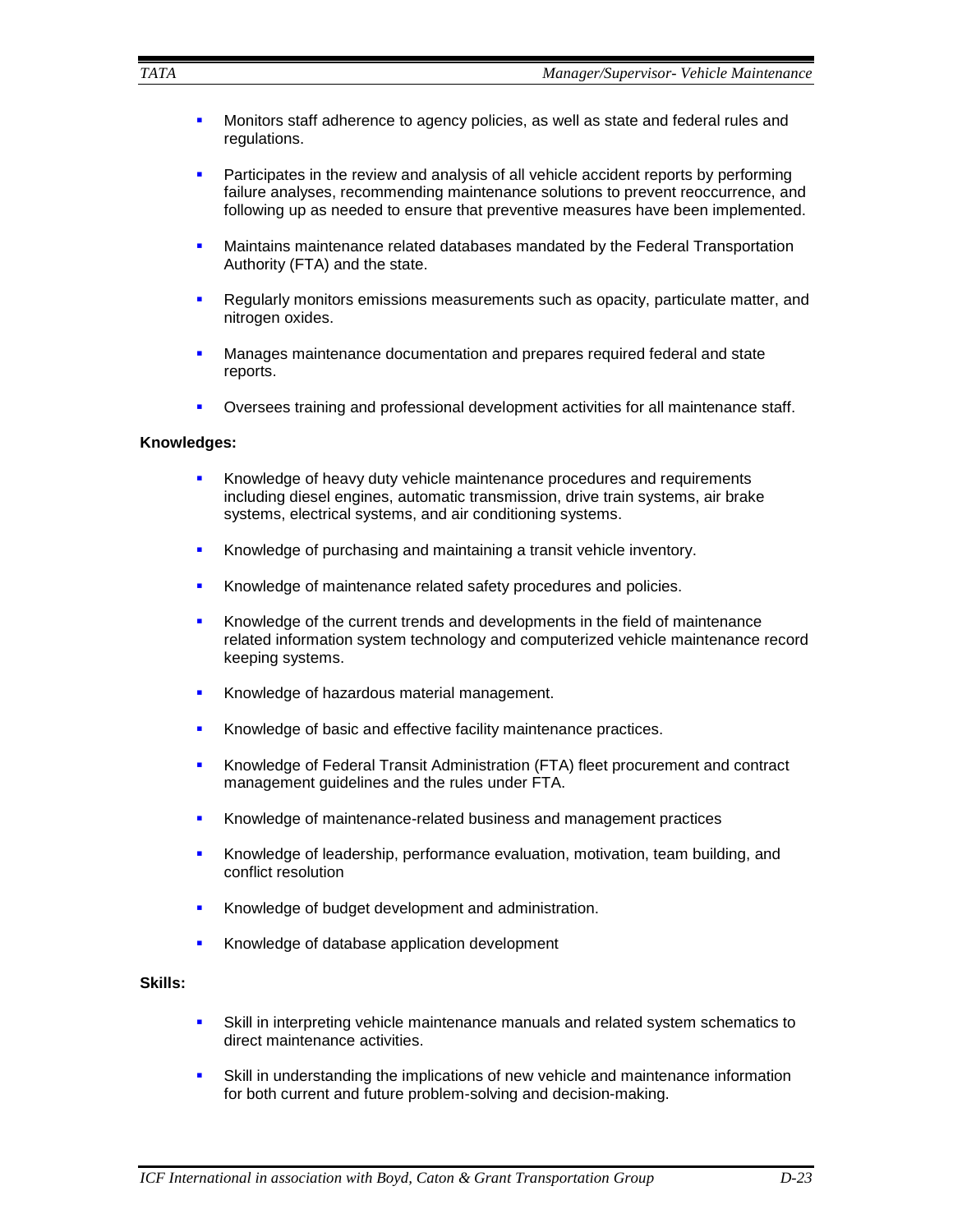- Skill in using logic and reasoning to identify the strengths and weaknesses of alternative solutions, conclusions or approaches to problems.
- Skill in monitoring/assessing performance of self, others, or organizations to make improvements or take corrective action.
- Skill in communicating orally both in technical and non-technical terms to various audiences.
- Skill in communicating in writing to prepare memos, briefings, reports and various correspondence as appropriate for the needs of the audience.
- Skill in considering the relative costs and benefits of potential actions to choose the most appropriate one.
- Skill in determining how vehicle and facility maintenance functions should work and how changes in conditions, operations, and the environment will affect outcomes.
- Skill in obtaining and overseeing the appropriate use of equipment, facilities, and materials needed to do certain work.
- Skill in using a computer application to manage large amounts of information, including creating and editing simple databases, inputting data, retrieving specific records, and creating reports to communicate the information.

## **Abilities**:

- Ability to coordinate staff across work shifts to ensure adequate availability of workers at any given time.
- Ability to ensure vehicle mechanics are trained on agency fleet as needed.
- Ability to ensure facility maintenance workers are trained in facility upkeep and repair as needed.
- Ability to prepare and present budget proposals and assist in grant activities.
- Ability to solve complex problems independently.
- Ability to plan and direct the day-to-day activities of vehicle and facility maintenance staff.
- Ability to conduct cost benefit analysis to evaluate the financial impact and technical feasibility of maintenance projects.
- **Ability to produce technically correct contracts, vouchers and reports.**
- Ability to effectively organize, manage, and monitor internal staff, consultants, and manufacturer representatives in regard to maintenance, repair, and warranty issues.
- Ability to research agency vehicle and equipment needs and recommend alternatives based on cost-benefit analysis.
- Ability to compile and analyze data and information related to technical specifications and warranty requirements.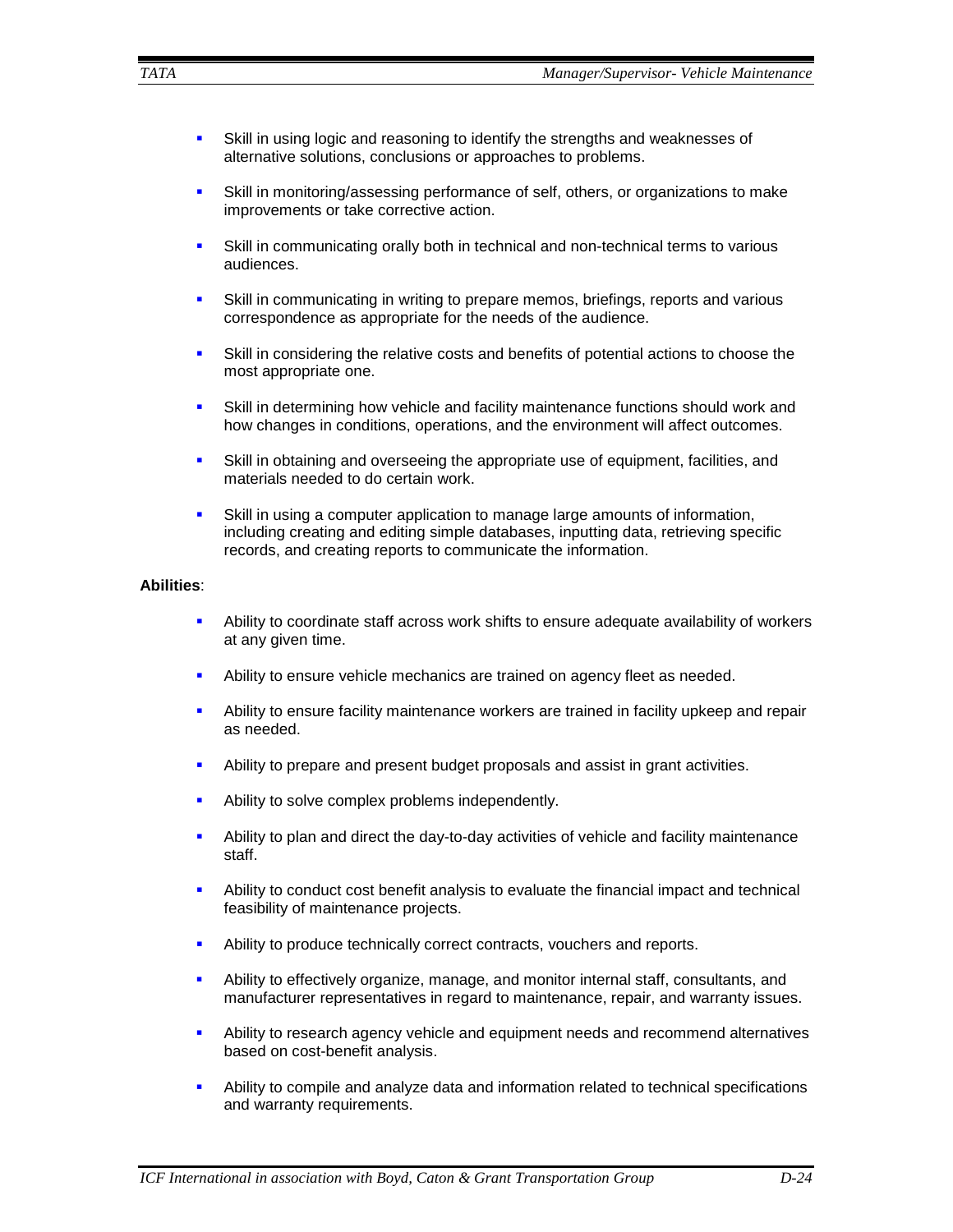- Ability to develop recommendations in the writing of maintenance reports.
- Ability to maintain or monitor the maintenance of a wide variety of databases to protect integrity of data, including road calls, cost-per-mile calculations, emissions, warranty, fleet distribution, equipment testing, fueling systems, and vehicle counts.
- Ability to coordinate maintenance unit activities with the strategic needs of other agency functions.
- Ability to develop effective and collaborative working relationships with subordinate staff, co-workers, and supervisors using principles of good customer service.
- Ability to operate a commercial vehicle as needed for testing.

## **Work Context:**

- Requires making decisions that impact the results of co-workers, customers or the agency.
- Requires lifting objects up to 60 pounds for inventory control and vehicle and facility maintenance purposes.
- **Requires high accuracy to maintain safety of vehicles and facilities.**
- Requires a combination of working in an office setting, in a maintenance shop, and outside on agency vehicles, service areas, or other agency facility locations.
- **Requires coordinating or leading others in accomplishing work activities.**
- Requires working with others in a group or team.
- Includes responsibility for the health, safety and security of others.
- Includes exposure to noise and odor levels that may be distracting or uncomfortable.
- **May require travel to any point within the agency service area on short notice and** other long distance travel with more advanced notice as may be necessary.
- **Requires working outside regular business hours to attend workshops, conferences,** or meetings as a representative of the agency, as required.
- May include exposure to occasional build-up of diesel exhaust fumes.
- May require performance of maintenance functions as necessary outside under various weather conditions with temperature extremes.

Requires briefing and reporting to the General Manager.

# **Tools**

# **Technology:**

**Computers**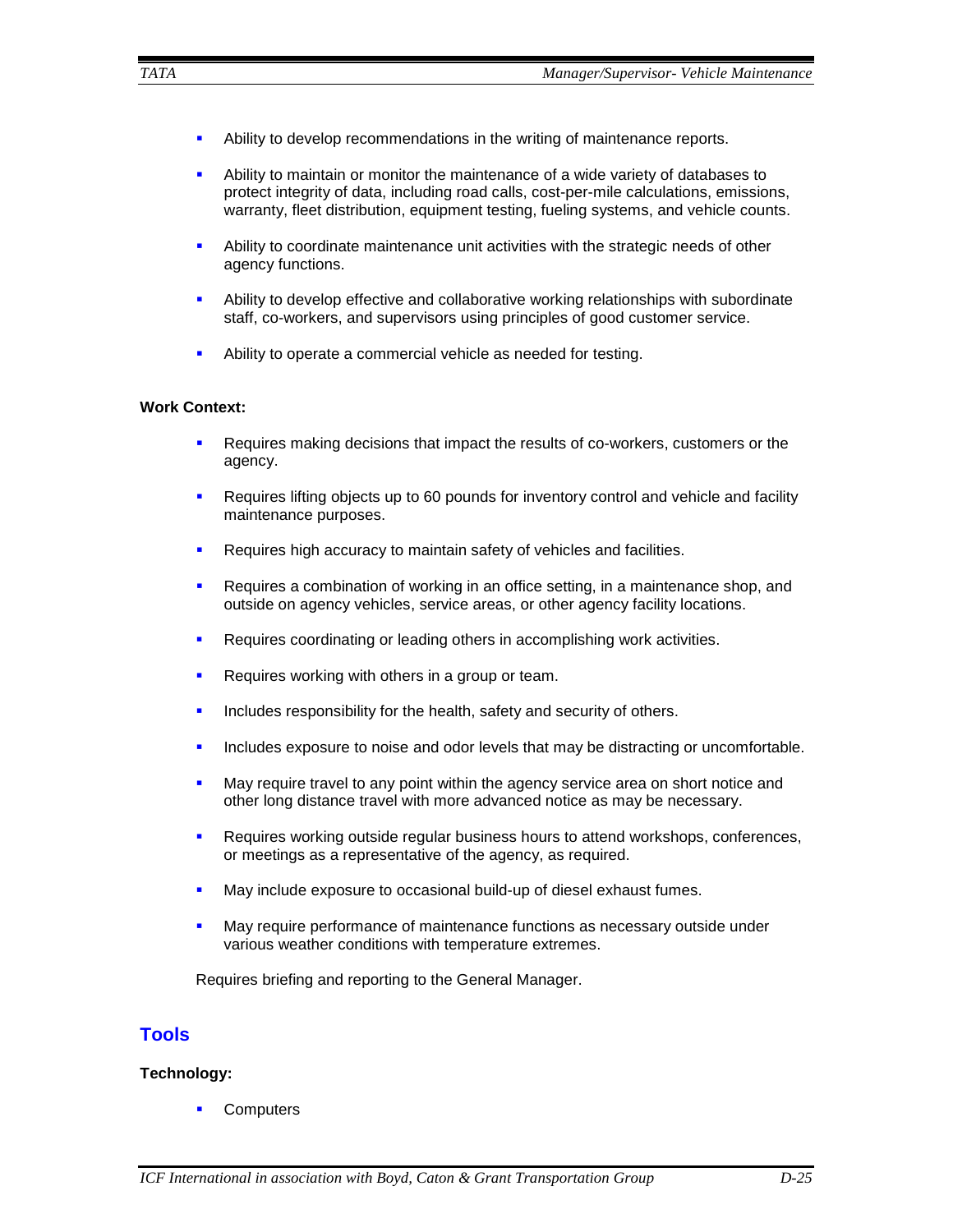- **Heavy duty transit vehicles, vans and supervisor vehicles**
- **Fork lifts**
- **Analytical or scientific software**
- **Data base user interface and query software**
- **•** Vehicle maintenance and record keeping software
- **Gauges or inspection fixtures**
- **Scanners**
- **Speed sensors**
- Wheel alignment equipment
- **Welding equipment**
- **•** Vehicle lifts, hoists, and jacks
- **Bench grinders**
- **Drill presses**
- **Impact wrenches**
- **Air conditioning service equipment**
- **•** Vehicle washing equipment
- **Tire changing and regrooving equipment**
- **•** Oil/water separator
- A wide range of standard hand tools, vehicle and facility maintenance tools, testing and repair equipment
- Radio and mobile data terminal communication systems

# **Minimum Qualifications**

## **Coursework and Training Experience:**

- **Training in heavy duty vehicle maintenance.**
- Vocational training in diesel engines, transmissions, drive trains, brake systems, air conditioning, electrical systems and other special transit vehicle systems.

# **Work Experience:**

- 5 years transit or diesel maintenance experience, or an equivalent combination.
- At least 2 years of maintenance supervisory experience is desirable.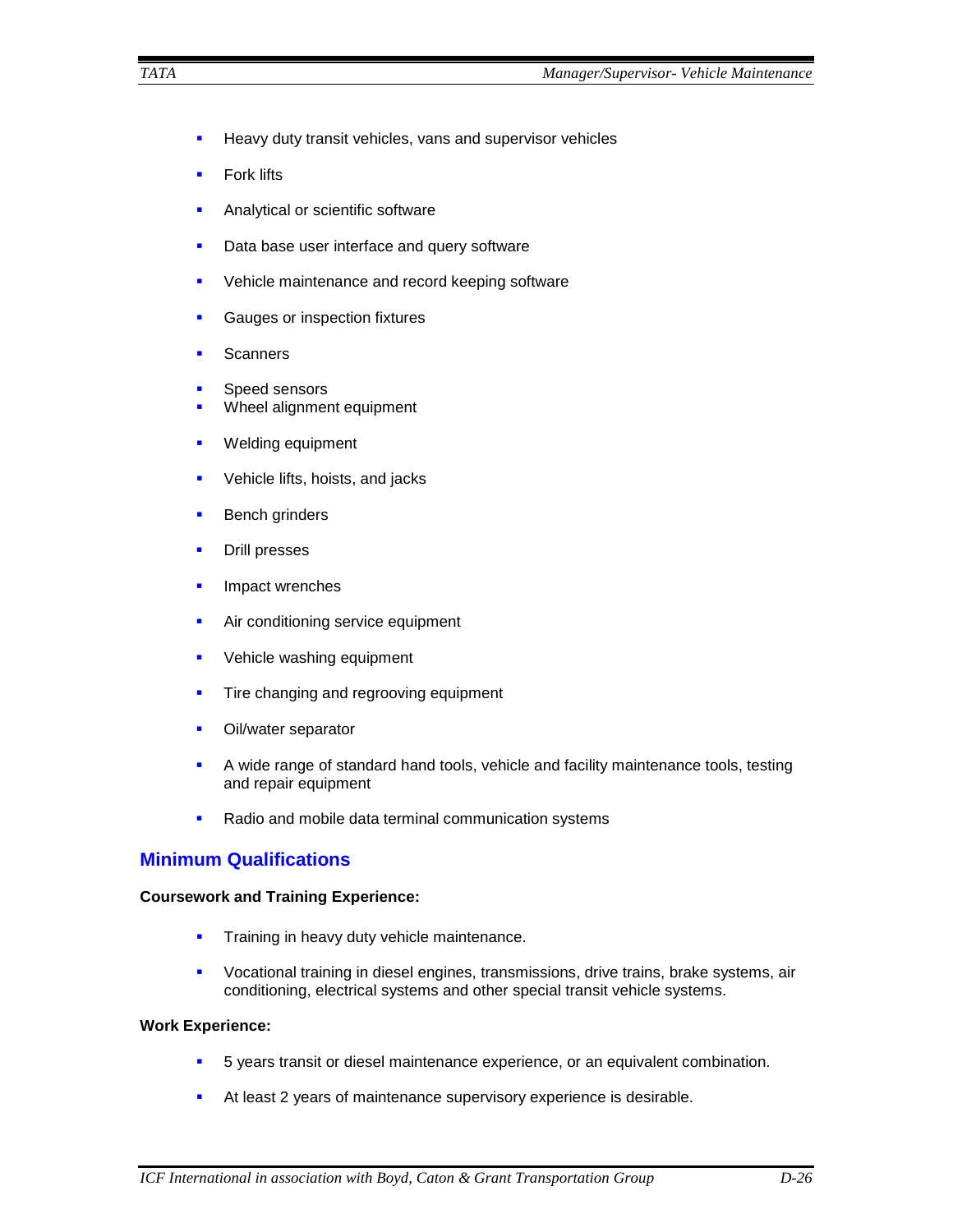- **Experience in facility maintenance is desirable**
- Relevant experience may be substituted for the required education on a year for year basis.

# **Licenses and Certificates:**

**Possession of a current CDL with passenger and air brake endorsements.** 

## **Additional Requirements:**

 All employees must comply with random drug and alcohol testing (in accordance with DOT/FTA regulations)

ABC Company is an Equal Opportunity Employer. It is our policy to make all personnel decisions without discriminating on the basis of race, color, creed, religion, sex, physical disability, mental disability, age, marital status, sexual orientation, citizenship status, national or ethnic origin, and any other protected status.

ABC Company is committed to hiring qualified persons with disabilities and fulfilling its responsibilities under the Rehabilitation Act, the Americans with Disabilities Act (ADA), and the ADA Amendments Act. The company will make every effort to make reasonable accommodations for persons in need.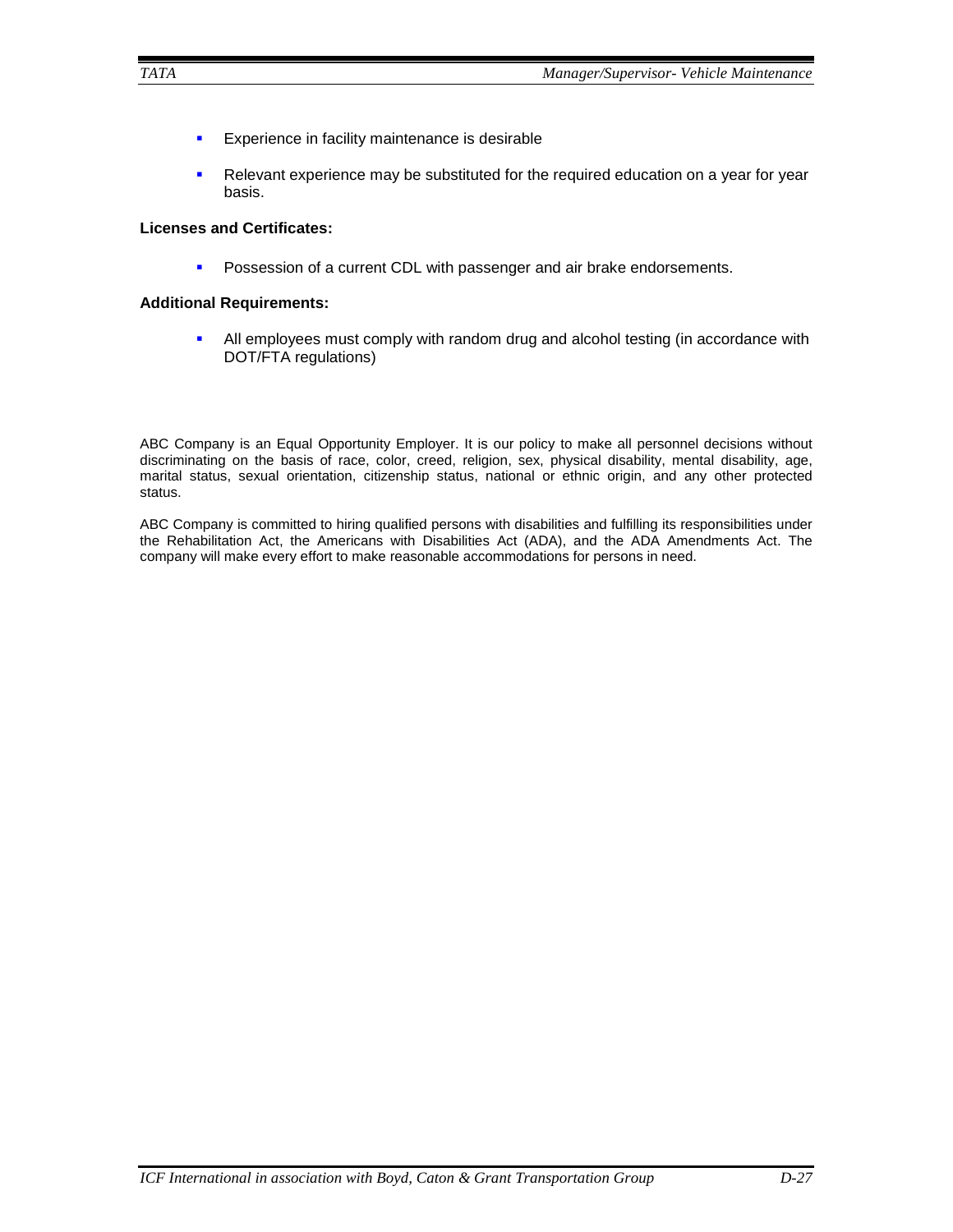# **Job Description:**

# **Transit Director**

(*adapted from job information provided by an actual agency*)

# **Employer Information**

**Organization Name:** REV Transit

**Organization Website:** [www.REVTransit.org](http://www.tacttransit.org/)

**About Our Organization:** REV Transit is a small rural transit organization that offers general public transportation services in Jefferson, Clinton, and Lincoln Counties. REV Transit offers various transportation services. Express Services offer riders opportunities to travel between Spencer, Ellettsville, and Bloomington Monday through Friday. County Routes offer round-trip service between specific points in the counties one to five times weekly. County Sweeps offer service throughout each county Monday through Friday. Please call 24 hours or more in advance of your trip on weekdays if possible. Same day service provided if time is available.

**Job Reference #:** 210-09

**Date Prepared:** 02-02-2009

**Job Location:**  REV Transit Offices: 10 Willow Drive Plains, State 22454

**Typical Hours/Week:** 50-60 hours, 5 days per week. 2 days off per week. Saturday and Sunday work may occasionally be required.

**FLSA Status:** Exempt

**Starting Pay:** \$45,850-\$55,000 per year

**Benefits:** 

- **Medical Insurance: Blue Shield:** PPO (Preferred Provider Organization) or HMO (Health Maintenance Organization)
- Employee Assistance Program-Services for employees and their dependents include free short-term counseling, legal consultations, financial counseling, child care referrals
- **Vision insurance- Exams, contacts,** lenses and frames all generously covered.
- **Flexible Spending Accounts- Includes** Health Spending Account, Dependent Care Account and Qualified Trans Benefit.
- **Short Term Disability Insurance** coverage provided at approximately 100% of normal of salary. Long-term Disability coverage provided at 66 of salary.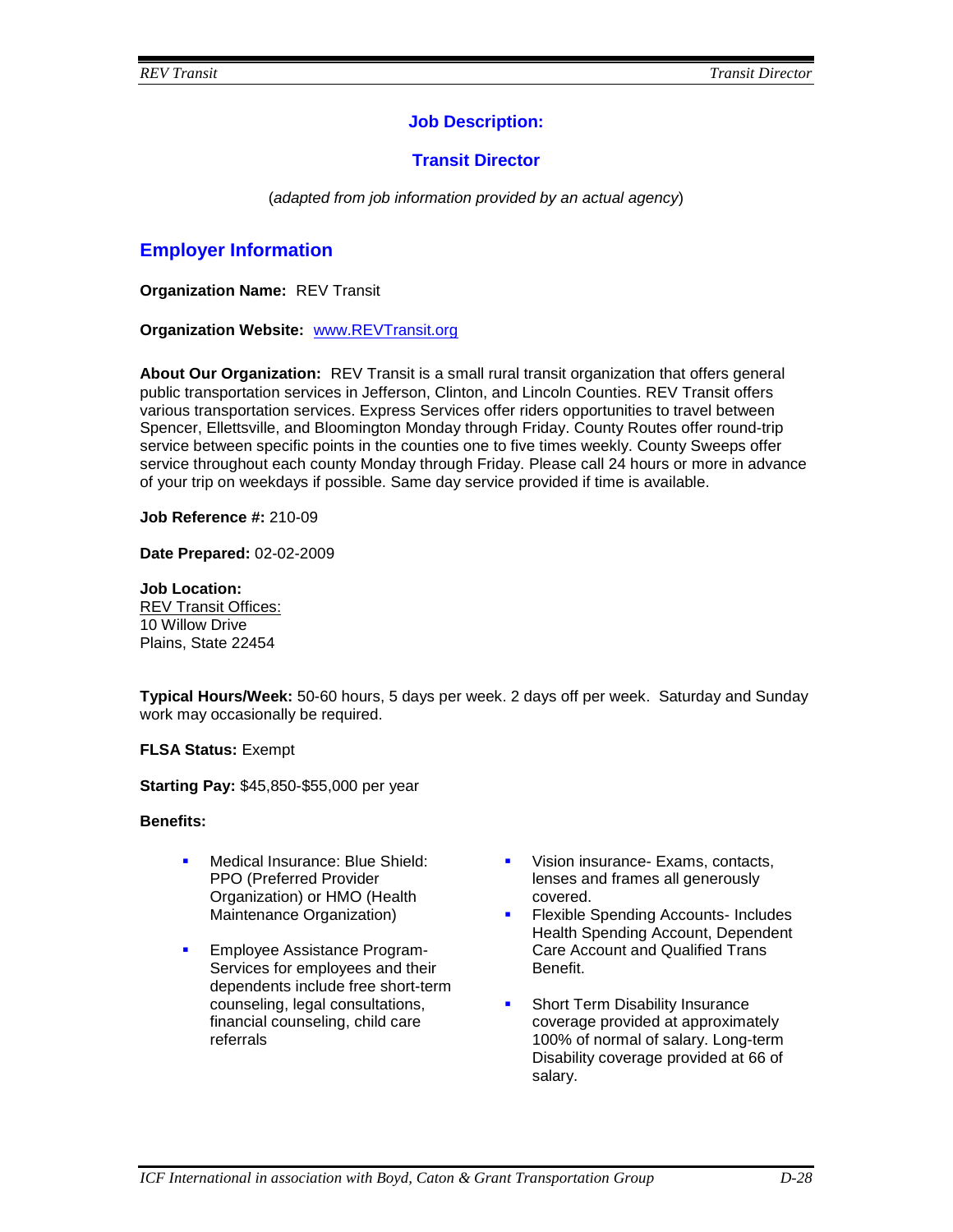- Dental insurance-80% coverage
- **Retirement planning (401K)** program).
- **Employees receive 10 days of annual leave** (vacation) and 10 days of sick leave, in addition to 11 paid holidays.
- **Life Insurance- Automatic coverage at** 2 times annual salary.

# **How to apply:**

Submit resumes and/or request applications to: REV Transit Attn: Resume Processing 10 Willow Drive Plains, State 22454 Personnel@REVTransit.com

Note: If preferred, applicants may be picked up and resumes drop off in person: REV Transit offices 10 Willow Drive Plains, State 22454

Applications may also be obtained via the Internet: www.REVTransit.com/job\_application or via phone: 215-555-9980.

A confirmation email or phone call will be provided immediately once your materials have been received. Please do not contact the agency regarding the status of your submission.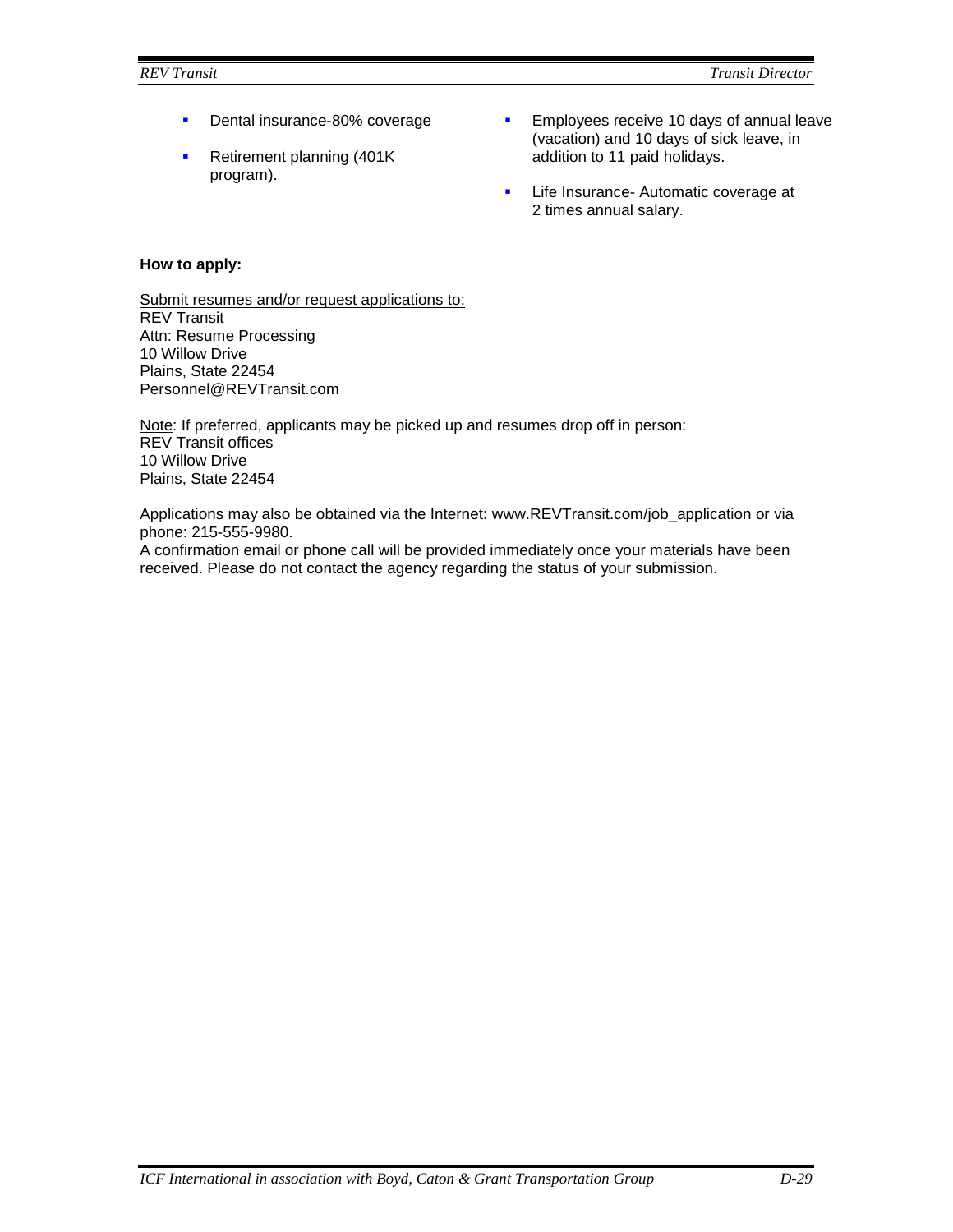# **Job Description**

## **General Overview:**

 Directs and coordinates activities related to the transportation agency, including operational service delivery, vehicle and facility maintenance, regional mobility, and administrative/budgetary concerns. Facilitates a high level of collaboration and interconnected service provision among all functions within the organization, leads policy development across the organization, and implements the mission, goals, and objectives of the organization as outlined by the governing board.

## **Major Duties:**

- Establishes the overall direction of the transit agency by determining priorities, setting goals and objectives, and managing the activities of the agency team.
- **IDENTIFIER 19 Identifies and makes improvement recommendations of management systems,** processes, and measurement techniques to improve agency operational effectiveness and implements approved plans.
- Directs subordinates to include: prioritizing and assigning work; conducting performance evaluations; ensuring that employees follow policies and procedures; and, overseeing hiring, termination, and disciplinary decisions and recommendations.
- **Provides agency leadership to ensure agency operations, services and activities are** aligned with legal requirements and established agency mission, goals and objectives.
- **•** Directs the operation, maintenance, and promotion of the transit system in an efficient manner providing safe, secure, efficient, and effective service to the public.
- Monitors and evaluates the performance of all agency functions against established objectives.
- Reviews results with responsible parties and takes or directs corrective action as necessary.
- **Develops objectives, plans, programs and policies for the transit agency.**
- **Provides staff support to the Transit Board and receives requests and assignments** from the Board as a result of Board action or through its Chairperson and initiates appropriate action based on requests or assignments.
- **Provides leadership in personnel policies and initiatives, wage and benefit** administration, recruitment and selection, discipline and wage levels.
- Directs the fiscal management including the development and monitoring of accounting procedures, internal auditing, preparation of financial documents, and budget preparation and control.
- **Provides the Transit Board with detailed oral and written information concerning** agency operations, services and activities; makes presentations regarding the current status of projects and programs; provides updates regarding the agency's financial condition and issues affecting services and programs.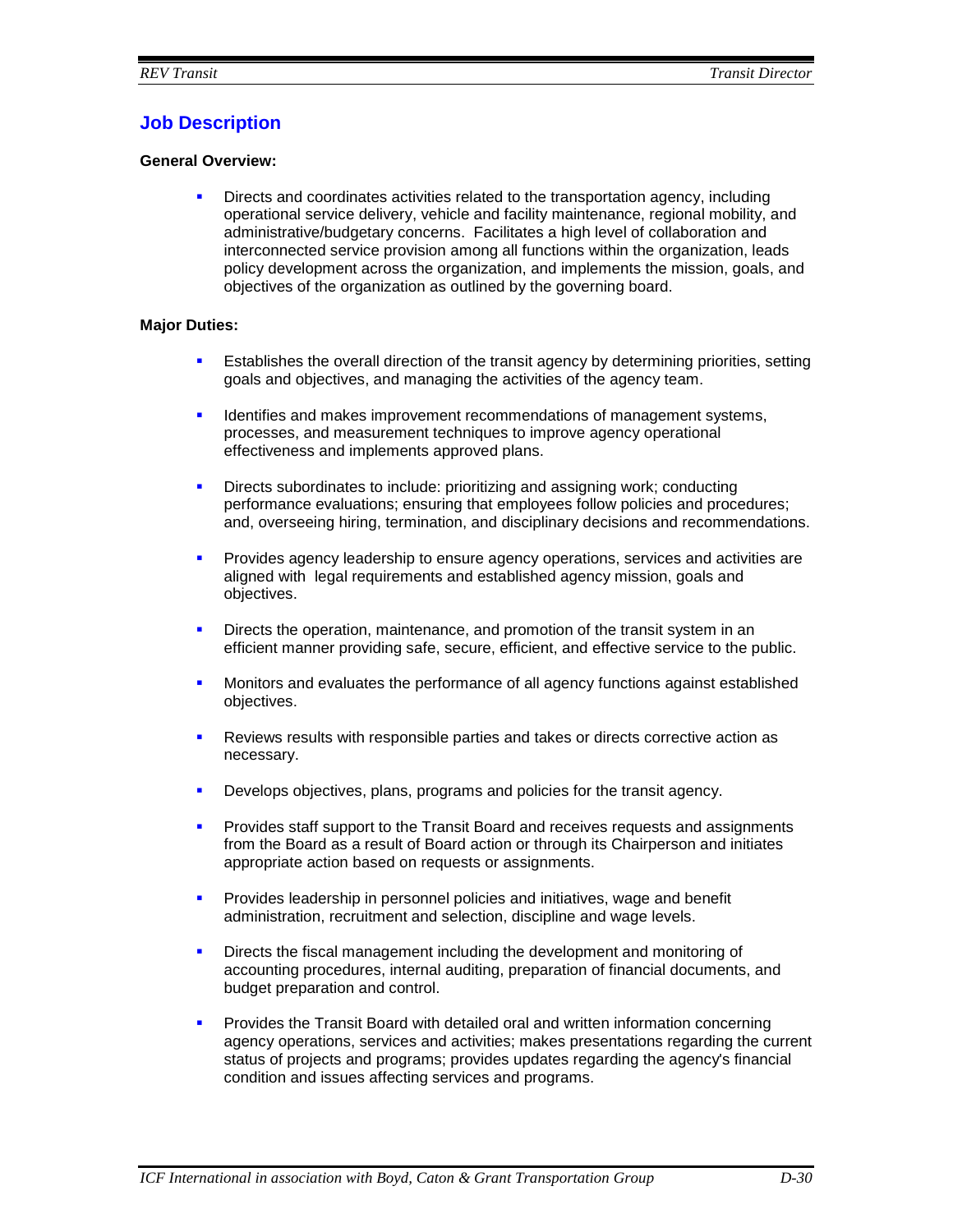- **Represents the agency and the Board with local, regional, state and federal** agencies, community groups, and other interested parties providing information on matters pertaining to programs and services of the agency.
- Attends, chairs and conducts a variety of meetings for the agency; serves on committees as requested; represents the agency and makes oral presentations at meetings, conferences and other events.

#### **Knowledges:**

- Knowledge of the principles, practices, and procedures of operating a public transportation system.
- **Knowledge of state, municipal and local governmental operations.**
- Knowledge of the principles, practices, and methods of human resource management, budgeting, program planning, and administration, and the ability to apply them.
- Knowledge of missions, responsibilities, policies, and directives of Local and Regional Emergency Management functions.
- Knowledge of Police, Fire and Rescue, and Emergency Response.
- Knowledge of public administration principles, including basic principles of organization, management, and budget preparation and statistical analyses.
- Knowledge of strategic, short and long-range planning principles.
- Knowledge of the application of technology practices in a joint operational setting.
- **Knowledge of laws, ordinances and regulations underlying a public sector** organization.
- Knowledge of transit operations and maintenance, and vehicle and facilities management.

#### **Skills:**

- **Skill in monitoring and evaluating subordinate staff.**
- Skill in facilitating group decision-making.
- Skill in reading, analyzing, and interpreting complex documents.
- **Skill in responding effectively to sensitive inquiries or complaints.**
- Skill in making effective and persuasive presentations on controversial or complex topics to staff, public groups, and/or boards of directors.
- Skill in planning, organizing, coordinating and providing direction and leadership for a transit agency.
- Skill in delegating responsibility and authority to agency staff.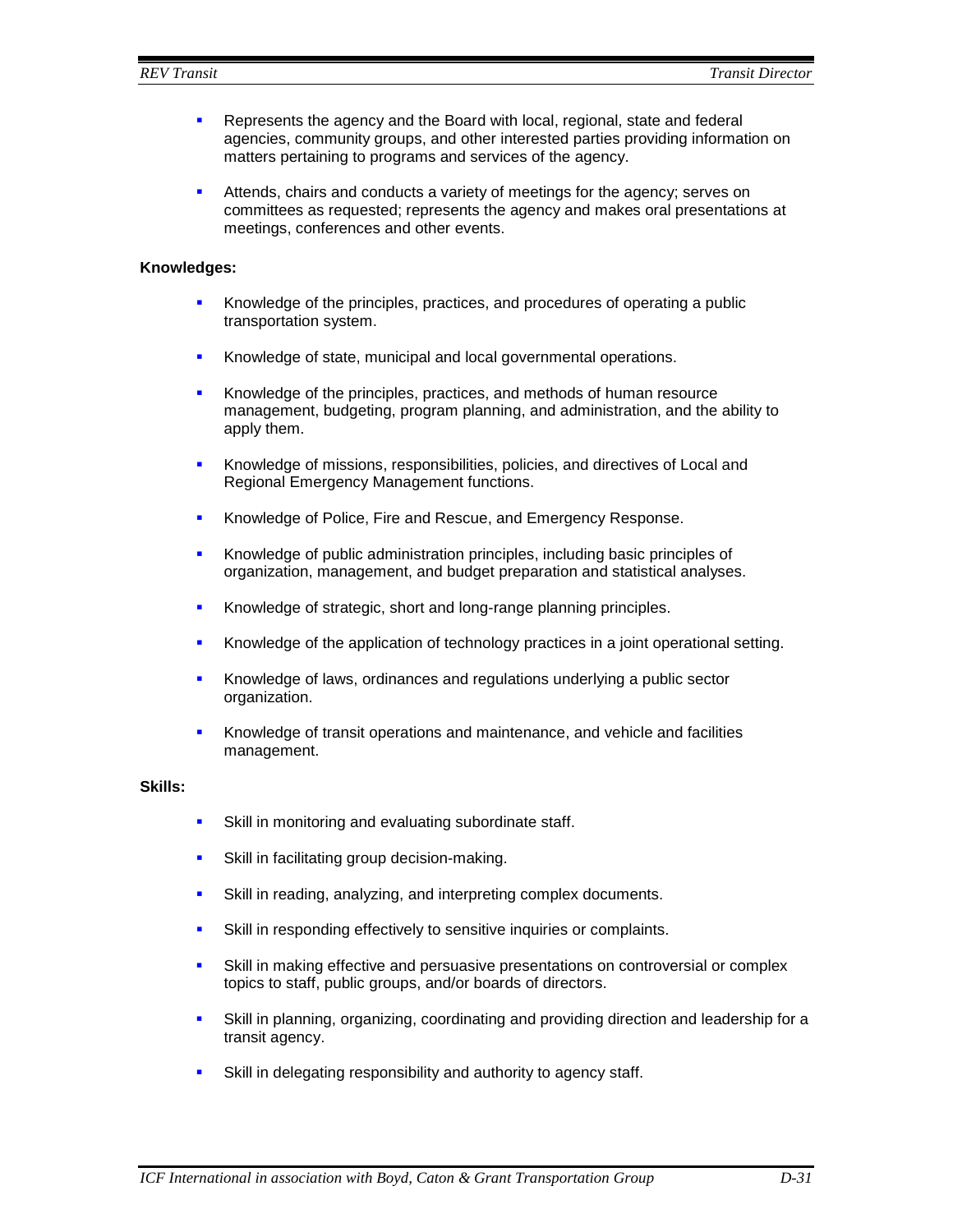- Skill in representing the agency to legislators, civic groups, regulatory agencies and others in the community.
- Skill in monitoring and overseeing the agency's budget process and major capital projects.
- **Skill in developing effective work plans, goals and objectives.**
- Skill in communications as applied to interaction with Board members, elected officials, coworkers and subordinates, and the general public sufficient to exchange or convey information and to receive work direction.
- Skill in communicating and serving seniors and individuals with disabilities in a sensitive and effective manner.

## **Abilities**:

- Ability to plan, supervise and coordinate the activities of subordinates.
- Ability to interpret and apply Federal, State, and County laws, regional agreements and regulations affecting public safety, transportation, and public service.
- Ability to understand the content of agreements and practices.
- Ability to work with and coordinate between internal agency functions and external governmental entities to meet goals and objectives.
- Ability to analyze policy and technical issues and exercise sound judgment in decision making.
- Ability to analyze and interpret regulations, policies and procedures to individuals and groups in order to gain compliance, cooperation, and understanding.
- Ability to manage budgets and expenses, and track costs and revenues.
- Ability to analyze data and draw sound conclusions.
- Ability to effectively manage and motivate employees.
- Ability to plan, direct, and coordinate the work of staff.
- Ability to develop and maintain effective working relationships with staff, appointed and elected government officials, colleagues, employees, community organizations, the media, and the general public including the ability to develop consensus, which accommodates conflicting interests and viewpoints.

#### **Work Context:**

- **Requires the ability to effectively respond to competitive pressures.**
- Requires making decisions that affect other people, the financial resources, and/or the image and reputation of the organization.
- **Requires being exact or highly accurate.**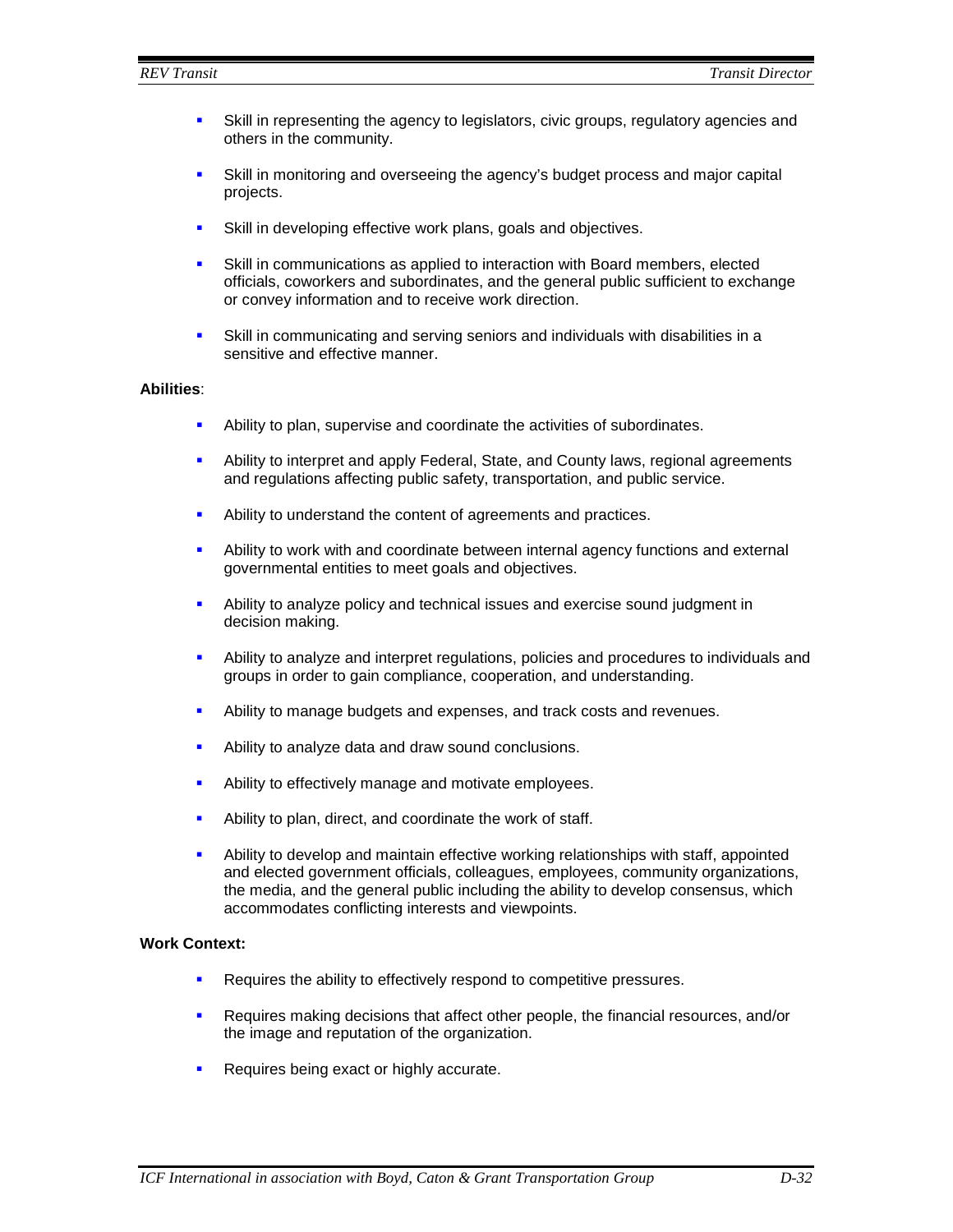- **Requires working indoors in a traditional office setting and outside on agency** vehicles and in agency facilities.
- **Requires meeting strict deadlines.**
- **Requires coordinating or leading others in accomplishing work activities.**
- **Requires working with community, region, state, and national stakeholders.**
- **Requires work with external customers or the public.**
- Requires work with others in a group or team.
- **Includes opportunity to make decisions without supervision.**
- **Includes freedom to determine tasks, priorities, and goals.**

# **Tools**

## **Technology:**

- **Computers**
- Accounting software
- **Project management software**
- **Scheduling and dispatch software**
- Radio and mobile data terminal communication systems

# **Minimum Qualifications**

## **Education:**

**Coursework in public administration, business administration or related field.** 

## **Years of Experience:**

- 5 years of management or supervisory experience.
- **Experience in the operation of a transportation agency is desirable.**
- **Proven record of job advancement.**
- **Progressively responsible transportation management experience may be substituted** for education requirement.

#### **Licenses and Certificates:**

**Possession of a valid driver's license.**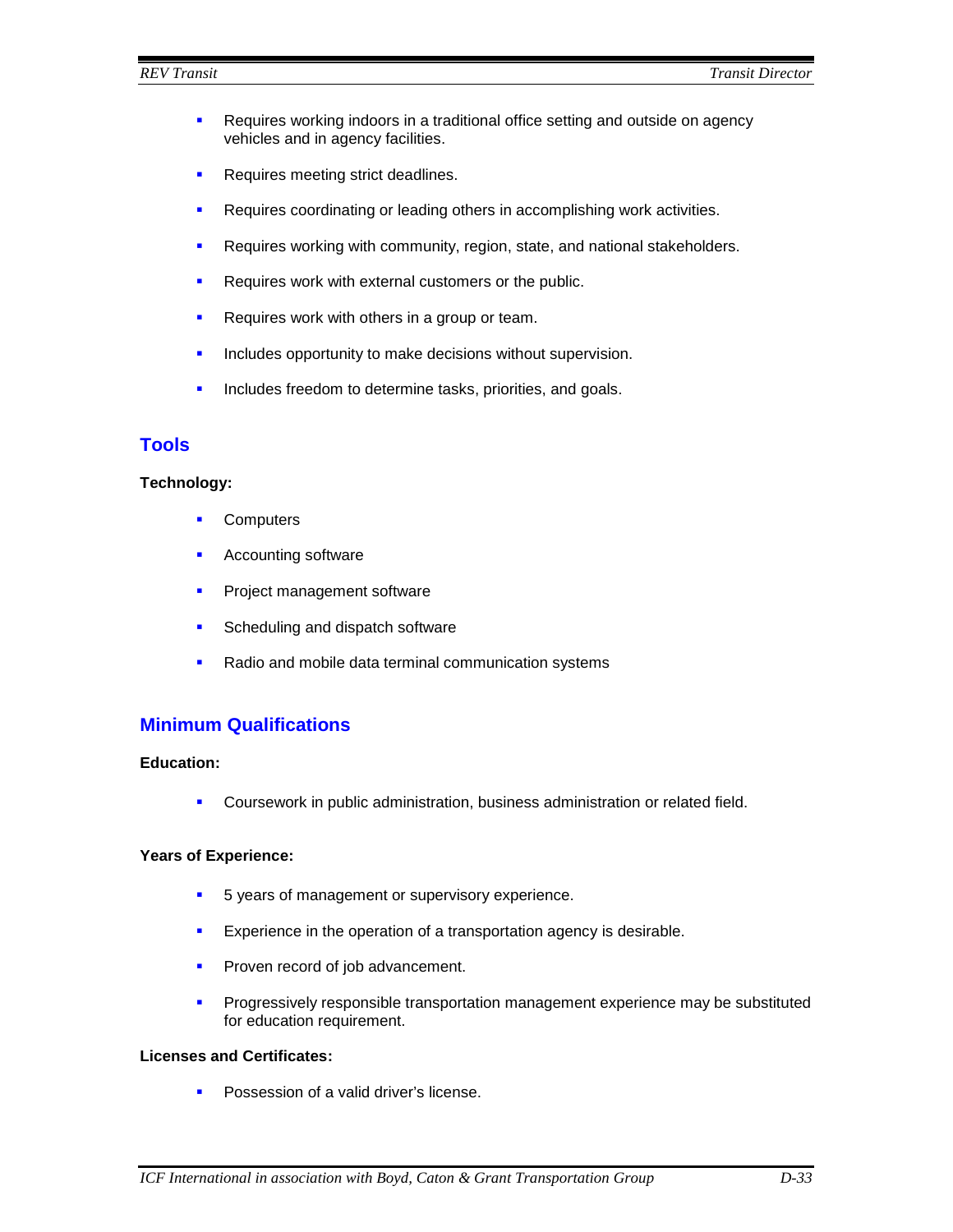#### **Additional Requirements:**

- All employees must comply with random drug and alcohol testing (in accordance with DOT/FTA regulations)
- **•** Qualification for fidelity bond required

REV Transit is an Equal Opportunity Employer. It is our policy to make all personnel decisions without discriminating on the basis of race, color, creed, religion, sex, physical disability, mental disability, age, marital status, sexual orientation, citizenship status, national or ethnic origin, and any other protected status.

REV Transit is committed to hiring qualified persons with disabilities and fulfilling its responsibilities under the Rehabilitation Act, the Americans with Disabilities Act (ADA), and the ADA Amendments Act. The company will make every effort to make reasonable accommodations for persons in need.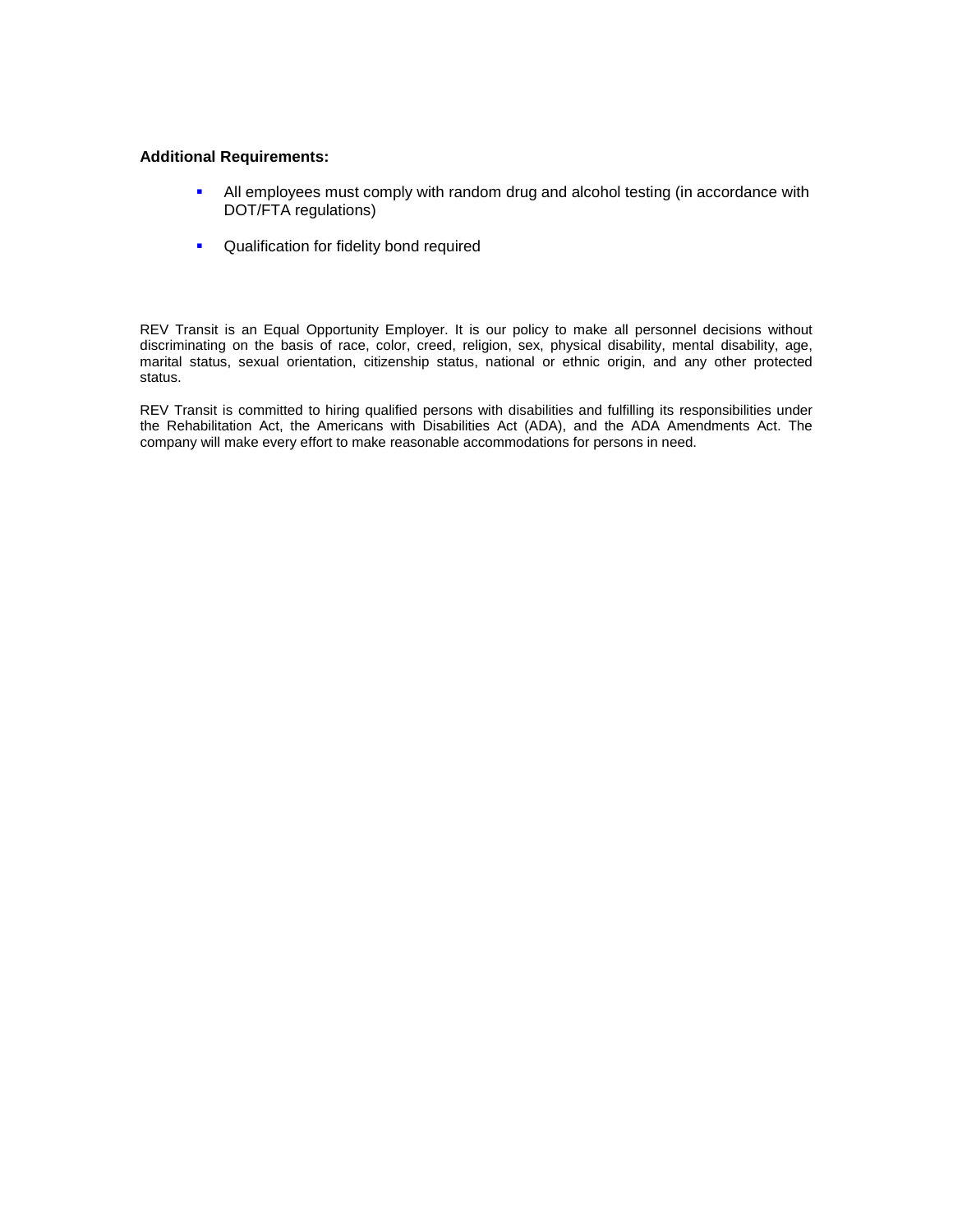**Appendix E**

**How to Use Job Description Guides**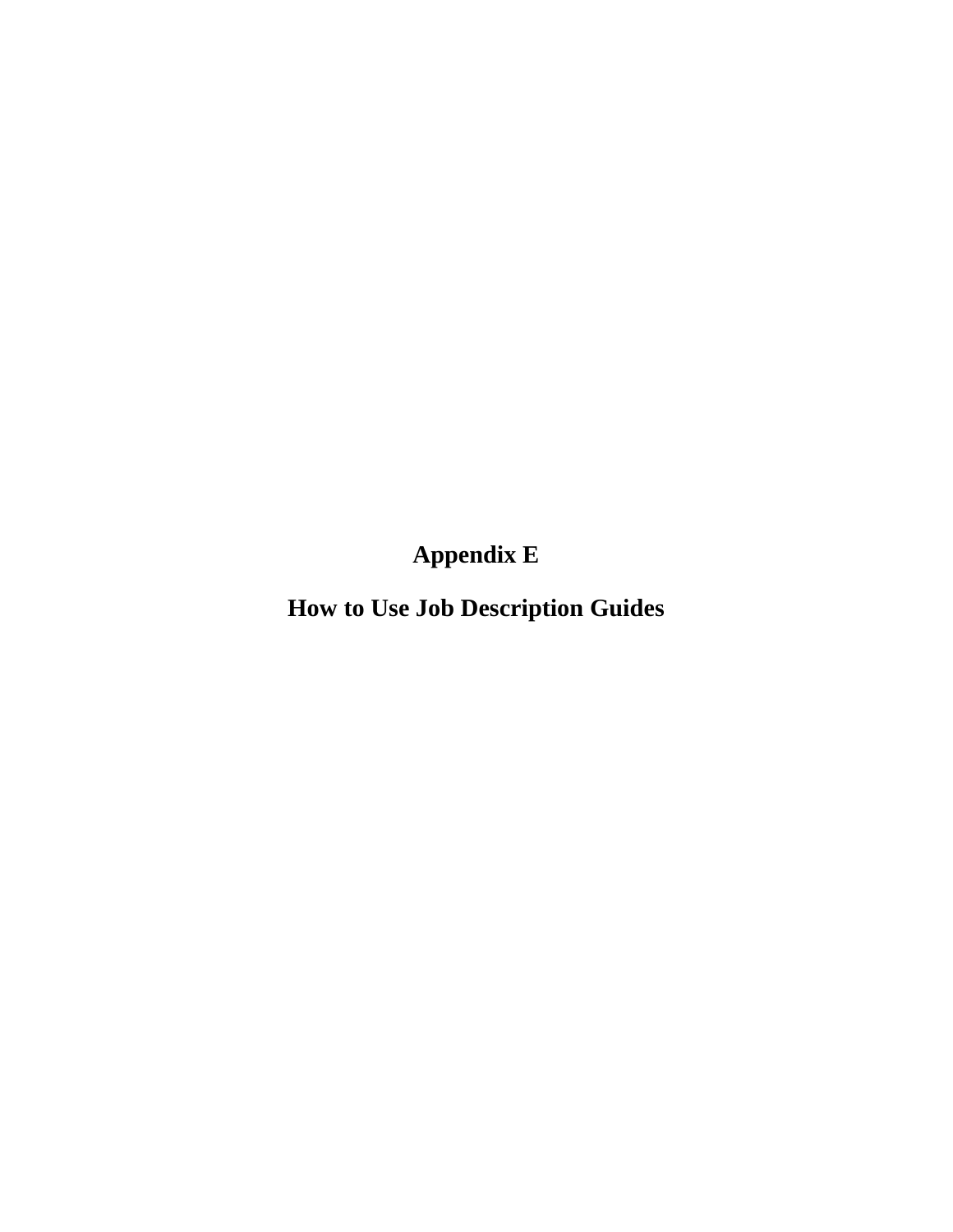# **HOW TO USE JOB DESCRIPTION GUIDES**

Job descriptions are useful for a variety of human resources management functions including: recruiting, development, compensation, succession planning, clarifying worker roles, and structuring work among several workers.

To assist transit agencies in preparing job descriptions, we have provided 32 Job Description Guides. The Job Description Guides provide a structure for job descriptions, guidance on each part of the job description, and examples of the content that would likely be found in each section of the job description. To demonstrate how the Job Description Guide can be used, we prepared 5 Sample Job Descriptions based on real jobs within agencies that we know intimately. These samples are provided as illustrations of what agencies would want their final product to look like (after a job analysis). We created sample job descriptions for 2 large agencies, 2 medium sized agencies and 1 small agency.

The Job Description Guides should be used as a framework by transit agencies to organize the job information they collect through a job analysis. The agency, based on its own characteristics, services, and job requirements, will have to customize the job descriptions to fit their respective agency and the specific position of interest. To effectively use these Job Description Guides we suggest that users:

- Select the Job Description Guide that best matches the content of the job for which you want to have an agency specific job description.
- Review the Job Description Guide to identify the types of information you will need to gather on the job of interest
- Gather data on the job of interest by observing the job, reviewing past job descriptions, interviewing job incumbents or stakeholders, or conducting a variety of job analysis techniques. (For more guidance on job analysis, see Harvey, Anderson, Baranowski, & Morath, 2007.)
- Use the guidance provided in each section of the Job Description Guide to develop specific information relevant to the organization and the job of interest.

The main source of content for the job description should be the content of the job as obtained through a job analysis. Extraneous information in a job description such as the type of person the company would like to hire can be distracting and worse yet, legally challenged by applicants if the information leads to discrimination. While two agencies may have jobs with similar titles, the type of information provided in each of their job descriptions may vary based on the services of that agency, the resources of the agency (e.g., compensation offered) and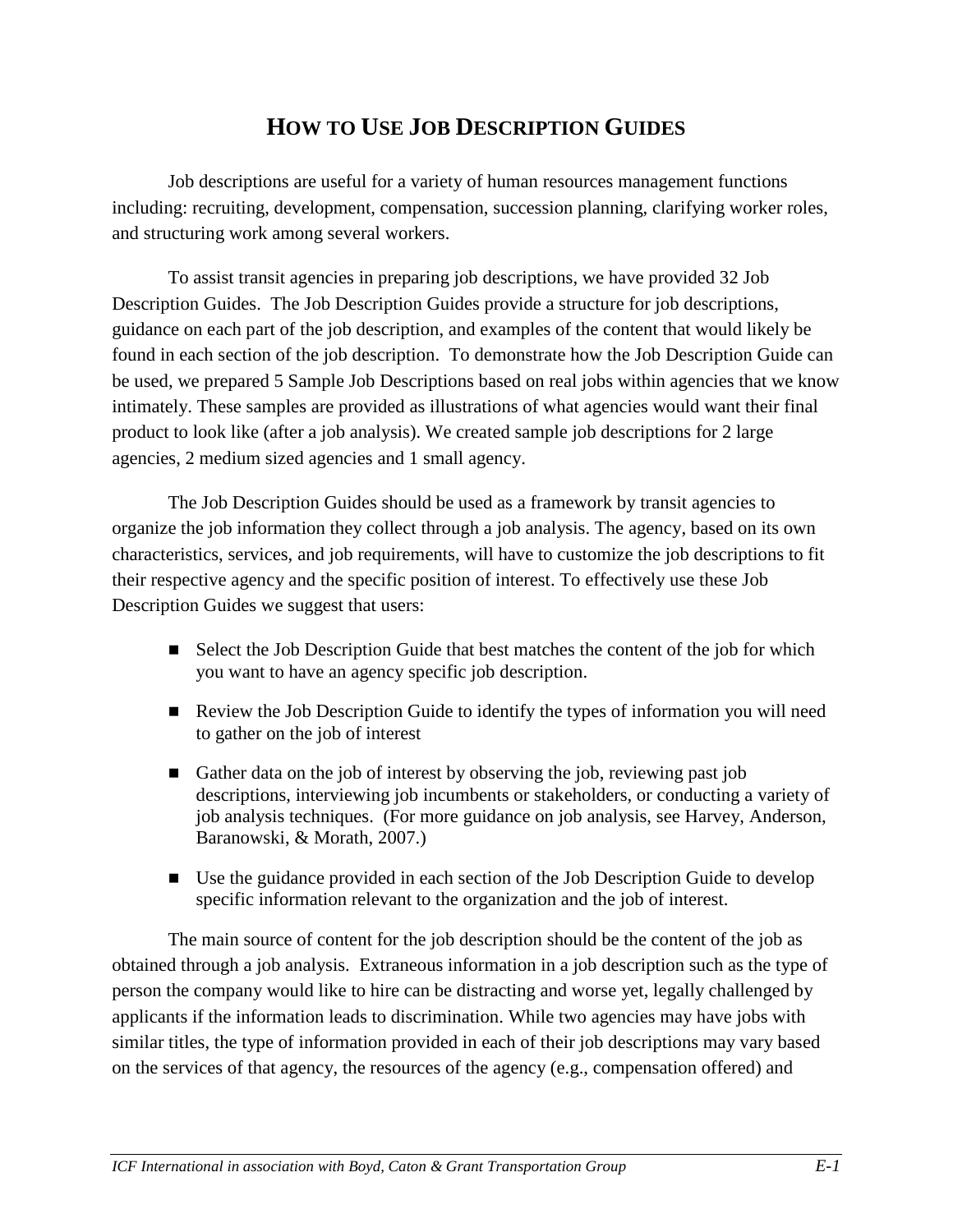number of staff, which in turn, impact the job duties and knowledge, skills and abilities required to perform the work. Exhibit 1 provides a list of tips for developing job descriptions.

# **EXHIBIT 1 TIPS FOR DEVELOPING JOB DESCRIPTIONS**

- 1. DO give specifics. For example, rather than stating that a maintenance worker "keeps up equipment," it is better to spell out the position's requirements, which might include performing routine maintenance on assembly machines, including adjusting settings; cleaning and lubricating shafts, gears, and bearings; and dismantling and replacing defective parts.
- 2. Use result oriented language. As an aid in communicating performance expectations, job descriptions should be results-oriented. Results-oriented job descriptions include: 1.) the outcome/results to be accomplished; and 2.) the tasks/duties that must be performed to accomplish those duties.
- 3. DO use accurate adjectives. Include adjectives that describe the pace of work ("deadline-driven," "fast-paced") or the work environment ("enclosed area," "noisy setting"), but avoid flowery and overly long descriptions ("cozy but comfortable work environment that encourages creativity").
- 4. DON'T use subjective terms. Avoid using words that are subject to differing interpretations. Instead of saying you seek a certain attitude, cooperation, or initiative, describe expected outputs, different constituencies with whom this position interacts, and the nature of those relationships (such as "reports to," "provides support to," "supervises").
- 5. DON'T rely on abbreviations or jargon. A job description should be clear to applicants and employees. Abbreviations and jargon that are specific to your organization, and not to your industry, should be avoided or explained.
- 6. DON'T use words that raise a question of discrimination. Avoid language that would be questionable in a job listing. For example, don't use words such as "youthful" or "able-bodied."
- 7. DON'T list unreasonable expectations. Most managers hope their employees will exceed their expectations and take on tasks and responsibilities beyond what's required in the position, but avoid the temptation to include standards that don't currently apply to this job.
- 8. DON'T list excessive qualifications or experience. If you include more than what is needed to competently perform the position, you will end up with bored, overqualified workers and you will limit your ability to place otherwise qualified candidates in the position.
- 9. DON'T include anything derogatory or specific about a person who previously held the position. Job descriptions are not the place to air grievances or disappointments about individuals who previously held the position. You can use past experiences to help ensure all necessary information is included, but make sure you describe only the job.

Note: Adapted from HR Daily Newsletter (February 3, 2009).

Agencies should take particular care in developing Minimum Qualifications. Minimum Qualifications (MQs) should be tied to specific KSAs needed on the first day of the job. Employers should avoid using general degree requirements (e.g., college degree required) as these requirements do not necessarily relate to the minimum competence required and may inadvertently discriminate against groups protected by Title VII of the Civil Rights Act of 1964, the Age Discrimination in Employment Act (ADEA), the Rehabilitation Act of 1973 and the Americans with Disabilities Act (ADA) of 1990 and the ADA Amendments Act of 2008. MQs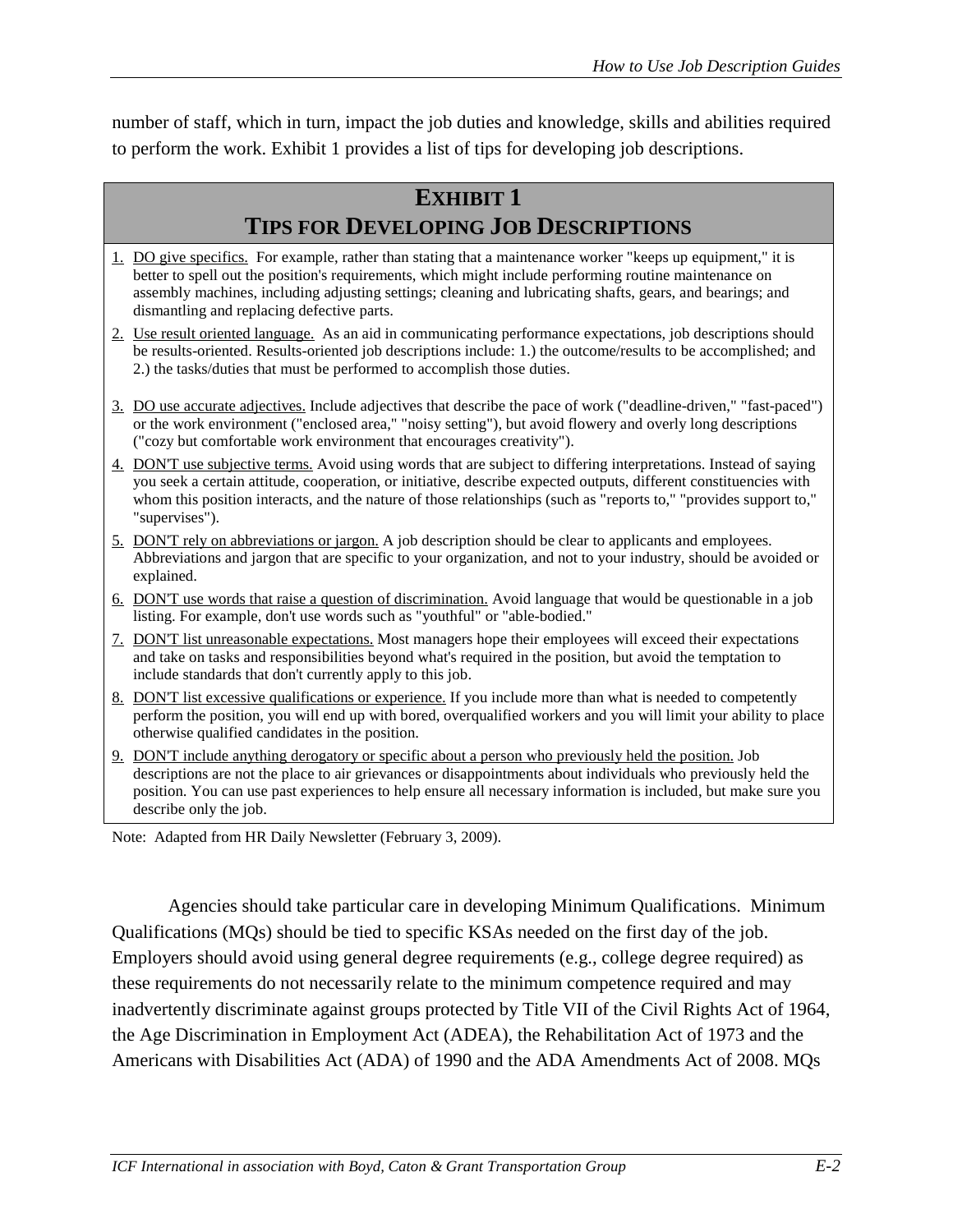relating to education should cite specific types of coursework needed, and should state ways that experience can substitute for education.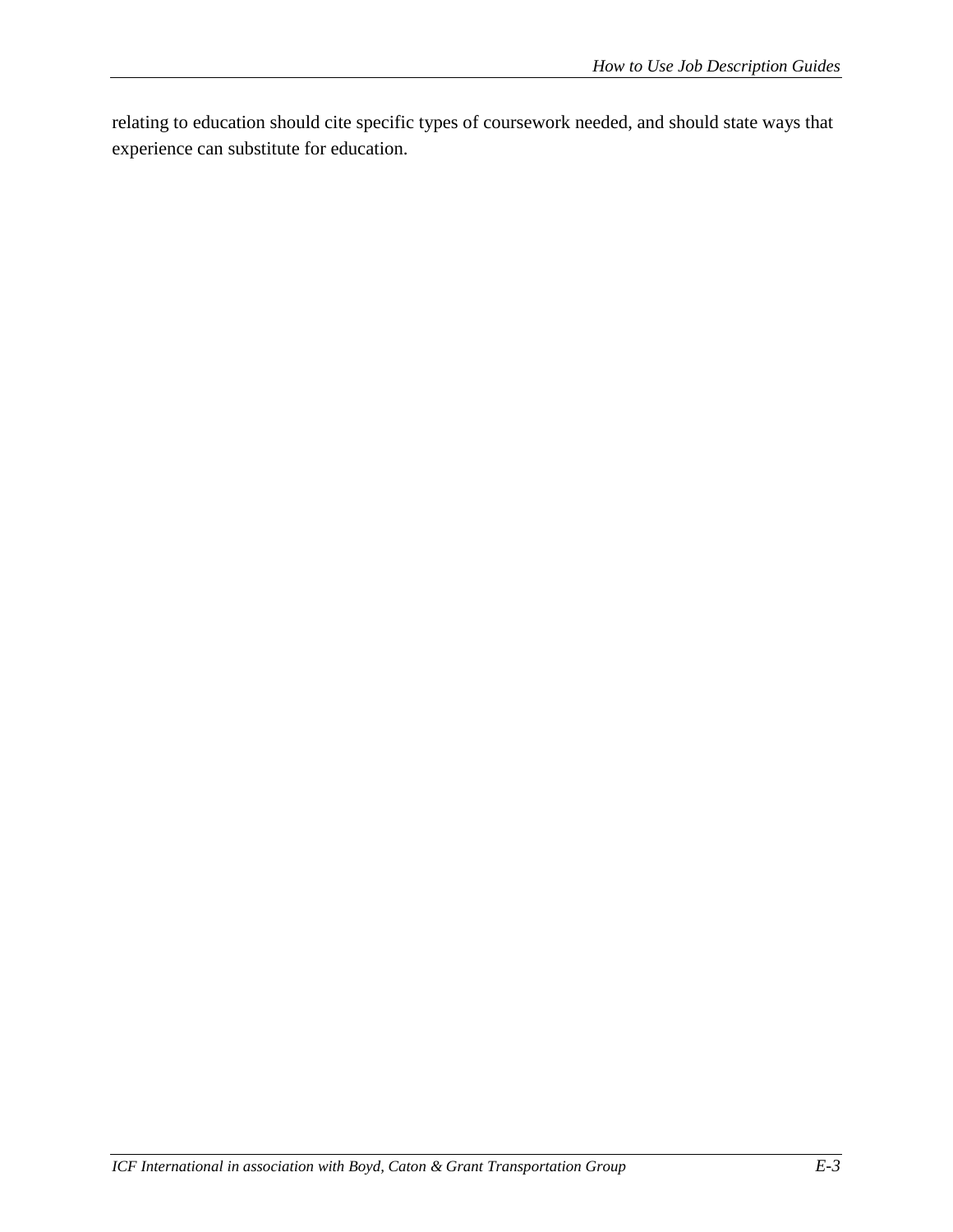## **REFERENCES**

HR Daily Advisor BLR Newsletter. 8 Do's and Don'ts for Job Descriptions in '09. Retrieved on February 3, 2009 from HRDailyAdvisor@mail55.subscribermail.com

Harvey, J. L., Anderson, L. E., Baranowski, L. E., & Morath, R. (2007). Job analysis: Gathering job-specific information. In *Applied measurement: Industrial psychology in human resources management.* (pp. 57-86). New York, NY: Taylor & Francis Group/Lawrence Erlbaum Associates.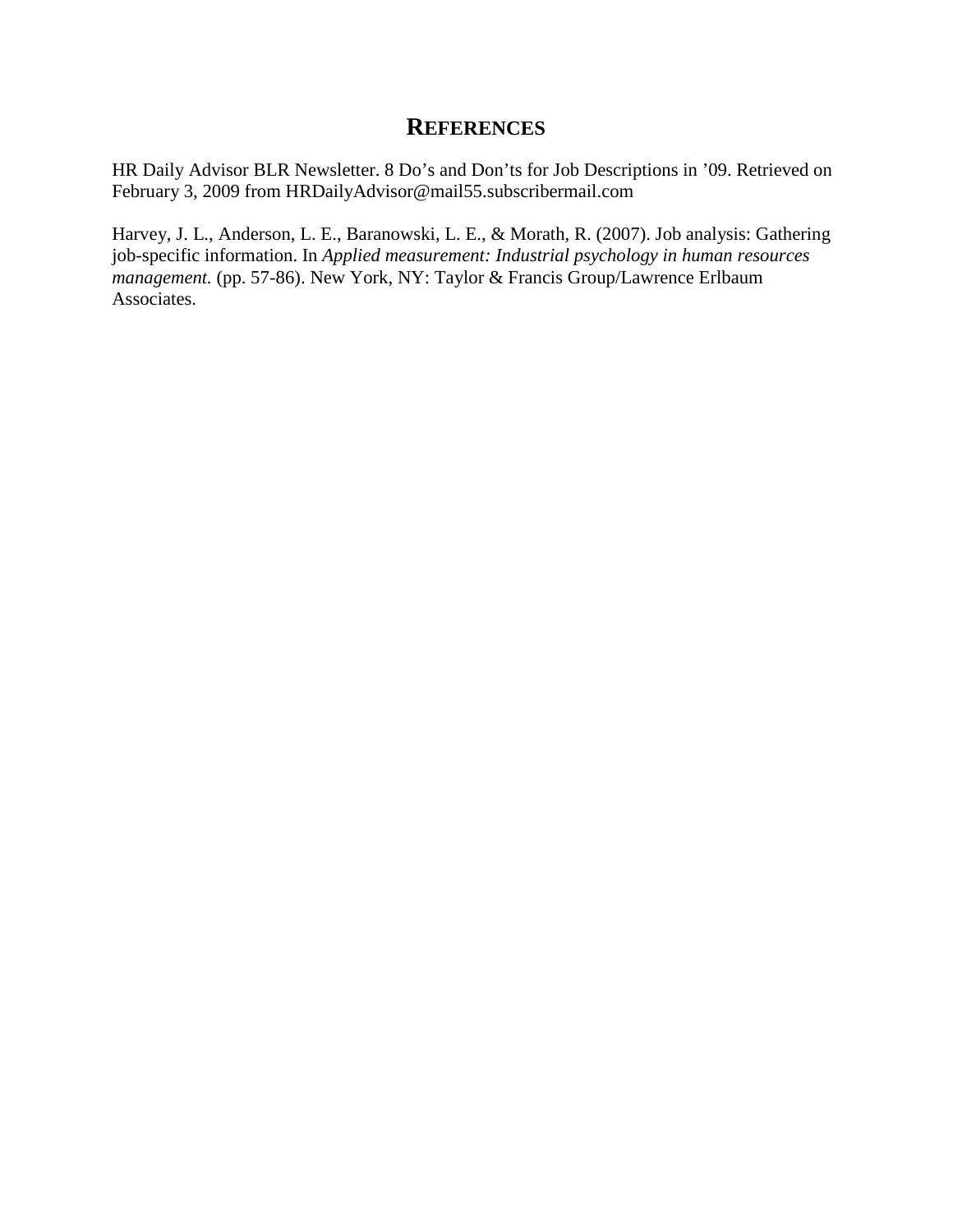**Appendix F**

**Case Study Protocol**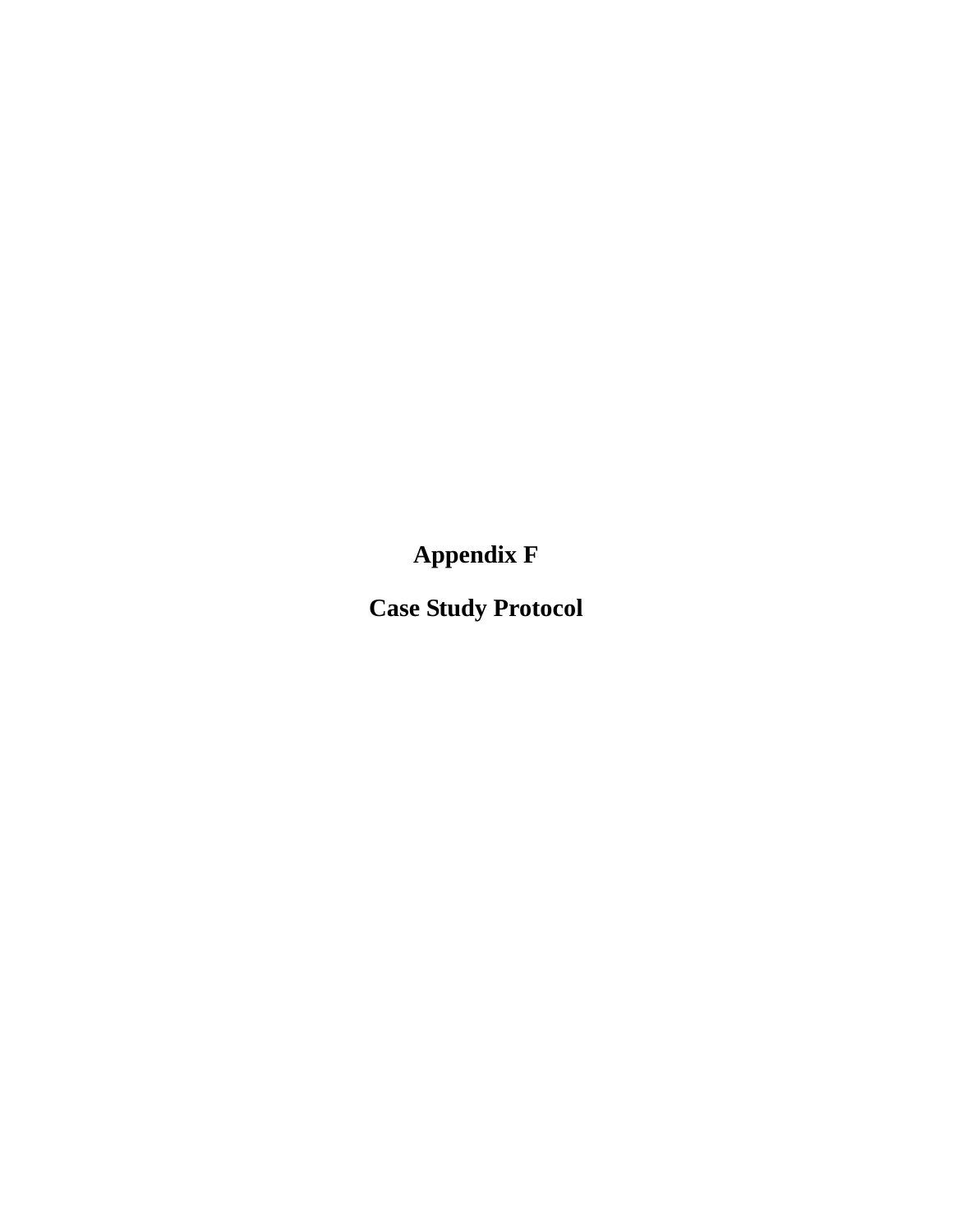## **Case Study Protocol TCRP Project F-14: Addressing Critical Workforce Shortages in Management**

*Good Morning/Afternoon, my name is Candace Cronin/Ream Lazaro and I work for ICF International/Boyd, Caton, & Grant Transportation Group. On behalf of the Transit Cooperative Research Program (TCRP), we are currently conducting a case study of transit organizations such as yours to identify recruitment, development and retention challenges and solutions specific to management jobs. Your transit system stood out to us as one implementing best practices to recruit, develop and retain managers. One of our panel members \_\_\_ suggested you would be an excellent source for information about the practices your transit system has implemented to address workforce shortages for management positions. Thank you for taking the time to speak with us today. We estimate this interview will last approximately 90 minutes.* 

*Our goal in speaking with you is to better understand the unique challenges your organization faces in staffing management positions. Our questions also focus on identifying the techniques your agency uses to recruit, retain and develop its managers. As a result of the data we collect, we will identify innovative and best practices for addressing critical manager workforce shortages.* 

*We would also like to let you know that a recorder will be taking detailed notes of our conversation today just for our review purposes as we prepare the report. While we would like to recognize your agency when we list best practices, we will not attribute any comments you make about challenges to you or your organization. Is this okay with you?* 

*Finally, the data will be combined by our analysis team to identify successful strategies implemented by agency type and challenge. In appreciation for your participation, we will provide you with a summary of our findings across 20 case studies.*

**[Interviewer note: You may find it necessary to clarify that for this study, we are primarily focused on managerial staff. Those are the senior level individuals in the top-level roles of the organization. These questions do not refer to general supervisory staff who may reside at all levels of the organization.]**

## **I. Background information on participants**

- 1. Please briefly describe your position and responsibilities.
- 2. Please briefly describe the legal structure of your organization and the service delivery models you utilize, e.g., fixed route, deviated fixed route, ADA paratransit, and general public demand response (serve all populations; non-ADA specific).
- 3. Please describe the size of your organization in terms of personnel and vehicles.
- 4. Generally, how would you describe the employee demographics of your agency?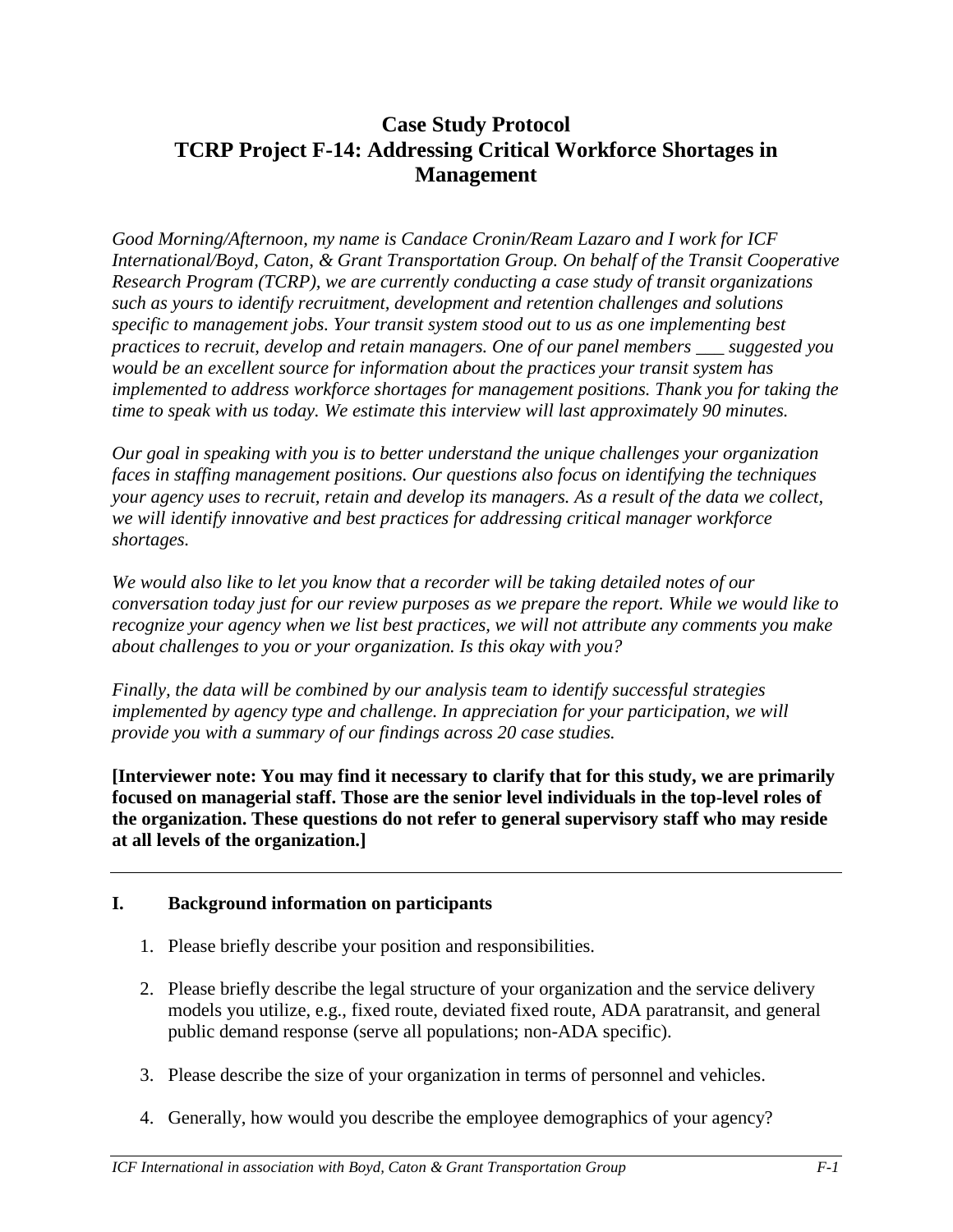- a. Younger vs. Older workforce?
- b. Male/Female ratio?
- c. Ethnic diversity?

#### **II. Recruitment practices**

*Transition: Now that I have a better sense for the composition of your transit system, I would like to ask you some questions to help me better understand your human resource practices especially your recruitment challenges and practices.* 

- 5. Who is responsible for the human resource functions (e.g., recruitment; hiring; training) within your transit system?
	- a. Is there a specific Human Resource division?
	- b. Is there a designated recruiter(s) or are non-HR employees tasked with recruitment?
	- c. How are decisions made about who is hired as a manager? Who are the key decision-makers about whether to hire someone?
- 6. What are two of the greatest challenges your transit system has had to overcome in recruiting and selecting for manager jobs? (*note: possible examples listed-only mention if participant needs help*)
	- Geographic location (getting people to relocate here)
	- Dealing with unions
	- Recruitment budget
	- Finding managers who have technical skills
	- Finding managers who have people management skills
	- Finding managers who can manage multiple functions within our organization
	- Internal recruitment (promoting from within your agency)
	- External recruitment (identifying new talent from outside your agency)
	- Competition from other transportation agencies
	- Competition from other industries
	- Reaching an ethnically diverse applicant pool
	- Reaching female applicants
	- Changing stereotypes about the industry (making it look appealing)
	- Reaching a younger population
- 7. How did your organization address these challenges?
	- a. What approach/strategies were used? (*Note: Possible examples listed*)
		- Social networking sites (e.g., Facebook, Twitter, MySpace, etc)
		- Your organization's website
		- National Transportation Association(s)
		- Local Transportation Association(s)
		- Minority Association(s) and conference(s)
		- Advertisement in trade journals and/or magazines
		- Targeting talent inside our organization
		- Target talent at other transportation agencies
		- Target talent in other industries
		- Target retirees
		- Target military veterans
		- Build partnerships between hiring managers and recruiters
		- Align recruitment practices with other organizational processes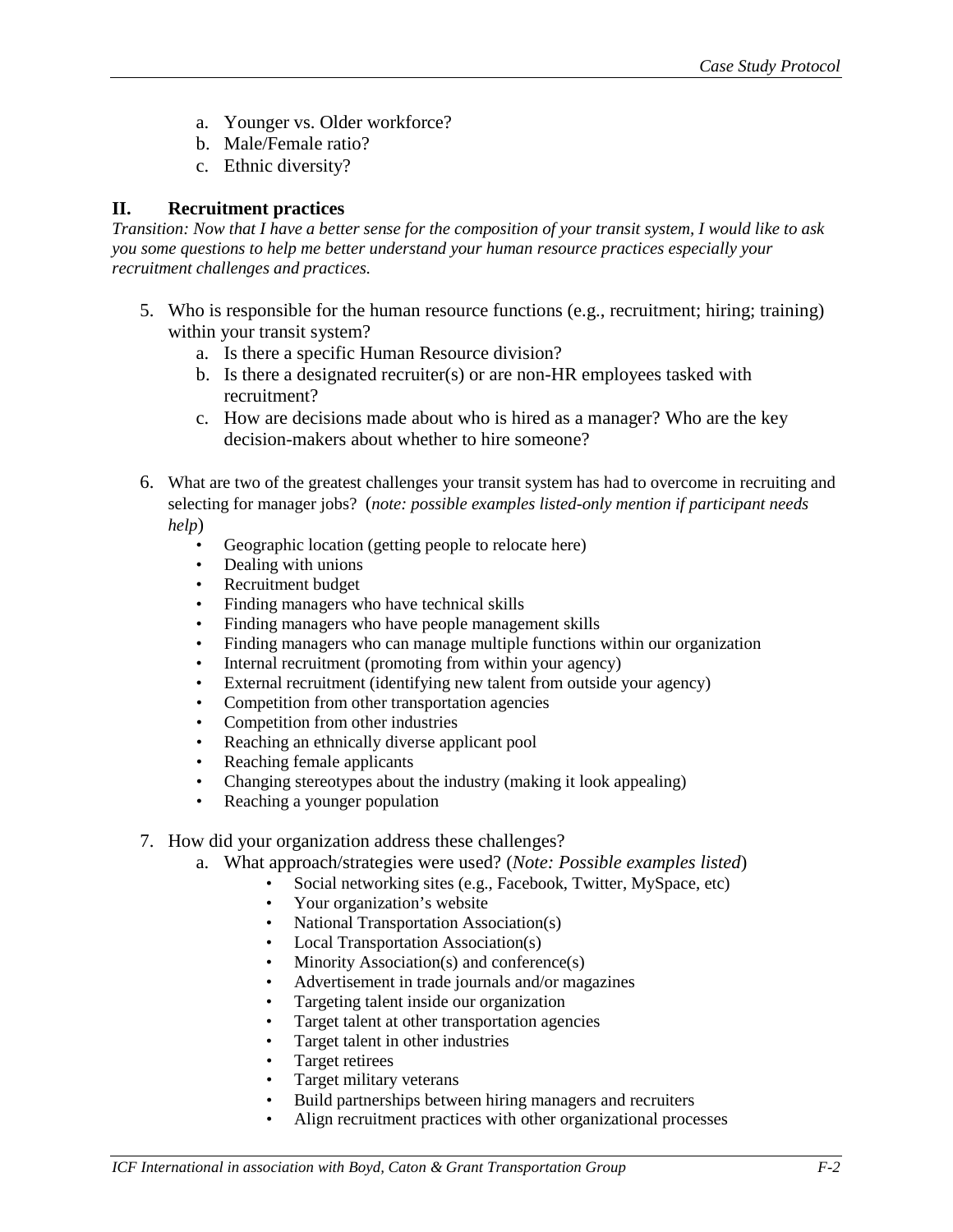- Job boards (e.g., Monster.com, HotJobs.com, CareerBuilder.com)
- Job Aggregators (e.g., Indeed.com)
- Partner with community colleges
- Partner with universities that offer courses in transit
- Identify universities that have a student-run bus system
- b. What were the steps you took to implement this practice?
- c. Were partnerships formed?/Which ones? (e.g., partnering with minority membership associations)
- d. What resources were needed?
- 8. In the past 2-3 years which management positions have been filled at your transit agency? [make a list]
	- a. Would you please describe the process used to both recruit and then select for each of these managerial positions?
	- b. Please share how you filled each of these positions. (e.g., through internal promotion or through recruitment of a new employee)
- 9. From which labor sources does your organization most commonly seek applicants for manager jobs? (e.g., other transit agencies, other non-transit public or private sector organizations; internal talent)
	- a. Which of these sources tend to produce the highest quality applicants (with relevant skill sets)?
- 10. Please describe your agency's methods for marketing manager opportunities to potential candidates.
	- e.g., use of newspapers, media ads in industry publications, through transit associations, social networking sites (MySpace, LinkedIn, Facebook), job crawler sites (Indeed; Simply Hired))
- 11. Who are your competitors for manager candidates?
	- a. What is it about those systems/industries that make them competitive in recruiting candidates?
- 12. What mix of external and internal recruiting does your agency use to fill manager jobs?
	- a. How do you balance the need for technical transit knowledge and skills with the need for generic leadership/management/interpersonal knowledge and skills?
	- b. Does your agency use any formal or informal assessment process to identify internal talent for potential advancement?
- 13. Please describe your organization's applicant assessment process once you have identified potential recruits.
	- a. What methods does your organization use to screen applicants?
	- b. What selection methods do you use to identify the best candidates and ultimately make job offers?
- 14. Please describe any challenges your transit system has faced in maintaining diversity in the workforce?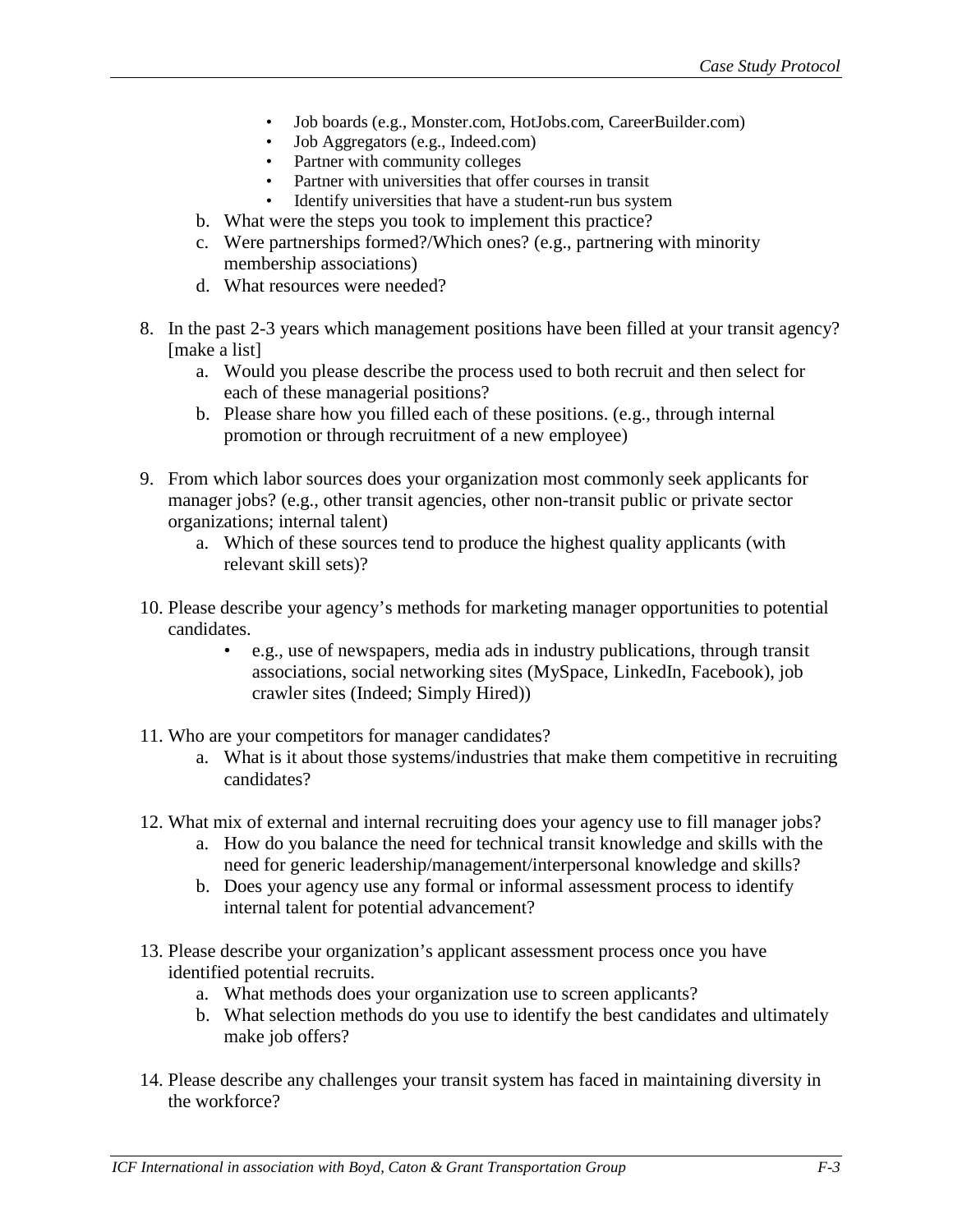- a. What are some possible solutions to these challenges? (e.g, partnerships with associations?)
- 15. What trends has your transit system experienced in recruitment in the last 3 years?
	- a. Has anything changed over the last 6 months?
	- b. How have you responded to changes?
	- c. How have recent economic changes both nationally and locally impacted your recruitment efforts?

## III. **Training & Development**

*Transition: I would like to move us into discussing the training and development of managers now.* 

- 16. Please start by describing how your organization is structured to execute your manager training and development initiatives.
	- a. For example, which departments or individuals have organizational responsibility for the design, delivery and evaluation of your agency's training and development programs?
	- b. Who typically conducts the training?
	- c. To what extent are trainings developed in-house or bought from an external source?
- 17. What are two of the greatest challenges your organization has faced and successfully addressed in the training and development of managers?
	- Small training budget
	- Make v. buy decisions
	- Finding time to training managers<br>• Conducting on-the-job training
	- Conducting on-the-job training
	- Compensating for training participation
	- Transfer of training (from the class to the job)
	- Dealing with unions
	- Identify high potentials
	- Losing high potential managers to other transportation agencies
	- Losing high potential managers to other industries
	- Developing ethnically diverse managers
	- Developing female managers
	- Lack of succession planning strategy within your organization
	- Lack of support for manager development by senior leaders
	- Finding the optimal balance of technical and leadership training
- 18. How did your organization address these challenges?
	- a. Please describe the steps you took to implement new training and development (T&D) practices.
	- b. Please describe the type of training and development implemented.
	- c. What are some challenges you encountered in implementing this new approach or type of T&D training?
- 19. Which training and development initiatives have proved most successful for equipping managers with the appropriate knowledge, skills and abilities? *Please be specific about*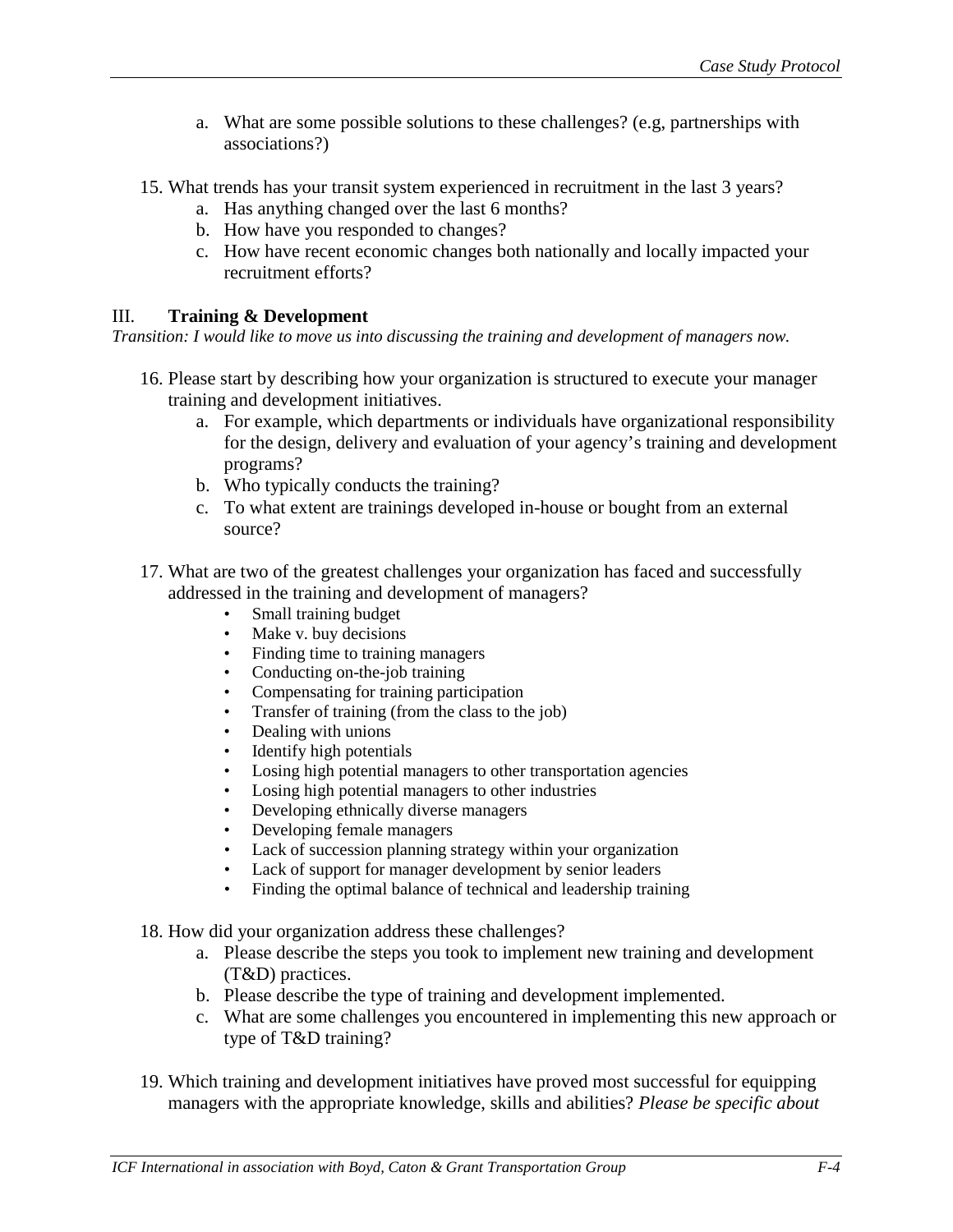*why those initiatives have succeeded and what your organization did to make that happen.*

- In-house classroom training
- External classroom training
- In-house web trainings
- Web trainings development by external vendors
- Professional Development (PD) provided by National Transportation Association(s)
- PD provided by Local Transportation Association(s)
- PD provided by other industries
- Succession planning strategies
- Aligning performance measures with development goals
- Administering training needs assessments
- Partner with community colleges
- Partner with universities
- Networking internally to identify high potentials
- Networking with other organizations to identify high potentials
- Monetary incentives
- Recommending reading to managers
- Providing defined career paths
- Job rotations
- Knowledge management systems to pass on intellectual capital
- Formal mentor and/or coaching programs
- Informal mentor and/or coaching programs
- a. For your transit system, what are the key objectives for individual participants in any managerial training programs they are assigned to attend?
	- i. What skills are the primary focus of most training and development offered to managers? (technical v. leadership)
- b. What does your transit system do to help managers apply what they have learned during training back to the actual job?
- 20. Please describe the approach your transit system typically uses to train and develop its managers (new hires as well as current employees).
	- a. How is training delivered (Onsite: virtual v. classroom)?
	- b. Is it conducted in-house or contracted to an education provider?
	- c. Do you send managers to offsite training opportunities? If so, what type?
	- d. Do you use a mentorship program? If so, please describe?
	- e. Describe the degree of formality of programs (training courses to informal mentoring).
	- f. Do you utilize a job rotation program?
	- g. Do you have a formal succession planning program? If so, how does it work?
- 21. Would you please describe the extent to which manager training and development initiatives are aligned with other key organizational practices in your agency?
	- a. Specified career paths?
	- b. Performance appraisals/ Individual development plans (IDPs)?
	- c. Core competencies?
	- d. Succession planning?
	- e. Recruitment and/or retention strategies?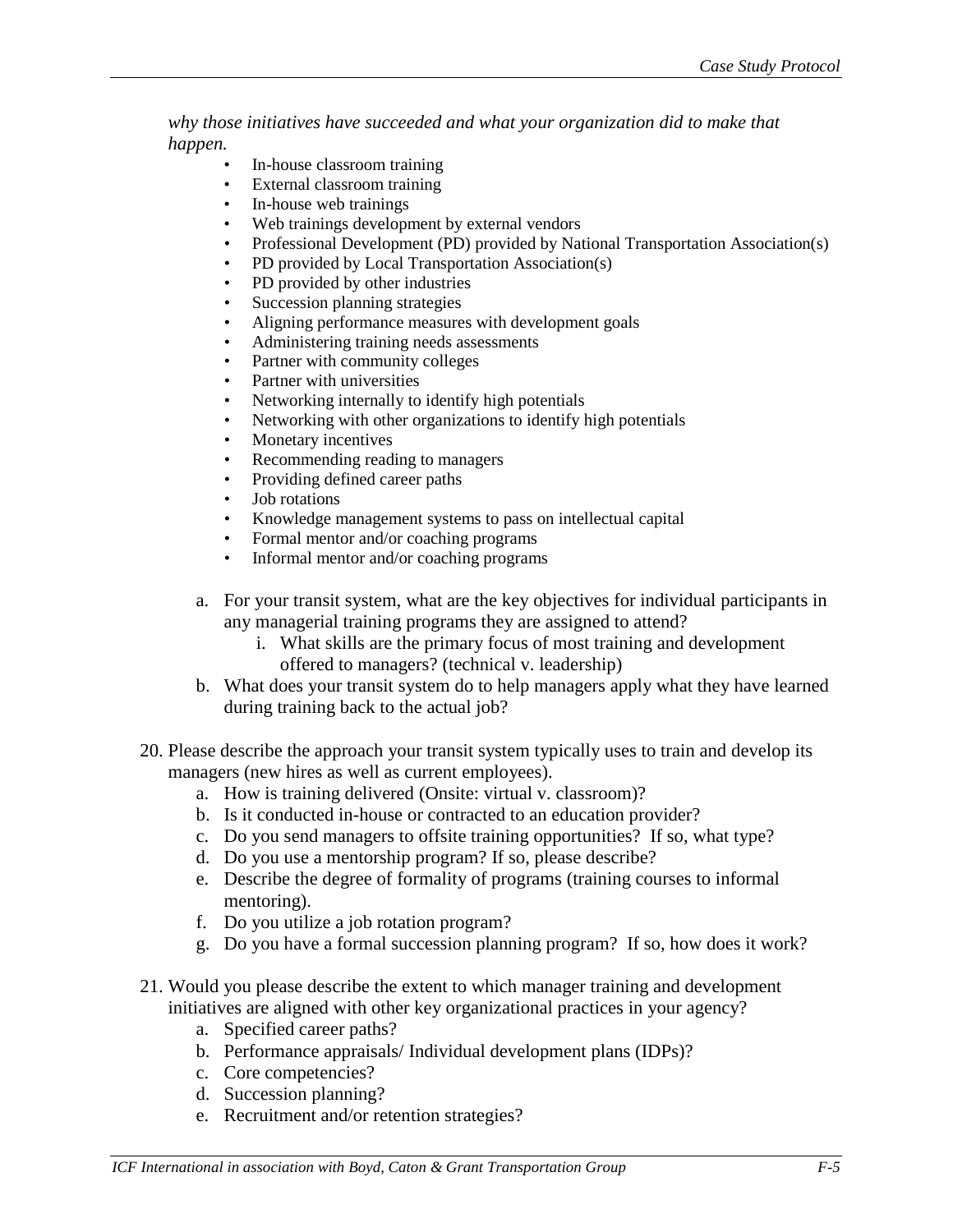- 22. How is participation in manager training and development initiatives encouraged?
	- a. To what extent is training and development mandatory?
	- b. How are opportunities communicated throughout the organization?
- 23. How is the decision made about who should participate in managerial training and development?
	- a. What percentage of newly hired or experienced managers participate in training and development opportunities each year?
	- b. What are the highest and lowest levels in your organization who are included in manager training and development programs?

### **IV. Retention Practices**

*Transition: Now that we have discussed your recruitment, training and development practices, I would like to gather some information on retention and turnover of managers at your system.* 

- 24. Would you please provide me data on turnover and years of employment for your managers, by position?
- 25. What are the major factors that contribute to retention of managers in your organization?
	- a. What components of the job and/or organization are most important to managers?
		- b. What factors of the job/organization seem to promote organizational commitment/tenure?
		- c. If people leave, what are the main reasons?
- 26. What are some practices your organization has changed or recently implemented due to their impact on manager retention? *(lessons learned)*
- 27. When managers leave your transit system for other employment where do they tend to go? (i.e., what types of positions and employers.)
- 28. What approaches has your agency implemented to help retain managers?
	- Modifying/adopting new salary and benefit packages?
	- Adapting work arrangements (flexible scheduling; telework; phased retirement)?
	- New training and career advancement opportunities?
- 29. What techniques does your organization use to study trends in manager turnover?
	- a. To what extent does your system use exit interviews, engagement surveys or other survey instruments?
	- b. What metrics does your organization use to measure manager turnover?
- 30. What trends has your agency experienced in retention in the last 3 years?
	- a. To what extent has there been a change in turnover rates from year to year? Why do you think this change has occurred?
	- b. What has changed over the last 6 months due to the impact of the national or local economy?
	- c. How have you responded to these changes?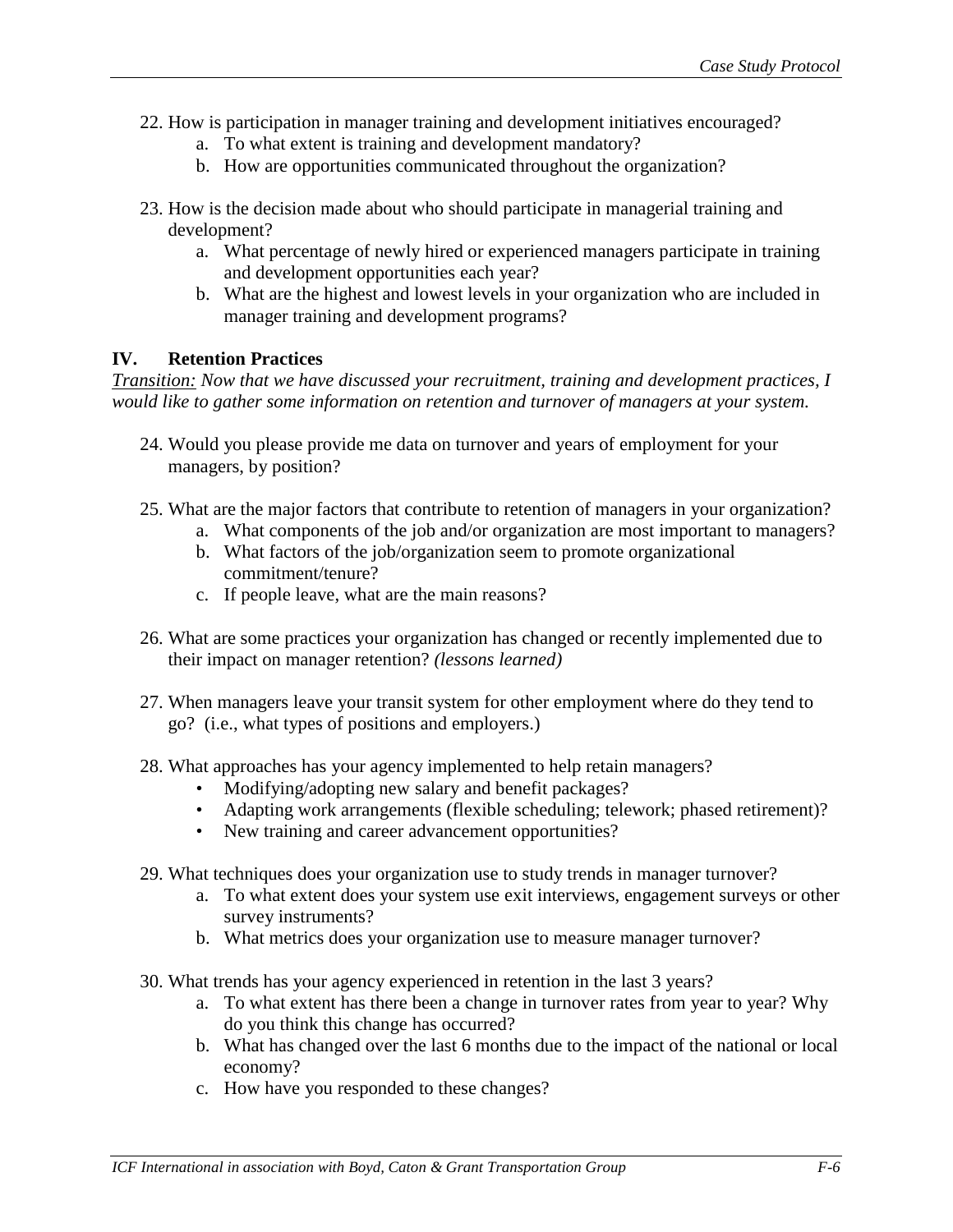#### **V. Additional Effective Practices in Manager Workforce Development**

- 31. What are some of the lessons learned/ advice you would give to another transit organization to help enhance their recruitment, development and retention of managers?
	- a. Please briefly describe some successful programs or initiatives that your transit agency tried in order to meet recruitment, development or retention challenges, and why they did work.
	- b. Please briefly describe some programs or initiatives that your transit agency tried that did not work so well and why they did not work.
- 32. What are some of your transit agency's future strategic goals and objectives as they relate to recruiting, developing and retaining qualified managers?

*That concludes our key questions. Thank you for your time today. Do you have anything else you would like to share with us regarding approaches to staffing management positions?*

*We are scheduled to complete this project in [month] at which time we will provide you with a summary of our findings. In the meantime, if you have any questions, feel free to contact Dr. Candace Blair Cronin (512-388-3387 or ccronin@icfi.com).*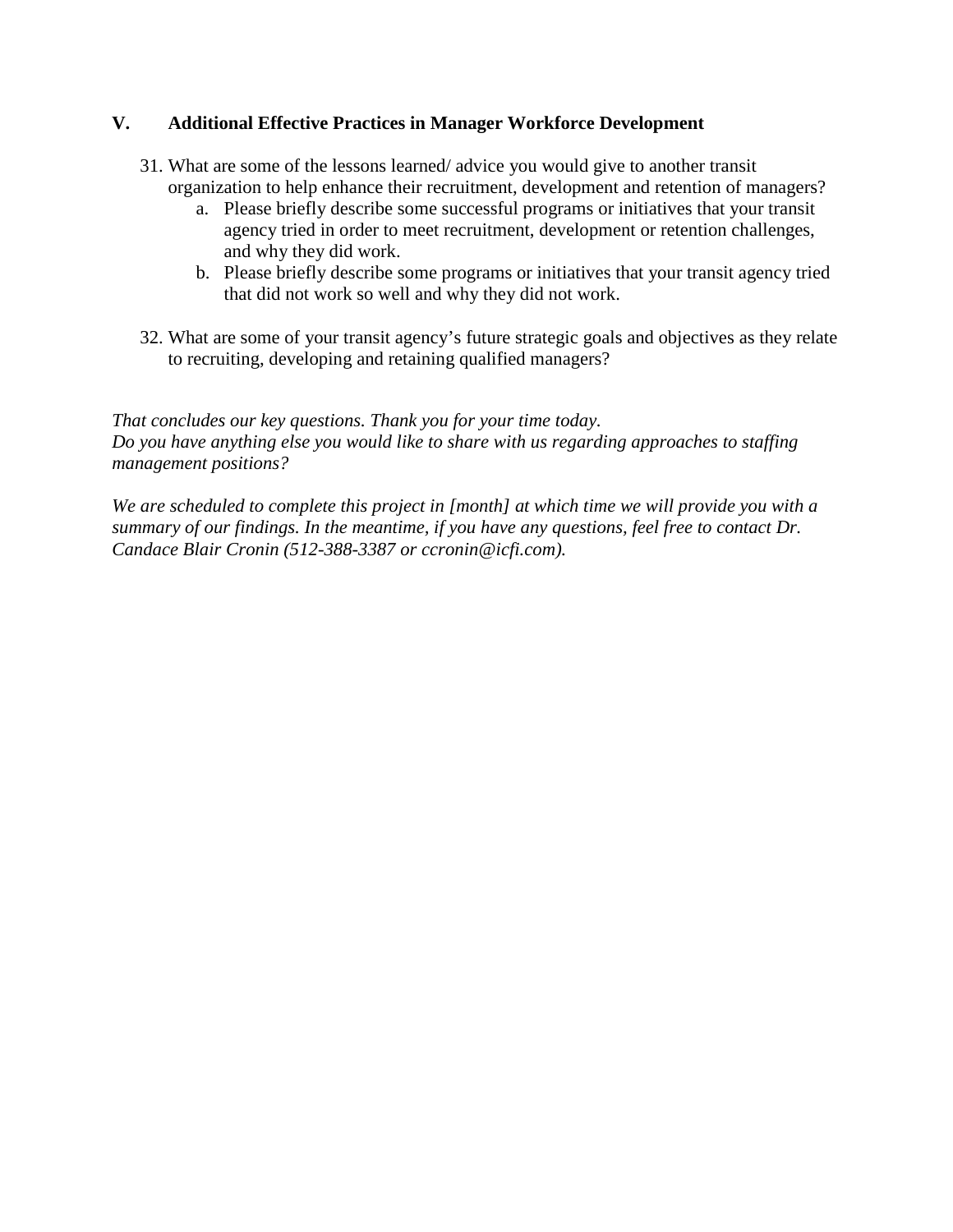**Appendix G**

**Focus Group Study Description**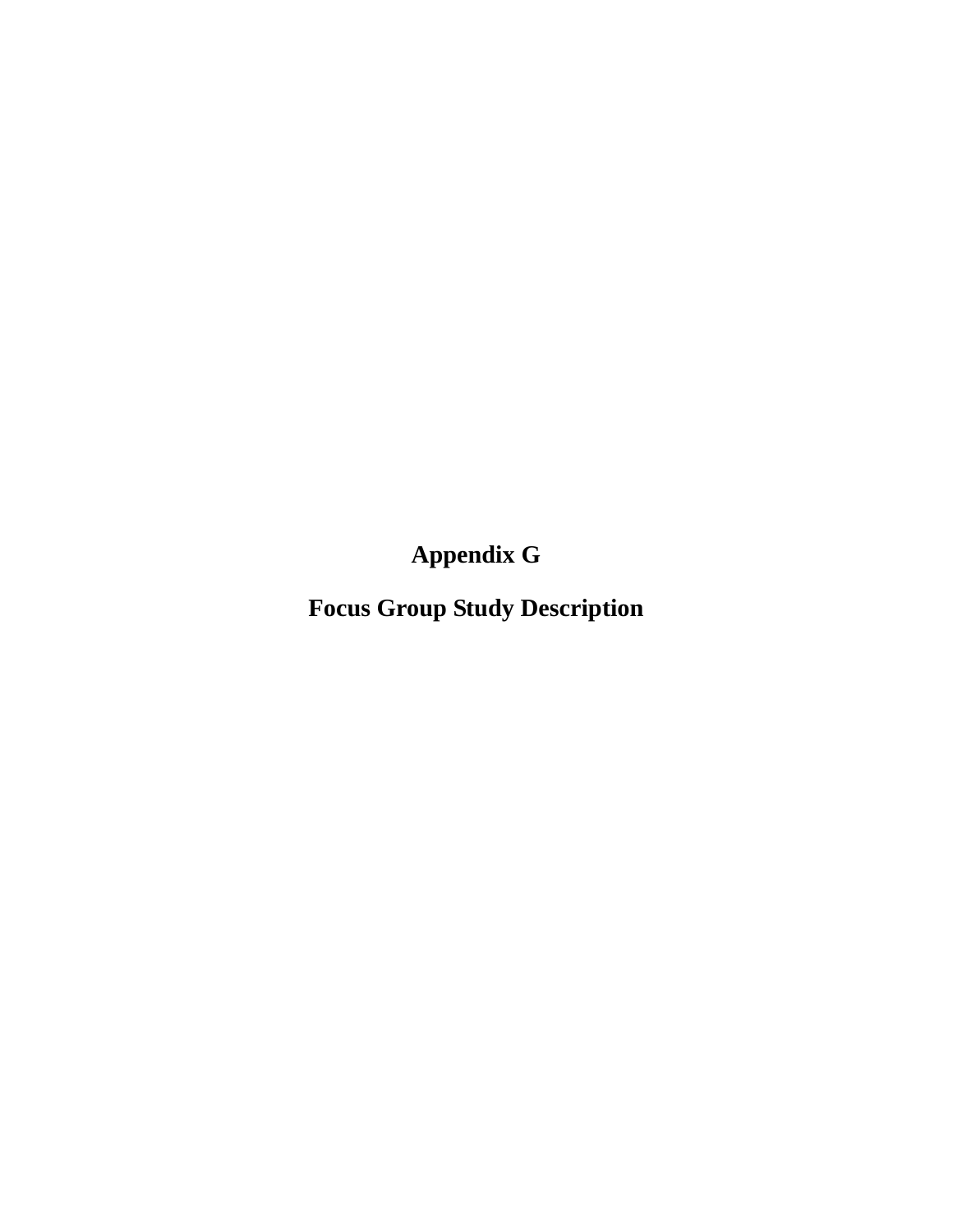## **Description of TCRP Study for Potential Participants**

Quick Overview: We would like to ask you to participate in a 1-hour focus group with other seniorlevel professionals (e.g., HR directors; senior managers; personnel/training coordinators) to discuss recruitment, retention and development practices implemented by your organization to fill manager positions.

Purpose of Study: We are conducting a benchmarking study for the Transit Cooperative Research Program **(**TCRP), an arm of the Transportation Research Board, that provides research and resources to all types of transit agencies throughout the United States. The focus of the study is on recruitment, retention and development of individuals into management positions (middle and upper management). They would like us to identify best practices from other industries in addressing workforce shortages, filling positions, recruiting, retaining, and developing managers. We are identifying prospective companies based on: 1.) similarity of services to transit agencies (e.g., managing a large fleet like USPS; Fed Ex), 2.) similarity of job types (e.g., police do substantial dispatching so their best practices will be relevant to Manager of Dispatch/Scheduling in transit agencies), and 3.) having a representation of public and private sector (the panel specifically requested we collect data from private sector).

Specifically, you have been selected to participate in this study based on some of the effective practices your organization has implemented in these areas. We invite you to join a telephone-based focus group where you will have an opportunity to share best practices of your company with other industry leaders. The focus group format will encourage an open dialogue and allow you to identify effective personnel practices implemented by other organizations.

What is Required to Participate?: We ask that you contribute one hour of your time to participate in this focus group. The focus group will be conducted over the phone using a 1-800 conference call line. We will also send you a link to a simple-to-use Live Meeting platform which will allow you to view notes recorded throughout the meeting. The facilitator will send out simple instructions prior to the meeting so you can access Live Meeting if you wish. If you do not have access to a computer or the Internet, Live Meeting use is not required. It is simply provided as a resource to you.

Benefit of Participation: In addition to meeting other individuals in similar positions within a variety of public and private sector companies, you will hear examples of best practices that you may use as a benchmark for refining your own company's personnel practices. Furthermore, we will provide you with a summary report that outlines the findings from all of our focus groups, not just the one in which you participate. This report is essentially equivalent to a full benchmarking study which will be provided to you for the cost of 1 hour of your time to participate in the group. We intend to feature each company who participates in the report. To address confidentiality concerns, we will present best practices in aggregate form and ensure specific responses are non-attributional.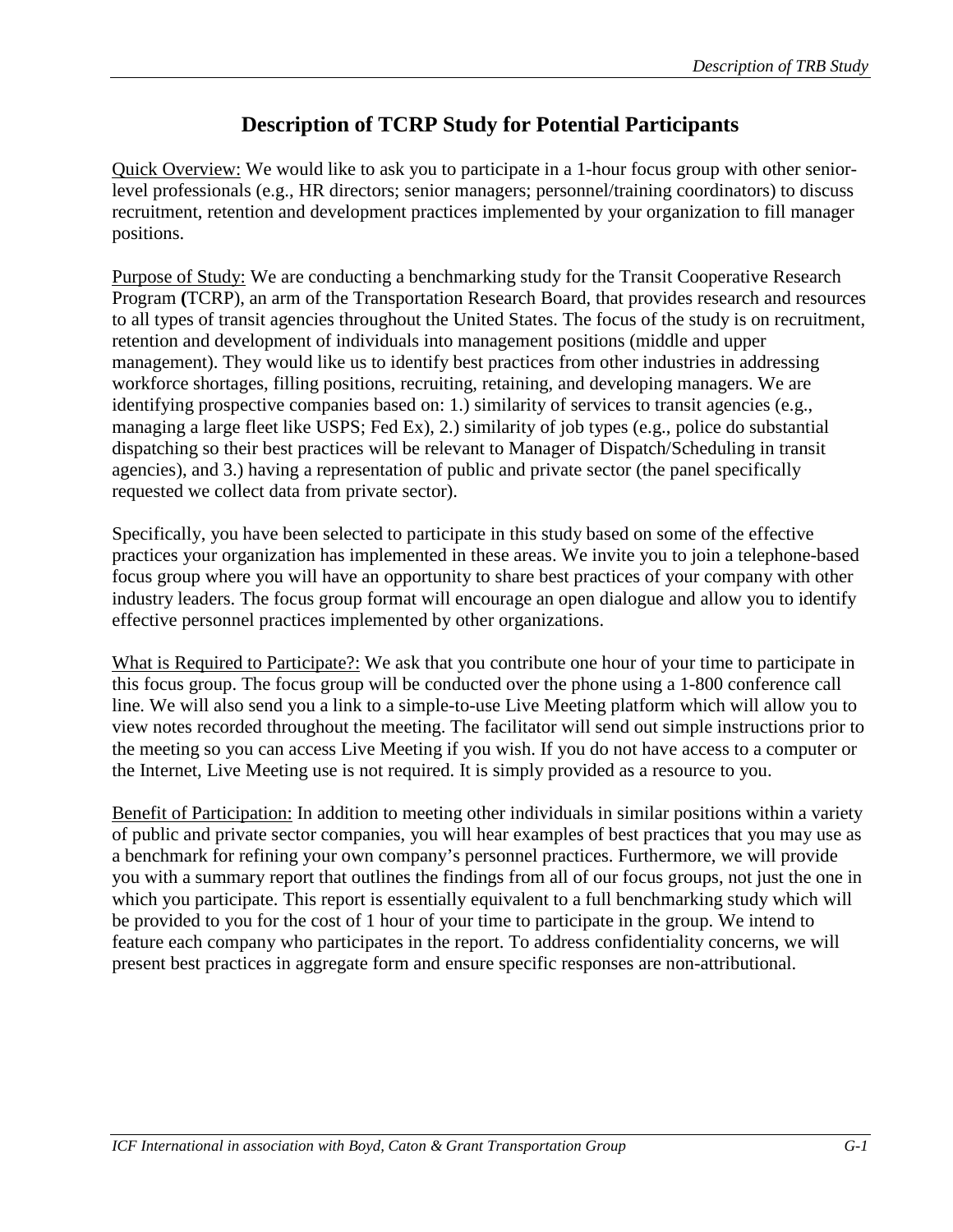When Can I Participate?: Here are some date options. We encourage you to choose from one of the first two options. If those do not work, we have provided alternate options. Thursday March 19: 2:00-3:00pm EST Tuesday March 24: 3:00-4:00pm EST

Alternate dates: Wednesday March 25: 3:00-4:00pm EST Thursday March 26: 12:00-1:00pm EST

Please RVSP to Michelle Pohl at [MPohl@icfi.com](mailto:MPohl@icfi.com) or (703) 934-3672

Questions about the study? Contact Candace Blair Cronin, Ph.D. at (512) 388-3387 or [ccronin@icfi.com](mailto:ccronin@icfi.com)

Thank you for your consideration of this opportunity. We hope you can join us! Candace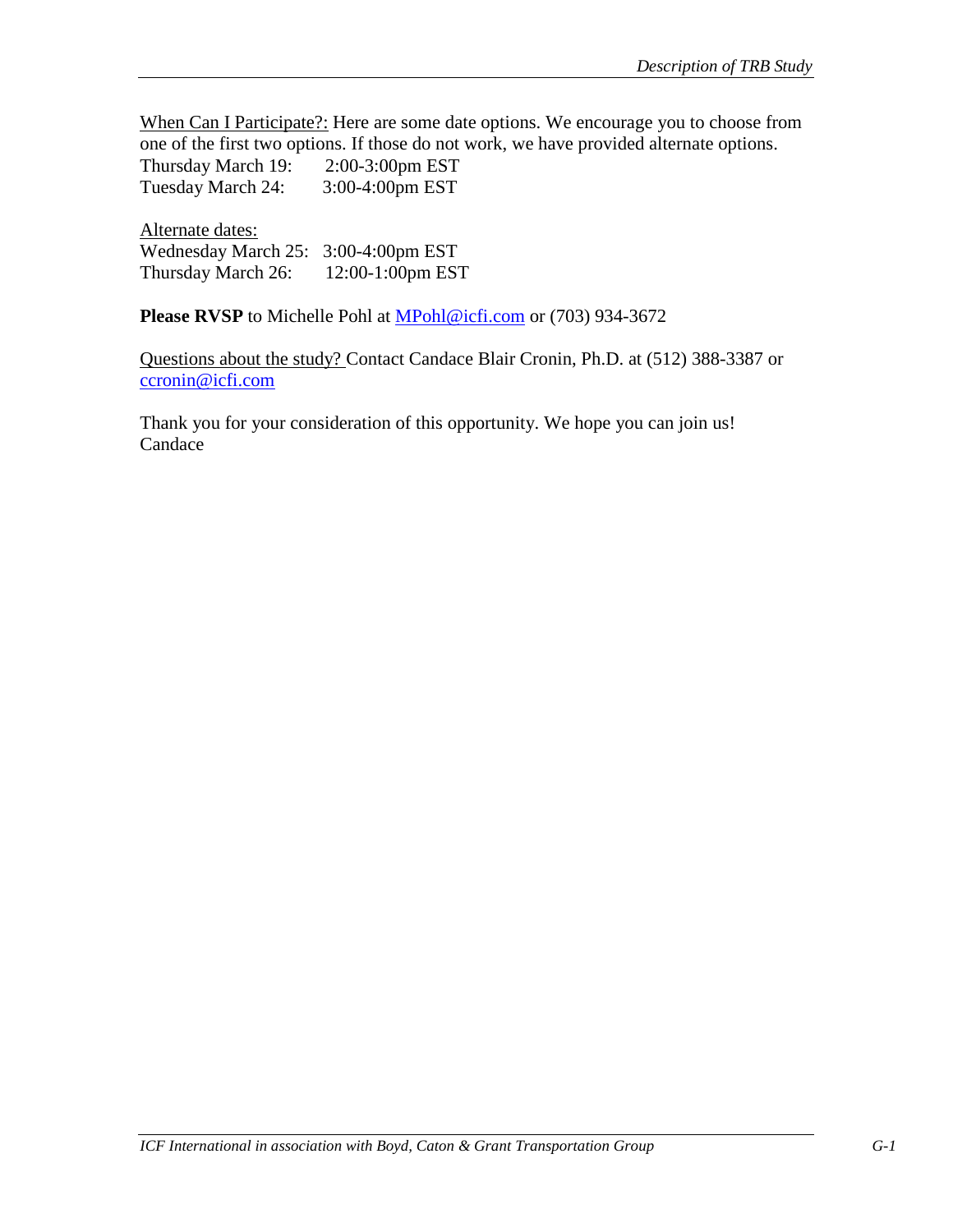**Appendix H**

**Focus Group Confirmation Email**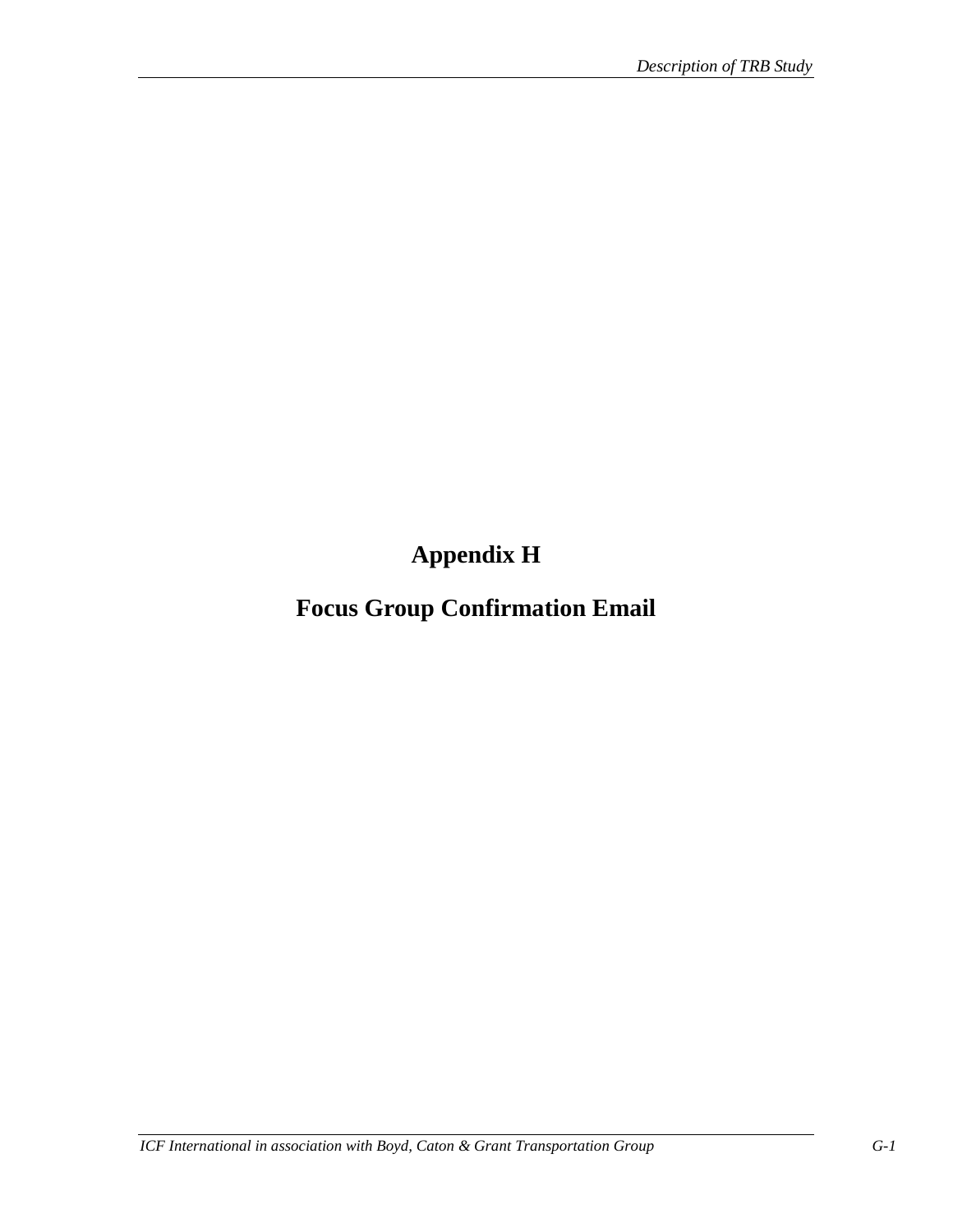## **Focus Group Confirmation Email**

#### Dear x,

Thank you for agreeing to participate in our focus group to discuss the recruitment, retention, and development of managers. You will be participating in the focus group on **March x, from x - x PM (EST)**. The conference call number for the discussion is **1-800- ###-####**; you will be prompted to enter an **Access Code which is #######**. You will receive a subsequent email with the Live Meeting access information. If you have access to a computer during the call, you may use the Live Meeting access link to see the notes from our discussion as the facilitator records them. It is not required you access Live Meeting to participate in the focus group.

To facilitate participant introductions, we are requesting a bio from each participant prior to the focus group. Your bio should be a paragraph or two and include information about your current position, your areas of expertise, and any other information you think will be useful for focus group members to know. In addition, if you have any documents from your organization that pertain to recruitment, retention, or development practices of managers that would supplement comments you will share in the focus group, please email them along with your bio to mpohl@icfi.com by **March x**.

#### **Thanks again for your participation. We think you will find this to be a valuable study. We look forward to speaking with you!**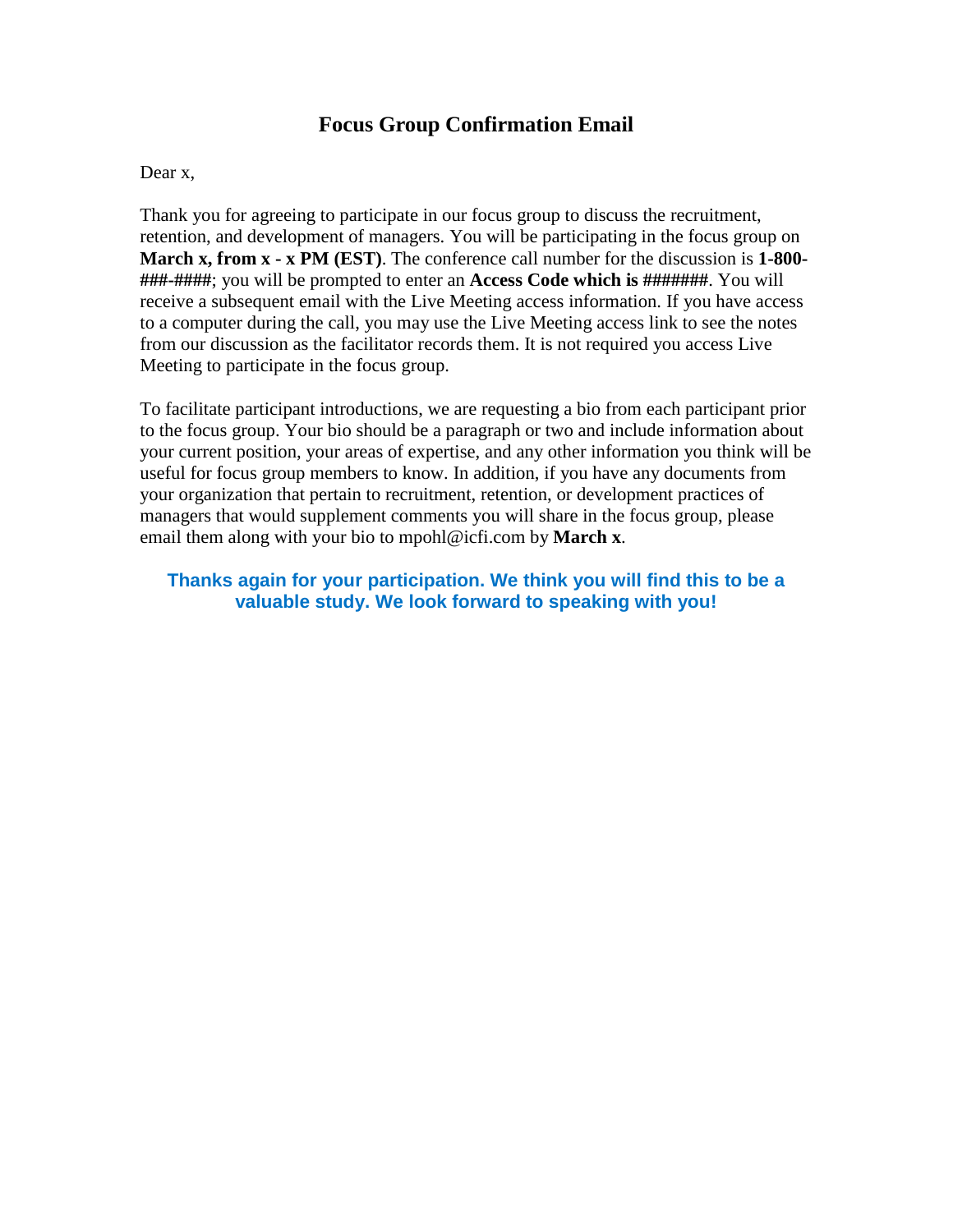**Appendix I**

**Benchmarking Focus Group Protocol**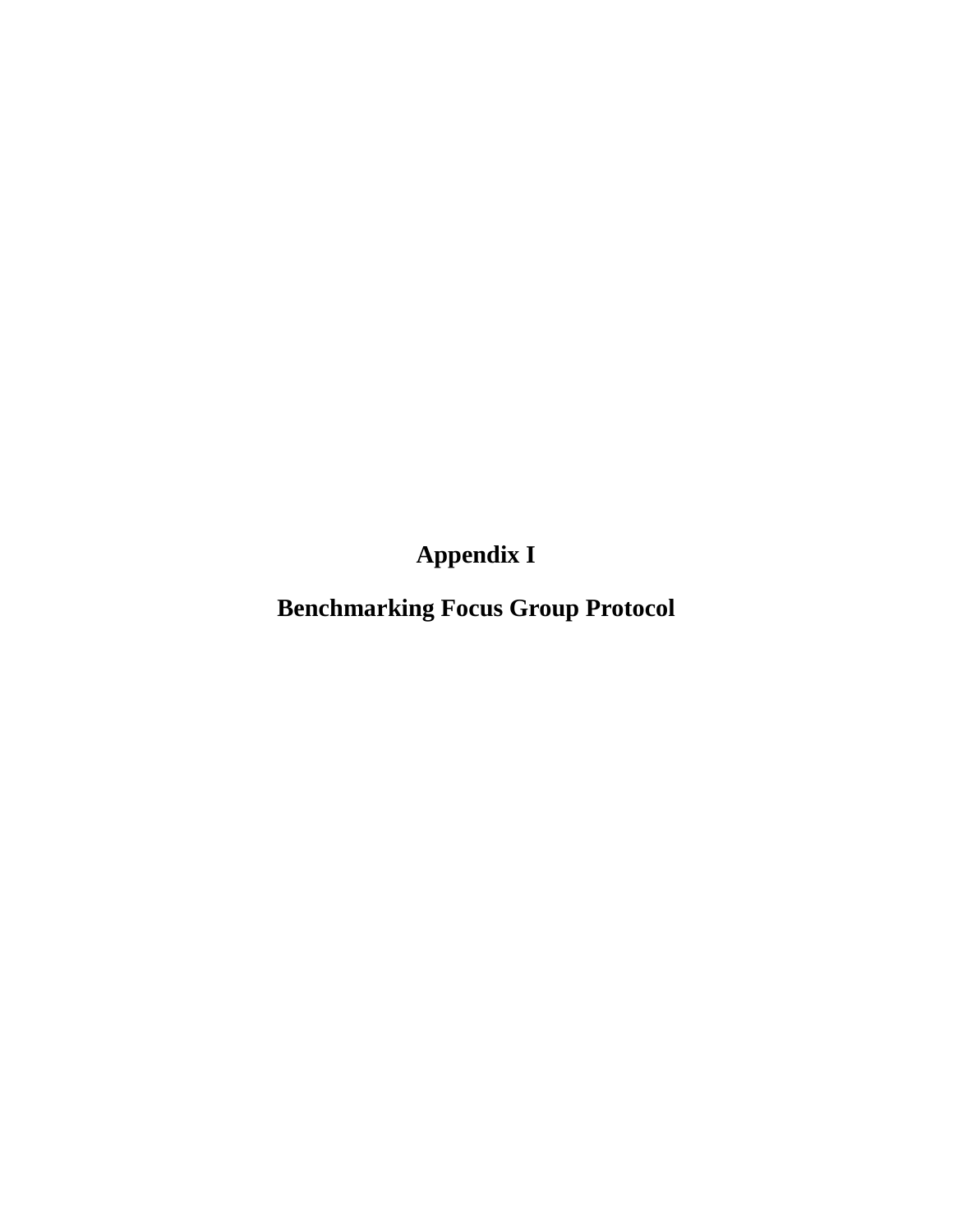## **Benchmarking Focus Group Protocol TCRP Project F-14: Addressing Critical Workforce Shortages in Management DRAFT: 3-9-09**

#### **ICF International**

#### **I. Background information on participants**

- 1. Please share your name (first name only is fine) and the name of the company you represent. [Note to facilitator: We anticipate collecting participant bios in advance- that include title and responsibilities- and will share with all participants prior to the meeting.]
- 2. Please briefly describe the size of your organization and types of services provided by your organization.

#### **II. Recruitment practices**

- 3. What challenges does your organization and companies in your industry face in recruiting and selecting managers?
- 4. Please describe the strategies and methods your company uses to address some of these challenges.

#### Additional questions (if time permits- ranked in order of importance):

- 5. What processes does your company use to identify the appropriate (rightly skilled) candidates for management jobs?
- 6. How are human resource functions (e.g., recruitment activities) organized within your company?

#### **III**. **Training & Development**

- 7. What challenges does your organization and companies in your industry face in the areas of training?
- 8. Please describe how your company typically trains and develops its managers (new hires as well as current employees).

Additional questions (if time permits- ranked in order of importance):

9. Which training and development initiatives have proved most successful for equipping managers with the appropriate knowledge, skills and abilities? Please be specific about why those initiatives have succeeded and what your organization did to make that happen.